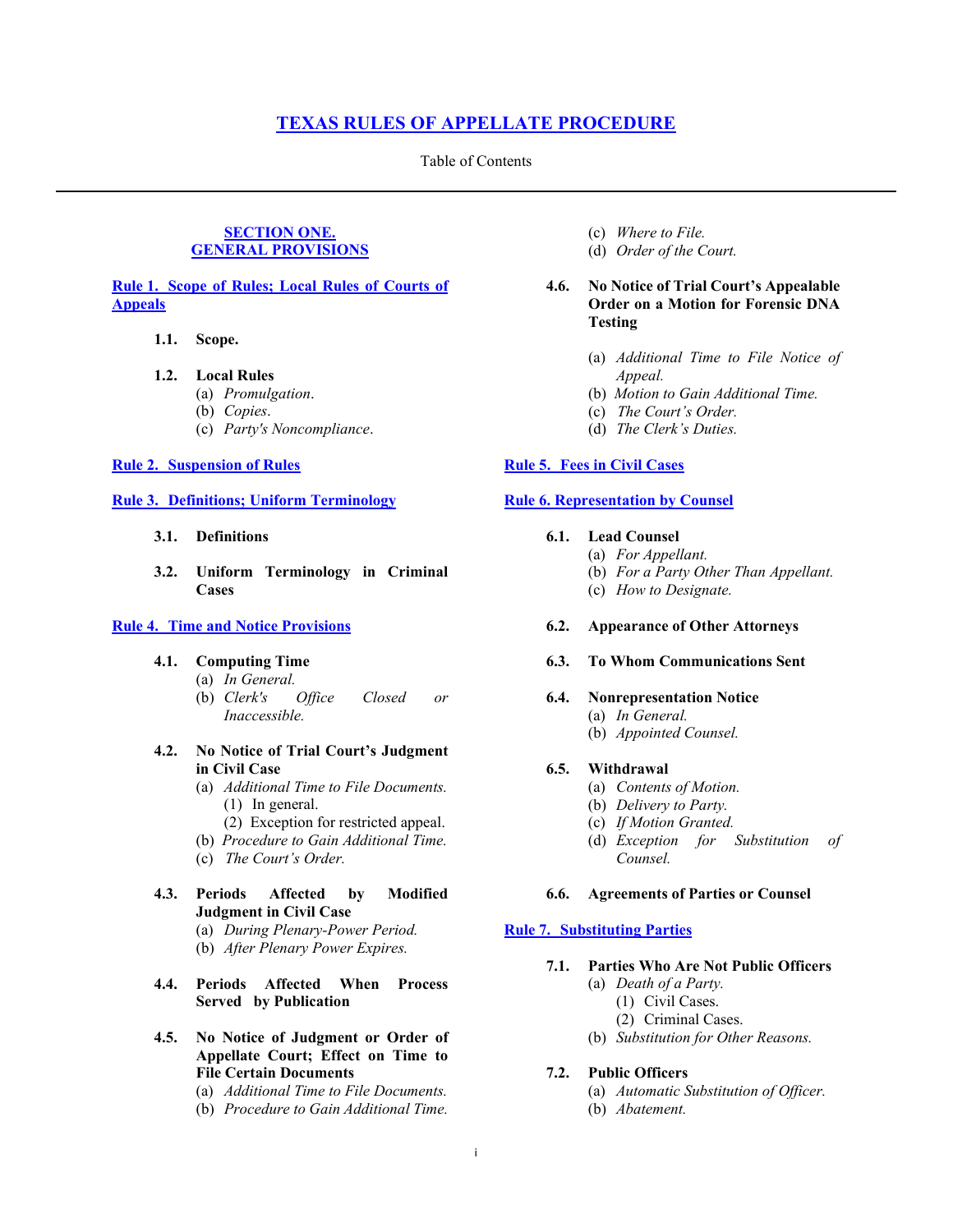## **Rule 8. [Bankruptcy in Civil Cases](#page-19-0)**

- **8.1. Notice of Bankruptcy**
- **8.2. Effect of Bankruptcy**
- **8.3. Motion to Reinstate or Sever Appeal Suspended by Bankruptcy**
	- (a) *Motion to Reinstate.*
	- (b) *Motion to Sever.*

# **Rule 9. [Documents Generally](#page-20-0)**

# **9.1. Signing**

- (a) *Represented Parties.*
- (b) *Unrepresented Parties.*
- (c) *Electronic Signatures.*

# **9.2. Filing**

- (a) *With Whom.*
- (b) *Filing by Mail.*
	- (1) Timely Filing.
	- (2) Proof of Mailing.
- (c) *Electronic Filing.*

# **9.3. Number of Copies**; **Electronic Copies**

- (a) *Courts of Appeals.*
- (b) *Supreme Court and Court of Criminal Appeals.*
- (c) *Exception for Record.*

# **9.4. Form**

- (a) *Printing.*
- (b) *Paper Type and Size.*
- (c) *Margins.*
- (d) *Spacing.*
- (e) *Typeface.*
- (f) *Binding and Covering.*
- (g) *Contents of Cover.*
- (h) *Appendix.*
- (i) *Length.*
- (j) *Electronically Filed Documents.*
- (k) *Nonconforming Documents.*

# **9.5. Service**

- (a) *Service of All Documents Required.*
- (b) *Manner of Service.*
- (c) *When complete.*
- (d) *Proof of Service.*
- (e) *Certificate Requirements.*

## **9.6. Communications with the Court**

**9.7. Adoption by Reference**

# **9.8. Protection of Minor's Identity in Parental-Rights Termination Cases and Juvenile Court Cases**

- (a) *Alias Defined.*
- (b) *Parental-Rights Termination Cases.*
- (c) *Juvenile Court Cases.*
- (d) *No Alteration of Appellate Record.*

## **9.9. Privacy Protection for Documents Filed in Civil Cases**

- (a) *Sensitive Data Defined.*
- (b) *Filing of Documents Containing Sensitive Data Prohibited.*
- (c) *Redaction of Sensitive Data; Retention Required.*
- (d) *Notice to Clerk.*
- (e) *Restriction on Remote Access.*

# **9.10. Privacy Protection for Documents Filed in Criminal Cases**

- (a) *Sensitive Data Defined.*
- (b) *Redacted Filings.*
- (c) *Exemptions from the Redaction Requirement.*
- (d) *Redaction Procedures.*
- (e) *Certification.*
- (f) *Reference List.*
- (g) *Sealed materials*.
- (h) *Waiver of Protection of Identifiers*.

# **[Rule 10.Motions in the Appellate Courts](#page-27-0)**

# **10.1. Contents of Motions; Response**

- (a) *Motion.*
- (b) *Response.*

## **10.2. Evidence on Motions**

## **10.3. Determining Motions**

- (a) *Time for Determination.*
- (b) *Reconsideration.*

# **10.4. Power of Panel or Single Justice or Judge to Entertain Motions**

- (a) *Single Justice.*
- (b) *Panel.*

## **10.5. Particular Motions**

- (a) *Motions Relating to Informalities in the Record.*
- (b) *Motions to Extend Time.*
	- (1) Contents of Motion in General.
	- (2) Contents of Motion to Extend Time to File Notice of Appeal.
	- (3) Contents of Motion to Extend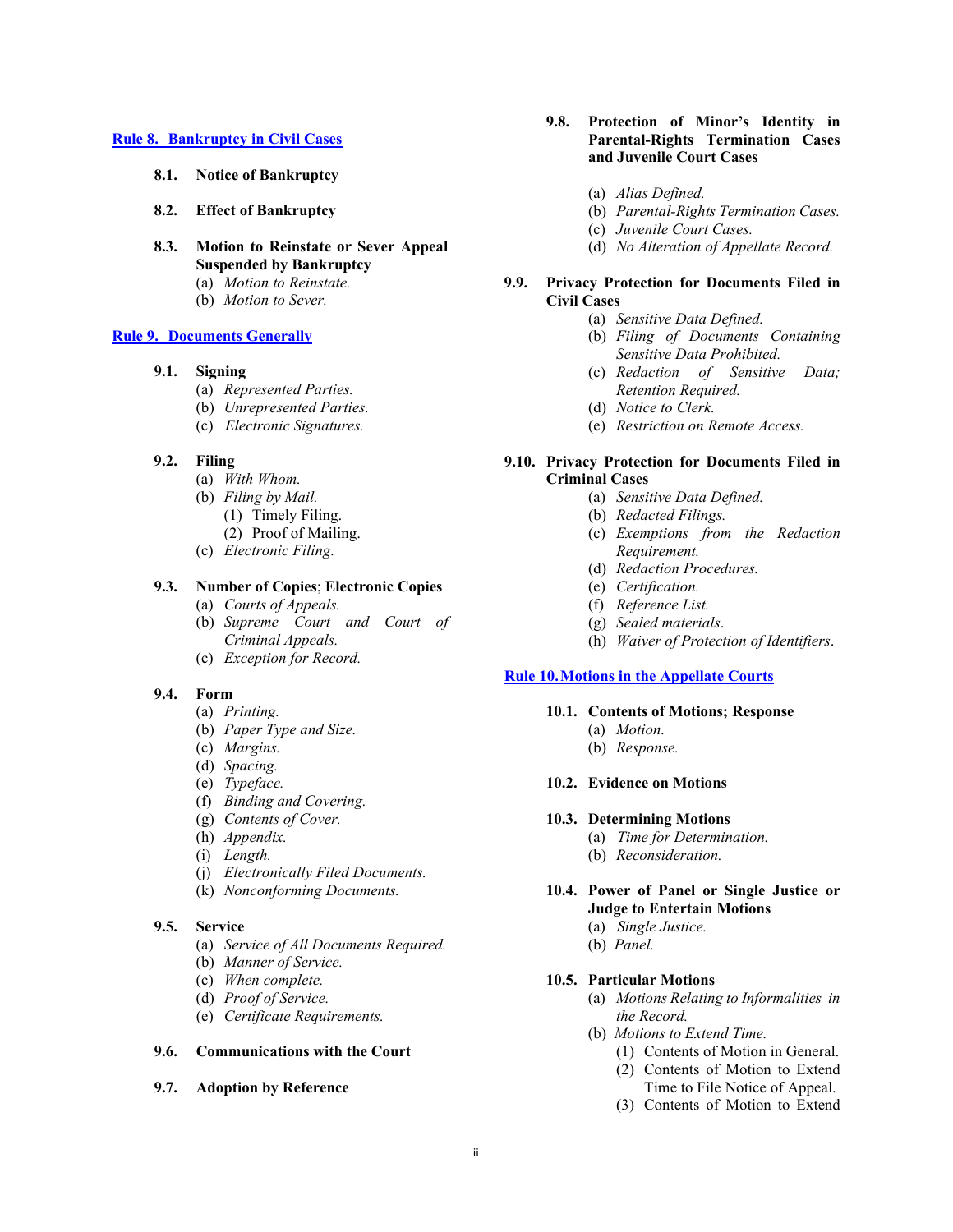Time to File Petition for Review or Petition for Discretionary Review.

(c) *Motions to Postpone Argument.*

#### **Rule 11. [Amicus Curiae Briefs](#page-29-0)**

# **Rule 12. [Duties of Appellate Clerk](#page-29-1)**

#### **12.1. Docketing the Case**

# **12.2. Docket Numbers**

- (a) *Numbering System*.
- (b) *Numbering Order*.
- (c) *Multiple Notices of Appeal*.
- (d) *Appeals Not Yet Filed*.
- **12.3. Custody of Papers**
- **12.4. Withdrawing Papers**
- **12.5. Clerk's Duty to Account**
- **12.6. Notices of Court's Judgments and Orders**

#### **[Rule 13.Court Reporters and Court Recorders](#page-30-0)**

- **13.1. Duties of Court Reporters and Recorders**
- **13.2. Additional Duties of Court Recorder**
- **13.3. Priorities of Reporters**
- **13.4. Report of Reporters**
- **13.5. Appointing Deputy Reporter**
- **13.6. Filing of Notes in a Criminal Case**

**[Rule 14.Recording and Broadcasting Court](#page-32-0)  [Proceedings](#page-32-0)**

## **14.1. Recording and Broadcasting Permitted**

- **14.2. Procedure**
	- (a) *Request to cover Court proceeding*.
	- (b) *Response*.
	- (c) *Court May Shorten Time*.
	- (d) *Decision of Court*.

# **14.3. Equipment and Personnel**

**14.4. Enforcement**

# **[Rule 15.Issuance of Writ or Process by Appellate](#page-33-0)  [Court](#page-33-0)**

#### **15.1. In General**

- (a) *Signature Under Seal*.
- (b) *To Whom Directed; by Whom Served*.
- (c) *Return; Lack of Execution; Simultaneous Writs*.

## **15.2. Appearance Without Service; Actual Knowledge**

**Rule 16. [Disqualification or Recusal of Appellate](#page-33-1)  [Judges](#page-33-1)**

- **16.1. Grounds for Disqualification**
- **16.2. Grounds for Recusal**
- **16.3. Procedure for Recusal**
	- (a) *Motion*.
	- (b) *Decision*.
	- (c) *Appeal*.

**[Rule 17.Court of Appeals Unable to Take](#page-34-0) [Immediate Action](#page-34-0)**

- **17.1. Inability to Act**
- **17.2. Nearest Available Court of Appeals**
- **17.3. Further Proceedings**

#### **[Rule 18. Mandate](#page-34-1)**

- **18.1. Issuance**
	- (a) *In the Court of Appeals*.
	- (b) *In the Supreme Court and the Court of Criminal Appeals*.
	- (c) *Agreement to Issue*.
- **18.2. Stay of Mandate**
- **18.3. Trial Court Case Number**
- **18.4. Filing of Mandate**
- **18.5. Costs**
- **18.6. Mandate in Accelerated Appeals**
- **18.7. Recall of Mandate**

#### **[Rule 19.Plenary Power of the Courts of Appeals](#page-35-0)**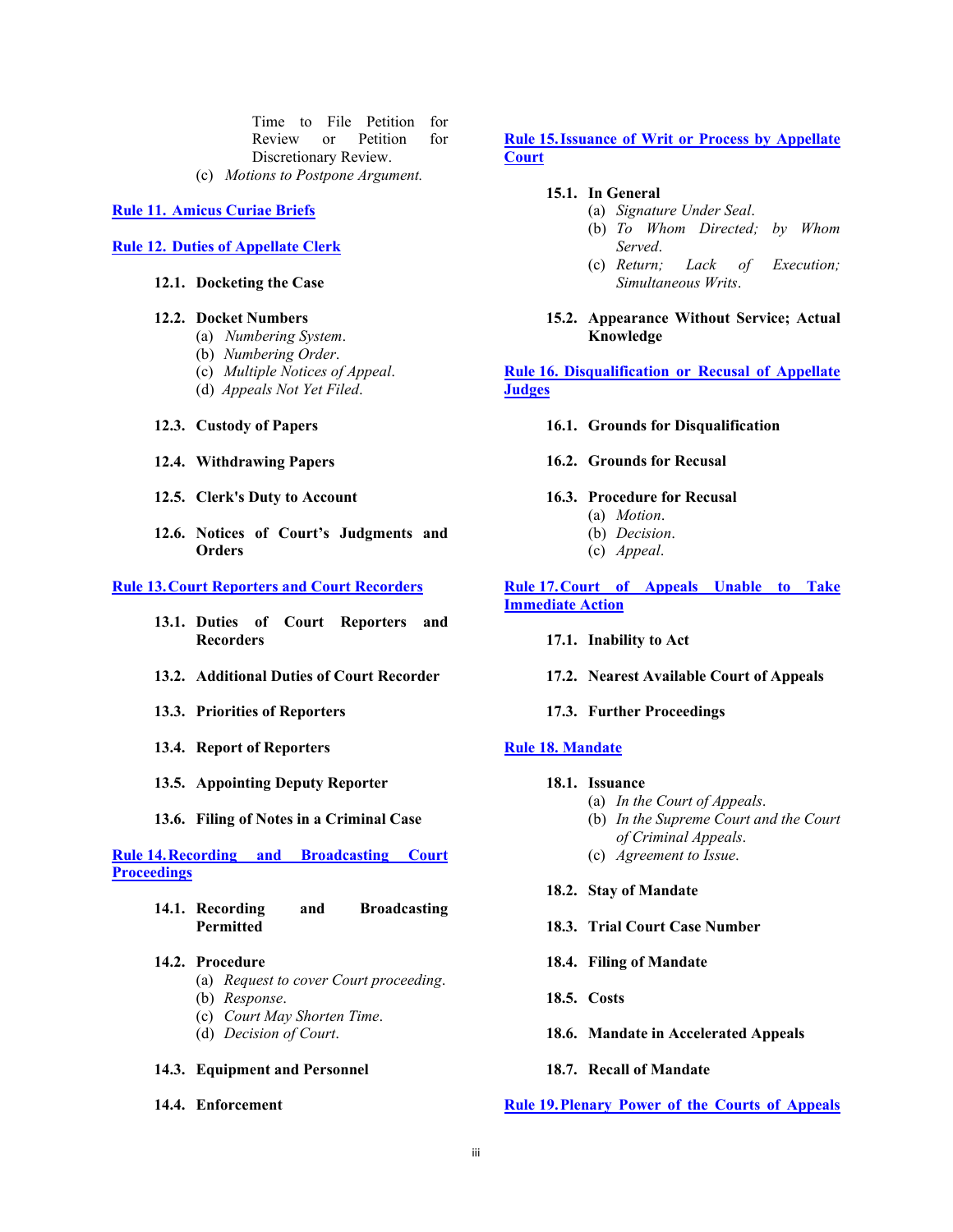#### **and [Expiration of Term](#page-35-0)**

- **19.1. Plenary Power of Courts of Appeals**
- **19.2. Plenary Power Continues After Petition Filed**
- **19.3. Proceedings After Plenary Power Expires**
- **19.4. Expiration of Term**

#### **[Rule 20.When Party is Indigent](#page-36-0)**

## **20.1. Civil Cases**

- (a) *Costs Defined.*
- (b) *When a Statement Was Filed in the Trial Court*.
	- (1) General Rule; Status in Trial Court Carries Forward.
	- (2) Establishing the Right to Proceed Under the General Rule.
	- (3) Exception; Material Change in Circumstances.
- (c) *When No Statement Was Filed in the Trial Court*.

#### **20.2. Criminal Cases**

# **[SECTION TWO. APPEALS FROM TRIAL](#page-37-0)  [COURT JUDGMENTS AND ORDERS](#page-37-0)**

## **[Rule 21.New Trials in Criminal Cases](#page-37-1)**

#### **21.1. Definitions**

- (a) *New Trial*.
- (b) *New Trial on Punishment.*
- **21.2. When Motion for New Trial Required**

# **21.3. Grounds**

- **21.4. Time to File and Amend Motion** (a) *To file*. (b) *To Amend*.
- **21.5. State May Controvert; Effect**
- **21.6. Time to Present**
- **21.7. Types of Evidence Allowed at Hearing**

# **21.8. Court's Ruling**

- (a) *Time to Rule*.
- (b) *Ruling*.

(c) *Failure to Rule*.

#### **21.9. Granting a New Trial**

#### **[Rule 22.Arrest of Judgment in Criminal Cases](#page-39-0)**

- **22.1. Definition**
- **22.2. Grounds**
- **22.3. Time to File Motion**
- **22.4. Court's Ruling**
	- (a) *Time to Rule; Form of Ruling*.
	- (b) *Failure to Rule*.
- **22.5. Effect of Denying**
- **22.6. Effect of Granting**
	- (a) *Defendant Restored*.
	- (b) *Defendant Discharged or Remanded*.

# **[Rule 23.Nunc Pro Tunc Proceedings in Criminal](#page-39-1)  [Cases](#page-39-1)**

**23.1. Judgment and Sentence**

#### **23.2. Credit on Sentence**

# **[Rule 24.Suspension of Enforcement](#page-40-0) of Judgment [Pending Appeal in Civil Cases](#page-40-0)**

## **24.1. Suspension of Enforcement**

- (a) *Methods*.
- (b) *Bonds*.
- (c) *Deposit in Lieu of Bond*.
	- (1) Types of Deposits.
	- (2) Amount of Deposit.
	- (3) Clerk's Duties; Interest.
- (d) *Conditions of Liability*.
- (e) *Orders of Trial Court*.
- (f) *Effect of Supersedeas*.

# **24.2. Amount of Bond, Deposit, or Security**

- (a) *Type of Judgment*.
	- (1) For Recovery of Money.
	- (2) For Recovery of Property.
	- (3) Other Judgment.
	- (4) Conservatorship or Custody.
	- (5) For a Governmental Entity.
- (b) *Lesser Amount*.
- (c) *Determination of Net Worth.*
	- (1) Judgment Debtor's Affidavit Required; Contents; Prima Facie Evidence.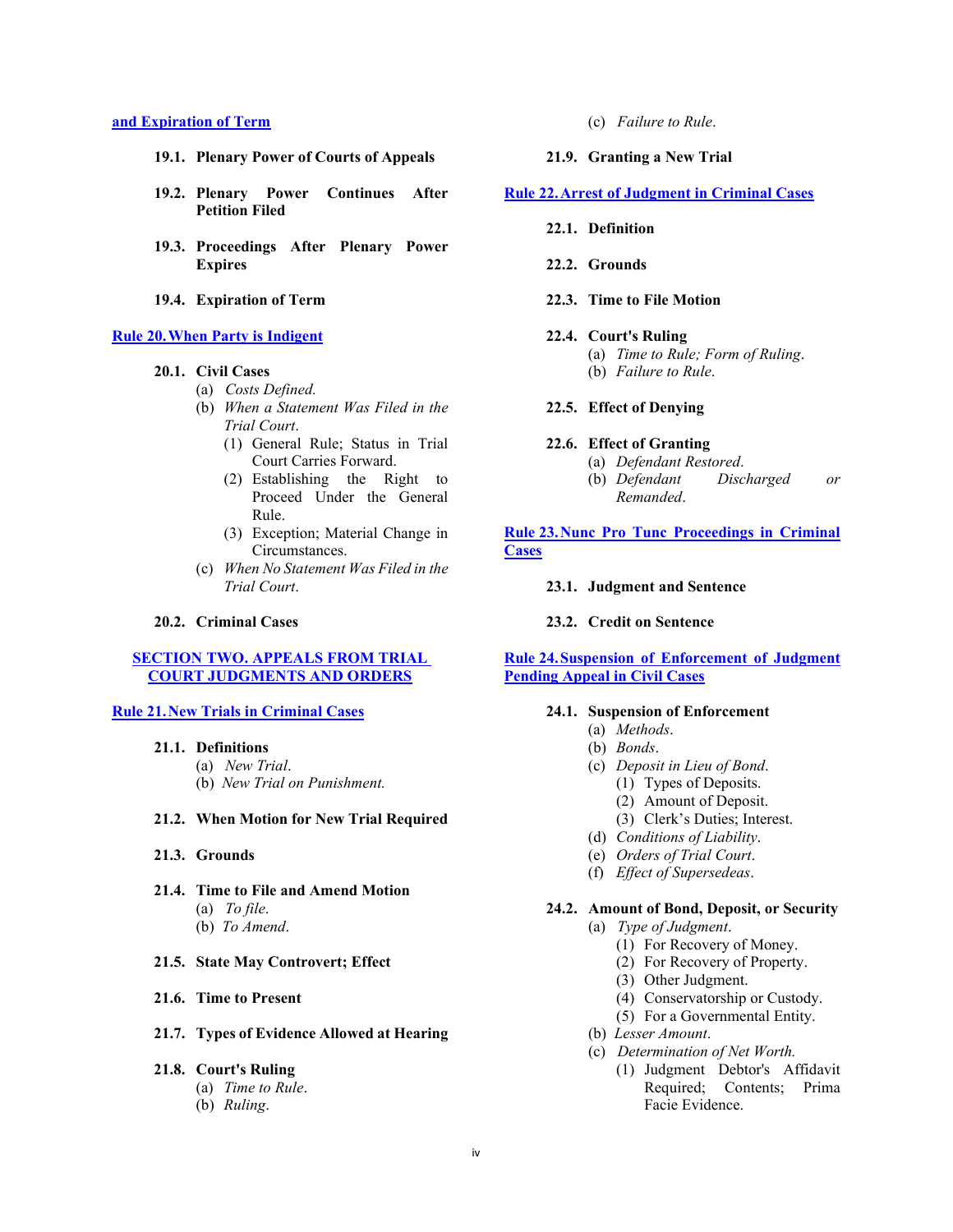- (2) Contest; Discovery.
- (3) Hearing; Burden of Proof; Findings; Additional Security.
- (d) *Injunction.*

## **24.3. Continuing Trial Court Jurisdiction; Duties of Judgment Debtor**

- (a) *Continuing Jurisdiction*.
- (b) *Duties of Judgment Debtor*.

# **24.4. Appellate Review**

- (a) *Motions; Review*.
- (b) *Grounds of Review*.
- (c) *Temporary Orders*.
- (d) *Action by Appellate Court*.
- (e) *Effect of Ruling*.

## **[Rule 25.Perfecting Appeal](#page-43-0)**

# **25.1. Civil Cases.**

- (a) *Notice of Appeal*.
- (b) *Jurisdiction of Appellate Court*.
- (c) *Who Must File Notice*.
- (d) *Contents of Notice*.
- (e) *Service of Notice.*
- (f) *Clerk's Duties.*
- (g) *Amending the Notice.*
- (h) *Enforcement of Judgment Not Suspended by Appeal*.

# **25.2. Criminal Cases**

- (a) *Rights to Appeal.*
	- (1) Of the State.
	- (2) Of the Defendant.
- (b) *Perfection of Appeal*.
- (c) *Form and Sufficiency of Notice*.
- (d) *Certification of Defendant's Right of Appeal.*
- (e) *Clerk's Duties*.
- (f) *Amending the Notice*.
- (g) *Effect of Appeal*.
- (h) *Advice of Right of Appeal*.

## **[Rule 26. Time to Perfect Appeal](#page-46-0)**

# **26.1. Civil Cases**

## **26.2. Criminal Cases**

- (a) *By the Defendant*.
- (b) *By the State*.

## **26.3. Extension of Time**

# **[Rule 27. Premature Filings](#page-47-0)**

**27.1. Prematurely Filed Notice of Appeal**

- (a) *Civil Cases*.
- (b) *Criminal Cases*.

## **27.2. Other Premature Actions**

**27.3. If Appealed Order Modified or Vacated**

# **[Rule 28.Accelerated, Agreed, and Permissive](#page-47-1)  Appeals in [Civil Cases](#page-47-1)**

## **28.1. Accelerated Appeals**

- (a) *Types of Accelerated Appeals.*
- (b) *Perfection of Accelerated Appeal.*
- (c) *Appeals of Interlocutory Orders.*
- (d) *Quo Warranto Appeals.*
- (e) *Record and Briefs.*

## **28.2. Agreed Interlocutory Appeals in Civil Cases**

- (a) *Perfecting Appeal.*
- (b) *Other Requirements.*
- (c) *Contents of Notice.*
- (d) *Determination of Jurisdiction.*
- (e) *Record; Briefs.*
- (f) *No Automatic Stay of Proceedings in Trial Court.*

## **28.3. Permissive Appeals in Civil Cases.**

- (a) *Petition Required.*
- (b) *Where Filed.*
- (c) *When Filed.*
- (d) *Extension of Time to File Petition.*
- (e) *Contents.*
- (f) *Response; Reply; Cross-Petition; Time for Filing.*
- (g) *Length of Petition, Cross-Petition, Response, and Reply.*
- (h) *Service.*
- (i) *Docketing Statement.*
- (j) *Time for Determination.*
- (k) *When Petition Granted.*

## **28.4. Accelerated Appeals in Parental Termination and Child Protection Cases**

- (a) *Application and Definitions.*
- (b) *Appellate Record.*
- (c) *Remand for New Trial.*

## **[Rule 29.Orders Pending Interlocutory](#page-50-0) Appeal in [Civil Cases](#page-50-0)**

**29.1. Effect of Appeal**

## **29.2. Security**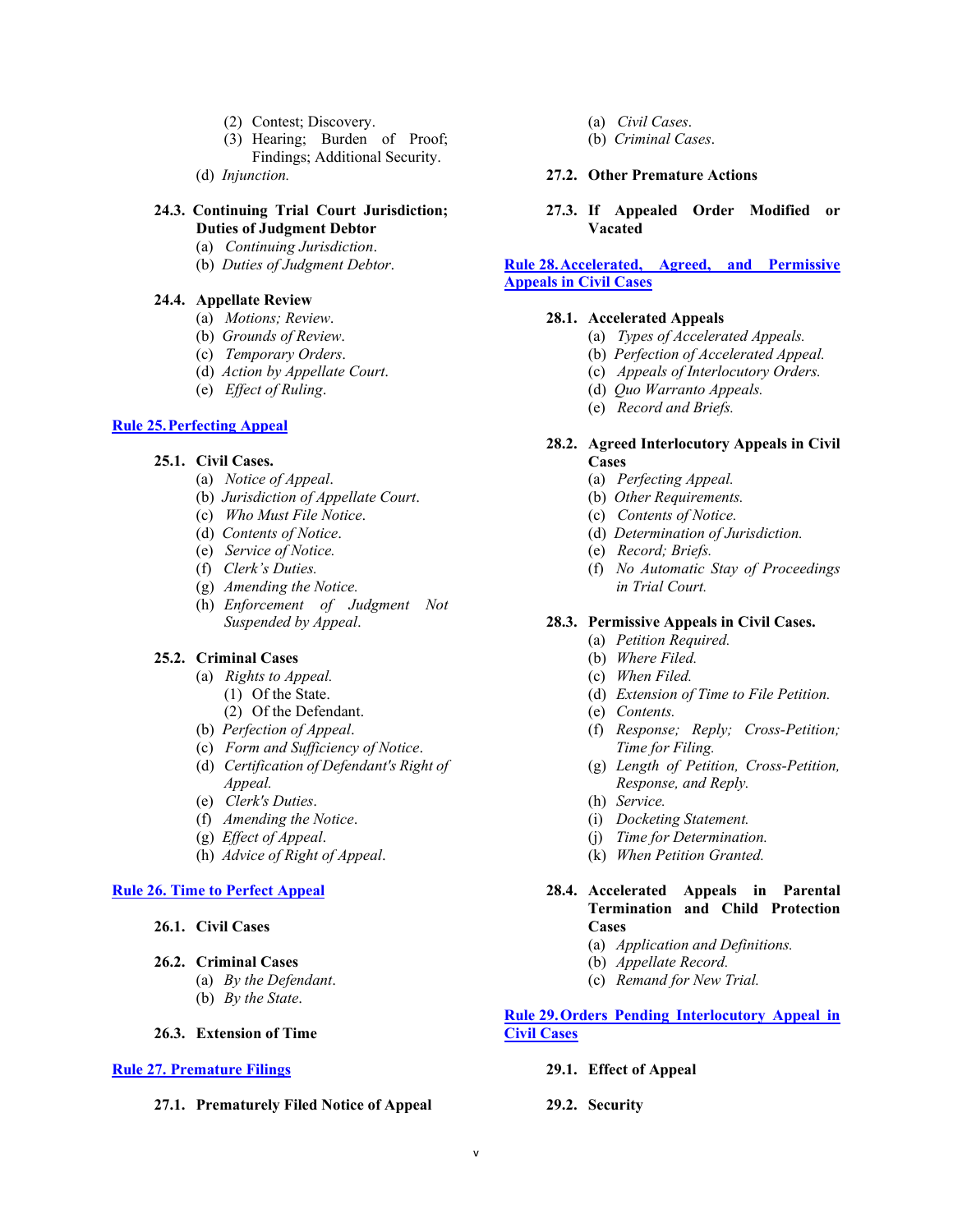- **29.3. Temporary Orders of Appellate Court**
- **29.4. Enforcement of Temporary Orders**
- **29.5. Further Proceedings in Trial Court**
- **29.6. Review of Further Orders**
	- (a) *Motion to Review Further Orders*.
	- (b) *Record*.

**[Rule 30.Restricted Appeal to Court of Appeals in](#page-51-0) [Civil Cases](#page-51-0)**

**[Rule 31.Appeals in Habeas Corpus,](#page-51-1) Bail, and [Extradition Proceedings in Criminal Cases](#page-51-1)**

- **31.1. Filing the Record and Briefs**
- **31.2. Submission; Hearing**
- **31.3. Orders on Appeal**
- **31.4. Stay of Mandate**
	- (a) *When Motion for Stay Required*.
	- (b) *Determination of the motion*.
	- (c) *Denial of stay*.
- **31.5. Judgment Conclusive**
- **31.6. Defendant Detained by Other Than Officer**
- **31.7. Judgment to be Certified**

#### **[Rule 32. Docketing Statement](#page-53-0)**

- **32.1. Civil Cases**
- **32.2. Criminal Cases**
- **32.3. Supplemental Statements**
- **32.4. Purpose of Statement**

# **[Rule 33.Preservation of Appellate Complaints](#page-55-0)**

## **33.1. Preservation; How Shown**

- (a) *In General*.
- (b) *Ruling by Operation of Law*.
- (c) *Formal Exception and Separate Order Not Required*.
- (d) *Sufficiency of Evidence Complaints in Nonjury Cases.*

# **33.2. Formal Bills of Exception**

- (a) *Form*.
- (b) *Evidence*.
- (c) *Procedure*.
- (d) *Conflict*.
- (e) *Time to File*.
	- (1) Civil Cases.
	- (2) Criminal Cases.
	- (3) Extension of Time.
- (f) *Inclusion in Clerk's Record*.

# **[Rule 34. Appellate Record](#page-56-0)**

- **34.1. Contents**
- **34.2. Agreed Record**
- **34.3. Agreed Statement of the Case**
- **34.4. Form**

## **34.5. Clerk's Record**

- (a) *Contents*.
- (b) *Request for Additional Items*. (1) Time for Request.
	- (2) Request Must Be Specific.
	- (3) Requesting Unnecessary Items.
	- (4) Failure to Timely Request.
- (c) *Supplementation*.
- (d) *Defects or Inaccuracies*.
- (e) *Clerk's Record Lost or Destroyed*.
- (f) *Original Documents*.
- (g) *Additional Copies of Clerk's Record in Criminal Cases*.
- (h) *Clerk May Consult With Parties*.

## **34.6. Reporter's Record**

- (a) *Contents*.
	- (1) Stenographic Recording.
	- (2) Electronic Recording.
- (b) *Request for Preparation*.
	- (1) Request to Court Reporter.
	- (2) Filing.
- (3) Failure to Timely Request.
- (c) *Partial Reporter's Record*.
	- (1) Effect on Appellate Points or Issues.
	- (2) Other Parties May Designate Additions.
	- (3) Costs; Requesting Unnecessary Matter.
	- (4) Presumptions.
	- (5) Criminal Cases.
- (d) *Supplementation*.
- (e) *Inaccuracies in the Reporter's Record*.
	- (1) Correction of Inaccuracies by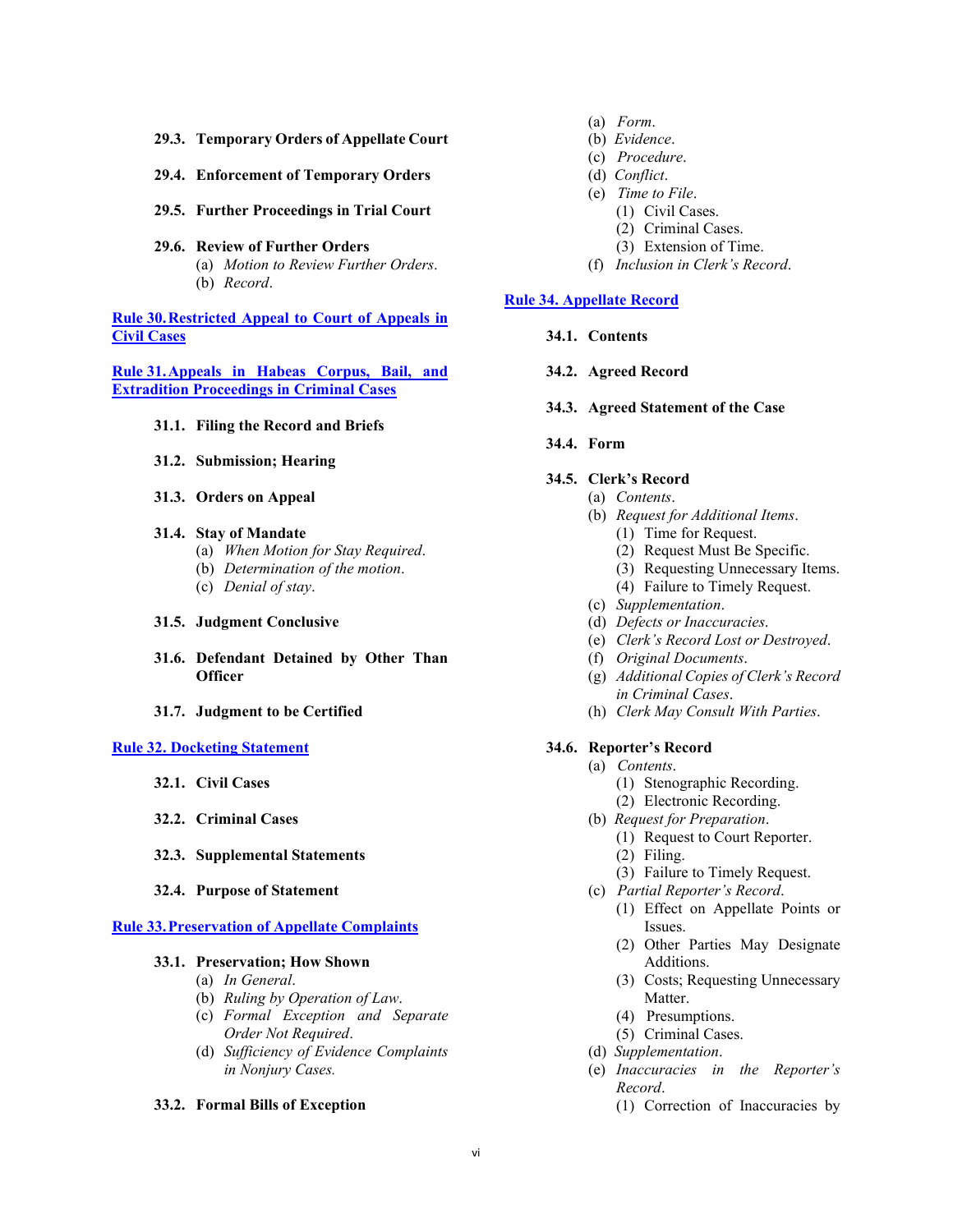Agreement.

- (2) Correction of Inaccuracies by Trial Court.
- (3) Correction After Filing in Appellate Court.
- (f) *Reporter's Record Lost or Destroyed*.
- (g) *Original Exhibits*.
	- (1) Reporter May Use in Preparing Reporter's Record.
	- (2) Use of Original Exhibits by Appellate Court.
- (h) *Additional Copies of Reporter's Record in Criminal Cases*.
- (i) *Supreme Court and Court of Criminal Appeals May Set Fee*.

# **[Rule 35.Time to File Record](#page-60-0)**; **Responsibility for Filing [Record](#page-60-0)**

**35.1. Civil Cases**

# **35.2. Criminal Cases**

#### **35.3. Responsibility for Filing Record**

- (a) *Clerk's Record*.
- (b) *Reporter's Record*.
- (c) *Courts to Ensure Record Timely [Filed](#page-61-0)*.

## **[Rule 36.Agency Record in Administrative Appeals](#page-61-0)**

- **36.1. Scope**
- **36.2. Inclusion in Appellate Record**

#### **36.3. Correcting the Record**

- (a) *Correction by Agreement*.
- (b) *Correction by Trial Court*.

## **[Rule 37.Duties of the Appellate Clerk on Receiving](#page-62-0)  the [Notice of Appeal and Record](#page-62-0)**

#### **37.1. On Receiving the Notice of Appeal**

# **37.2. On Receiving the Record**

## **37.3. If No Record Filed**

- (a) *Notice of late record*.
	- (1) Civil Cases.
	- (2) Criminal Cases.
- (b) *If No Clerk's Record Filed Due to Appellant's Fault*.
- (c) *If No Reporter's Record Filed Due to Appellant's Fault*.

#### **[Rule 38.Requisites of Briefs](#page-63-0)**

#### **38.1. Appellant's Brief**

- (a) *Identity of Parties and Counsel*.
- (b) *Table of Contents*.
- (c) *Index of Authorities*.
- (d) *Statement of the Case*.
- (e) *Any Statement Regarding Oral Argument.*
- (f) *Issues Presented*.
- (g) *Statement of Facts*.
- (h) *Summary of the Argument*.
- (i) *Argument*.
- (j) *Prayer*.
- (k) *Appendix in Civil Cases*.
	- (1) Necessary Contents.
	- (2) Optional Contents.

## **38.2. Appellee's Brief**

- (a) *Form of Brief*.
- (b) *Cross-Points*.
	- (1) Judgment Notwithstanding the Verdict.
	- (2) When Evidentiary Hearing Needed.

#### **38.3. Reply Brief**

#### **38.4.** *Deleted*

# **38.5. Appendix for Cases Recorded Electronically**

- (a) *Appendix*.
	- (1) In General.
	- (2) Repetition Not Required.
	- (3) Form.
	- (4) Notice.
- (b) *Presumptions*.
- (c) *Supplemental Appendix*.
- (d) *Inability to Pay*.
- (e) *Inaccuracies*.
	- (1) Correction by Agreement.
	- (2) Correction by Appellate or Trial Court.
- (f) *Costs*.

#### **38.6. Time to File Briefs**

- (a) *Appellant's Filing Date*.
- (b) *Appellee's Filing Date*.
- (c) *Filing Date for Reply Brief*.
- (d) *Modifications of Filing Time*.

## **38.7. Amendment or Supplementation**

**38.8. Failure of Appellant to File Brief** (a) *Civil Cases*.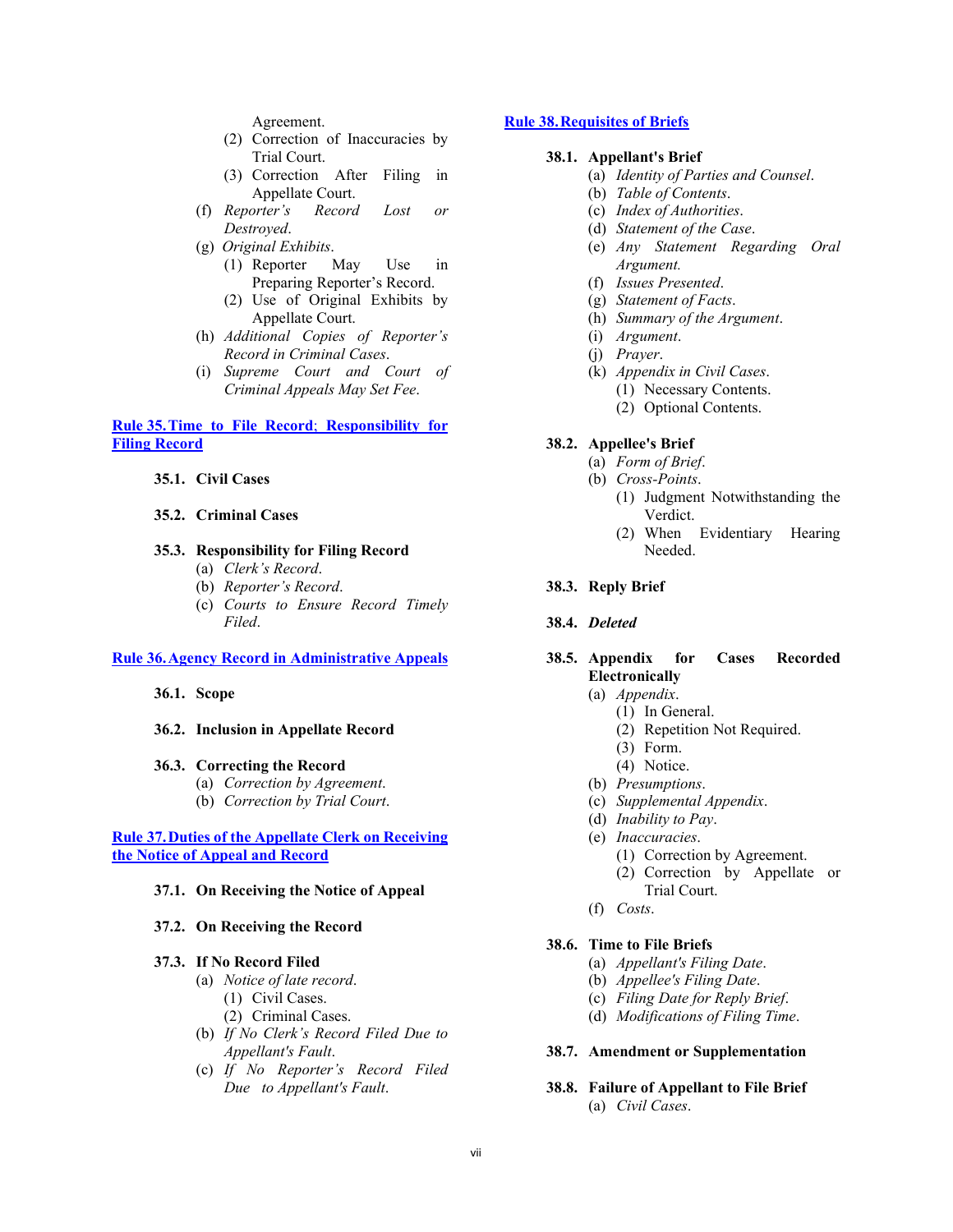- (b) *Criminal Cases*.
	- (1) Effect.
	- (2) Notice.
	- (3) Hearing.
	- (4) Appellate Court Action.
- **38.9. Briefing Rules to be Construed Liberally**
	- (a) *Formal Defects*.
	- (b) *Substantive Defects.*

**[Rule 39.Oral Argument; Decision Without](#page-67-0)  [Argument](#page-67-0)**

- **39.1. Right to Oral Argument**
- **39.2. Purpose of Argument**
- **39.3. Time Allowed**
- **39.4. Number of Counsel**
- **39.5. Argument by Amicus**
- **39.6. When Only One Party Files a Brief**
- **39.7. Request and Waiver**
- **39.8. Clerk's Notice**

# **[Rule 40.Order of Decision](#page-68-0)**

- **40.1. Civil Cases**
- **40.2. Criminal Cases**

#### **[Rule 41.Panel and En Banc Decision](#page-68-1)**

- **41.1. Decision by Panel**
	- (a) *Constitution of Panel*.
		- (b) *When Panel Cannot Agree on Judgment*.
		- (c) *When Court Cannot Agree on Judgment*.

# **41.2. Decision by En Banc Court**

- (a) *Constitution of En Banc Court.*
- (b) *When En Banc Court Cannot Agree on Judgment*.
- (c) *En Banc Consideration Disfavored*.

#### **41.3. Precedent in Transferred Cases.**

## **[Rule 42.Dismissal; Settlement](#page-69-0)**

**42.1. Voluntary Dismissal in Civil Cases**

- (a) *On Motion or By Agreement.* 
	- (1) On Motion of Appellant. (2) By Agreement.
- (b) *Partial Disposition.*
- (c) *Effect on Court's Opinion.*
- (d) *Costs.*
- **42.2. Voluntary Dismissal in Criminal Cases**
- **42.3. Involuntary Dismissal in Civil Cases**
- **42.4. Involuntary Dismissal in Criminal Cases**
	- (a) *Timely Return to Custody; Reinstatement*.
	- (b) *Life Sentence*.

#### **[Rule 43.Judgment of the Court of Appeals](#page-71-0)**

- **43.1. Time**
- **43.2. Types of Judgment**
- **43.3. Rendition Appropriate Unless Remand Necessary**
- **43.4. Judgment for Costs in Civil Cases**
- **43.5. Judgment Against Sureties in Civil Cases**
- **43.6. Other Orders**

## **[Rule 44.Reversible Error](#page-71-1)**

## **44.1. Reversible Error in Civil Cases**

- (a) *Standard for Reversible Error*.
- (b) *Error Affecting Only Part of Case*.

#### **44.2. Reversible Error in Criminal Cases**

- (a) *Constitutional Error*.
- (b) *Other Errors*.
- (c) *Presumptions*.

# **44.3. Defects in Procedure**

# **44.4. Remediable Error of the Trial Court**

- (a) *Generally*.
- (b) *Court of Appeals Direction if Error Remediable*.

# **[Rule 45.Damages for Frivolous Appeals in Civil](#page-72-0)  [Cases](#page-72-0)**

# **[Rule 46.Remittitur in Civil Cases](#page-72-1)**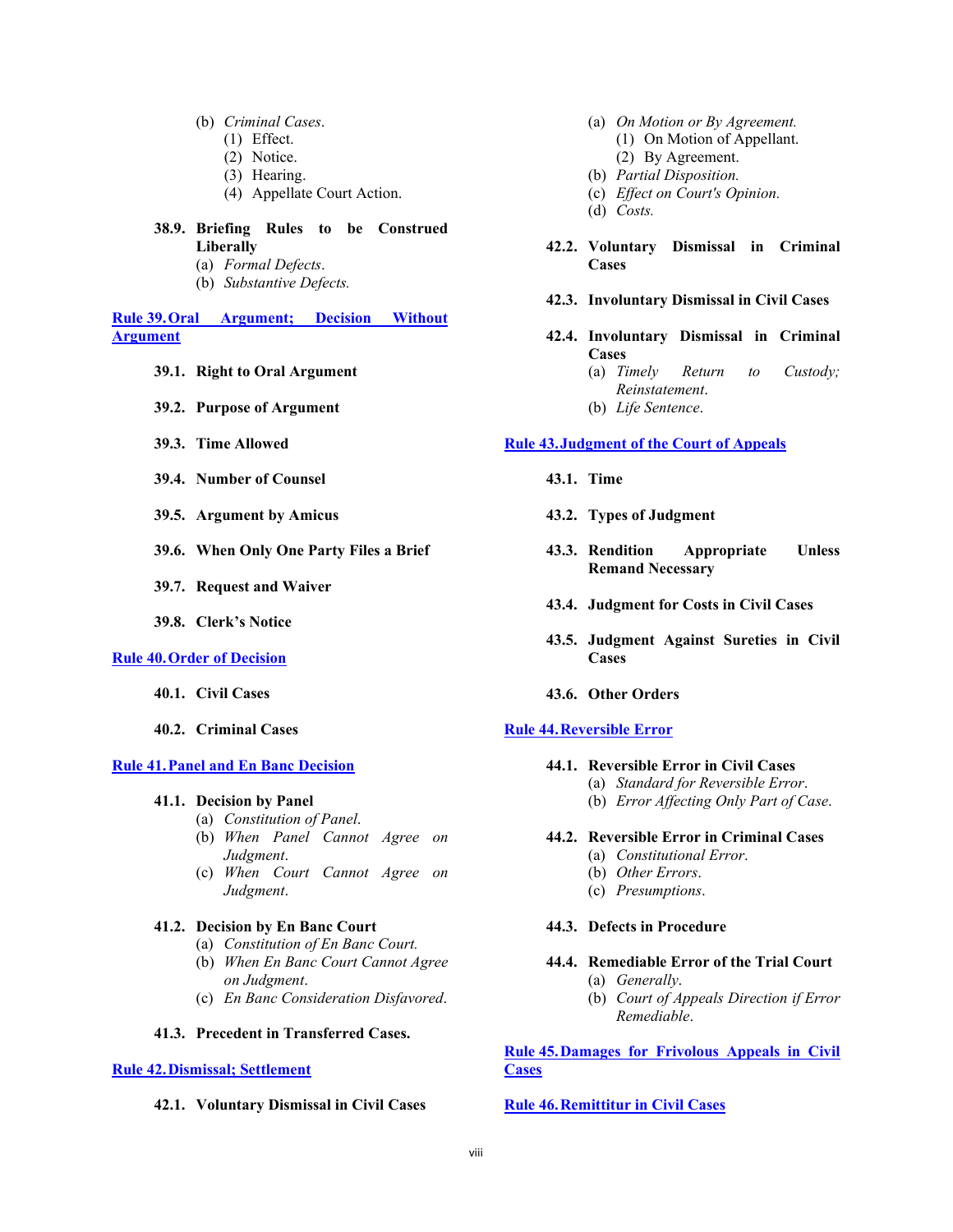- **46.1. Remittitur After Appeal Perfected Trial**
- **46.2. Appeal on Remittitur**
- **46.3. Suggestion of Remittitur by Court of Appeals**
- **46.4. Refusal to Remit Must Not Be Mentioned in Later**
- **46.5. Voluntary Remittitur**

## **[Rule 47.Opinions, Publication, and Citation](#page-73-0)**

- **47.1. Written Opinions**
- **47.2. Designation and Signing of Opinions; Participating Justices**  (a) *Civil and Criminal Cases.*
	- (b) *Criminal Cases.*
	- (c) *Civil Cases.*
- **47.3. Distribution of Opinions**
- **47.4. Memorandum Opinions**
- **47.5. Concurring and Dissenting Opinions**
- **47.6. Change in Designation by En Banc Court**
- **47.7. Citation of Unpublished Opinions** (a) *Criminal Cases.*
	- (b) *Civil Cases.*

**[Rule 48.Copy of Opinion and](#page-75-0) Judgment to [Interested Parties and Other Courts](#page-75-0)**

- **48.1. Mailing Opinion and Judgment in All Cases**
- **48.2. Additional Recipients in Criminal Cases**
- **48.3. Filing Opinion and Judgment**
- **48.4. Opinion Sent to Criminal Defendant**

**[Rule 49.Motion for Rehearing and](#page-75-1) En Banc [Reconsideration](#page-75-1)**

- **49.1. Further Motion for Rehearing**
- **49.2. Response to Motion for Rehearing**
- **49.3. Decision on Motion for Rehearing**
- **49.4**. **Further Motion for Rehearing**
- **49.5. En Banc Reconsideration**
- **49.6. Further Motion for En Banc Reconsideration**
- **49.7. Accelerated Appeals**
- **49.8. Amendments**
- **49.9. Extension of Time**
- **49.10. Not Required for Review**
- **49.11. Relationship to Petition for Review**
- **49.12. Certificate of Conference Not Required**

# **[Rule 50.Abolished eff Sept 1, 2011](#page-77-0)**

## **[Rule 51.Enforcement of Judgments](#page-77-1) After Mandate**

- **51.1. Civil Cases**
	- (a) *Statement of Costs*.
	- (b) *Enforcement of Judgment*.

## **51.2. Criminal Cases**

- (a) *Clerk's Duties*.
- (b) *Judgment of Affirmance; Defendant Not in Custody*.
	- (1) Capias to Be Issued.
	- (2) Contents of Capias.
	- (3) Sheriff's Duties.
- (c) *Judgment of Reversal*.
	- (1) When new Trial Ordered.
	- (2) When Case Dismissed.
- (d) *Judgment of Acquittal*.

# **[SECTION THREE. ORIGINAL PROCEEDINGS](#page-78-0)  [IN THE SUPREME COURT AND THE](#page-78-0)  [COURTS OF APPEALS](#page-78-0)**

# **[Rule 52.Original Proceedings](#page-78-1)**

#### **52.1. Commencement**

- **52.2. Designation of Parties**
- **52.3. Form and Contents of Petition**
	- (a) *Identity of Parties and Counsel*.
	- (b) *Table of Contents*.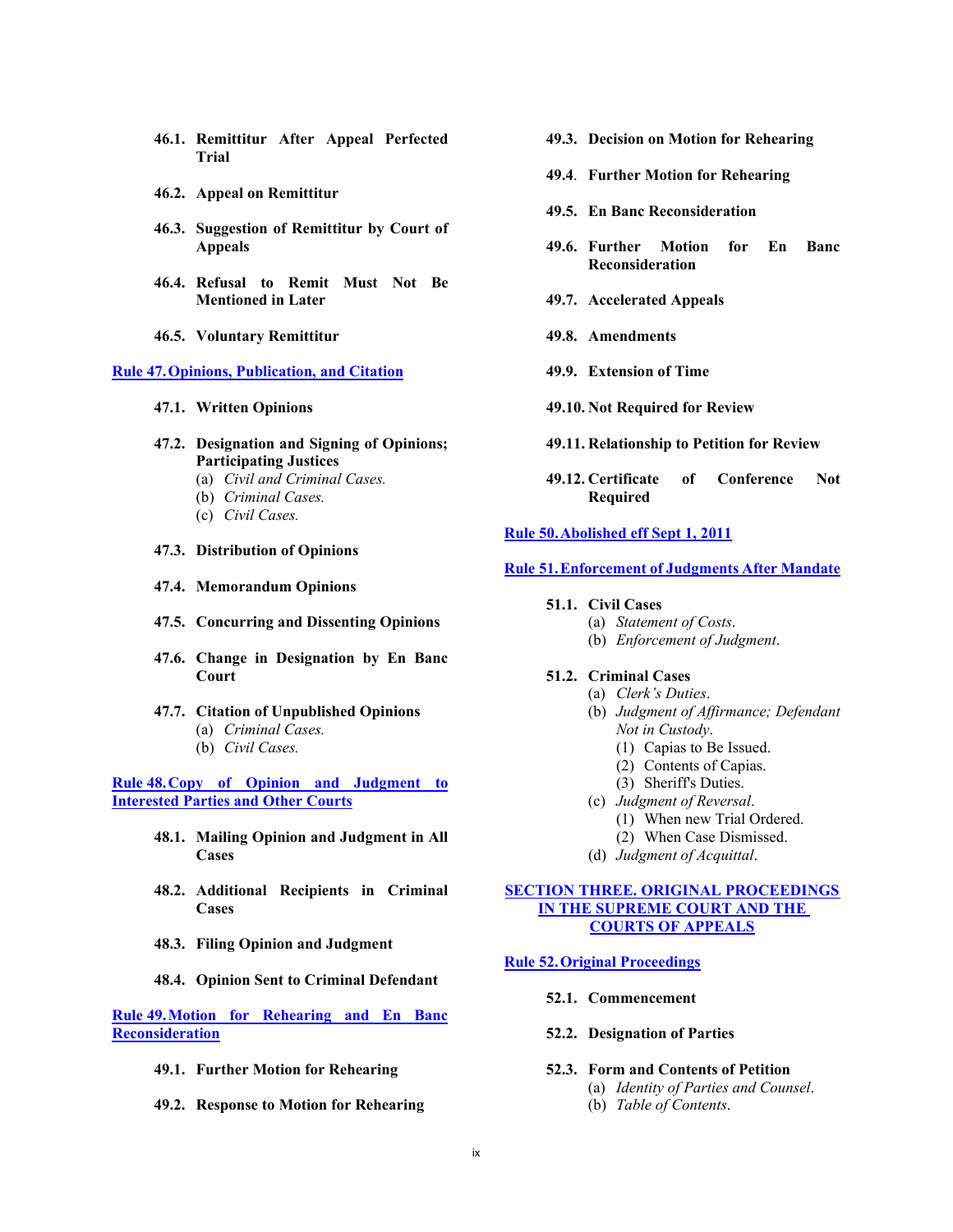- (c) *Index of Authorities.*
- (d) *Statement of the Case*.
- (e) *Statement of Jurisdiction*.
- (f) *Issues Presented*.
- (g) *Statement of Facts*.
- (h) *Argument*.
- (i) *Prayer*.
- (j) *Certification.*
- (k) *Appendix*.
	- (1) Necessary Contents.
	- (2) Optional Contents.

## **52.4. Response**

## **52.5. Relator's Reply to Response**

**52.6.** *Deleted*

## **52.7. Record**

- (a) *Filing by Relator Required*.
- (b) *Supplementation Permitted*.
- (c) *Service of Record on All Parties.*

# **52.8. Action on Petition**

- (a) *Relief Denied*.
- (b) *Interim Action*.
- (c) *Relief Granted*.
- (d) *Opinion*.

# **52.9. Motion for Rehearing**

## **52.10. Temporary Relief**

- (a) *Motion for Temporary Relief; Certificate of Compliance*.
- (b) *Grant of Temporary Relief*.
- (c) *Motion to Reconsider*.

#### **52.11. Groundless Petition or Misleading Statement or Record**

# **[SECTION FOUR. PROCEEDINGS IN THE](#page-81-0)  [SUPREME COURT](#page-81-0)**

#### **[Rule 53.Petition for Review](#page-81-1)**

# **53.1. Method of Review**

# **53.2. Contents of Petition**

- (a) *Identity of Parties and Counsel*.
- (b) *Table of Contents*.
- (c) *Index of Authorities*.
- (d) *Statement of the Case*.
- (e) *Statement of Jurisdiction*.
- (f) *Issues Presented*.
- (g) *Statement of Facts*.
- (h) *Summary of the Argument*.
- (i) *Argument*.
- (j) *Prayer*.
- (k) *Appendix*.
	- (1) Necessary Contents.
	- (2) Optional Contents.

#### **53.3. Response to Petition for Review**

- **53.4. Points Not Considered in Court of Appeals**
- **53.5. Petitioner's Reply to Response**

#### **53.6.** *Deleted*

#### **53.7. Time and Place of Filing**

- (a) *Petition*.
- (b) *Premature Filing*.
- (c) *Petitions Filed by Other Parties*.
- (d) *Response*.
- (e) *Reply*.
- (f) *Extension of Time*.
- (g) *Petition Filed in Court of Appeals*.

#### **53.8. Amendment**

#### **53.9. Court May Require Revision**

## **[Rule 54.Filing the Record](#page-85-0)**

## **54.1. Request for Record**

#### **54.2. Duty of Court of Appeals Clerk**

- (a) *Request for Record*.
- (b) *Nondocumentary Exhibits*.

#### **54.3. Expenses**

#### **54.4. Duty of Supreme Court Clerk**

# **[Rule 55. Briefs on the Merits](#page-85-1)**

#### **55.1. Request by Court**

# **55.2. Petitioner's Brief on the Merits**

- (a) *Identity of Parties and Counsel*.
- (b) *Table of Contents*.
- (c) *Index of Authorities*.
- (d) *Statement of the Case*.
- (e) *Statement of Jurisdiction*.
- (f) *Issues Presented*.
- (g) *Statement of Facts*.
- (h) *Summary of the Argument*.
- (i) *Argument*.
- (j) *Prayer*.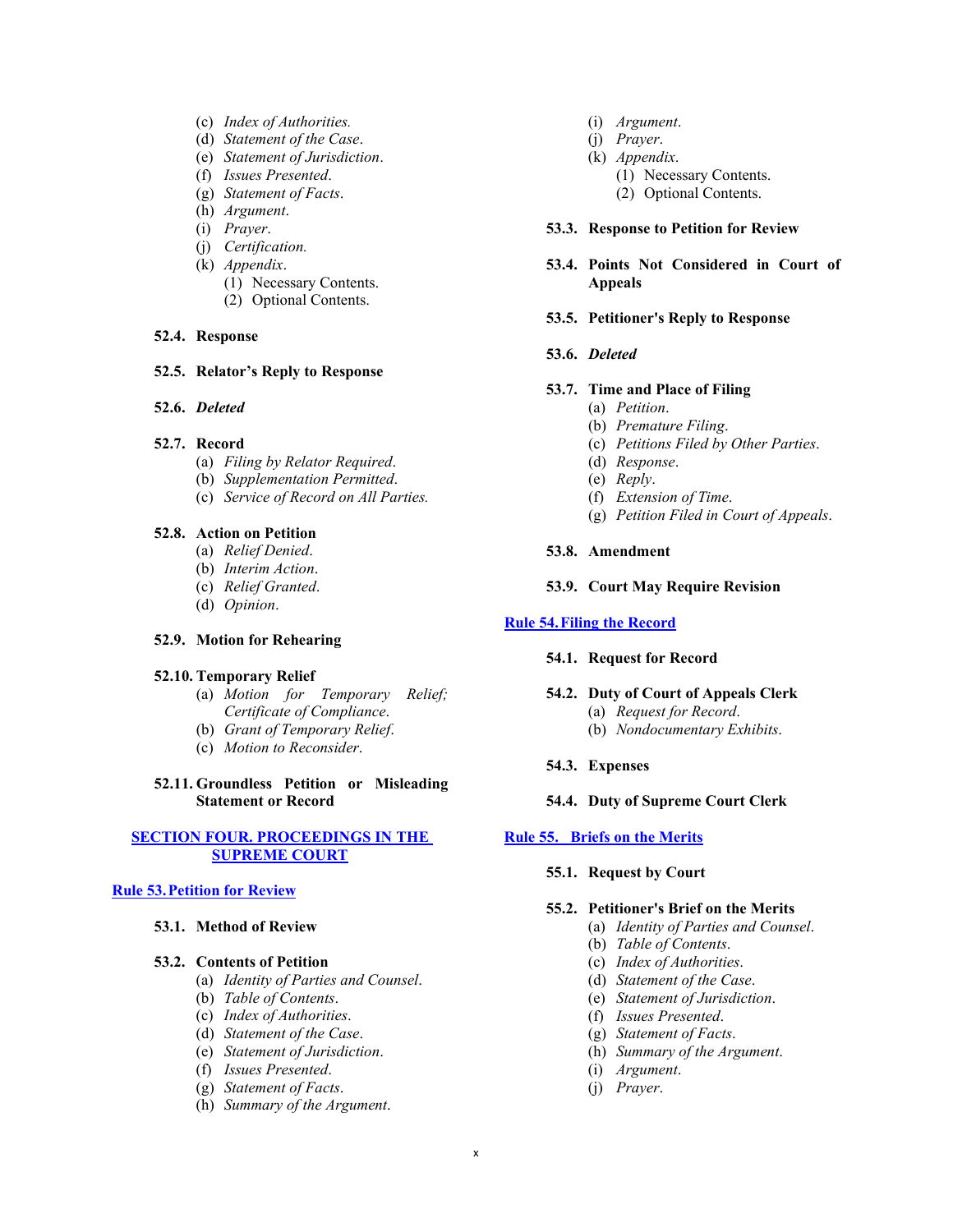- **55.3. Respondent's Brief**
- **55.4. Petitioner's Brief in Reply**
- **55.5. Reliance on Prior Brief**
- **55.6.** *Deleted*
- **55.7. Time and Place of Filing; Extension of Time**
- **55.8. Amendment**
- **55.9. Court May Require Revision**

#### **[Rule 56.Orders on Petition for Review](#page-87-0)**

#### **56.1. Orders on Petition for Review**

- (a) *Considerations in Granting Review*.
- (b) *Petition Denied or Dismissed*. (1) "Denied."
	- (2) "Dismissed w.o.j."
- (c) *Petition Refused*.
- (d) *Improvident Grant*.
- **56.2. Moot Cases**
- **56.3. Settled Cases**
- **56.4. Notice to Parties**
- **56.5. Return of Documents to Court of Appeals**

#### **[Rule 57.Direct Appeals to the Supreme Court](#page-88-0)**

- **57.1. Application**
- **57.2. Jurisdiction**
- **57.3. Statement of Jurisdiction**
- **57.4. Preliminary Ruling on Jurisdiction**
- **57.5. Direct Appeal Exclusive While Pending**

**[Rule 58.Certification of Questions](#page-90-0) of Law by [United States Courts](#page-90-0)**

- **58.1. Certification**
- **58.2. Contents of the Certification Order**
- **58.3. Transmission of Certification Order**
- **58.4. Transmission of Record**
- **58.5. Fees and Costs**
- **58.6. Notice**
- **58.7. Briefs and Oral Argument** (a) *Briefs*. (b) *Oral Argument*.
- **58.8. Intervention by the State**
- **58.9. Opinion on Certified Questions**
- **58.10. Answering Certified Questions**

#### **[Rule 59.Submission and Argument](#page-91-0)**

- **59.1. Submission Without Argument**
- **59.2. Submission With Argument**
- **59.3. Purpose of Argument**
- **59.4. Time for Argument**
- **59.5. Number of Counsel**
- **59.6. Argument by Amicus Curiae**

#### **Rule 60. [Judgments in the Supreme Court](#page-91-1)**

- **60.1. Announcement of Judgments**
- **60.2. Types of Judgment**
- **60.3. Remand in the Interest of Justice**
- **60.4. Judgment for Costs**
- **60.5. Judgment Against Sureties**
- **60.6. Other Orders**

#### **[Rule 61.Reversible Error](#page-92-0)**

- **61.1. Standard for Reversible Error**
- **61.2. Error Affecting Only Part of the Case**
- **61.3. Defects in Procedure**
- **61.4. Remediable Error of the Trial Court or Court of Appeals**
	- (a) *Generally*.
	- (b) *Supreme Court Direction if Error*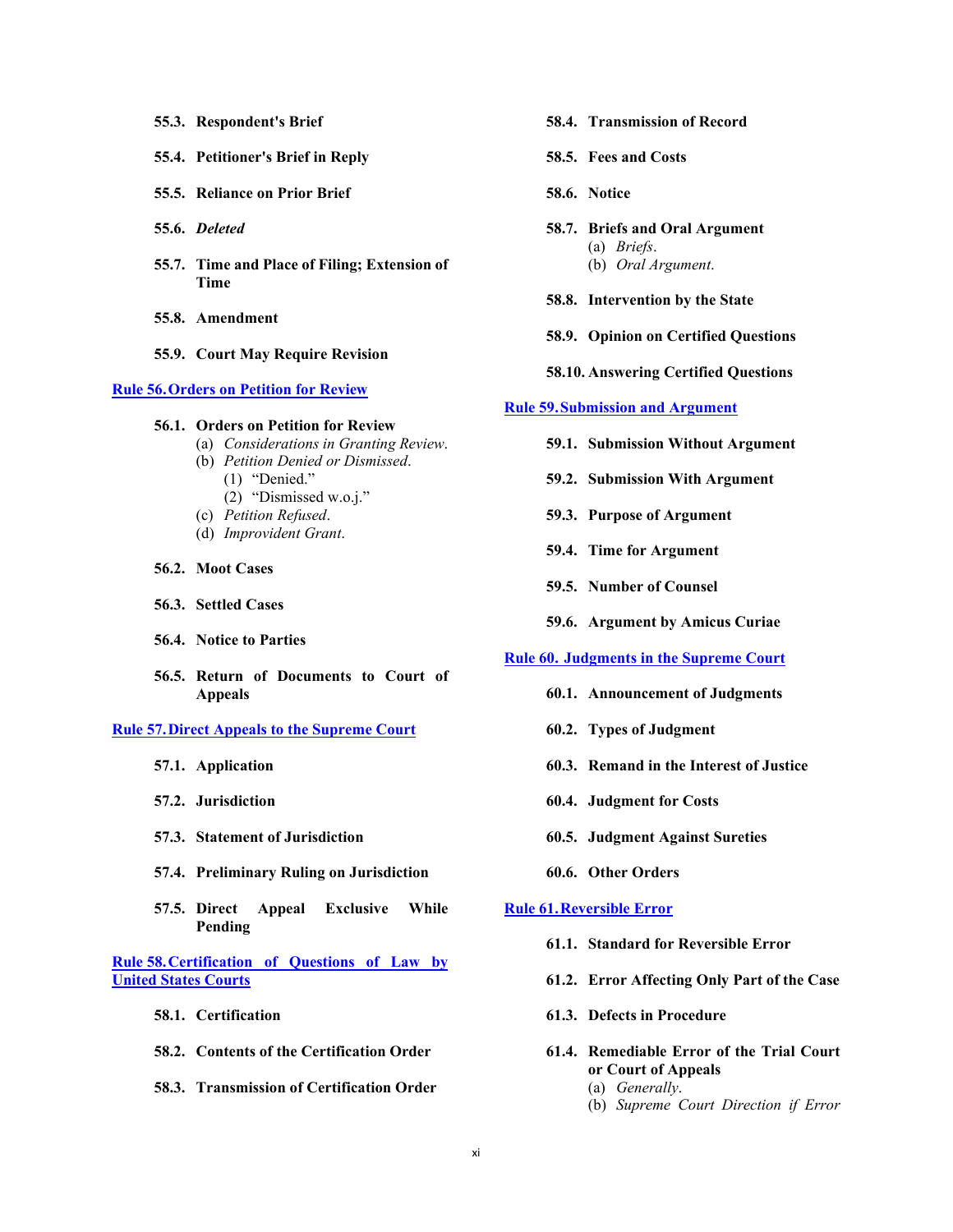# *Remediable*.

## **[Rule 62.Damages for Frivolous Appeals](#page-92-1)**

**Rule 63.Opinions; Copy [of Opinion and Judgment](#page-93-0)  to [Interested Parties and Other Courts](#page-93-0)**

# **[Rule 64.Motion for Rehearing](#page-93-1)**

- **64.1. Time for Filing**
- **64.2. Contents**
- **64.3. Response and Decision**
- **64.4. Second Motion**
- **64.5. Extensions of Time**
- **64.6.** *Deleted*

#### **[Rule 65.Enforcement of Judgment after Mandate](#page-93-2)**

- **65.1. Statement of Costs**
- **65.2. Enforcement of Judgment**

#### **[SECTION FIVE. PROCEEDINGS IN THE](#page-94-0) [COURT OF CRIMINAL APPEALS](#page-94-0)**

#### **[Rule 66.Discretionary Review in General](#page-94-1)**

- **66.1**. **With or Without Petition**
- **66.2. Not a Matter of Right**
- **66.3. Reasons for Granting Review**
- **66.4. Documents to Aid Decision** 
	- (a) *Acquiring Documents*.
	- (b) *Return of Documents*.

#### **[Rule 67.Discretionary Review Without Petition](#page-94-2)**

- **67.1. Four Judges' Vote**
- **67.2. Order Staying Mandate**
- **67.3. Time to Issue Mandate Extended**

## **[Rule 68.Discretionary Review with Petition](#page-95-0)**

- **68.1. Generally**
- **68.2. Time to File Petition**
- (a) *First Petition*.
- (b) *Subsequent Petition*.
- (c) *Extension of Time*.

#### **68.3. Where to File Petition**

# **68.4**. **Contents of Petition**

- (a) *Identity of Judge, Parties, and Counsel*
- (b) *Table of Contents*.
- (c) *Index of Authorities*.
- (d) *Statement Regarding Oral Argument*.
- (e) *Statement of the Case*.
- (f) *Statement of Procedural History*.
- (g) *Grounds for Review*.
- (h) *Argument.*
- (i) *Prayer for Relief*.
- (j) *Appendix*.
- **68.5.** *Deleted*
- **68.6. Nonconforming Petition**
- **68.7. Court of Appeals Clerk's Duties**
- **68.8. Court of Criminal Appeals Clerk's Duties**
- **68.9. Reply**
- **68.10. Amendment**

**[Rule 69.Action of Court on Petition for](#page-97-0)  Discretionary [Review and After Granting Review](#page-97-0)**

- **69.1. Granting or Refusal**
- **69.2. Setting Case for Submission**

## **69.3. Improvident Grant of Review**

- **69.4. Clerk's Duties**
	- (a) *On Refusal or Dismissal*.
	- (b) *On Granting Review*.

#### **[Rule 70.Brief on the Merits](#page-97-1)**

- **70.1. Initial Brief**
- **70.2. Reply Brief**
- **70.3. Brief Contents and Form**
- **70.4. Other Briefs**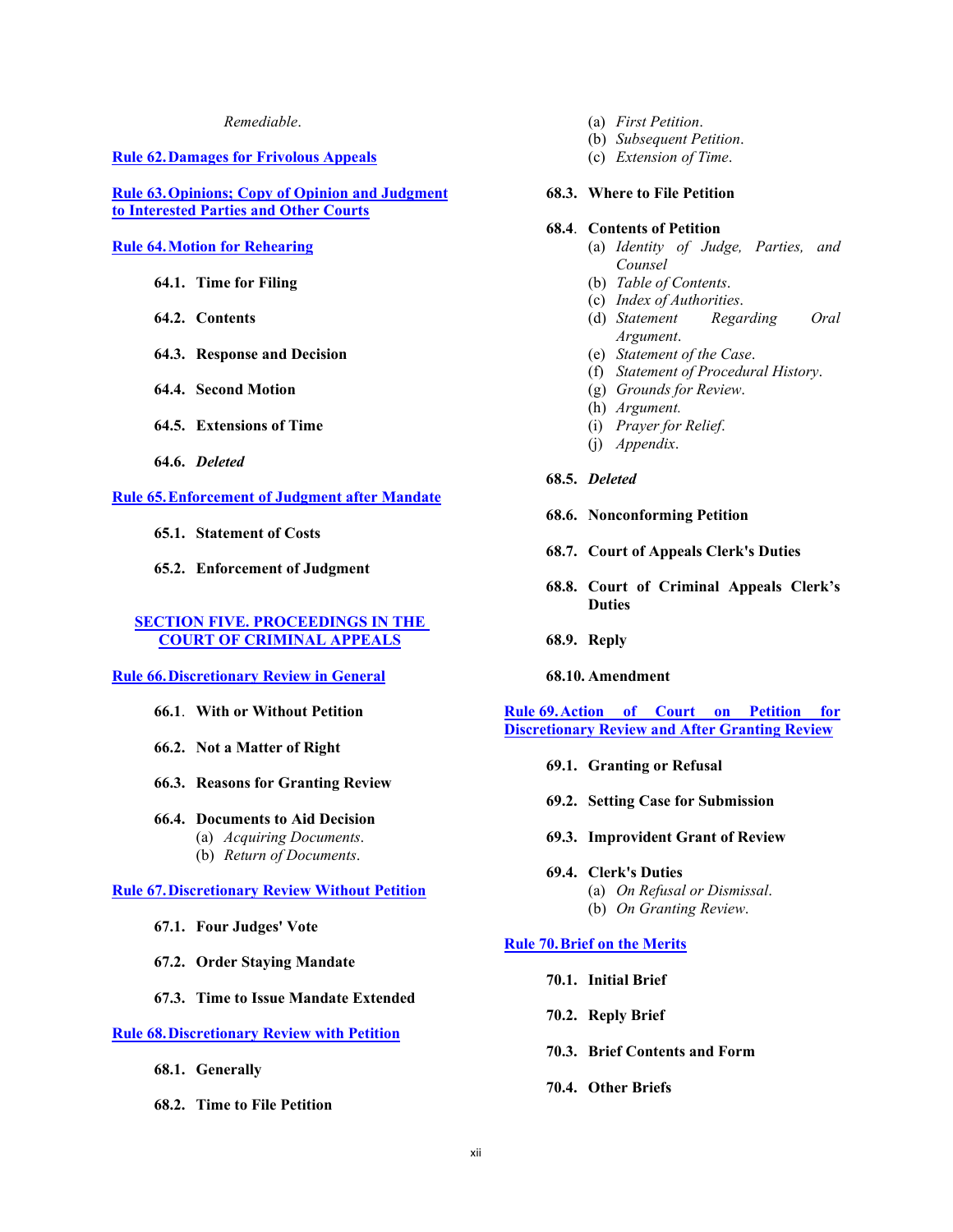## **[Rule 71.Direct Appeals](#page-98-0)**

- **71.1. Direct Appeal**
- **71.2. Record**
- **71.3. Briefs**
- **71.4. Additional Briefs**

# **[Rule 72.Extraordinary Matters](#page-98-1)**

- **72.1. Leave to File**
- **72.2. Disposition**

**[Rule 73.Postconviction Applications for](#page-98-2) Writs of [Habeas Corpus](#page-98-2)**

- **73.1. Form for Application Filed Under Article 11.07 of the Code of Criminal Procedure**
- **73.2. Noncompliant Applications**
- **73.3. State's Response**
- **73.4. Filing and Transmission of Habeas Corpus**
- **73.5. Time Frame for Resolution of Claims Raised in Application**
- **73.6. Action on Application**
- **73.7. New Evidence After Application Forwarded to Court of Criminal Appeals**

**[Rule 74.Review of Certified](#page-102-0) State Criminal-Law [Questions](#page-102-0)**

- **74.1. Certification**
- **74.2. Contents of the Certification Order**
- **74.3. Transmission of Certification Order**
- **74.4. Transmission of Record**
- **74.5**. **Notice**
- **74.6. Briefs and Oral Argument** (a) *Briefs*.
	- (b) *Oral Argument*.
- **74.7. Intervention by the State**
- **74.8. Opinion on Certified Question**
- **74.9. Motion for Rehearing**
- **74.10. Answering Certified Questions**

# **[Rule 75.Notification; Oral Argument](#page-103-0)**

- **75.1. Notification of Argument or Submission**
- **75.2. Request for Argument**
- **75.3. [Oral Argument](#page-103-1)**

## **[Rule 76.Submissions En Banc](#page-103-1)**

#### **[Rule 77.Opinions](#page-103-2)**

- **77.1. Generally**
- **77.2. Signing; Publication**
- **77.3. Unpublished Opinions**
- **77.4. Copies**

# **[Rule 78.Judgments in the Court of Criminal](#page-104-0)  [Appeals](#page-104-0)**

- **78.1. Types of Judgment**
- **78.2. Remand in the Interests of Justice**
- **78.3. Other Orders**

#### **[Rule 79.Rehearings](#page-104-1)**

- **79.1. Motion for Rehearing**
- **79.2. Contents**
- **79.3. Amendments**
- **79.4. Decision**
- **79.5. Further Motion for Rehearing**
- **79.6. Extension of Time**
- **79.7. Service**

# **[Rule 80.State Prosecuting Attorney](#page-105-0)**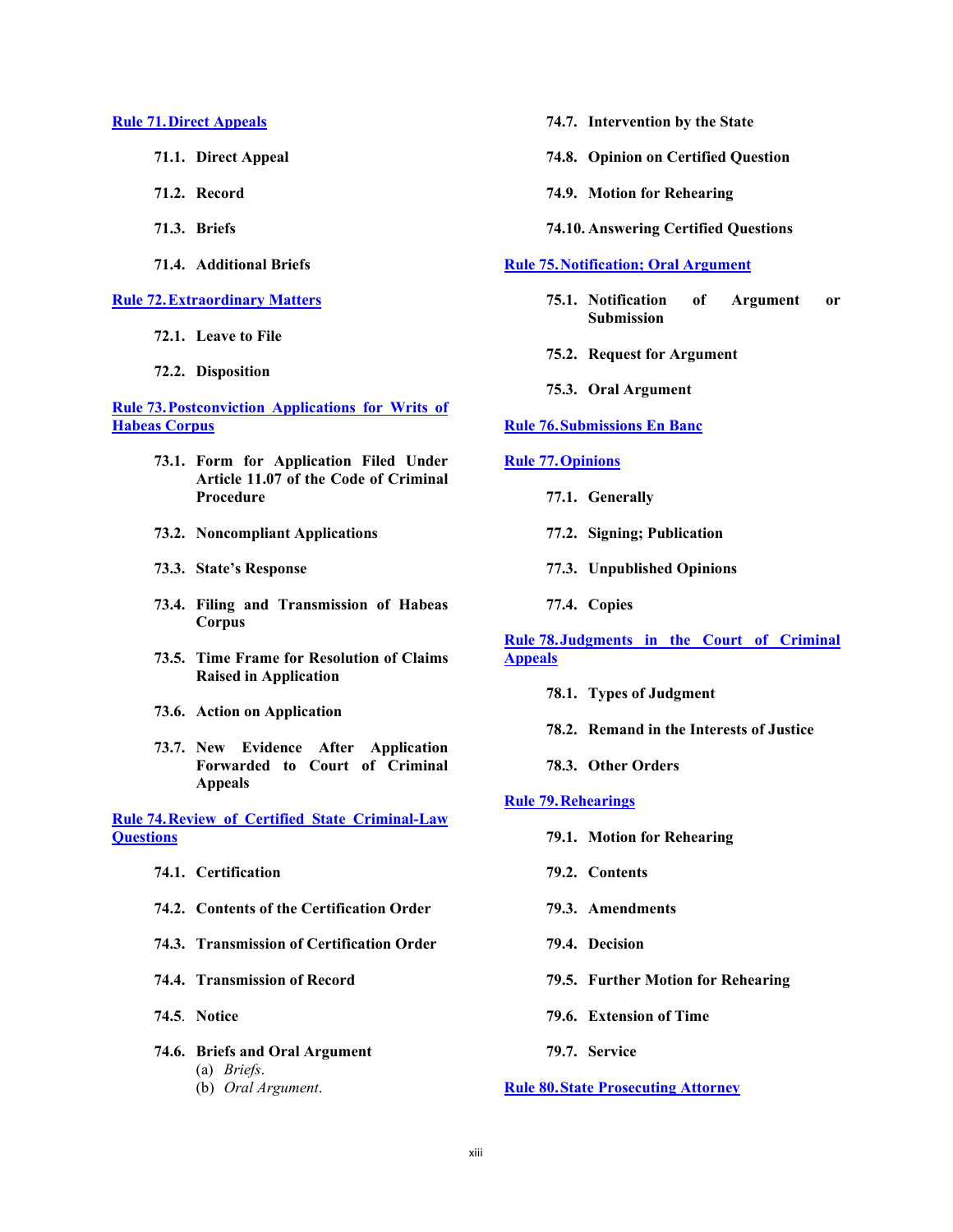**80.1. Service on State Prosecuting Attorney**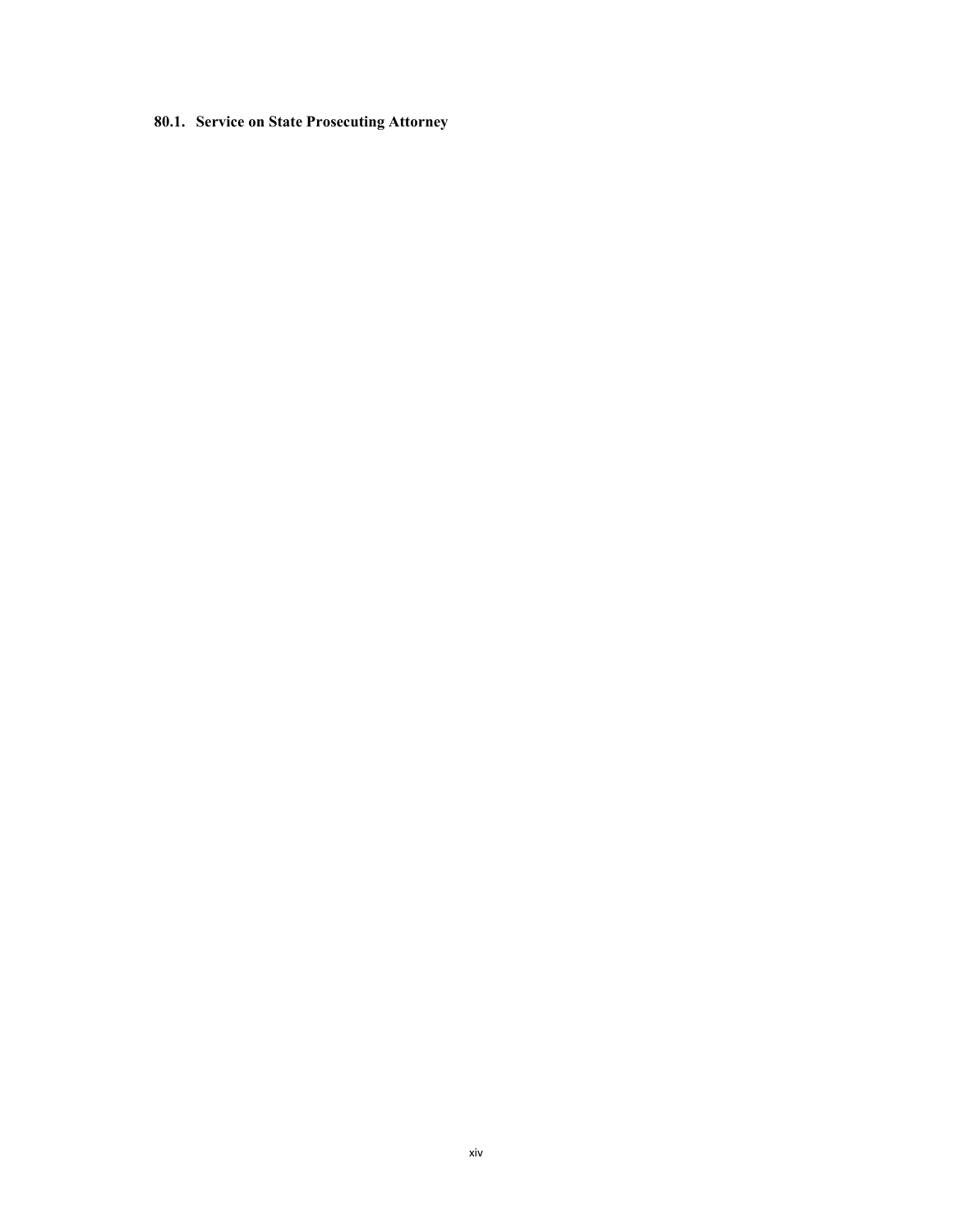# **TEXAS RULES OF APPELLATE PROCEDURE**

*Updated with Amendments Effective January 1, 2022*

#### **SECTION ONE: GENERAL PROVISIONS**

## **Rule 1. Scope of Rule; Local Rules of Courts of Appeals**

# **1.1. Scope**

These rules govern procedure in appellate courts and before appellate judges and post-trial procedure in trial courts in criminal cases.

## **1.2. Local Rules**

- (a) *Promulgation*. A court of appeals may promulgate rules governing its practice that are not inconsistent with these rules. Local rules governing civil cases must first be approved by the Supreme Court. Local rules governing criminal cases must first be approved by the Court of Criminal Appeals.
- (b) *Copies.* The clerk must provide a copy of the court's local rules to anyone who requests it.
- (c) *Party's Noncompliance.* A court must not dismiss an appeal for noncompliance with a local rule without giving the noncomplying party notice and a reasonable opportunity to cure the noncompliance.

## **Notes and Comments**

Comment to 1997 change: Subdivision 1.1 is simplified without substantive change. Subdivision 1.2 is amended to make clear that any person is entitled to a copy of local rules. Paragraph 1.2(c), restricting dismissal of a case for noncompliance with a local rule, is added.

#### **Rule 2. Suspension of Rule**

On a party's motion or on its own initiative an appellate court may — to expedite a decision or for other good cause — suspend a rule's operation in a particular case and order a different procedure; but a court must not construe this rule to suspend any provision in the Code of Criminal Procedure or to alter the time for perfecting an appeal in a civil case.

#### **Notes and Comments**

Comment to 1997 change: Former subdivision (a) regarding appellate court jurisdiction is deleted. The power to suspend rules is extended to civil cases. Other nonsubstantive changes are made.

# **Rule 3. Definitions; Uniform Terminology**

## **3.1. Definitions**

- (a) *Appellant* means a party taking an appeal to an appellate court.
- (b) *Appellate court* means the courts of appeals, the Court of Criminal Appeals, and the Supreme Court.
- (c) *Appellee* means a party adverse to an appellant.
- (d) *Applicant* means a person seeking relief by a habeas corpus in a criminal case;
- (e) *Petitioner* means a party petitioning the Supreme Court or the Court of Criminal Appeals for review.
- (f) *Relator* means a person seeking relief in an original proceeding in an appellate court other than by habeas corpus in a criminal case.
- (g) *Reporter* or *court reporter* means the court reporter or court recorder.
- (h) *Respondent* means:
	- (1) a party adverse to a petitioner in the Supreme Court or the Court of Criminal Appeals; or
	- (2) a party against whom relief is sought in an original proceeding in an appellate court.

#### **3.2. Uniform Terminology in Criminal Cases**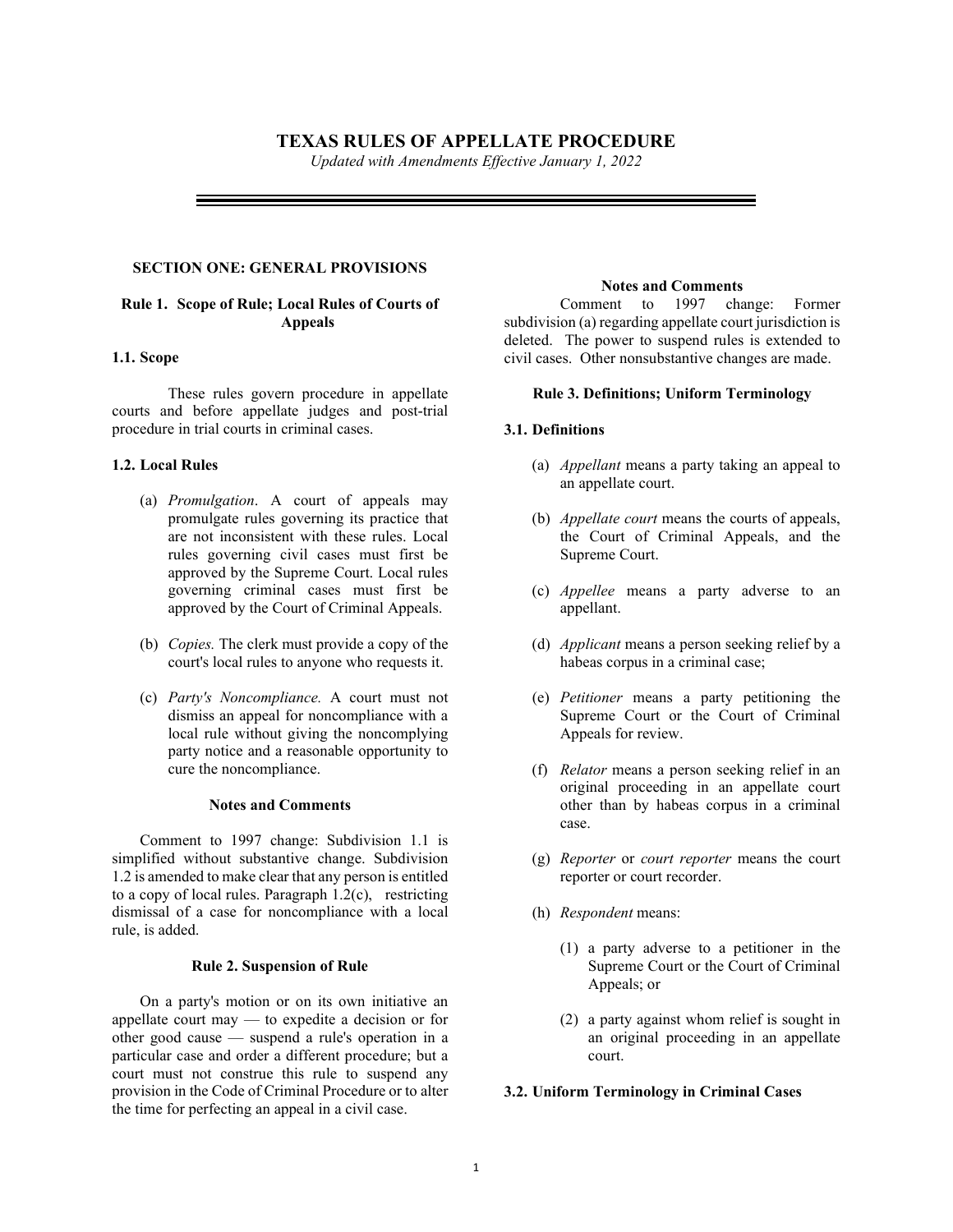In documents filed in criminal appeals, the parties are the *State* and the *appellant*. But if the State has appealed under Article 44.01 of the Code of Criminal Procedure, the defendant is the *appellee*. Otherwise, papers should use real names for parties, and such labels as *appellee, petitioner, respondent,* and *movant*  should be avoided unless necessary for clarity. In habeas corpus proceedings, the person for whose relief the writ is requested is the *applicant*; Code of Criminal Procedure article 11.13.

## **Notes and Comments**

Comment to 1997 change: The definition of *court below* and the reference to "suing out a writ of error to the court of appeals," are deleted as those terms are no longer used in these rules. Other changes are made.

# **Rule 4. Time and Notice Provisions**

# **4.1. Computing Time**

- (a) *In General.* The day of an act, event, or default after which a designated period begins to run is not included when computing a period prescribed or allowed by these rules, by court order, or by statute. The last day of the period is included, but if that day is a Saturday, Sunday, or legal holiday, the period extends to the end of the next day that is not a Saturday, Sunday, or legal holiday.
- (b) *Clerk's Office Closed or Inaccessible*. If the act to be done is filing a document, and if the clerk's office where the document is to be filed is closed or inaccessible during regular hours on the last day for filing the document, the period for filing the document extends to the end of the next day when the clerk's office is open and accessible. The closing or inaccessibility of the clerk's office may be proved by a certificate of the clerk or counsel, by a party's affidavit, or by other satisfactory proof, and may be controverted in the same manner.

# **4.2. No Notice of Trial Court's Judgment in Civil Case**

- (a) *Additional Time to File Documents*.
	- (1) In general. If a party affected by a judgment or other appealable order has not — within 20 days after the judgment or order was signed either received the notice required

by Texas Rule of Civil Procedure 306a.3 or acquired actual knowledge of the signing, then a period that, under these rules, runs from the signing will begin for that party on the earlier of the date when the party receives notice or acquires actual knowledge of the signing. But in no event may the period begin more than 90 days after the judgment or order was signed.

- (2) Exception for restricted appeal. Subparagraph (1) does not extend the time for perfecting a restricted appeal.
- (b) Procedure to Gain Additional Time. The procedure to gain additional time is governed by Texas Rule of Civil Procedure 306a.5.
- (c) *The Court's Order*. After hearing the motion, the trial court must sign a written order that finds the date when the party or the party's attorney first either received notice or acquired actual knowledge that the judgment or order was signed.

# **4.3. Periods Affected by Modified Judgment in Civil Case**

- (a) *During Plenary-Power Period*. If a judgment is modified in any respect while the trial court retains plenary power, a period that, under these rules, runs from the date when the judgment is signed will run from the date when the modified judgment is signed.
- (b) *After Plenary Power Expires*. If the trial court corrects or reforms the judgment under Texas Rule of Civil Procedure 316 after expiration of the trial court's plenary power, all periods provided in these rules that run from the date the judgment is signed run from the date the corrected judgment is signed for complaints that would not apply to the original judgment.

# **4.4. Periods Affected When Process Served by Publication**

If process was served by publication and if a motion for new trial was filed under Texas Rule of Civil Procedure 329 more than 30 days after the judgment was signed, a period that, under these rules, runs from the date when the judgment is signed will be computed as if the judgment were signed on the date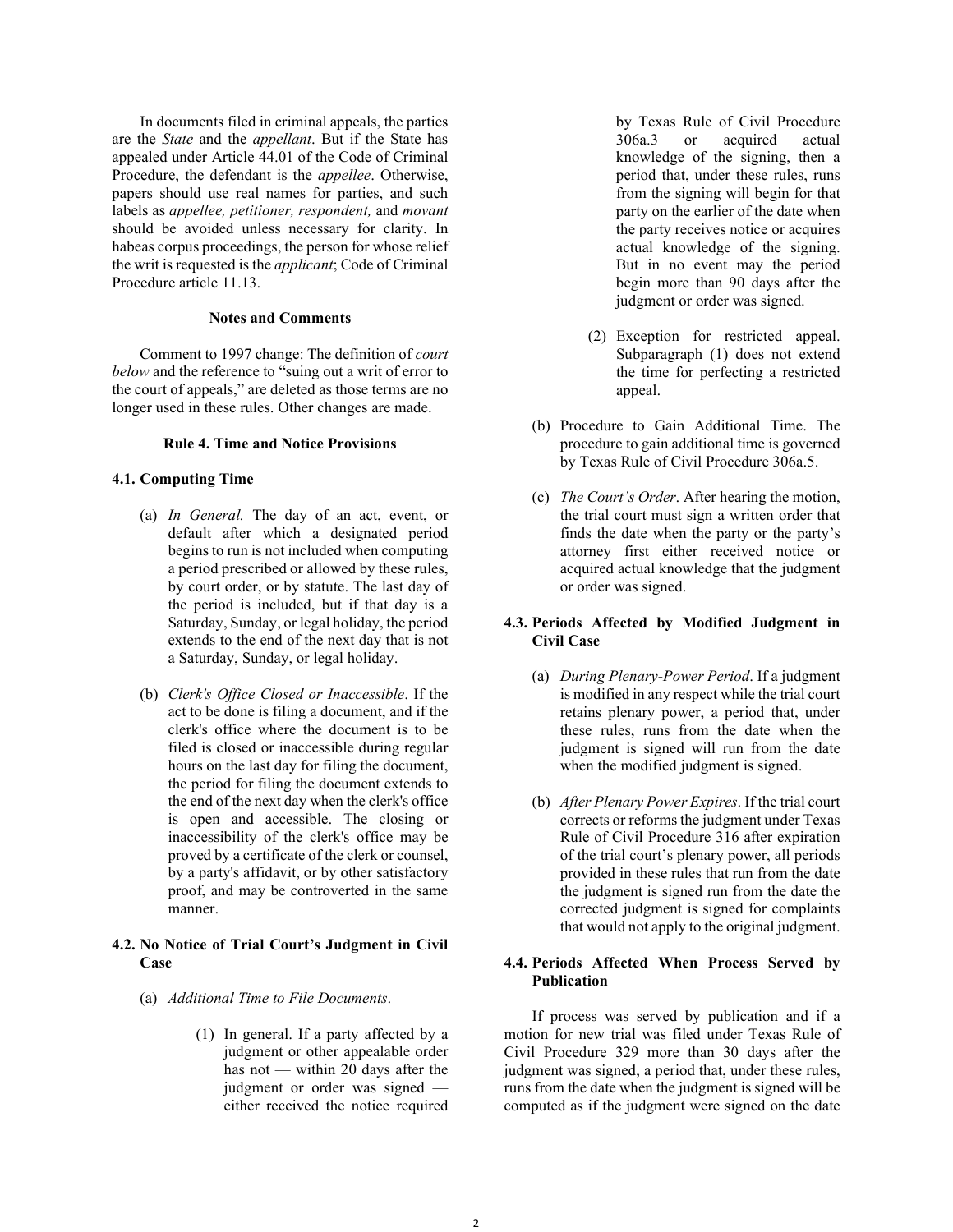when the motion for new trial was filed.

## **4.5. No Notice of Judgment or Order of Appellate Court; Effect on Time to File Certain Documents.**

- (a) *Additional Time to File Documents*. A party may move for additional time to file a motion for rehearing or en banc reconsideration in the court of appeals, a petition for review, or a petition for discretionary review, if the party did not until after the time expired for filing the document—either receive notice of the judgment or order from the clerk or acquire actual knowledge of the rendition of the judgment or order.
- (b) *Procedure to Gain Additional Time*. The motion must state the earliest date when the party or the party's attorney received notice or acquired actual knowledge that the judgment or order had been rendered. The motion must be filed within 15 days of that date but in no event more than 90 days after the date of the judgment or order.
- (c) Where to File.
	- (1) A motion for additional time to file a motion for rehearing or en banc reconsideration in the court of appeals must be filed in and ruled on by the court of appeals in which the case is pending.
	- (2) A motion for additional time to file a petition for review must be filed in and ruled on by the Supreme Court.
	- (3) A motion for additional time to file a petition for discretionary review must be filed in and ruled on by the Court of Criminal Appeals.
	- (d) *Order of the Court*. If the court finds that the motion for additional time was timely filed and the party did not within the time for filing the motion for rehearing or en banc reconsideration, petition for review, or petition for discretionary review, as the case may be—receive the notice or have actual knowledge of the judgment or order, the court must grant the motion. The time for filing the document will begin to run on the date when the court grants the motion.

## **4.6. No Notice of Trial Court's Appealable Order on a Motion for Forensic DNA Testing**

- (a) *Additional Time to File Notice of Appeal*. If neither an adversely affected defendant nor the defendant's attorney received notice or acquired actual knowledge that the trial judge signed an order appealable under Code of Criminal Procedure Chapter 64 within twenty days after the signing, then the time periods under these rules that ordinarily run from the signing of an appealable order will begin to run on the earliest date when the defendant or the defendant's attorney received notice or acquired actual knowledge of the signing. But in no event shall such periods begin more than 120 days after the day the trial judge signed the appealable order.
- (b) *Motion to Gain Additional Time*.
	- (1) A defendant's motion for additional time must:
		- (A) Be in writing and sworn;
		- (B) State the defendant's desire to appeal from the appealable order;
		- (C) State the earliest date when the defendant or the defendant's attorney received notice or acquired actual knowledge that the trial judge signed the appealable order; and
		- (D) Be filed within 120 days of the signing of the appealable order.
	- (2) To establish the application of paragraph (a) of this rule, the defendant adversely affected must prove in the trial court:
		- (A) The earliest date on which the defendant or the defendant's attorney received notice or acquired actual knowledge that the trial judge signed the appealable order; and
		- (B) That this date was more than twenty days after the signing of the appealable order.
	- (3) If the defendant's motion for additional time meets the requirements set out in paragraphs  $(b)(1)$  and  $(b)(2)$ , the motion may serve as the defendant's notice of appeal.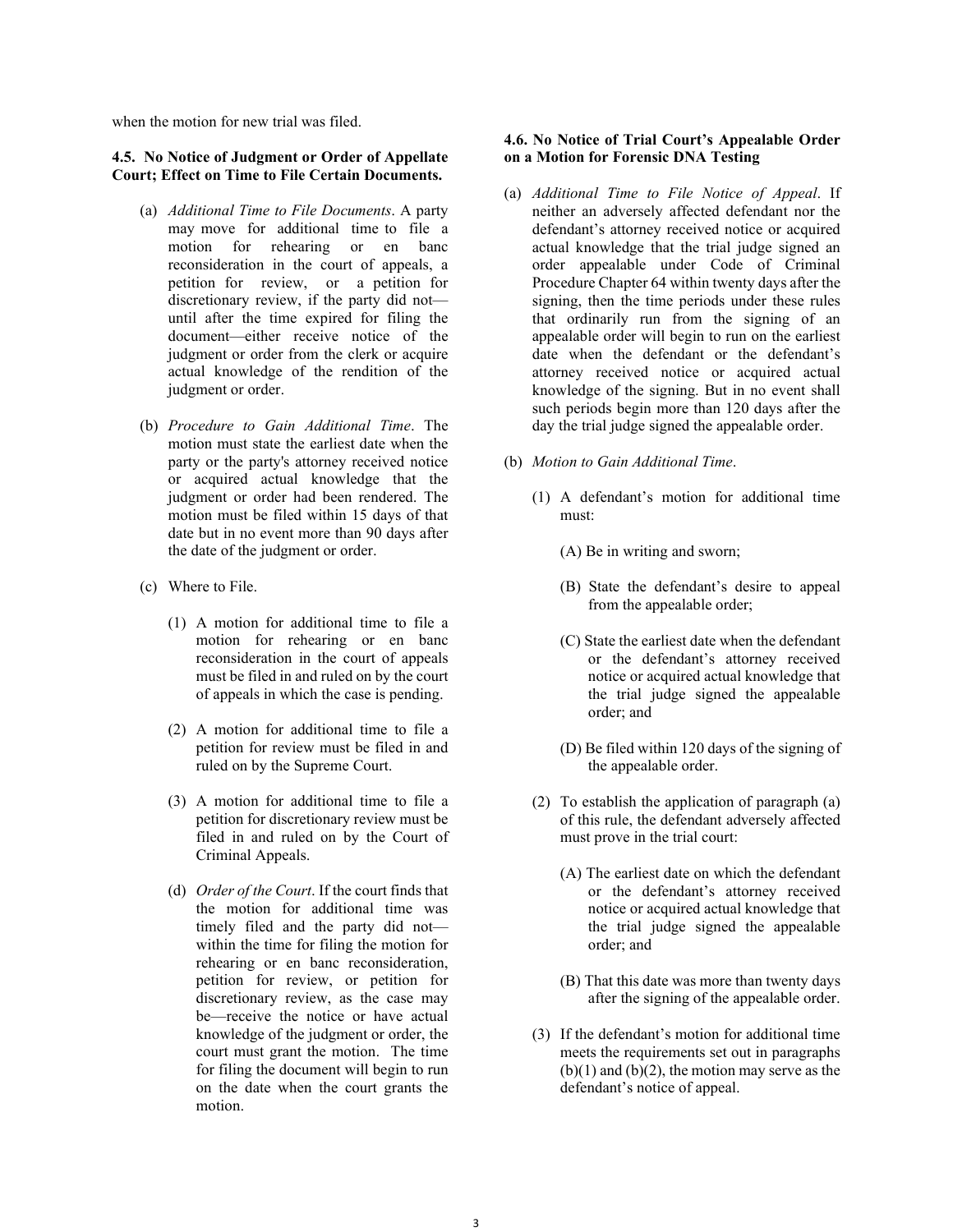- (c) *The Court's Order*. After hearing the motion for additional time, the trial judge must sign a written order that determines the earliest date when the defendant or the defendant's attorney received notice or acquired actual knowledge that the trial judge signed the appealable order and whether this date was more than twenty days after the judge signed the appealable order.
- (d) *The Clerk's Duties*. The trial court clerk must immediately (as they are filed or entered in the record) forward to all parties in the case copies of the defendant's motion for additional time, the trial judge's written order under subsection (c), the order the defendant seeks to appeal, any State's response, and any exhibits and related documents.

#### **Notes and Comments**

Comment to 1997 change: This is former Rule 5. Paragraph  $4.1(b)$  is added. Former paragraph  $(b)(1)$  is omitted because it is covered by other provisions of the rules. Former paragraphs  $(b)(2)$  and  $(b)(3)$  are omitted because they are duplicative of provisions in the Rules of Civil Procedure, which prescribes the applicable procedure. The phrase "modified, corrected or reformed in any respect" in paragraph 4.3(a) is changed to "modified in any respect," but no change in substance is intended. Former subdivision (e) regarding notice of judgment by the court of appeals is moved to Rule 12.6. Subdivision 4.5 is revised and now makes clear that the court must grant the motion for additional time if the court finds that the party did not receive the notice or acquire actual knowledge in time. Other changes are made throughout the rule.

Comment to 2002 change: Subdivision 4.5 is amended to clarify that a party may obtain additional time to file documents when the party fails to receive notice not only of an appellate court judgment, but of an appellate court order - such as one denying a motion for rehearing - that triggers the appeal period.

Comment to 2007 change: Subdivision 4.5 is changed, consistent with other changes in the rules, to specifically address a motion for en banc reconsideration and treat it as a motion for rehearing.

Comment to 2018 change: Rule 4.6 is intended to provide redress for criminal defendants who are entitled to appeal trial court rulings made pursuant to Texas Code of Criminal Procedure Chapter 64, but receive late or no notice of the rulings. The rule allows a defendant additional time to file a notice of appeal when neither the defendant nor the defendant's attorney received notice or acquired actual knowledge

of the signing of the appealable order within the first 20 days after the signing. The rule is based on the framework of Rule of Appellate Procedure 4.2 and Texas Rule of Civil Procedure 306a, but is intended to apply only in the limited context of appealable rulings on Chapter 64 motions. The term "sworn" in Rule 4.6 includes the use of an unsworn declaration made under penalty of perjury. *See* TEX. CIV. PRAC. & REM. CODE § 132.001. If a trial judge grants a defendant's motion for additional time filed under this rule, the court of appeals may treat the defendant's late-filed notice of appeal as timely or treat the motion for additional time itself as a notice of appeal for the purpose of determining compliance with Rules 25.2 and 26.2.

## **Rule 5. Fees in Civil Cases**

A party who is not excused by statute or these rules from paying costs must pay — at the time an item is presented for filing — whatever fees are required by statute or Supreme Court order. The appellate court may enforce this rule by any order that is just.

# **Notes and Comments**

Comment to 1997 change: This is former Rule 13. The rule is simplified. The fees an appellate court may charge in a civil case are now specified by Supreme Court order.

# **Rule 6. Representation by Counsel**

## **6.1. Lead Counsel**

- (a) *For Appellant*. Unless another attorney is designated, lead counsel for an appellant is the attorney whose signature first appears on the notice of appeal.
- (b) *For a Party Other Than Appellant*. Unless another attorney is designated, lead counsel for a party other than an appellant is the attorney whose signature first appears on the first document filed in the appellate court on that party's behalf.
- (c) *How to Designate*. The original or a new lead counsel may be designated by filing a notice stating that attorney's name, mailing address, telephone number, fax number, if any, email address, and State Bar of Texas identification number. If a new lead counsel is being designated, both the new attorney and either the party or the former lead counsel must sign the notice.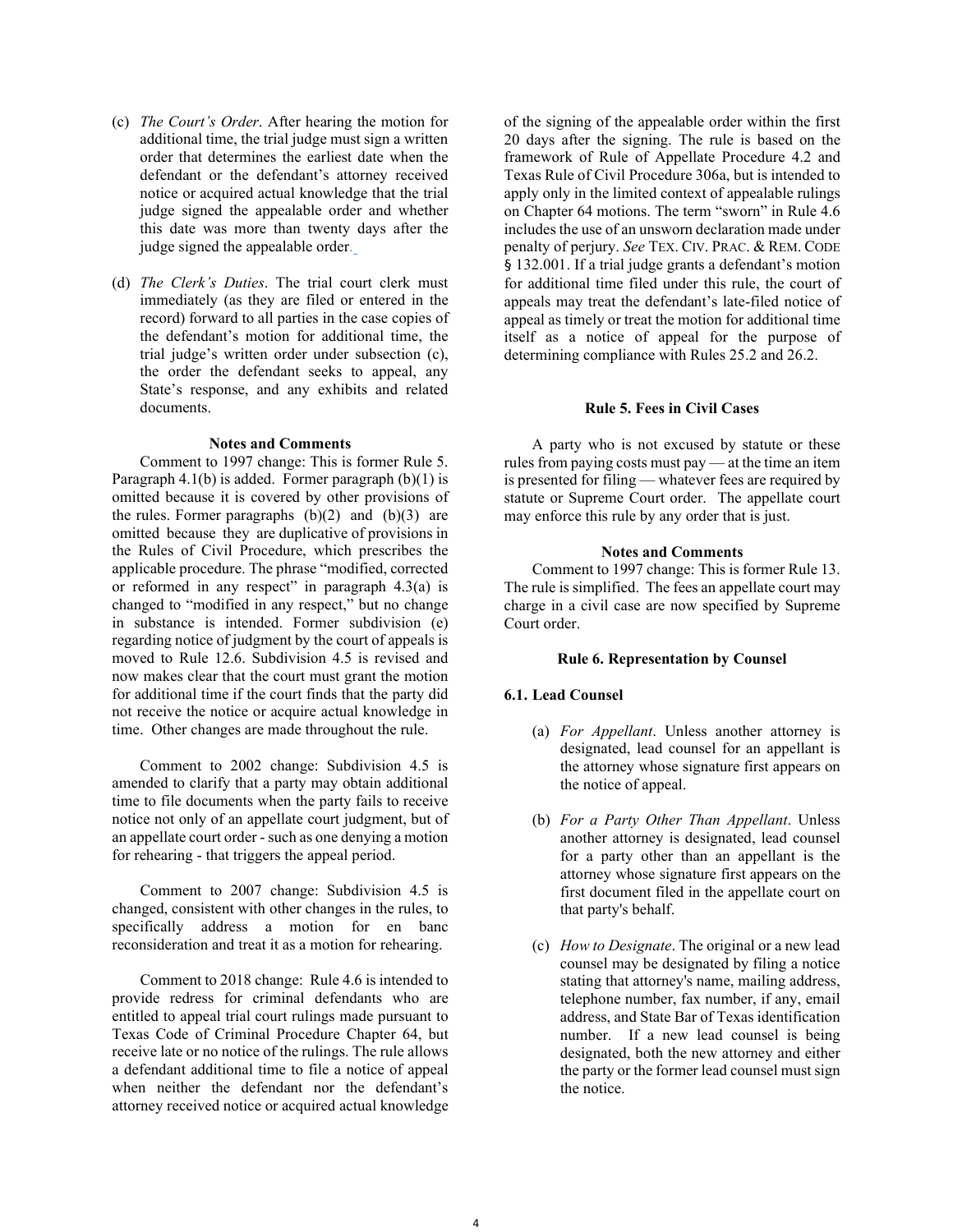#### **6.2. Appearance of Other Attorneys**

An attorney other than lead counsel may file a notice stating that the attorney represents a specified party to the proceeding and giving that attorney's name, mailing address, telephone number, fax number, if any, email address, and State Bar of Texas identification number. The clerk will note on the docket the attorney's appearance. When a brief or motion is filed, the clerk will note on the docket the name of each attorney, if not already noted, who appears on the document.

## **6.3. To Whom Communications Sent**

Any notice, copies of documents filed in an appellate court, or other communications must be sent to:

- (a) each party's lead counsel on appeal;
- (b) a party's lead counsel in the trial court if:
	- (1) that party was represented by counsel in the trial court;
	- (2) lead counsel on appeal has not yet been designated for that party; and
	- (3) lead counsel in the trial court has not filed a nonrepresentation notice or been allowed to withdraw;
- (c) a party if the party is not represented by counsel.

#### **6.4. Nonrepresentation Notice**

- (a) *In General*. If, in accordance with paragraph 6.3(b), the lead counsel in the trial court is being sent notices, copies of documents, or other communications, that attorney may file a nonrepresentation notice in the appellate court. The notice must:
	- (1) state that the attorney is not representing the party on appeal;
	- (2) state that the court and other counsel should communicate directly with the party in the future;
	- (3) give the party's name and last known address and telephone number; and
	- (4) be signed by the party.

(b) *Appointed Counsel*. In a criminal case, an attorney appointed by the trial court to represent an indigent party cannot file a nonrepresentation notice.

## **6.5. Withdrawal**

An appellate court may, on appropriate terms and conditions, permit an attorney to withdraw from representing a party in the appellate court.

- (a) *Contents of Motion*. A motion for leave to withdraw must contain the following:
	- (1) a list of current deadlines and settings in the case;
	- (2) the party's name and last known address and telephone number;
	- (3) a statement that a copy of the motion was delivered to the party; and
	- (4) a statement that the party was notified in writing of the right to object to the motion.
- (b) *Delivery to Party*. The motion must be delivered to the party in person or mailed both by certified and by first-class mail — to the party at the party's last known address.
- (c) *If Motion Granted*. If the court grants the motion, the withdrawing attorney must immediately notify the party, in writing, of any deadlines or settings that the attorney knows about at the time of withdrawal but that were not previously disclosed to the party. The withdrawing attorney must file a copy of that notice with the court clerk.
- (d) *Exception for Substitution of Counsel*. If an attorney substitutes for a withdrawing attorney, the motion to withdraw need not comply with (a) but must state only the substitute attorney's name, mailing address, telephone number, fax number, if any, and State Bar of Texas identification number. The withdrawing attorney must comply with (b) but not (c).

## **6.6. Agreements of Parties or Counsel**

To be enforceable, an agreement of parties or their counsel concerning an appellate court proceeding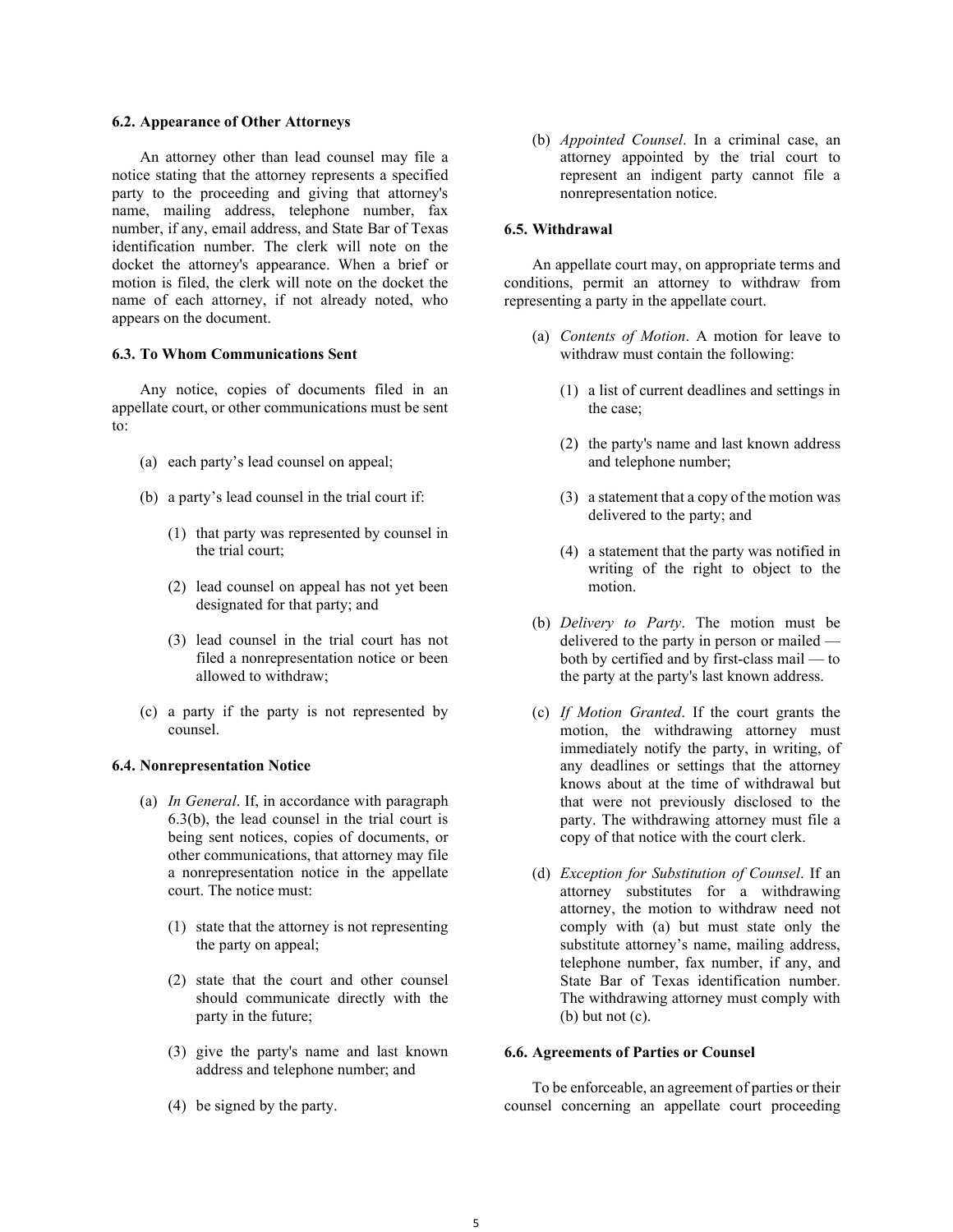must be in writing and signed by the parties or their counsel. Such an agreement is subject to any appellate court order necessary to ensure that the case is properly presented.

#### **Notes and Comments**

Comment to 1997 change: Former Rules 7 and 57 are merged and substantially revised. Former Rule 8 regarding agreements of counsel is included here as subdivision 6.6 and the requirement that an agreement be filed and included in the record is deleted.

## **Rule 7. Substituting Parties**

# **7.1. Parties Who Are Not Public Officers**

- (a) *Death of a Party*.
	- (1) Civil Cases. If a party to a civil case dies after the trial court renders judgment but before the case has been finally disposed of on appeal, the appeal may be perfected, and the appellate court will proceed to adjudicate the appeal as if all parties were alive. The appellate court's judgment will have the same force and effect as if rendered when all parties were living. The decedent party's name may be used on all papers.
	- (2) Criminal Cases. If the appellant in a criminal case dies after an appeal is perfected but before the appellate court issues the mandate, the appeal will be permanently abated.
- (b) *Substitution for Other Reasons*. If substitution of a party in the appellate court is necessary for a reason other than death, the appellate court may order substitution on any party's motion at any time.

## **7.2. Public Officers**

(a) *Automatic Substitution of Officer*. When a public officer is a party in an official capacity to an appeal or original proceeding, and if that person ceases to hold office before the appeal or original proceeding is finally disposed of, the public officer's successor is automatically substituted as a party if appropriate. Proceedings following substitution are to be in the name of the substituted party, but any misnomer that does not affect the substantial rights of the parties

may be disregarded. Substitution may be ordered at any time, but failure to order substitution of the successor does not affect the substitution.

(b) *Abatement*. If the case is an original proceeding under Rule 52, the court must abate the proceeding to allow the successor to reconsider the original party's decision. In all other cases, the suit will not abate, and the successor will be bound by the appellate court's judgment or order as if the successor were the original party.

## **Notes and Comments**

Comment to 1997 change: This is former Rule 9. Former subdivision (a) regarding death of a party in a civil case is now subparagraph 7.1(a)(1). Former subdivision (b) regarding death of a party in a criminal case is now subparagraph 7.1(a)(2). Former subdivision (c) regarding separation of office by public officers is now subdivision 7.2. Former paragraph (c)(3) regarding a successor's liability for costs is omitted as unnecessary. Former subdivision (d) regarding substitution for other causes is now paragraph 7.1(b). Subdivision 7.2 is revised to make it applicable to all cases in which a public officer is a party, and to make substitution automatic if appropriate.

## **Rule 8. Bankruptcy in Civil Cases**

## <span id="page-19-0"></span>**8.1. Notice of Bankruptcy**

Any party may file a notice that a party is in bankruptcy. The notice must contain:

- (a) the bankrupt party's name;
- (b) the court in which the bankruptcy proceeding is pending;
- (c) the bankruptcy proceeding's style and case number; and
- (d) the date when the bankruptcy petition was filed. Comment to 2008 change: The requirement that the bankruptcy notice contain certain pages of the bankruptcy petition is eliminated, given that electronic filing is now prevalent in bankruptcy courts and bankruptcy petitions are available through the federal PACER system.

# **8.2. Effect of Bankruptcy**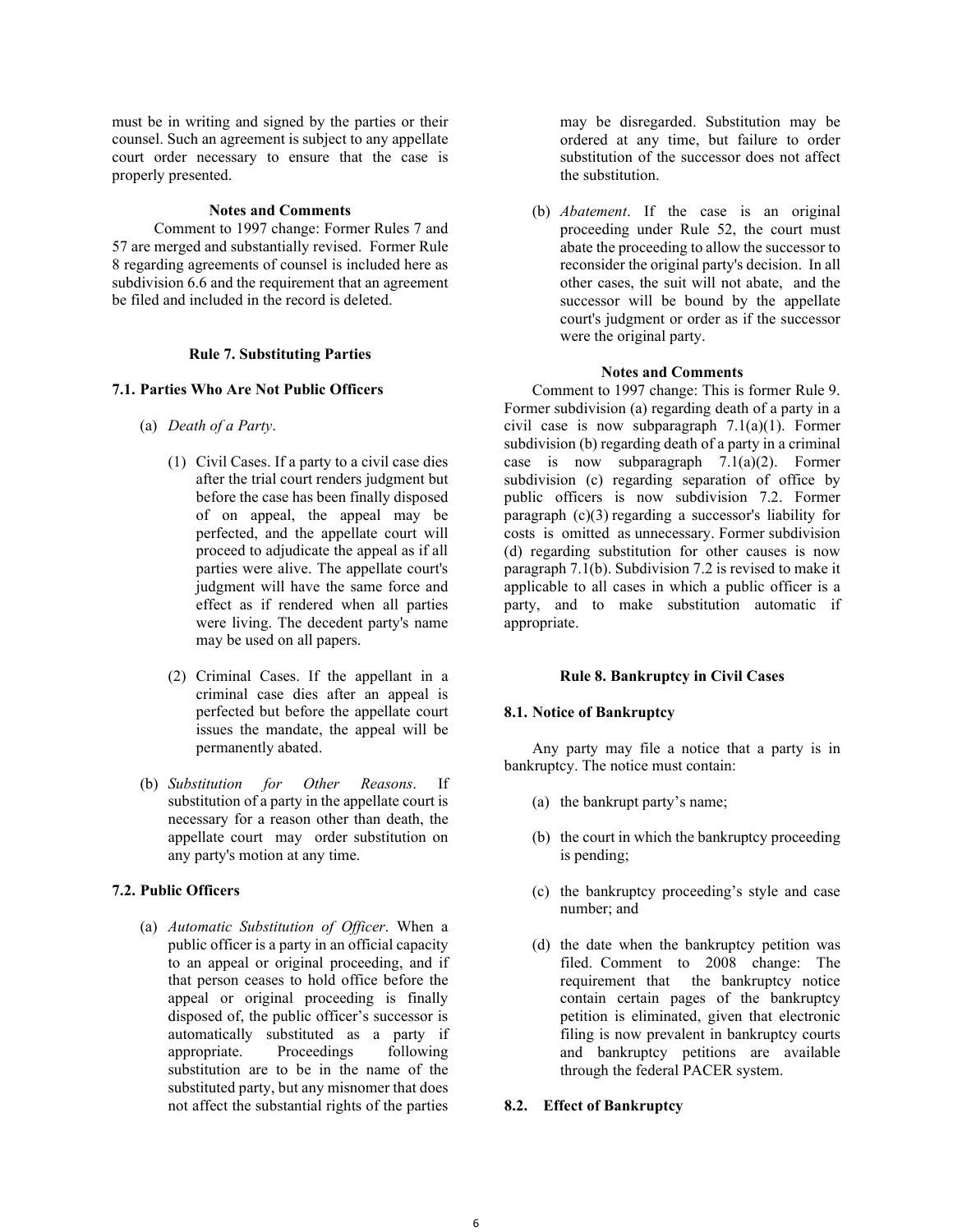A bankruptcy suspends the appeal and all periods in these rules from the date when the bankruptcy petition is filed until the appellate court reinstates or severs the appeal in accordance with federal law. A period that began to run and had not expired at the time the proceeding was suspended begins anew when the proceeding is reinstated or severed under 8.3. A document filed by a party while the proceeding is suspended will be deemed filed on the same day, but after, the court reinstates or severs the appeal and will not be considered ineffective because it was filed while the proceeding was suspended.

# **8.3. Motion to Reinstate or Sever Appeal Suspended by Bankruptcy**

- (a) *Motion to Reinstate*. If a case has been suspended by a bankruptcy filing, a party may move that the appellate court reinstate the appeal if permitted by federal law or the bankruptcy court. If the bankruptcy court has lifted or terminated the stay, a certified copy of the order must be attached to the motion.
- (b) *Motion to Sever*. A party may move to sever the appeal with respect to the bankrupt party and to reinstate the appeal with respect to the other parties. The motion must show that the case is severable and must comply with applicable federal law regarding severance of a bankrupt party. The court may proceed under this paragraph on its own initiative.

#### **Notes and Comments**

Comment to 1997 change: This is a new rule.

# <span id="page-20-0"></span>**Rule 9. Documents Generally**

# **9.1. Signing**

- (a) *Represented Parties*. If a party is represented by counsel, a document filed on that party's behalf must be signed by at least one of the party's attorneys. For each attorney whose name appears on a document as representing that party, the document must contain that attorney's State Bar of Texas identification number, mailing address, telephone number, fax number, if any, and email address.
- (b) *Unrepresented Parties*. A party not represented by counsel must sign any document that the party files and give the

party's mailing address, telephone number, fax number, if any, and email address.

- (c) *Electronic Signatures*. A document that is electronically served, filed, or issued by a court or clerk is considered signed if the document includes:
	- (1) a "/s/" and name typed in the space where the signature would otherwise appear, unless the document is notarized or sworn; or
	- (2) an electronic image or scanned image of the signature.

#### **9.2. Filing**

- (a) *With Whom*. A document is filed in an appellate court by delivering it to:
	- (1) the clerk of the court in which the document is to be filed; or
	- (2) a justice or judge of that court who is willing to accept delivery. A justice or judge who accepts delivery must note on the document the date and time of delivery, which will be considered the time of filing, and must promptly send it to the clerk.
- (b) *Filing by Mail*.
	- (1) Timely Filing. A document received within ten days after the filing deadline is considered timely filed if:
		- (A) it was sent to the proper clerk by United States Postal Service or a commercial delivery service;
		- (B) it was placed in an envelope or wrapper properly addressed and stamped; and
		- (C) it was deposited in the mail or delivered to a commercial delivery service on or before the last day for filing.
	- (2) Proof of Mailing. Though it may consider other proof, the appellate court will accept the following as conclusive proof of the date of mailing: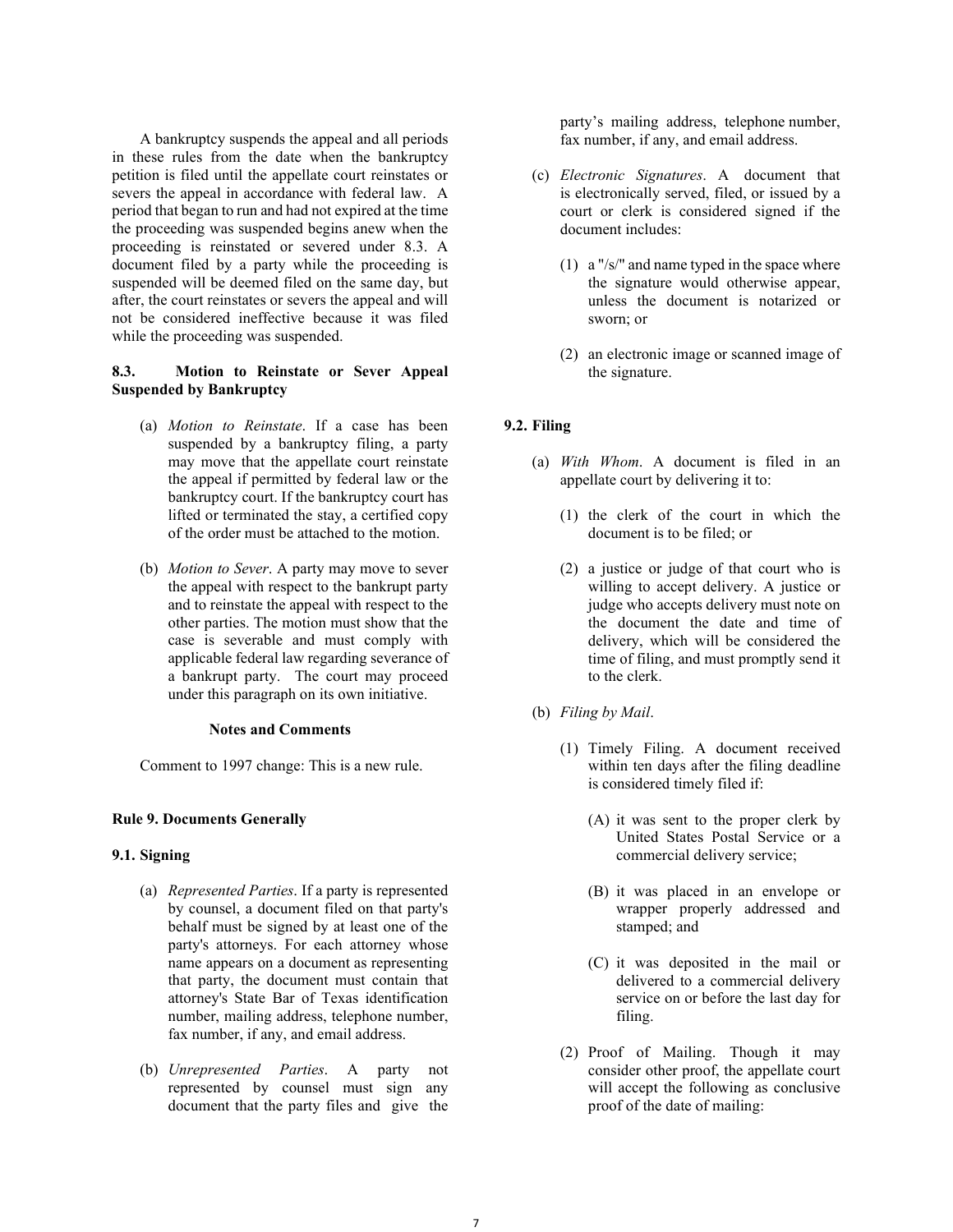- (A) a legible postmark affixed by the United States Postal Service;
- (B) a receipt for registered or certified mail if the receipt is endorsed by the United States Postal Service;
- (C) a certificate of mailing by the United States Postal Service; or
- (D) a receipt endorsed by the commercial delivery service.
- (c) *Electronic Filing*.
	- (1) Requirement. Attorneys in civil cases must electronically file documents. Attorneys in criminal cases must electronically file documents except for good cause shown in a motion filed in the appellate court. Unrepresented parties in civil and criminal cases may electronically file documents, but it is not required.
	- (2) Mechanism. Electronic filing must be done throughthe electronic filing manager established by the Office of Court Administration and an electronic filing service provider certified by the Office of Court Administration.
	- (3) Exceptions. Documents filed under seal, subject to a pending motion to seal, or to which access is otherwise restricted by law or court order must not be electronically filed. For good cause, an appellate court may permit a party to file other documents in paper form in a particular case.
	- (4) Timely Filing. Unless a document must be filed by a certain time of day, a document is considered timely filed if it is electronically filed at any time before midnight (in the court's time zone) on the filing deadline. An electronically filed document is deemed filed when transmitted to the filing party's electronic filing service provider, except:
		- (A) if a document is transmitted on a Saturday, Sunday, or legal holiday, it is deemed filed on the next day that is not a Saturday, Sunday, or

legal holiday; and

- (B) if a document requires a motion and an order allowing its filing, the document is deemed filed on the date the motion is granted.
- (5) Technical Failure. If a document is untimely due to a technical failure or a system outage, the filing party may seek appropriate relief from the court.
- (6) Confirmation of Filing. The electronic filing manager will send a filing confirmation notice to the filing party.
- (7) Electronic Notices From the Court. The clerk may send notices, orders, or other communications about the case to the party electronically. A court seal may be electronic.

# **9.3. Number of Copies**

- (a) *Courts of Appeals*.
	- (1) Document Filed in Paper Form. If a document is not electronically filed, a party must file the original and one unbound copy of the document unless otherwise required by local rule. The unbound copy of an appendix must contain a separate page before each document and must not include tabs that extend beyond the edge of the page.
	- (2) Electronically Filed Document. Unless required by local rule, a party need not file a paper copy of an electronically filed document.
- (b) *Supreme Court and Court of Criminal Appeals*.
	- (1) Document Filed in Paper Form. If a document is not electronically filed, a party must file the original and 11 copies of any document addressed to either the Supreme Court or the Court of Criminal Appeals, except that in the Supreme Court only an original and one copy must be filed of any motion, response to the motion, and reply in support of the motion, and in the Court of Criminal Appeals, only the original must be filed of a motion for extension of time or a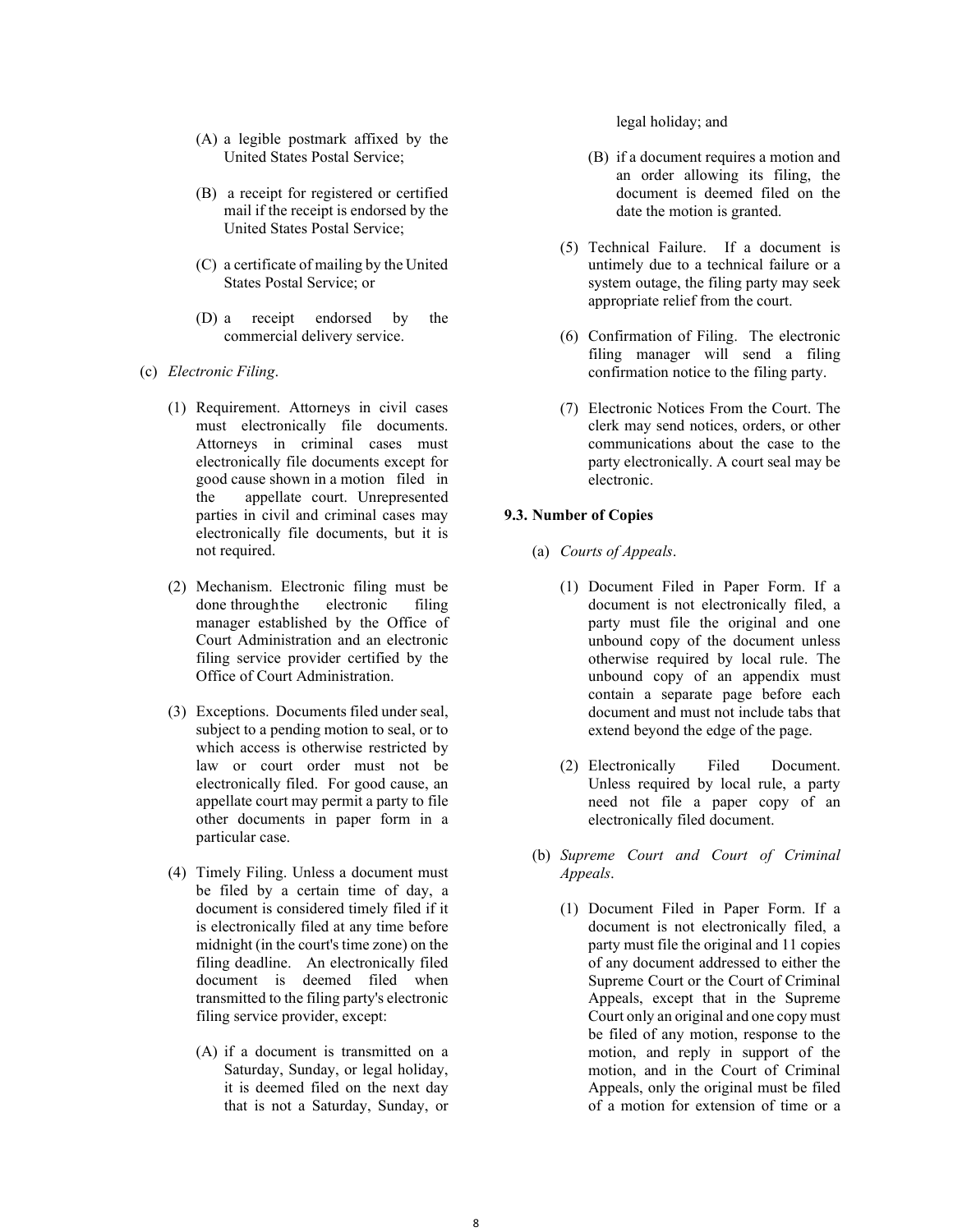response to the motion, or a pleading under Code of Criminal Procedure article 11.07.

- (2) Electronically Filed Document. Paper copies of each document that is electronically filed with the Supreme Court or the Court of Criminal Appeals must be mailed or hand- delivered to the Supreme Court or the Court of Criminal Appeals, as appropriate, within three business days after the document is electronically filed. The number of paper copies required shall be determined, respectively, by order of the Supreme Court or the Court of Criminal Appeals.
- (c) *Exception for Record*. Only the original record need be filed in any proceeding.

# **9.4. Form**

Except for the record, a document filed with an appellate court, including a paper copy of an electronically filed document, must — unless the court accepts another form in the interest of justice — be in the following form:

- (a) *Printing*. A document may be produced by standard typographic printing or by any duplicating process that produces a distinct black image. Printing must be on one side of the paper.
- (b) *Paper Type and Size*. The paper on which a document is produced must be 8 1/2 by 11 inches, white or nearly white, and opaque.
- (c) *Margins*. Documents must have at least oneinch margins on both sides and at the top and bottom.
- (d) *Spacing*. Text must be double-spaced, but footnotes, block quotations, short lists, and issues or points of error may be singlespaced.
- (e) *Typeface*. A document produced on a computer must be printed in a conventional typeface no smaller than 14-point except for footnotes, which must be no smaller than 12 point. A typewritten document must be printed in standard 10-character-per-inch (cpi) monospaced typeface.
- (f) *Binding and Covering*. A paper document must be bound so as to ensure that it will not lose its cover or fall apart in regular use. A paper document should be stapled once in the top left-hand corner or be bound so that it will lie flat when open. A paper petition or brief should have durable front and back covers which must not be plastic or be red, black, or dark blue.
- (g) *Contents of Cover*. A document's front cover, if any, must contain the case style, the case number, the title of the document being filed, the name of the party filing the document, and the name, mailing address, telephone number, fax number, if any, email address, and State Bar of Texas identification number of the lead counsel for the filing party. If a party requests oral argument in the court of appeals, the request must appear on the front cover of that party's first brief.
- (h) *Appendix and Original Proceeding Record*. A paper appendix may be bound either with the document to which it is related or separately. If separately bound, the appendix must comply with paragraph (f). A paper record in an original proceeding or a paper appendix must be tabbed and indexed. An electronically filed record in an original proceeding or an electronically filed appendix that includes more than one item must contain bookmarks to assist in locating each item.
- (i) *Length.*
	- (1) Contents Included and Excluded. In calculating the length of a document, every word and every part of the document, including headings, footnotes, and quotations, must be counted except the following: caption, identity of parties and counsel, statement regarding oral argument, table of contents, index of authorities, statement of the case, statement of issues presented, statement of jurisdiction, statement of procedural history, signature, proof of service, certification, certificate of compliance, and appendix.
	- (2) Maximum Length. The documents listed below must not exceed the following limits: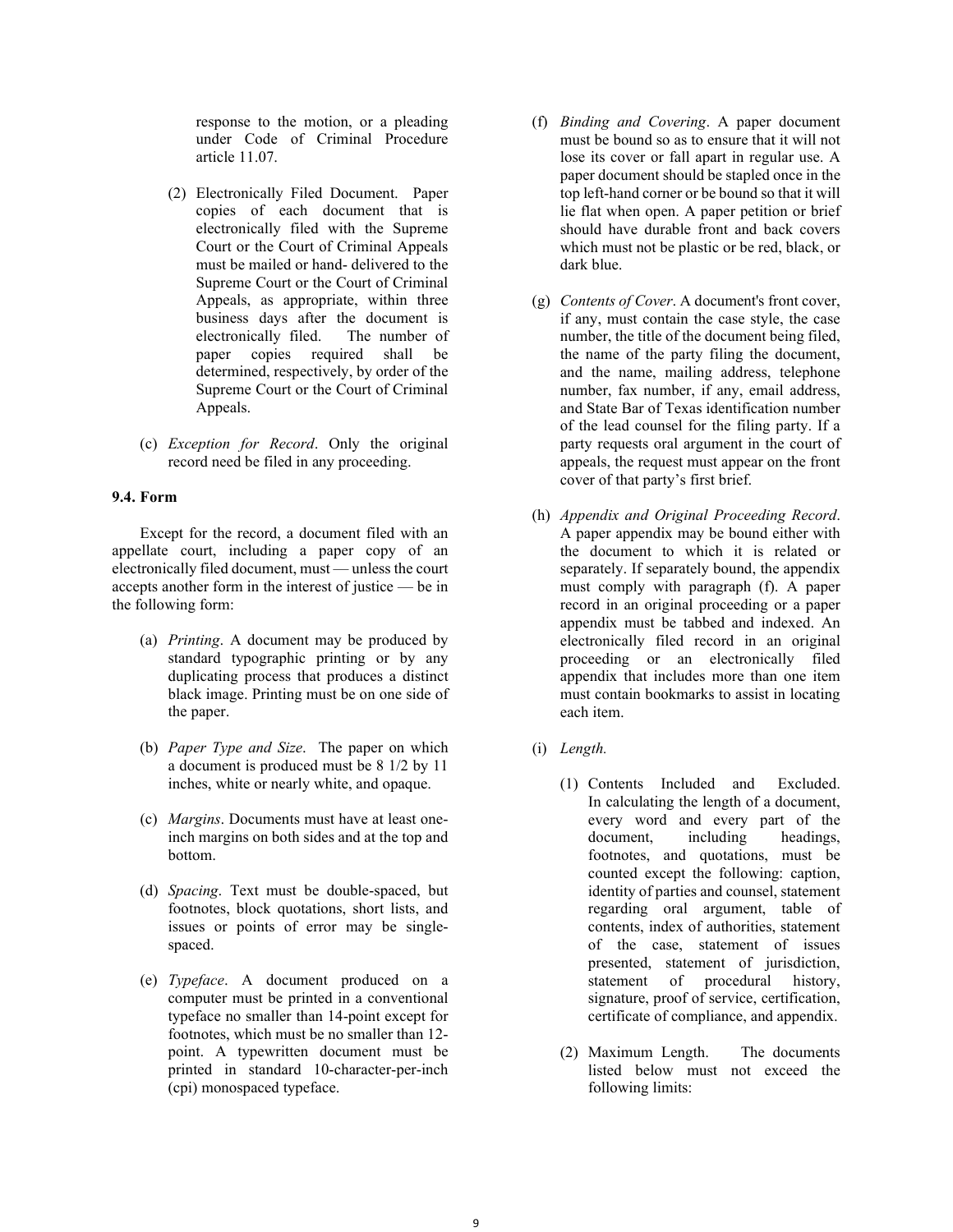- (A) A brief and response in a direct appeal to the Court of Criminal Appeals in a case in which the death penalty has been assessed: 37,500 words if computer- generated, and 125 pages if not.
- (B) A brief and response in an appellate court (other than a brief under subparagraph (A)) and a petition and response in an original proceeding in the court of appeals: 15,000 words if computergenerated, and 50 pages if not. In a civil case in the court of appeals, the aggregate of all briefs filed by a party must not exceed 27,000 words if computer- generated, and 90 pages if not.
- (C) A reply brief in an appellate court and a reply to a response to a petition in an original proceeding in the court of appeals: 7,500 words if computer- generated, and 25 pages if not.
- (D) A petition and response in an original proceeding in the Supreme Court and the Court of Criminal Appeals, except for petitions and responses in an original proceeding in a case in which the death penalty has been assessed, a petition for review and response in the Supreme Court, a petition for discretionary review in the Court of Criminal Appeals, and a motion for rehearing and response in an appellate court: 4,500 words if computer- generated, and 15 pages if not.
- (E) A reply to a response to a petition for review in the Supreme Court, a reply to a response to a petition in an original proceeding in the Supreme Court and the Court of Criminal Appeals, except a reply to a response in an original proceeding in a case in which the death penalty has been assessed, and a reply to a petition for discretionary review in the Court of Criminal Appeals: 2,400 words if computer-generated, and 8 pages if not.
- (F) A petition and response in an original proceeding in the Court of Criminal Appeals in a case in which the death penalty has been assessed: 9,000 words if computer-generated, and 30 pages if not.
- (G) A reply to a response to a petition in an original proceeding in the Court of Criminal Appeals in a case in which the death penalty has been assessed: 4,800 words if computergenerated, and 16 pages if not.
- (3) Certificate of Compliance. A computergenerated document that is subject to a word limit under this rule must include a certificate by counsel or an unrepresented party stating the number of words in the document. The person certifying may rely on the word count of the computer program used to prepare the document.
- (4) Extensions. A court may, on motion, permit a document that exceeds the prescribed limit.
- (j) *Electronically Filed Documents*. An electronically filed document must:
	- (1) be in text-searchable portable document format (PDF);
	- (2) be directly converted to PDF rather than scanned, if possible;
	- (3) not be locked;
	- (4) be combined with any appendix into one computer file, unless that file would exceed the size limit prescribed by the electronic filing manager; and
	- (5) otherwise comply with the Technology Standards set by the Judicial Committee on Information Technology and approved by the Supreme Court.
- (k) *Nonconforming Documents*. If a document fails to conform with these rules, the court may strike the document or identify the error and permit the party to resubmit the document in a conforming format by a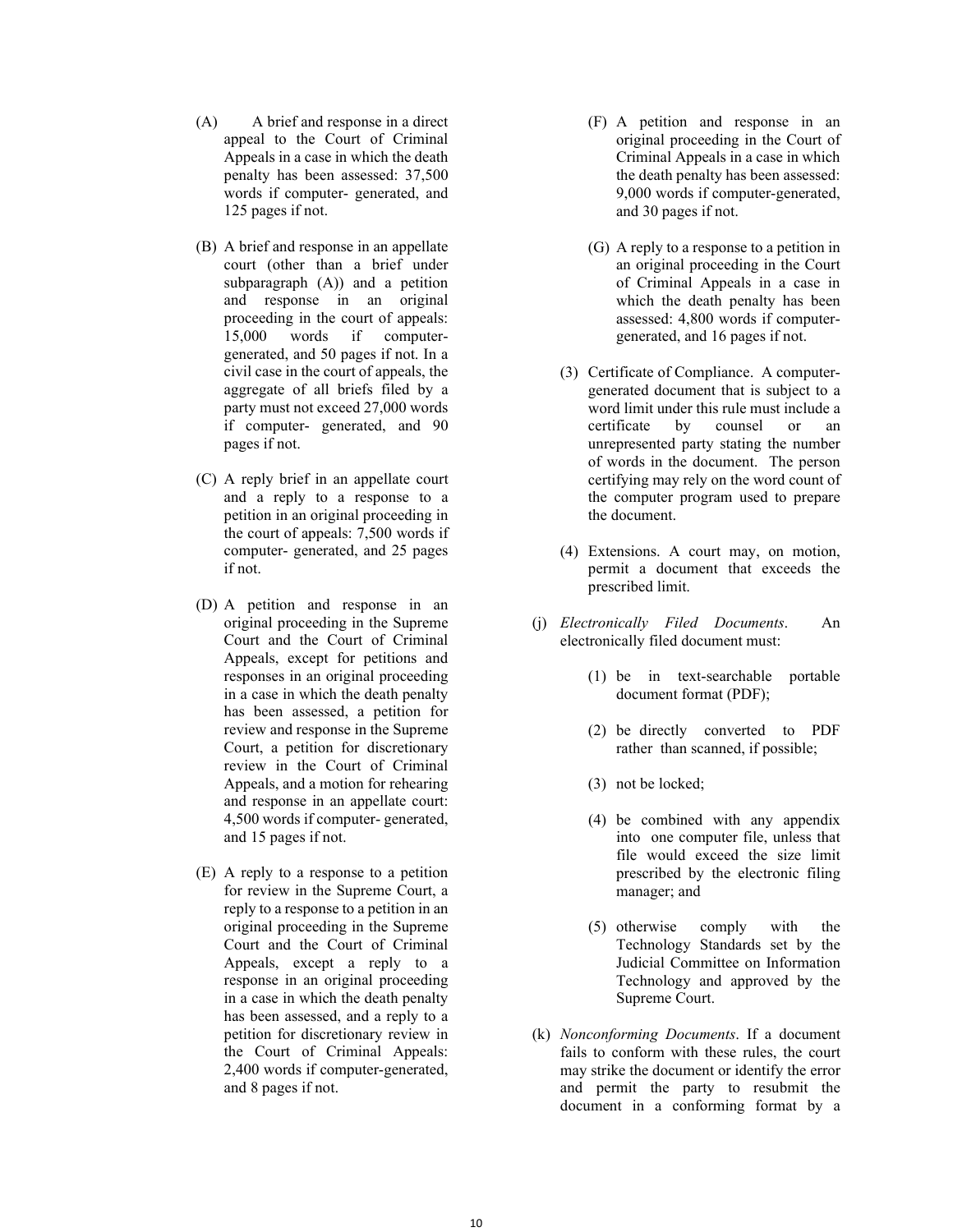specified deadline.

## **9.5. Service**

- (a) *Service of All Documents Required*. At or before the time of a document's filing, the filing party must serve a copy on all parties to the proceeding. Service on a party represented by counsel must be made on that party's lead counsel. Except in original proceedings, a party need not serve a copy of the record.
- (b) *Manner of Service*.
	- (1) Documents Filed Electronically. A document filed electronically under Rule 9.2 must be served electronically through the electronic filing manager if the email address of the party or attorney to be served is on file with the electronic filing manager. If the email address of the party or attorney to be served is not on file with the electronic filing manager, the document may be served on that party or attorney under subparagraph (2).
	- (2) Documents Not Filed Electronically. A document that is not filed electronically may be served in person, by mail, by commercial delivery service, by fax, or by email. Personal service includes delivery to any responsible person at the office of the lead counsel for the party served.
- (c) *When Complete*.
	- (1) Service by mail is complete on mailing.
	- (2) Service by commercial delivery service is complete when the document is placed in the control of the delivery service.
	- (3) Service by fax is complete on receipt.
	- (4) Electronic service is complete on transmission of the document to the serving party's electronic filing service provider. The electronic filing manager will send confirmation of service to the serving party.
- (d) *Proof of Service*. A document presented for filing must contain a proof of service in the

form of either an acknowledgment of service by the person served or a certificate of service. Proof of service may appear on or be affixed to the filed document. The clerk may permit a document to be filed without proof of service, but will require the proof to be filed promptly.

- (e) *Certificate Requirements*. A certificate of service must be signed by the person who made the service and must state:
	- (1) the date and manner of service;
	- (2) the name and address of each person served; and
	- (3) if the person served is a party's attorney, the name of the party represented by that attorney.

## **9.6. Communications With the Court**

Parties and counsel may communicate with the appellate court about a case only through the clerk.

# **9.7. Adoption by Reference**

Any party may join in or adopt by reference all or any part of a brief, petition, response, motion, or other document filed in an appellate court by another party in the same case.

# **9.8. Protection of Minor's Identity in Parental-Rights Termination Cases and Juvenile Court Cases**

- (a) *Alias Defined.* For purposes of this rule, an alias means one or more of a person's initials or a fictitious name, used to refer to the person.
- (b) *Parental-Rights Termination Cases.* In an appeal or an original proceeding in an appellate court, arising out of a case in which the termination of parental rights was at issue:
	- (1) except for a docketing statement, in all papers submitted to the court, including all appendix items submitted with a brief, petition, or motion:
		- (A) a minor must be identified only by an alias unless the court orders otherwise;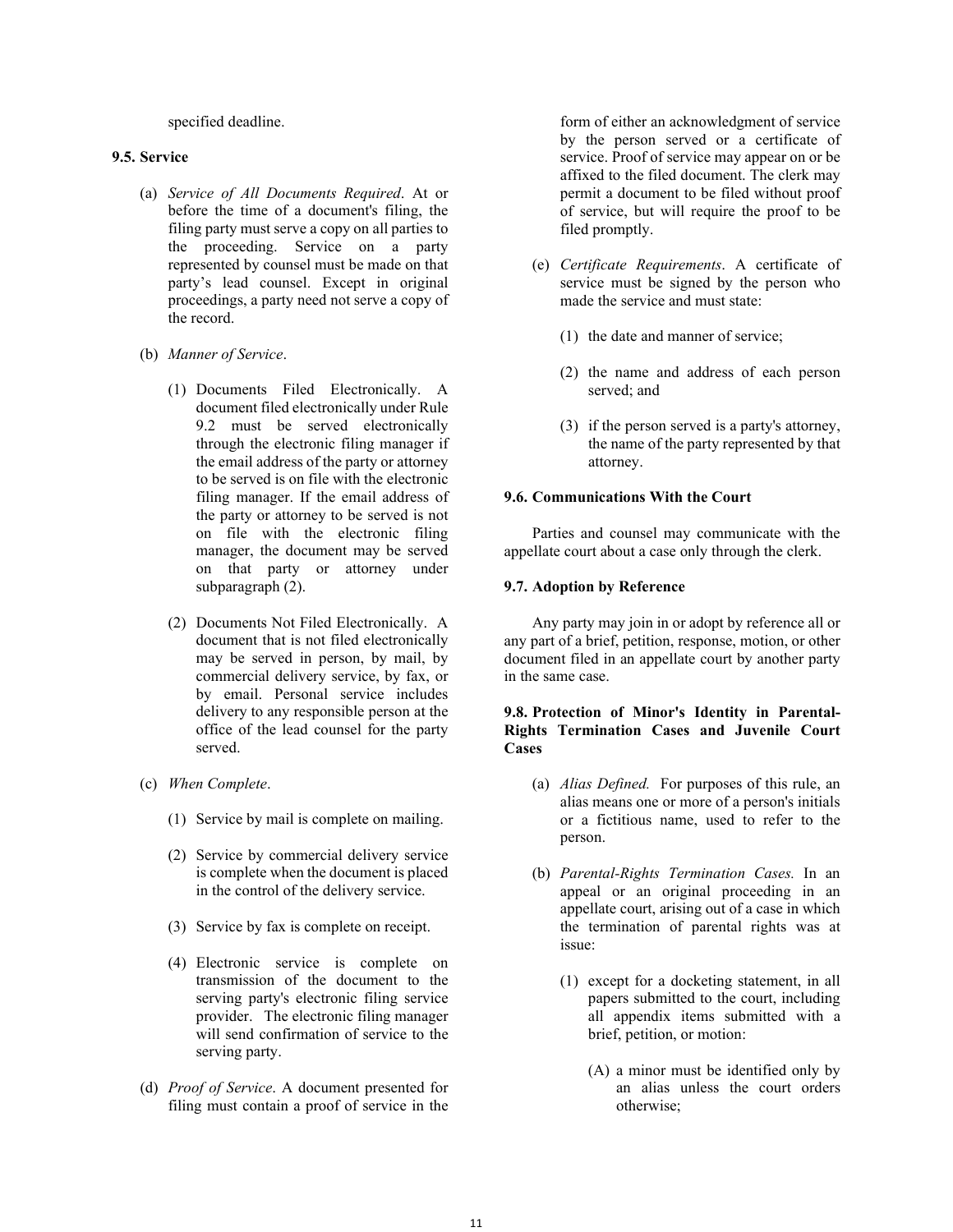- (B) the court may order that a minor's parent or other family member be identified only by an alias if necessary to protect a minor's identity; and
- (C) all documents must be redacted accordingly;
- (2) the court must, in its opinion, use an alias to refer to a minor, and if necessary to protect the minor's identity, to the minor's parent or other family member.
- (c) *Juvenile Court Cases.* In an appeal or an original proceeding in an appellate court, arising out of a case under Title 3 of the Family Code:
	- (1) except for a docketing statement, in all papers submitted to the court, including all appendix items submitted with a brief, petition, or motion:
		- (A) a minor must be identified only by an alias;
		- (B) a minor's parent or other family member must be identified only by an alias; and
		- (C) all documents must be redacted accordingly;
	- (2) the court must, in its opinion, use an alias to refer to a minor and to the minor's parent or other family member.
- (d) *No Alteration of Appellate Record.* Nothing in this rule permits alteration of the original appellate record except as specifically authorized by court order.

# **9.9 Privacy Protection for Documents Filed in Civil Cases.**

- (a) *Sensitive Data Defined*. Sensitive data consists of:
	- (1) a driver's license number, passport number, social security number, tax identification number or similar<br>government-issued personal government-issued identification number;
- (2) a bank account number, credit card number, or other financial account number; and
- (3) a birth date, home address, and the name of any person who was a minor when the underlying suit was filed.
- (b) *Filing of Documents Containing Sensitive Data Prohibited*. Unless the inclusion of sensitive data is specifically required by a statute, court rule, or administrative regulation, an electronic or paper document containing sensitive data may not be filed with a court unless the sensitive data is redacted, except for the record in an appeal under Section Two.
- (c) *Redaction of Sensitive Data; Retention Requirement*. Sensitive data must be redacted by using the letter "X" in place of each omitted digit or character or by removing the sensitive data in a manner indicating that the data has been redacted. The filing party must retain an unredacted version of the filed document during the pendency of the appeal and any related proceedings filed within six months of the date the judgment is signed.
- (d) *Notice to Clerk*. If a document must contain sensitive data, the filing party must notify the clerk by:
	- (1) designating the document as containing sensitive data when the document is electronically filed; or
	- (2) if the document is not electronically filed, by including, on the upper lefthand side of the first page, the phrase: "NOTICE: THIS DOCUMENT CONTAINS SENSITIVE DATA."
- (e) *Restriction on Remote Access*. Documents that contain unredacted sensitive data in violation of this rule must not be posted on the Internet.

#### **Notes and Comments**

Comment to 1997 change: This is former Rule 4. Subdivision 9.4, prescribing the form of documents filed in the appellate courts, is changed and the form to be used is stated in significantly more detail. Former subdivisions (f) and (g), regarding service of documents, are merged into subdivision 9.5. Former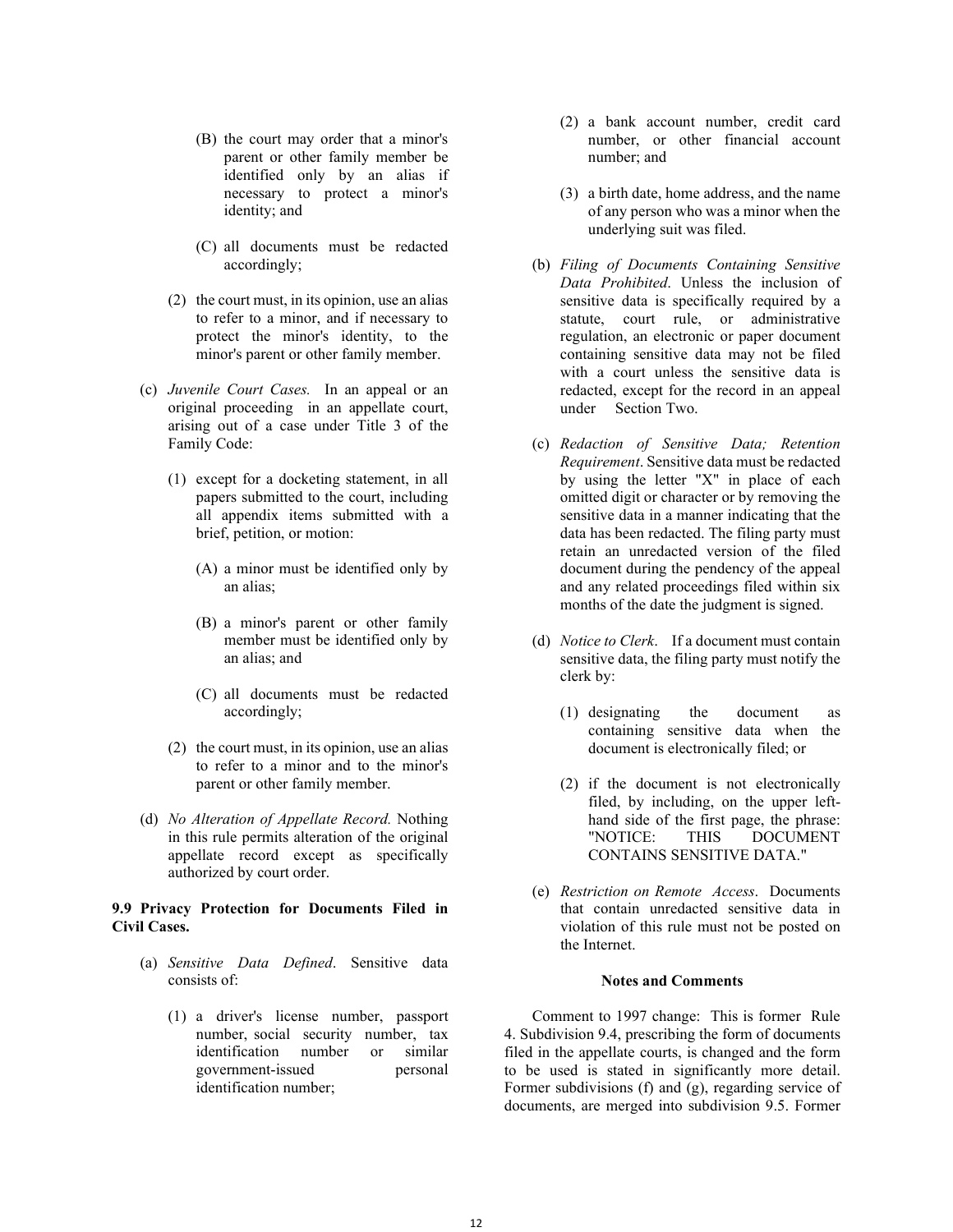Rule 6 is included as subdivision 9.6, but no substantive change is made. Other changes are made throughout the rule. Electronic filing is authorized by §§ 51.801-.807 of the Government Code.

Comment to 2002 change: The change [to Rule  $9.5(a)$ ] clarifies that the filing party must serve a copy of the document filed on all other parties, not only in an appeal or review, but in original proceedings as well. The rule applies only to filing *parties*. Thus, when the clerk or court reporter is responsible for filing the record, as in cases on appeal, a copy need not be served on the parties. The rule for original civil proceedings, in which a party is responsible for filing the record, is stated in subdivision 52.7.

Subdivision 9.7 is added to provide express authorization for the practice of adopting by reference all or part of another party's filing.

Comment to 2008 change: Subdivision 9.3 is amended to reduce the number of copies of a motion for extension of time or response filed in the Supreme Court. Subdivision 9.8 is new. To protect the privacy of minors in suits affecting the parent-child relationship (SAPCR), including suits to terminate parental rights, Section 109.002(d) of the Family Code authorizes appellate courts, in their opinions, to identify parties only by fictitious names or by initials. Similarly, Section 56.01(j) of the Family Code prohibits identification of a minor or a minor's family in an appellate opinion related to juvenile court proceedings. But as appellate briefing becomes more widely available through electronic media sources, appellate courts' efforts to protect minors' privacy by disguising their identities in appellate opinions may be defeated if the same children are fully identified in briefs and other court papers available to the public. The rule provides protection from such disclosures. Any fictitious name should not be pejorative or suggest the person's true identity. The rule does not limit an appellate court's authority to disguise parties' identities in appropriate circumstances in other cases. Although appellate courts are authorized to enforce the rule's provisions requiring redaction, parties and amici curiae are responsible for ensuring that briefs and other papers submitted to the court fully comply with the rule.

Comment to 2012 Change: Rule 9 is revised to consolidate all length limits and establish word limits for documents produced on a computer. All documents produced on a computer must comply with the word limits. Page limits are retained for documents that are typewritten or otherwise not produced on a computer.

Comment to 2013 Change: Rule 9 is revised to incorporate rules for electronic filing, in accordance with the Supreme Court's order - Misc. Docket No. 12- 9206, amended by Misc. Docket Nos. 13-9092 and 13- 9164 - mandating electronic filing in civil cases in appellate courts, effective January 1, 2014. In addition, Rule 9.9 is added to provide privacy protection for all documents, both paper and electronic, filed in civil cases in appellate courts.

## **9.10 Privacy Protection for Documents Filed in Criminal Cases.**

- (a) *Sensitive Data Defined*. Sensitive data consists of:
	- (1) a driver's license number, passport number, social security number, tax identification number or similar government-issued personal identification number;
	- (2) bank account number, credit card number, and other financial account number;
	- (3) a birth date, a home address, and the name of any person who was a minor at the time the offense was committed.
- (b) *Redacted Filings*. Unless a court orders otherwise, an electronic or paper filing with the court, including the contents of any appendices, must not contain sensitive data.
- (c) *Exemptions from the Redaction Requirement.* The redaction requirement does not apply to the following:
	- (1) A court filing that is related to a criminal matter or investigation and that is prepared before the filing of a criminal charge or is not filed as part of any docketed criminal case;
	- (2) An arrest or search warrant;
	- (3) A charging document and an affidavit filed in support of any charging document;
	- (4) A defendant's date of birth;
	- (5) A defendant's address; and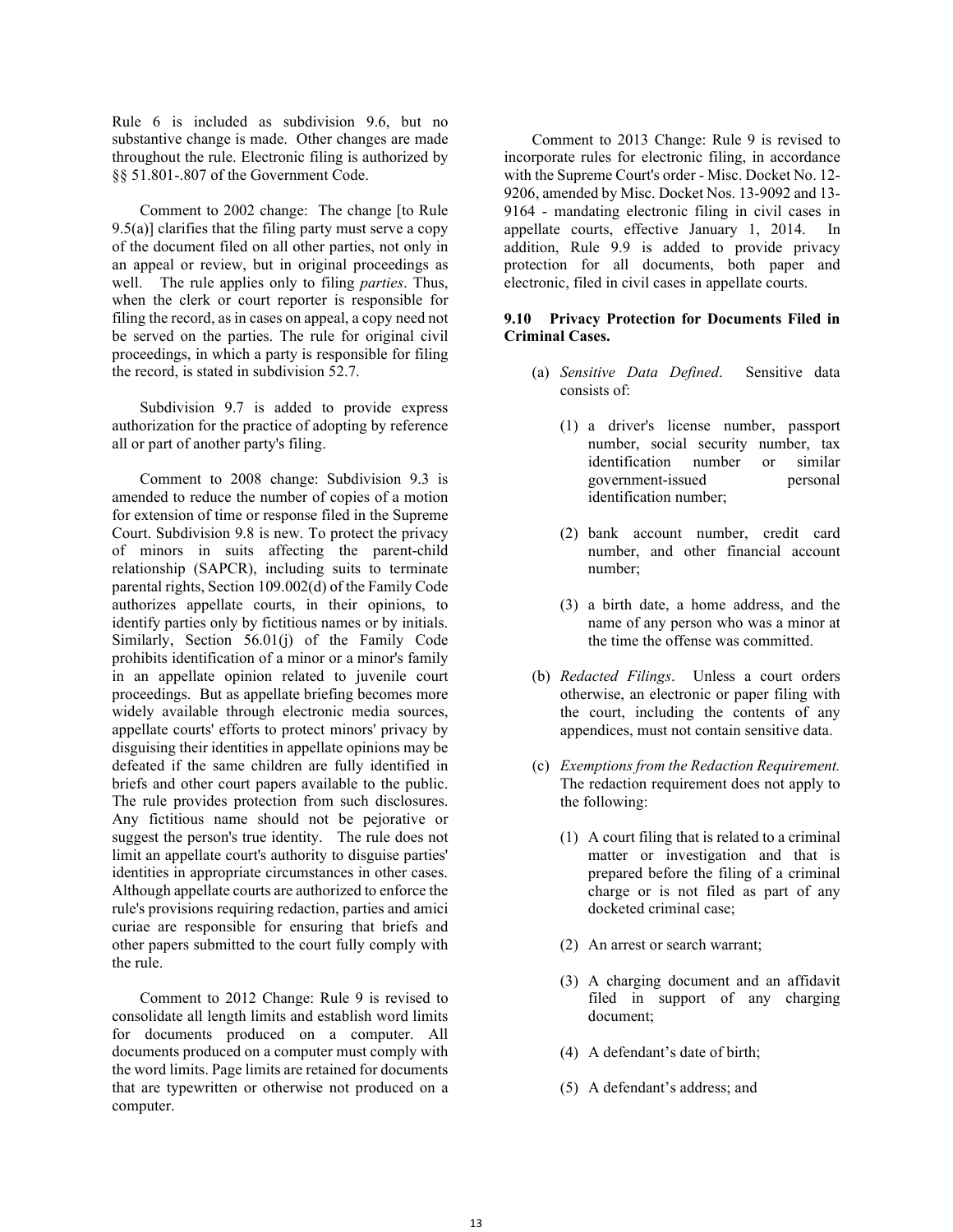- (6) Any government issued number intended to identify the defendant associated with a criminal filing, except for the defendant's social security number or driver's license number.
- (d) *Redaction procedures.* Sensitive data must be redacted by using the letter "X" in place of each omitted digit or character or by removing the sensitive data in a manner indicating that the data has been redacted. The filer must retain an unredacted version of the filed document during the pendency of the appeal and any related proceedings filed within three years of the date the judgment is signed. If a district court clerk or appellate court clerk discovers unredacted sensitive data in the record, the clerk shall notify the parties and seek a ruling from the court.
- (e) *Certification.* The filing of a document constitutes a certification by the filer that the document complies with paragraphs (a) and (b) of this rule.
- (f) *Reference List.* If a filer believes any information described in paragraph (a) of this rule is essential to a document or that the document would be confusing without the information, the filer may submit the information to the court in a reference list that is in paper form and under seal. The reference list must specify an appropriate identifier that corresponds uniquely to each item listed. Any reference in the document to a listed identifier will be construed to refer to the corresponding item of information. If the filer provides a reference list pursuant to this rule, the front page of the document containing the redacted information must indicate that the reference list has been, or will be, provided. On its own initiative, the court may order a sealed reference list in any case.
- (g) *Sealed materials.* Materials that are required by statute to be sealed, redacted, or kept confidential, such as the items set out in Articles 35.29 (Personal Information About Jurors), 38.45 (Evidence Depicting or Describing Abuse of or Sexual Conduct by Child or Minor), and  $42.12$ ,  $\S$   $9(i)$ , must be treated in accordance with the pertinent statutes and shall not be publicly available on the internet. A court may also order that a document be filed under seal in paper form or electronic form, without redaction. The court

may later unseal the document or order the filer to provide a redacted version of the document for the public record. If a court orders material sealed, whether it be sensitive data or other materials, the court's sealing order must be affixed to the outside of the sealed container if the sealed material is filed in paper form, or be the first document that appears if filed in electronic form. Sealed portions of the clerk's and reporter's records should be clearly marked and separated from unsealed portions and tendered as separate records, whether in paper form or electronic form. Sealed material shall not be available either on the internet or in other form without court order.

(h) *Waiver of Protection of Identifiers.* A person waives the protection of this rule as to a person's own information by filing it without redaction and not under seal.

#### <span id="page-27-0"></span>**Rule 10. Motions in the Appellate Courts**

#### **10.1. Contents of Motions; Response**

- (a) *Motion*. Unless these rules prescribe another form, a party must apply by motion for an order or other relief. The motion must:
	- (1) contain or be accompanied by any matter specifically required by a rule governing such a motion;
	- (2) state with particularity the grounds on which it is based;
	- (3) set forth the order or relief sought;
	- (4) be served and filed with any brief, affidavit, or other paper filed in support of the motion; and
	- (5) in civil cases, except for motions for rehearing and en banc reconsideration, contain or be accompanied by a certificate stating that the filing party conferred, or made a reasonable attempt to confer, with all other parties about the merits of the motion and whether those parties oppose the motion.
- (b) *Response*. A party may file a response to a motion at any time before the court rules on the motion or by any deadline set by the court. The court may determine a motion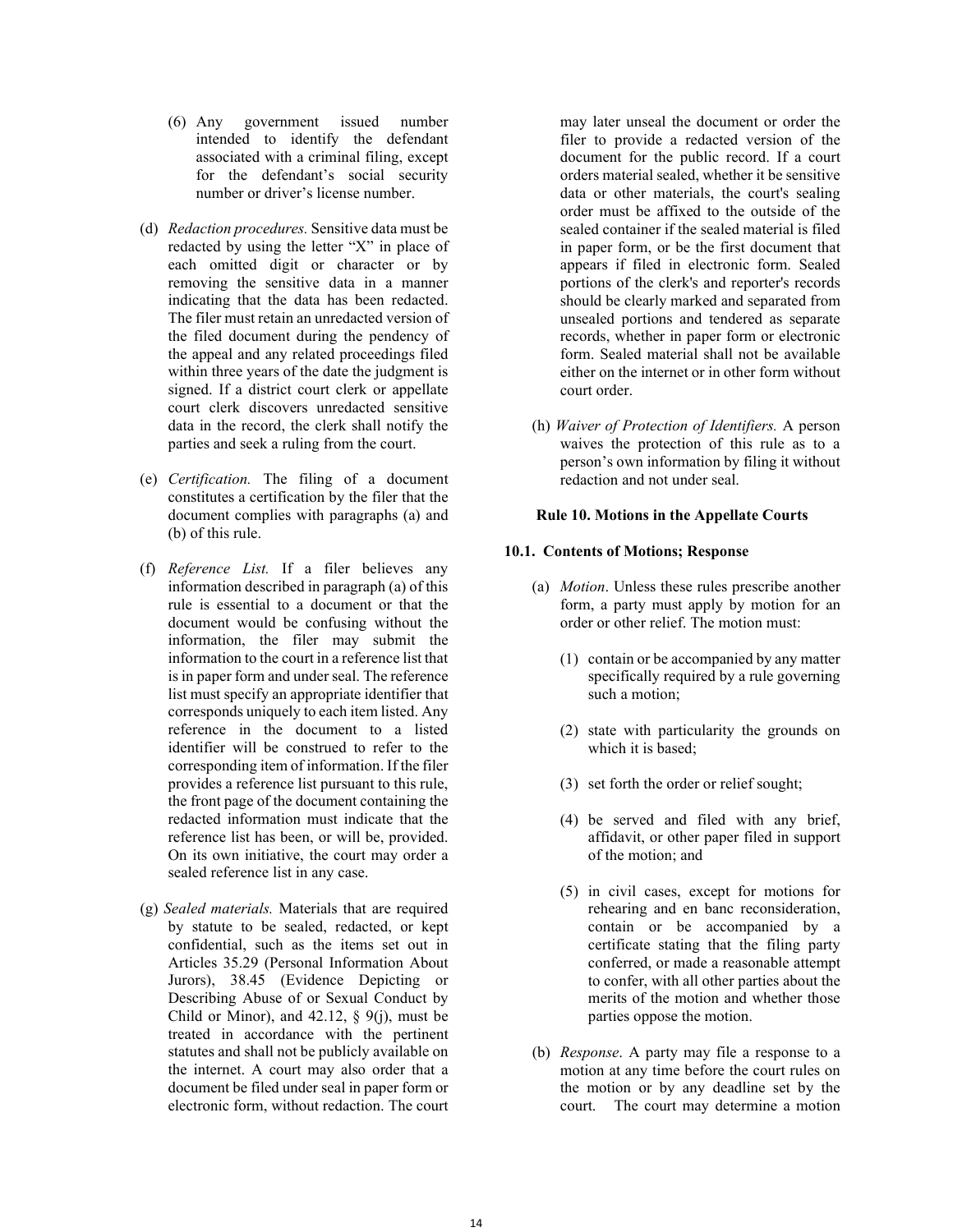#### before a response is filed.

## **10.2. Evidence on Motions**

A motion need not be verified unless it depends on the following types of facts, in which case the motion must be supported by affidavit or other satisfactory evidence. The types of facts requiring proof are those that are:

- (a) not in the record;
- (b) not within the court's knowledge in its official capacity; and
- (c) not within the personal knowledge of the attorney signing the motion.

## **10.3. Determining Motions**

- (a) *Time for Determination*. A court should not hear or determine a motion until 10 days after the motion was filed, unless:
	- (1) the motion is to extend time to file a brief, a petition for review, or a petition for discretionary review;
	- (2) the motion states that the parties have conferred and that no party opposes the motion; or
	- (3) the motion is an emergency.
- (b) *Reconsideration*. If a motion is determined prematurely, any party adversely affected may request the court to reconsider its order.

## **10.4. Power of Panel or Single Justice or Judge to Entertain Motions**

- (a) *Single Justice*. In addition to the authority expressly conferred by these rules or by law, a single justice or judge of an appellate court may grant or deny a request for relief that these rules allow to be sought by motion. But in a civil case, a single justice should not do the following:
	- (1) act on a petition for an extraordinary writ; or
	- (2) dismiss or otherwise determine an appeal or a motion for rehearing or en banc reconsideration.

(b) *Panel*. An appellate court may provide, by order or rule, that a panel or the full court must act on any motion or class of motions.

#### **10.5. Particular Motions**

- (a) *Motions Relating to Informalities in the Record*. A motion relating to informalities in the manner of bringing a case into court must be filed within 30 days after the record is filed in the court of appeals. The objection, if waivable, will otherwise be deemed waived.
- (b) *Motions to Extend Time*.
	- (1) Contents of Motion in General. All motions to extend time, except a motion to extend time for filing a notice of appeal, must state:
		- (A) the deadline for filing the item in question;
		- (B) the length of the extension sought;
		- (C) the facts relied on to reasonably explain the need for an extension; and
		- (D) the number of previous extensions granted regarding the item in question.
	- (2) Contents of Motion to Extend Time to File Notice of appeal. A motion to extend the time for filing a notice of appeal must:
		- (A) comply with  $(1)(A)$  and  $(C)$ ;
		- (B) identify the trial court;
		- (C) state the date of the trial court's judgment or appealable order; and
		- (D) state the case number and style of the case in the trial court.
	- (3) Contents of motion to extend time to file petition for review or petition for discretionary review. A motion to extend time to file a petition for review or petition for discretionary review must also specify:
		- (A) the court of appeals;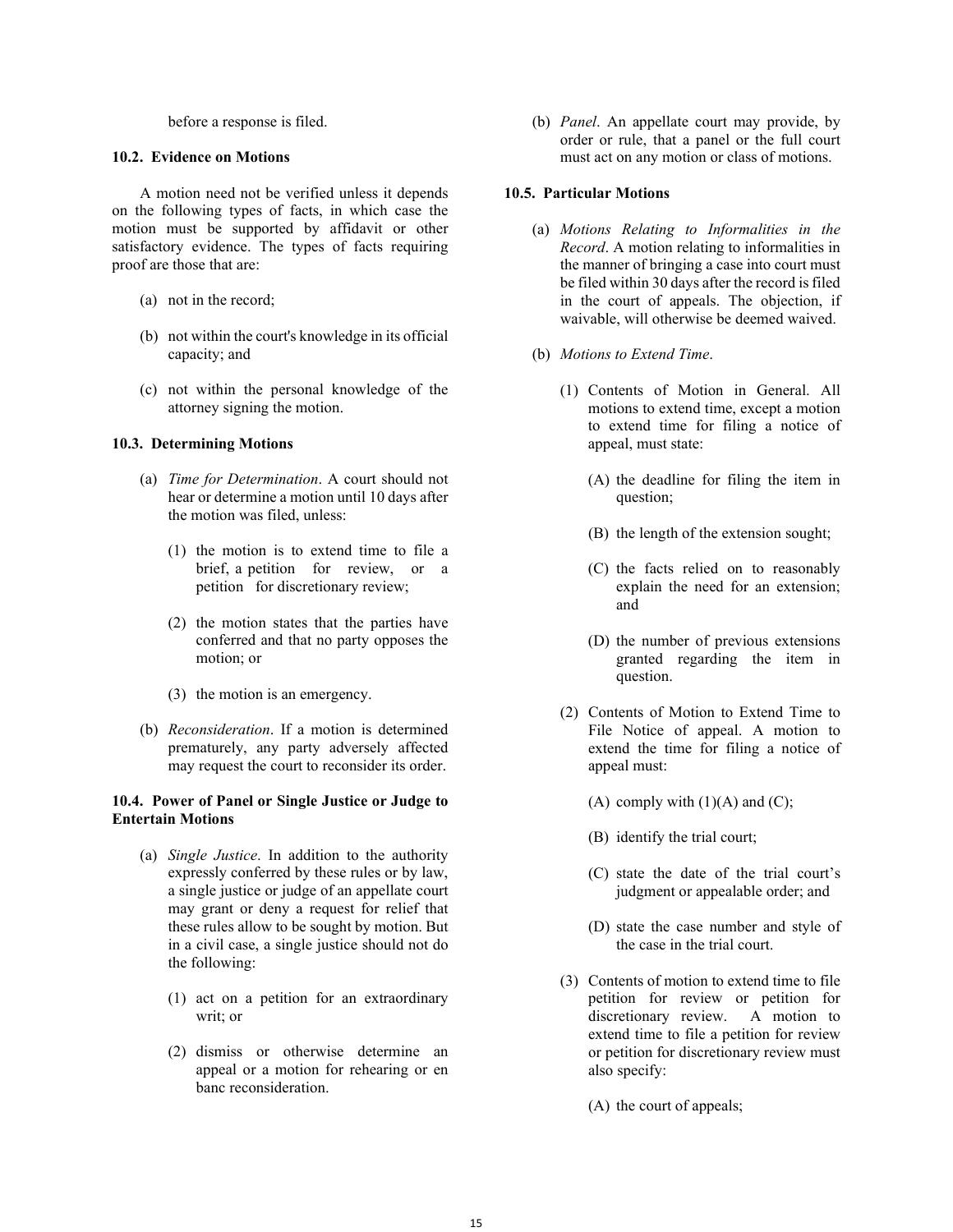- (B) the date of the court of appeals' judgment;
- (C) the case number and style of the case in the court of appeals; and
- (D) the date every motion for rehearing or en banc reconsideration was filed, and either the date and nature of the court of appeals' ruling on the motion, or that it remains pending.
- (c) *Motions to Postpone Argument*. Unless all parties agree, or unless sufficient cause is apparent to the court, a motion to postpone argument of a case must be supported by sufficient cause.

## **Notes and Comments**

Comment to 1997 change: This is former Rule 19. Under subdivision 10.1, a response may be filed at any time before the court rules on the motion. The provision of former subdivision (b) regarding docketing motions is incorporated in Rule 12.2. The provision of former subdivision (b) for noting attorneys' names on the docket is incorporated in Rule 6.2. Former subdivision (c), requiring the clerk to send notices of the filing of motions is deleted as unnecessary because the parties must serve all motions under Rule 9.5. Subdivision 10.2 is amended to eliminate the requirement of an oath where the facts are within the personal knowledge of the attorney. Subdivision 10.5 is new and incorporates the provisions of other rules concerning motions, as follows:  $10.5(a)$  from former Rule 71;  $10.5(b)$  from former Rules 73, 130(d), and 160; and 10.5(c) from former Rule 70. Other changes are made.

Comment to 2008 change: It happens so infrequently that a non-movant does not oppose a motion for rehearing or en banc reconsideration that such motions are excepted from the certificate-ofconference requirement in Subdivision 10.1(a)(5). Subdivision 10.2 is revised to clarify that facts supporting a motion need not be verified by the filer if supporting evidence is in the record, the facts are known to the court, or the filer has personal knowledge of them. Subdivision  $10.5(b)(3)(D)$  is added.

## **Rule 11. Amicus Curiae Briefs**

<span id="page-29-0"></span>An appellate clerk may receive, but not file, an amicus curiae brief. But the court for good cause may refuse to consider the brief and order that it be returned. An amicus curiae brief must:

- (a) comply with the briefing rules for parties;
- (b) identify the person or entity on whose behalf the brief is tendered;
- (c) disclose the source of any fee paid or to be paid for preparing the brief; and
- (d) certify that copies have been served on all parties.

#### **Notes and Comments**

Comment to 1997 change: This is former Rule 20. The rule is rewritten and now requires disclosure of the identity of the person or entity on whose behalf the brief is filed, and the source of any fee paid.

Comment to 2002 change: The change expressly recognizes that a court may refuse to consider an amicus curiae brief for good cause.

#### **Rule 12. Duties of Appellate Clerk**

#### <span id="page-29-1"></span>**12.1. Docketing the Case**

On receiving a copy of the notice of appeal, the petition for review, the petition for discretionary review, the petition in an original proceeding, or a certified question, the appellate clerk must:

- (a) endorse on the document the date of receipt;
- (b) collect any filing fee;
- (c) docket the case;
- (d) notify all parties of the receipt of the document; and
- (e) if the document filed is a petition for review filed in the Supreme Court, notify the court of appeals clerk of the filing of the petition.

#### **12.2. Docket Numbers**

The clerk must put the case's docket number on each item received in connection with the case and must put the docket number on the envelope in which the record is stored.

(a) *Numbering System.* Each case filed in a court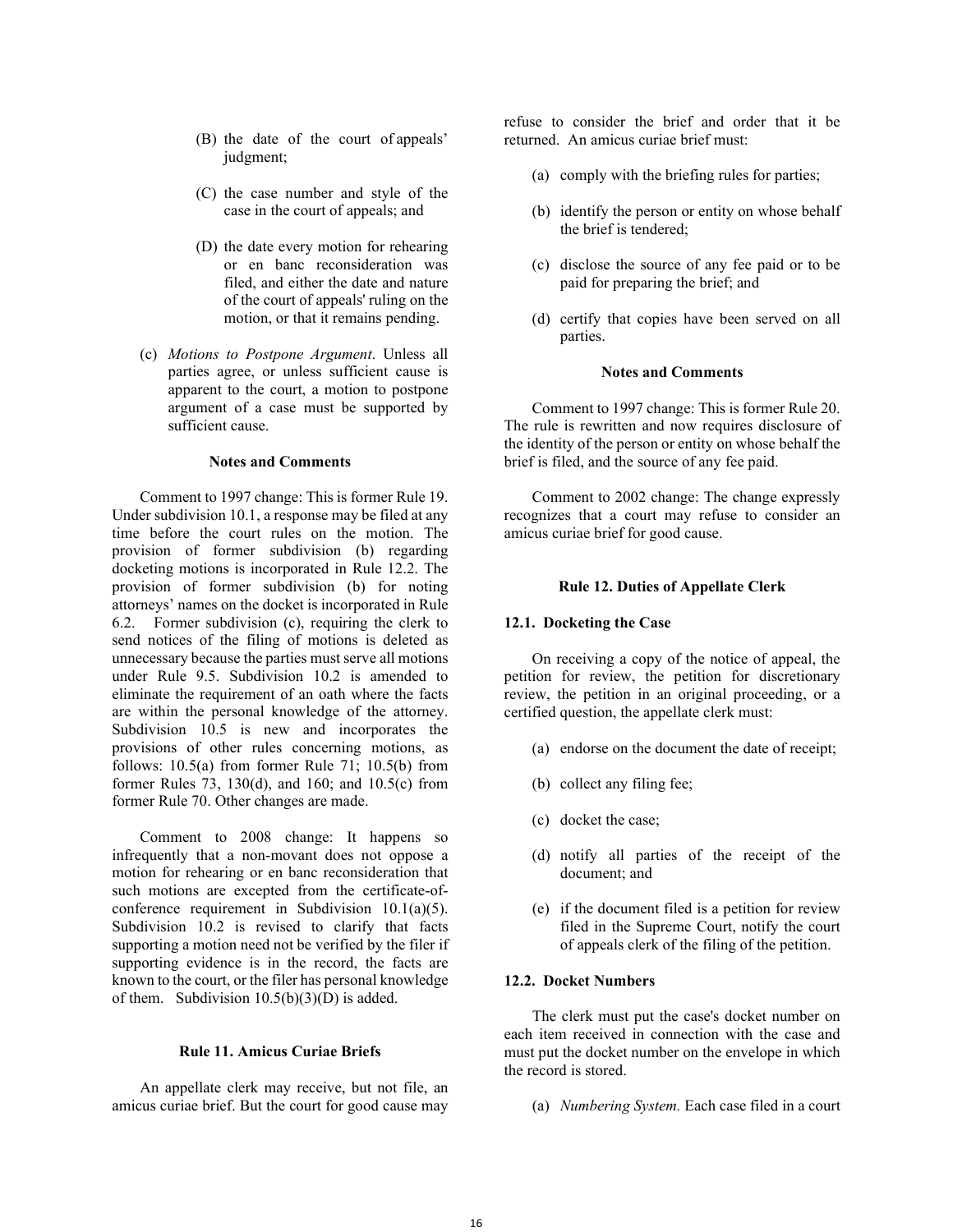of appeals must be assigned a docket number consisting of the following four parts, separated by hyphens:

- (1) the number of the court of appeals district;
- (2) the last two digits of the year in which the case is filed;
- (3) the number assigned to the case; and
- (4) the designation "CV" for a civil case or "CR" for a criminal case.
- (b) *Numbering Order.* Each case must be docketed in the order of its filing.
- (c) *Multiple Notices of Appeal*. All notices of appeal filed in the same case must be given the same docket number.
- (d) *Appeals Not Yet Filed.* A motion relating to an appeal that has been perfected but not yet filed must be docketed and assigned a docket number that will also be assigned to the appeal when it is filed.

## **12.3. Custody of Papers**

The clerk must safeguard the record and every other item filed in a case. If the record or any part of it or any other item is missing, the court will make an order for the replacement of the record or item that is just under the circumstances.

## **12.4. Withdrawing Papers**

The clerk may permit the record or other filed item to be taken from the clerk's office at any time, on the following conditions:

- (a) the clerk must have a receipt for the record or item;
- (b) the clerk should make reasonable conditions to ensure that the withdrawn record or item is preserved and returned;
- (c) the clerk may demand the return of the record or item at any time;
- (d) after the case is submitted to the court and before the court's decision, the record cannot be withdrawn;
- (e) after the court's decision, the losing party must be given priority in withdrawing the record;
- (f) the clerk may not allow original documents filed under Rule 34.5(f) or original exhibits filed under Rule  $34.6(g)$  to be taken from the clerk's office;
- (g) if the court allows an original document or exhibit to be taken by a party and it is not returned, the court may accept the opposing party's statement concerning the document's or exhibit's nature and contents;
- (h) withdrawn material must not be removed from the court's jurisdiction; and
- (i) the court may, on the motion of any party or its own initiative, modify any of these conditions.

# **12.5. Clerk's Duty to Account**

The clerk of an appellate court who receives money due another court must promptly pay the money to the court to whom it is due. This rule is enforceable by the Supreme Court.

# **12.6. Notices of Court's Judgments and Orders**

In any proceeding, the clerk of an appellate court must promptly send a notice of any judgment, mandate, or other court order to all parties to the proceeding.

## **Notes and Comments**

Comment to 1997 change: This is former Rule 18. Former subdivision (b), regarding the preparation of the record, is moved to the order concerning the preparation of the appellate record. Former Rule 14, which is revised and simplified, is relocated here as subdivision 12.5. Subdivision 12.6, requiring the clerk to send a notice of any order or judgment of an appellate court, is added. Other changes are made.

Comment to 2002 change: Subdivision 12.6 is amended to require the clerk to notify the parties of all of the court's rulings, including the mandate.

## <span id="page-30-0"></span>**Rule 13. Court Reporters and Court Recorders**

## **13.1. Duties of Court Reporters and Recorders**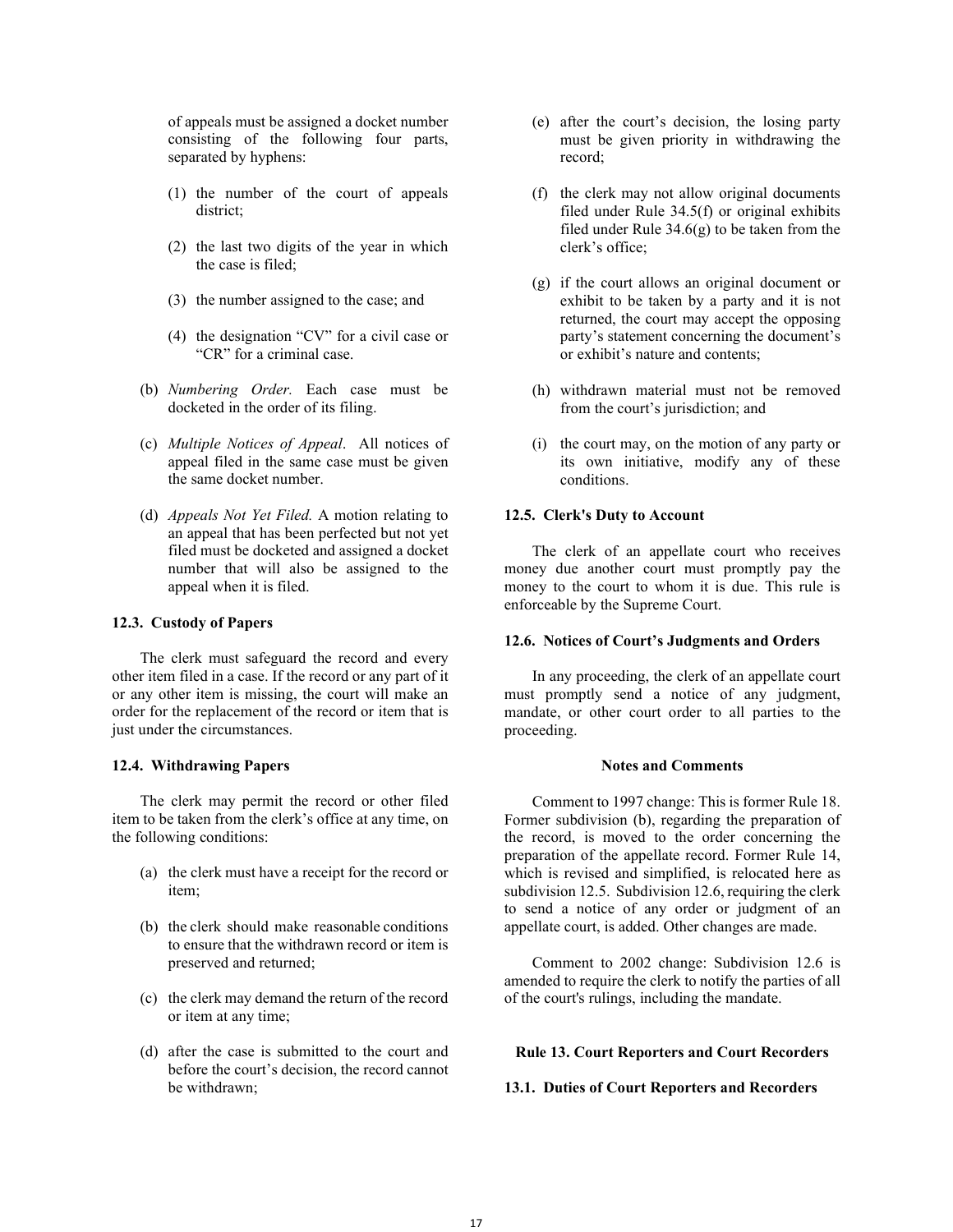The official court reporter or court recorder must:

- (a) unless excused by agreement of the parties, attend court sessions and make a full record of the proceedings;
- (b) take all exhibits offered in evidence during a proceeding and ensure that they are marked;
- (c) file all exhibits with the trial court clerk after a proceeding ends;
- (d) perform the duties prescribed by Rules 34.6 and 35; and
- (e) perform other acts relating to the reporter's or recorder's official duties, as the trial court directs.

## **13.2. Additional Duties of Court Recorder**

The official court recorder must also:

- (a) ensure that the recording system functions properly throughout the proceeding and that a complete, clear, and transcribable recording is made;
- (b) make a detailed, legible log of all proceedings being recorded, showing:
	- (1) the number and style of the case before the court;
	- (2) the name of each person speaking;
	- (3) the event being recorded such as the voir dire, the opening statement, direct and cross- examinations, and bench conferences;
	- (4) each exhibit offered, admitted, or excluded;
	- (5) the time of day of each event; and
	- (6) the index number on the recording device showing where each event is recorded;
- (c) after a proceeding ends, file with the clerk the original log;
- (d) have the original recording stored to ensure that it is preserved and is accessible; and

(e) ensure that no one gains access to the original recording without the court's written order.

#### **13.3. Priorities of Reporters**

The trial court must help ensure that the court reporter's work is timely accomplished by setting work priorities. The reporter's duties relating to proceedings before the court take preference over other work.

#### **13.4. Report of Reporters**

To aid the trial court in setting priorities under 13.3, each court reporter must give the trial court a monthly written report showing the amount and nature of the business pending in the reporter's office. A copy of this report must be filed with the appellate clerk of each district in which the court sits.

#### **13.5. Appointing Deputy Reporter**

When the official court reporter is unable to perform the duties in 13.1 or 13.2 because of illness, press of official work, or unavoidable absence or disability, the trial court may designate a deputy reporter. If the court appoints a deputy reporter, that person must file with the trial court clerk a document stating:

- (a) the date the deputy worked;
- (b) the court in which the deputy worked;
- (c) the number and style of the case on which the deputy worked; and
- (d) the deputy's name, mailing address, telephone number, fax number, if any, email address, and Certified Shorthand Reporter number.

# **13.6. Filing of Notes in a Criminal Case**

When a defendant is convicted and sentenced, or is granted deferred adjudication for a felony other than a state jail felony, and does not appeal, the court reporter must — within 20 days after the time to perfect the appeal has expired — file the untranscribed notes or the original recording of the proceeding with the trial court clerk. The trial court clerk need not retain the notes beyond 15 years of their filing date.

#### **Notes and Comments**

Comment to 1997 change: Former Rules 11 and 12 are merged. Former Rules 11(a), (c) and (d) now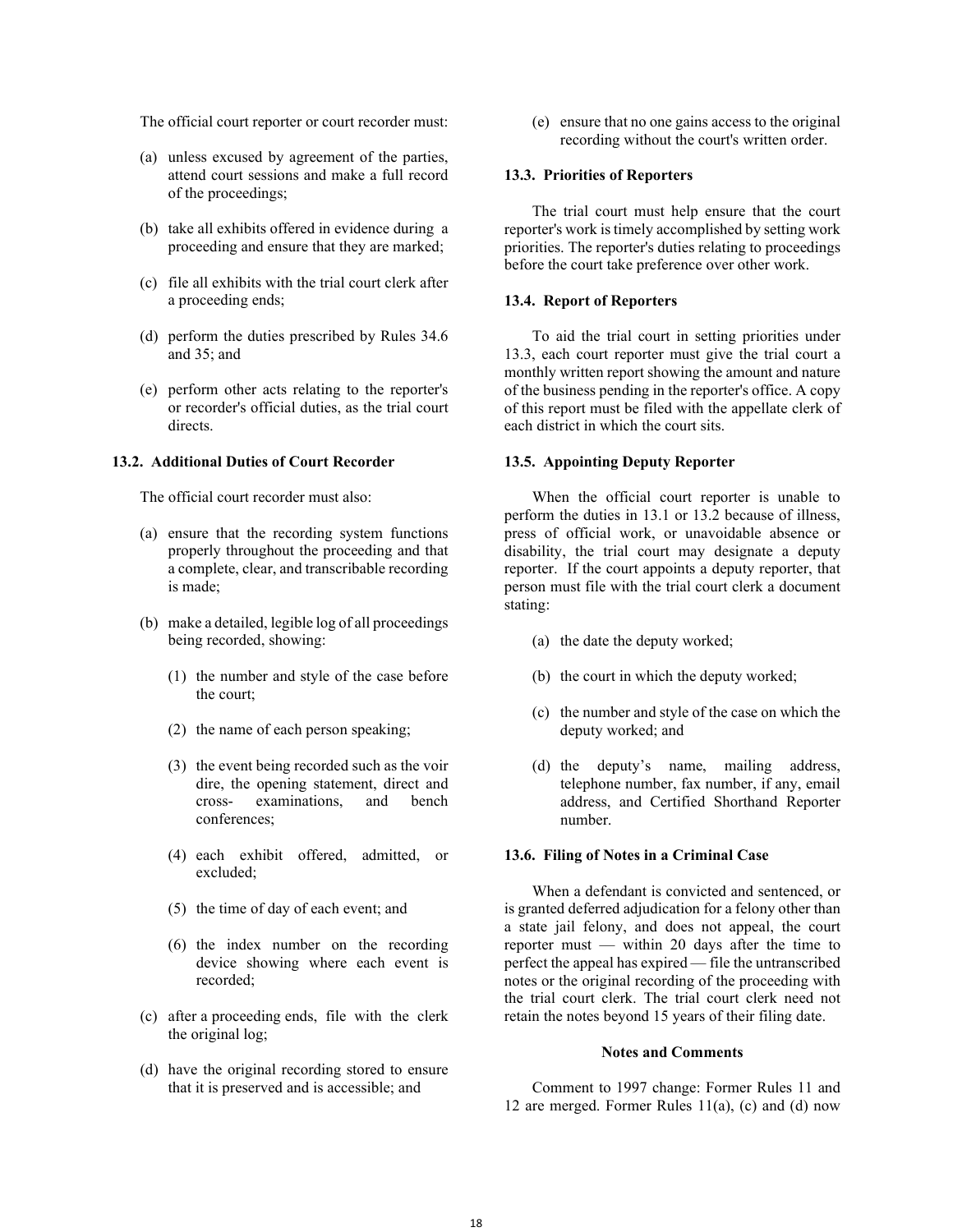appear as subdivisions 13.1, 13.5 and 13.6. Former Rule 11(b) is omitted as unnecessary. The provisions of former Rule 12(a) are moved to Rule 35.3. Former Rules 12(b) and (c) now appear as subdivisions 13.3 and 13.4. The rule is made to apply to court recorders as well as court reporters. Paragraph 13.1(a) merges paragraphs (a)(1) and (2) of former Rule 11, and now requires the reporter to make a record of voir dire and closing argument unless excused by agreement of the parties. Paragraph 13.1(b) is new, but codifies current practice. Subdivision 13.2 is new and specifies rules for electronic recording of proceedings. A provision requiring a deputy court reporter to file with the trial court clerk a document identifying the proceedings in which the reporter worked is included in paragraph 13.5. Other changes are made.

Comment to 2002 change: Subdivision 13.1(a) is amended merely for clarification.

## <span id="page-32-0"></span>**Rule 14. Recording and Broadcasting Court Proceedings**

#### **14.1. Recording and Broadcasting Permitted**

An appellate court may permit courtroom proceedings to be broadcast, televised, recorded, or photographed in accordance with this rule.

## **14.2. Procedure**

- (a) *Request to Cover Court Proceeding*.
	- (1) A person wishing to broadcast, televise, record, or photograph a court proceeding must file with the court clerk a request to cover the proceeding. The request must state:
		- (A) the case style and number;
		- (B) the date and time when the proceeding is to begin;
		- (C) the name of the requesting person or organization;
		- (D) the type of coverage requested (for example, televising or photographing); and
		- (E) the type and extent of equipment to be used.
	- (2) A request to cover argument of a case

must be filed no later than five days before the date the case is set for argument and must be served on all parties to the case. A request to cover any other proceeding must be filed no later than two days before the date when the proceeding is to begin.

- (b) *Response*. Any party may file a response to the request. If the request is to cover argument, the response must be filed no later than two days before the date set for argument. If a party objects to coverage of the argument, the response should state the injury that will allegedly result from coverage.
- (c) *Court May Shorten Time*. The court may, in the interest of justice, shorten the time for filing a document under this rule if no party or interested person would be unduly prejudiced.
- (d) *Decision of Court*. In deciding whether to allow coverage, the court may consider information known ex parte to the court. The court may allow, deny, limit, or terminate coverage for any reason the court considers necessary or appropriate, such as protecting the parties' rights or the dignity of the court and ensuring the orderly conduct of the proceedings.

#### **14.3. Equipment and Personnel**

The court may, among other things:

- (a) require that a person seeking to cover a proceeding demonstrate or display the equipment that will be used;
- (b) prohibit equipment that produces distracting sound or light;
- (c) prohibit signal lights or devices showing when equipment is operating, or require their concealment;
- (d) prohibit moving lights, flash attachments, or sudden lighting changes;
- (e) require the use of the courtroom's existing video, audio, and lighting systems, if any;
- (f) specify the placement of personnel and equipment;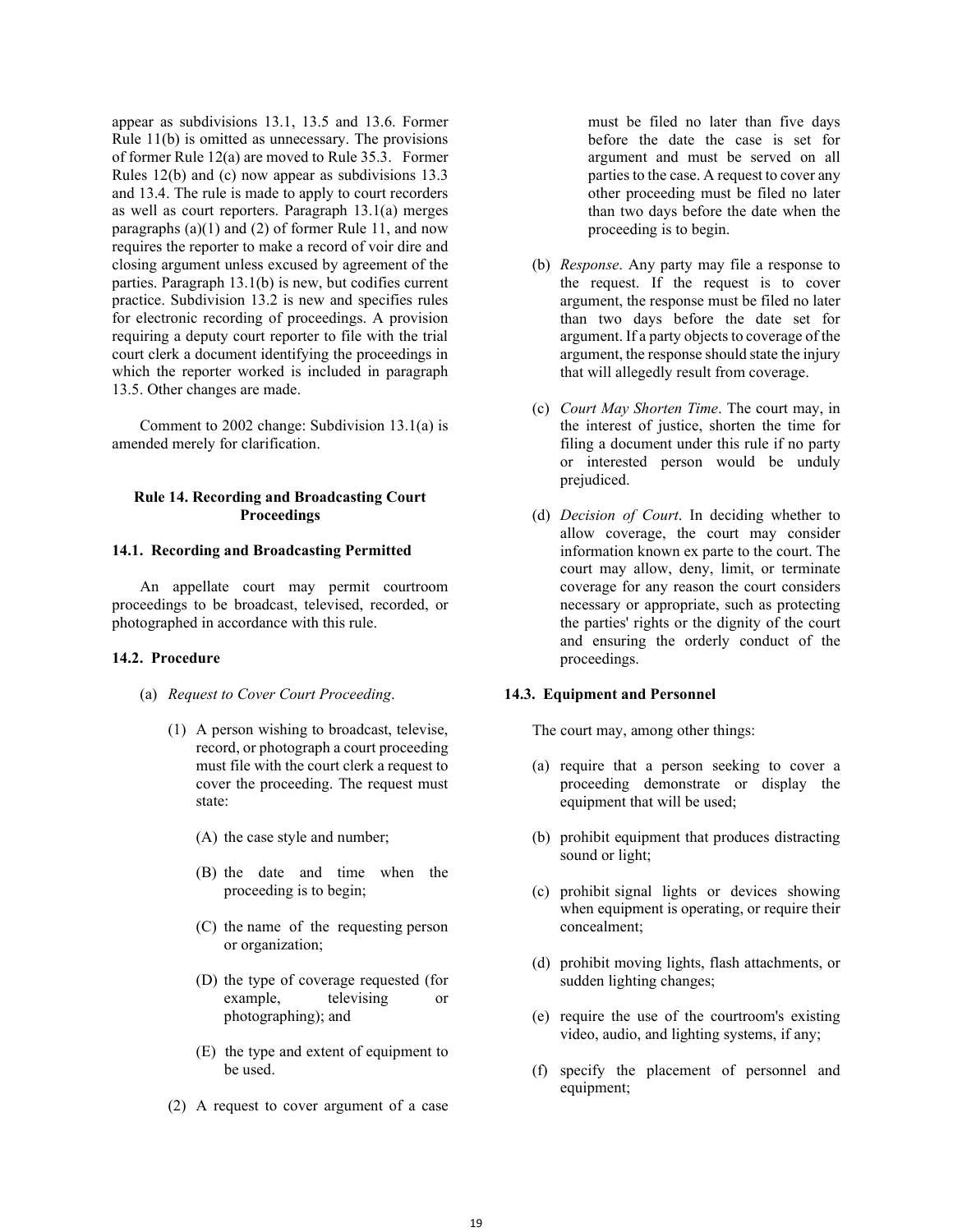- (g) determine the number of cameras to be allowed in the courtroom; and
- (h) require pooling of equipment if more than one person wishes to cover a proceeding.

## **14.4. Enforcement**

The court may sanction a violation of this rule by measures that include barring a person or organization from access to future coverage of proceedings in that court for a defined period.

## **Notes and Comments**

Comment to 1997 change: This is former Rule 21. The rule is rewritten and now allows recording and broadcasting of court proceedings at the discretion of the court and subject to the stated guidelines.

## <span id="page-33-0"></span>**Rule 15. Issuance of Writ or Process by Appellate Court**

# **15.1. In General**

- (a) *Signature Under Seal*. A writ or process issuing from an appellate court must bear the court's seal and be signed by the clerk.
- (b) *To Whom Directed; by Whom Served*. Unless a rule or statute provides otherwise, the writ or process must be directed to the person or court to be served. The writ or process may be served by the sheriff, constable, or other peace officer whose jurisdiction includes the county in which the person or court to be served may be found.
- (c) *Return; Lack of Execution; Simultaneous Writs*. The writ or process must be returned to the issuing court according to the writ's direction. If the writ or process is not executed, the clerk may issue another writ or process if requested by the party who requested the former writ or process. At a party's request, the clerk may issue two or more writs simultaneously.

## **15.2. Appearance Without Service; Actual Knowledge**

A party who appears in person or by attorney in an appellate court proceeding — or who has actual knowledge of the court's opinion, judgment, or order related to a writ or process — is bound by the opinion, judgment, or order to the same extent as if personally served under 15.1.

#### **Notes and Comments**

Comment to 1997 change: This is former Rule 17. Nonsubstantive changes are made.

#### <span id="page-33-1"></span>**Rule 16. Disqualification or Recusal of Appellate Judges**

#### **16.1. Grounds for Disqualification**

The grounds for disqualification of an appellate court justice or judge are determined by the Constitution and laws of Texas.

## **16.2. Grounds for Recusal**

The grounds for recusal of an appellate court justice or judge are the same as those provided in the Rules of Civil Procedure. In addition, a justice or judge must recuse in a proceeding if it presents a material issue which the justice or judge participated in deciding while serving on another court in which the proceeding was pending.

#### **16.3. Procedure for Recusal**

- (a) *Motion*. A party may file a motion to recuse a justice or judge before whom the case is pending. The motion must be filed promptly after the party has reason to believe that the justice or judge should not participate in deciding the case.
- (b) *Decision*. Before any further proceeding in the case, the challenged justice or judge must either remove himself or herself from all participation in the case or certify the matter to the entire court, which will decide the motion by a majority of the remaining judges sitting en banc. The challenged justice or judge must not sit with the remainder of the court to consider the motion as to him or her.
- (c) *Appeal*. An order of recusal is not reviewable, but the denial of a recusal motion is reviewable.

#### **Notes and Comments**

Comment to 1997 change: Former Rules 15 and 15a are merged. Former Rule 15a appears as subdivision 16.2. For grounds for disqualification,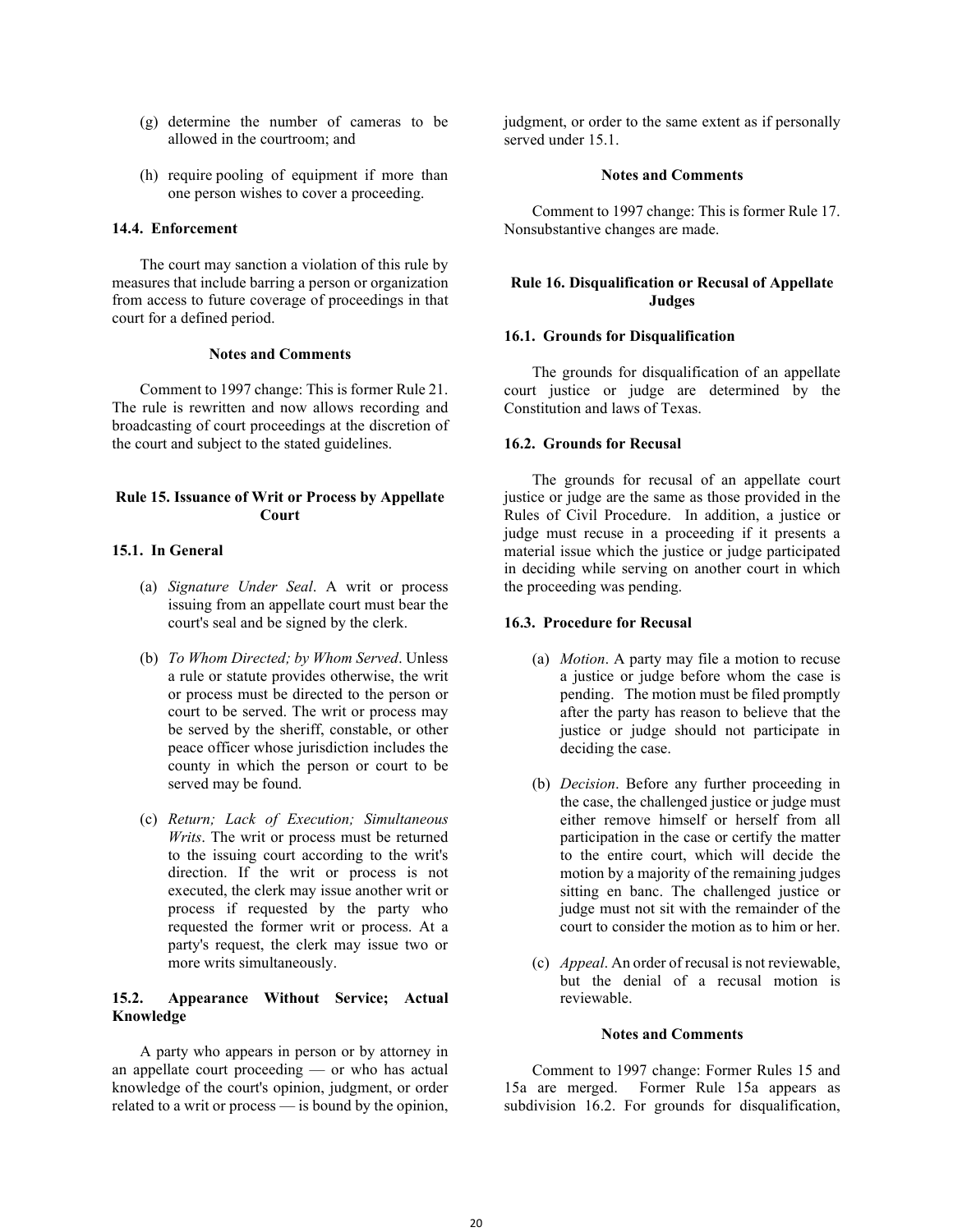reference is made to the Constitution and statutes rather than the Rules of Civil Procedure. The procedure for disqualification is not specified. The nature of prior participation in a proceeding that requires recusal is clarified. Former subdivision (b) of Rule 15, requiring service of the motion, is omitted as unnecessary. The remaining subdivisions of former Rule 15 are contained in subdivision 16.3. Other changes are made.

# <span id="page-34-0"></span>**Rule 17. Court of Appeals Unable to Take Immediate Action**

#### **17.1. Inability to Act**

A court of appeals is unable to take immediate action if it cannot — within the time when action must be taken — assemble a panel because members of the court are ill, absent, or unavailable. A justice who is disqualified or recused is unavailable. A court of appeals' inability to act immediately may be established by certificate of the clerk, a member of the court, or a party's counsel, or by affidavit of a party.

#### **17.2. Nearest Available Court of Appeals**

If a court of appeals is unable to take immediate action, the nearest court of appeals that is able to take immediate action may do so with the same effect as the other court. The nearest court of appeals is the one whose courthouse is nearest — measured by a straight line — the courthouse of the trial court.

## **17.3. Further Proceedings**

After acting or refusing to act, the nearest court of appeals must promptly send a copy of its order, and the original or a copy of any document presented to it, to the other court, which will conduct any further proceedings in the matter.

#### **Notes and Comments**

Comment to 1997 change: This is former Rule 16. The rule is rewritten and simplified.

#### **Rule 18. Mandate**

#### <span id="page-34-1"></span>**18.1. Issuance**

The clerk of the appellate court that rendered the judgment must issue a mandate in accordance with the judgment and send it to the clerk of the court to which it is directed and to all parties to the proceeding when one of the following periods expires:

- (a) *In the Court of Appeals*.
	- (1) Ten days after the time has expired for filing a motion to extend time to file a petition for review or a petition for discretionary review if:
		- (A) no timely petition for review or petition for discretionary review has been filed;
		- (B) no timely filed motion to extend time to file a petition for review or petition for discretionary review is pending; and
		- (C) in a criminal case, the Court of Criminal Appeals has not granted review on its own initiative.
	- (2) Ten days after the time has expired for filing a motion to extend time to file a motion for rehearing of a denial, refusal, or dismissal of a petition for review, or a refusal or dismissal of a petition for discretionary review, if no timely filed motion for rehearing or motion to extend time is pending.
- (b) *In the Supreme Court and the Court of Criminal Appeals*. Ten days after the time has expired for filing a motion to extend time to file a motion for rehearing if no timely filed motion for rehearing or motion to extend time is pending.
- (c) *Agreement to Issue*. The mandate may be issued earlier if the parties so agree, or for good cause on the motion of a party.

## **18.2. Stay of Mandate**

A party may move to stay issuance of the mandate pending the United States Supreme Court's disposition of a petition for writ of certiorari. The motion must state the grounds for the petition and the circumstances requiring the stay. The appellate court authorized to issue the mandate may grant a stay if it finds that the grounds are substantial and that the petitioner or others would incur serious hardship from the mandate's issuance if the United States Supreme Court were later to reverse the judgment. In a criminal case, the stay will last for no more than 90 days, to permit the timely filing of a petition for writ of certiorari. After that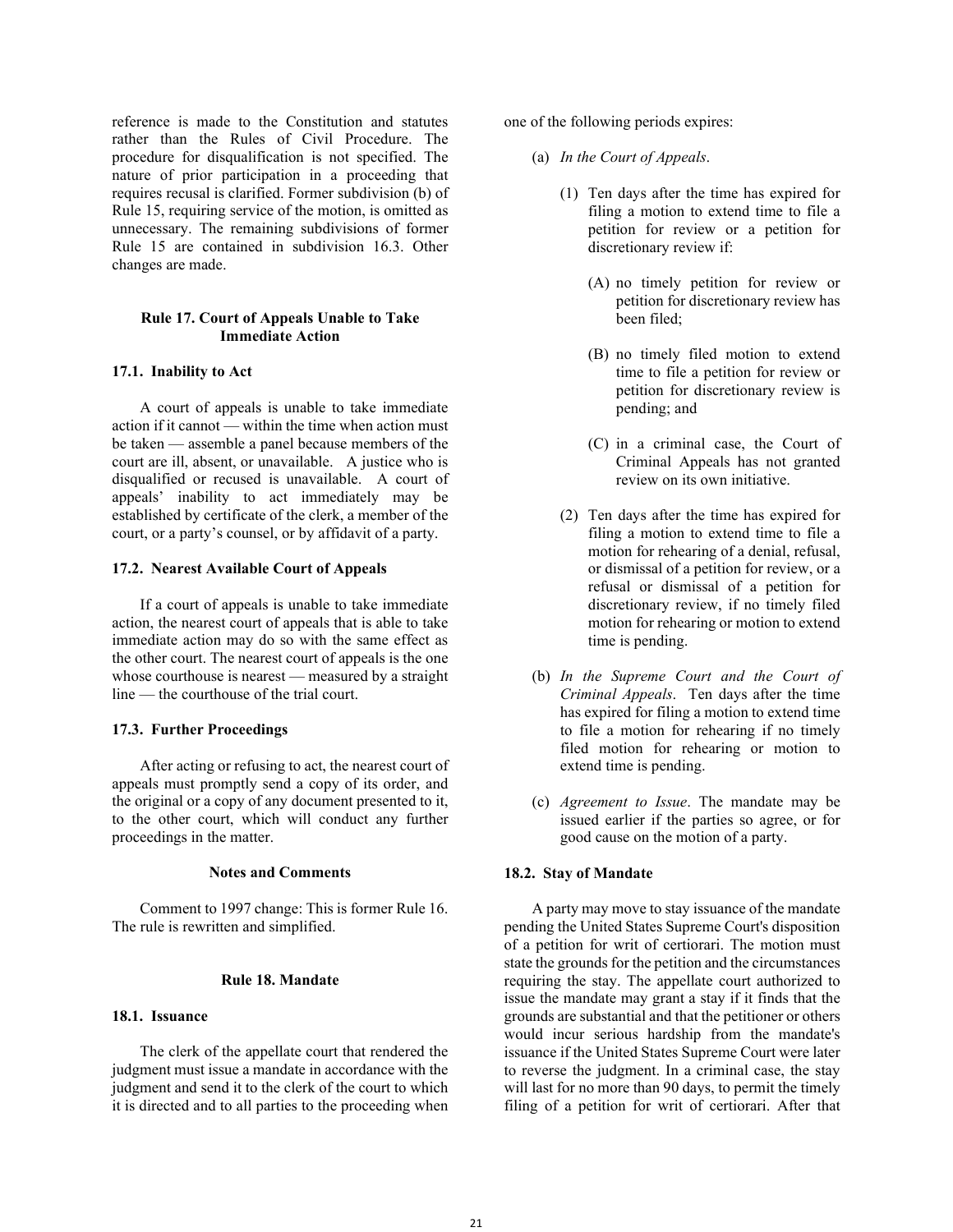period and others mentioned in this rule expire, the mandate will issue.

#### **18.3. Trial Court Case Number**

The mandate must state the trial court case number.

# **18.4. Filing of Mandate**

The clerk receiving the mandate will file it with the case's other papers and note it on the docket.

#### **18.5. Costs**

The mandate will be issued without waiting for costs to be paid. If the Supreme Court declines to grant review, Supreme Court costs must be included in the court of appeals' mandate.

#### **18.6. Mandate in Accelerated Appeals**

The appellate court's judgment on an appeal from an interlocutory order takes effect when the mandate is issued. The court may issue the mandate with its judgment or delay the mandate until the appeal is finally disposed of. If the mandate is issued, any further proceeding in the trial court must conform to the mandate.

# **18.7. Recall of Mandate**

If an appellate court vacates or modifies its judgment or order after issuing its mandate, the appellate clerk must promptly notify the clerk of the court to which the mandate was directed and all parties. The mandate will have no effect and a new mandate may be issued.

# **Notes and Comments**

Comment to 1997 change: This is a new rule that combines the provisions of former Rules 43(g), 86, 186, 231, and 232.

Comment to 2002 change: Subdivision 18.1 is amended consistent with the change in subdivision 12.6.

## <span id="page-35-0"></span>**Rule 19. Plenary Power of the Courts of Appeals and Expiration of Term**

# **19.1. Plenary Power of Courts of Appeals**

A court of appeals' plenary power over its

judgment expires:

- (a) 60 days after judgment if no timely filed motion for rehearing or en banc reconsideration, or timely filed motion to extend time to file such a motion, is then pending; or
- (b) 30 days after the court overrules all timely filed motions for rehearing or en banc reconsideration, and all timely filed motions to extend time to file such a motion.

#### **19.2. Plenary Power Continues After Petition Filed**

In a civil case, the court of appeals retains plenary power to vacate or modify its judgment during the periods prescribed in 19.1 even if a party has filed a petition for review in the Supreme Court.

#### **19.3. Proceedings After Plenary Power Expires**

After its plenary power expires, the court cannot vacate or modify its judgment. But the court may:

- (a) correct a clerical error in its judgment or opinion;
- (b) issue and recall its mandate as these rules provide;
- (c) enforce or suspend enforcement of its judgment as these rules or applicable law provide;
- (d) order or modify the amount and type of security required to suspend a judgment, and decide the sufficiency of the sureties, under Rule 24; and
- (e) order its opinion published in accordance with Rule 47.

#### **19.4. Expiration of Term**

The expiration of the appellate court's term does not affect the court's plenary power or its jurisdiction over a case that is pending when the court's term expires.

## **Notes and Comments**

Comment to 1997 change: This is a new rule except the provisions of former Rule 234 are incorporated in subdivision 19.4.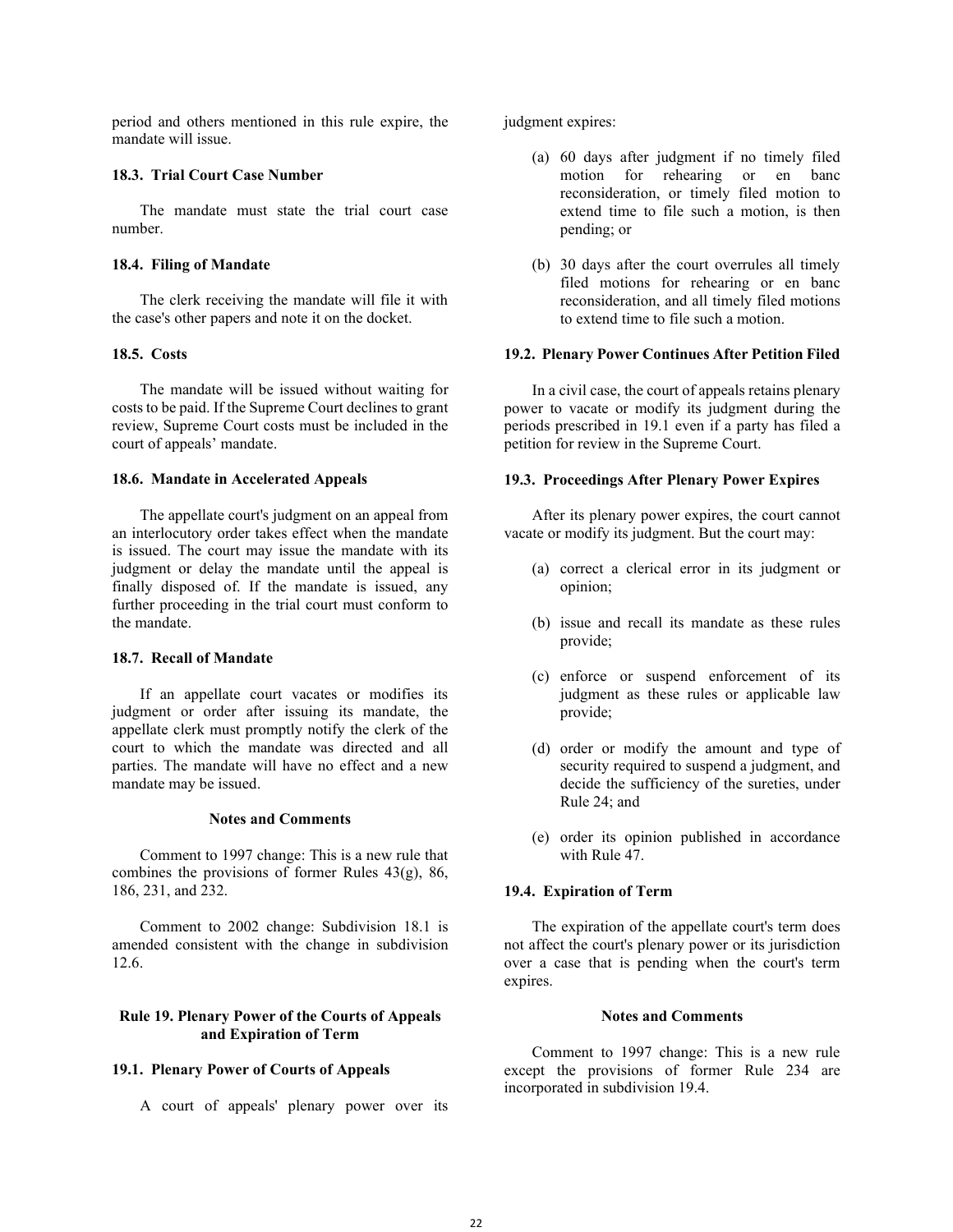Comment to 2002 change: Subdivision 19.1 is amended to clarify that a motion for en banc reconsideration extends the court of appeals' plenary power in the same manner as a motion for rehearing addressed to the panel of justices who rendered the judgment or under consideration.

Comment to 2008 change: Subdivision 19.1 is changed, consistent with other changes in the rules, to specifically address a motion for en banc reconsideration and treat it as having the effect of a motion for rehearing.

### **Rule 20. When Party is Indigent**

### **20.1. Civil Cases**

- (a) *Costs Defined.* In this rule, "costs" mean filing fees charged by the appellate court. Fees charged for preparation of the appellate record are governed by Texas Rule of Civil Procedure 145.
- (b) *When a Statement Was Filed in the Trial Court.*
	- (1) *General Rule; Status in Trial Court Carries Forward.* A party who filed a Statement of Inability to Afford Payment of Court Costs in the trial court is not required to pay costs in the appellate court unless the trial court overruled the party's claim of indigence in an order that complies with Texas Rule of Civil Procedure 145. A party is not required to pay costs in the appellate court if the trial court ordered the party to pay partial costs or to pay costs in installments.
	- (2) *Establishing the Right to Proceed Under the General Rule.* To establish the right to proceed without payment of costs under (1), a party must communicate to the appellate court clerk in writing that the party is presumed indigent under this rule. In an appeal under Section Two of these rules, the applicability of the presumption should be stated in the notice of appeal and in the docketing statement.
	- (3) *Exception; Material Change in Circumstances.* An appellate court may permit a party who is not entitled to proceed under (1) to proceed without

payment of costs if the party establishes that the party's financial circumstances have materially changed since the date of the trial court's order under Texas Rule of Civil Procedure 145.

- (A) *Requirements.* The party must file a motion in the appellate court alleging that the party's financial circumstances have materially changed since the date of the trial court's order and a current Statement of Inability to Afford Payment of Court Costs that complies with Texas Rule of Civil Procedure 145. The Statement that was filed in the trial court does not meet the requirements of this rule.
- (B) *Action by Appellate Court.* The appellate court may decide the motion based on the record or refer the motion to the trial court with instructions to hear evidence and issue findings of fact. If a motion is referred to the trial court, the appellate court must review the trial court's findings and the record of the hearing before ruling on the motion.
- (c) *When No Statement Was Filed in the Trial Court.* An appellate court may permit a party who did not file a Statement of Inability to Afford Payment of Court Costs in the trial court to proceed without payment of costs. The court may require the party to file a Statement in the appellate court. If the court denies the party's request to proceed without payment of costs, it must do so in a written order.

# Comment to 2016 Change:

The rule has been rewritten so that it only governs filing fees and any other fee charged by the appellate court. Texas Rule of Civil Procedure 145 governs a party's claim that the party is unable to afford costs for preparation of the appellate record.

Because appellate filing fees are minimal, a party that filed a Statement of Inability to Afford Payment of Court Costs in the trial court is not required to file a new Statement in the appellate court unless the trial court made affirmative findings under Texas Rule of Civil Procedure 145 that the party is able to afford all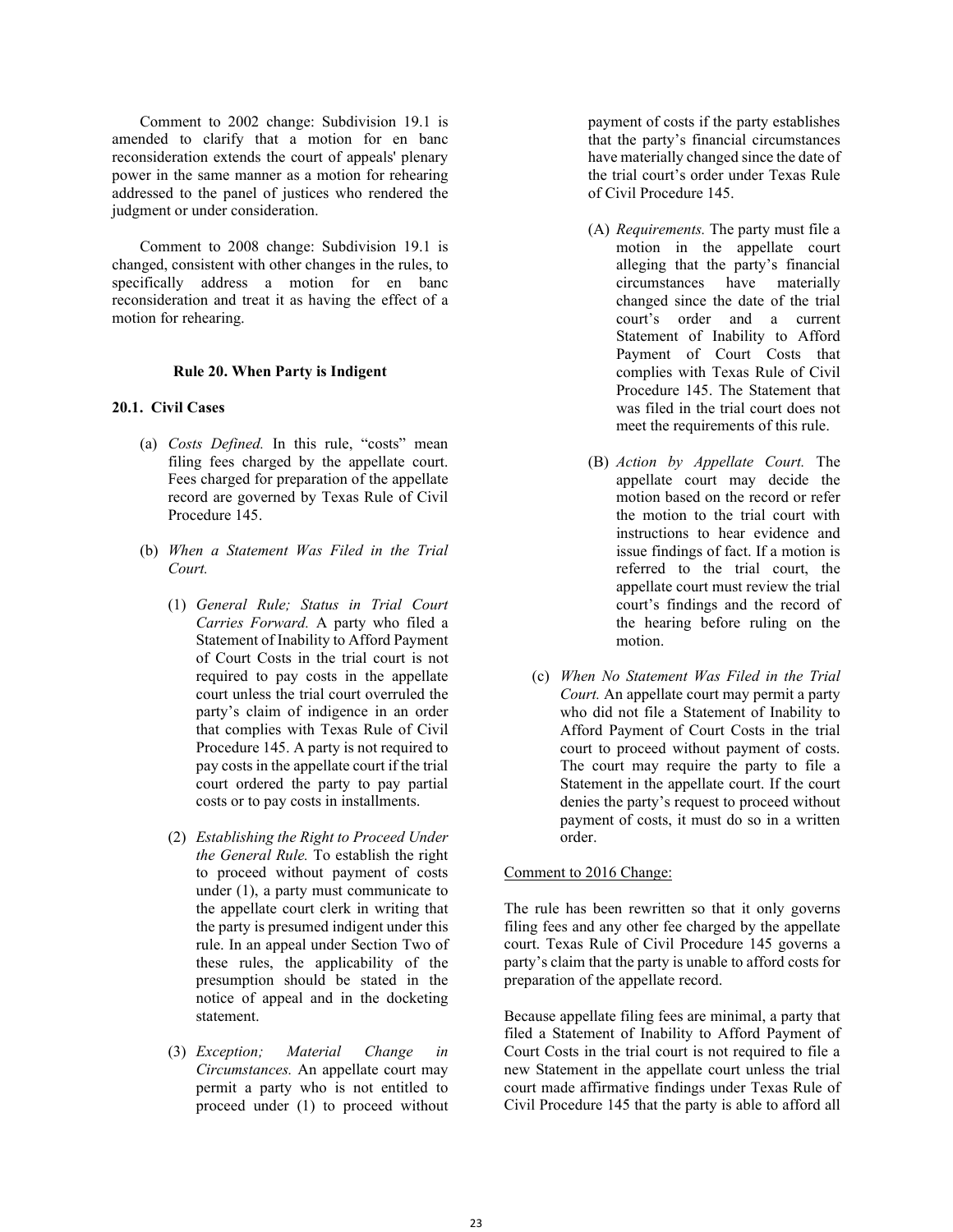court costs and to pay those costs as they are incurred. Furthermore, because a determination of indigence by the trial court carries forward to appeal in all cases, Family Code section 107.013 is satisfied.

Experience has shown that, in most cases, a party's financial circumstances do not change substantially between the trial court proceedings and the appellate court proceedings. Nonetheless, (b)(3) permits a party whom the trial court determined is able to afford all costs to demonstrate to the appellate court that the party's circumstances have changed since the trial court's ruling and that the party is unable to afford appellate filing fees.

#### **20.2. Criminal Cases**

Within the time for perfecting the appeal, an appellant who is unable to pay for the appellate record may, by motion and affidavit, ask the trial court to have the appellate record furnished without charge. If after hearing the motion the court finds that the appellant cannot pay or give security for the appellate record, the court must order the reporter to transcribe the proceedings. When the court certifies that the appellate record has been furnished to the appellant, the reporter must be paid from the general funds of the county in which the offense was committed, in the amount set by the trial court.

### **Notes and Comments**

Comment to 1997 change: The rule is new and combines the provisions of former Rules 13(k),  $40(a)(3)$ , and  $53(i)$ . The procedure for proceeding in civil cases in an appellate court without advance payment of costs, in both appeals and original proceedings, is stated. The information that must be given in the affidavit is prescribed. An extension of time to file the affidavit is now available. The indigent party is no longer required to serve the court reporter, but must file the affidavit with the appropriate clerk who is to notify the court reporter. A contest need not be under oath. Provision is made for later ability to pay the costs. Nonsubstantive changes are made to the rule for criminal cases.

Comment to 2008 change: Subdivision 20.1(a) is added to provide, as in Texas Rule of Civil Procedure 145, that an affidavit of indigence accompanied by an IOLTA or other Texas Access to Justice Foundation certificate cannot be challenged. Subdivision  $20.1(c)(1)$  is revised to clarify that an affidavit of indigence filed to proceed in the trial court without advance payment of costs is insufficient to establish indigence on appeal; a separate affidavit must be filed

with or before the notice of appeal. Subdivision  $20.1(c)(3)$  is revised to provide that an appellate court must give an appellant who fails to file a proper appellate indigence affidavit notice of the defect and an opportunity to cure it before dismissing the appeal or affirming the judgment on that basis. *See Higgins v. Randall County Sheriff's Office*, 193 S.W.3d 898 (Tex. 2006). The limiting phrase "under  $(c)(2)$ " in Subdivision  $20.1(d)(2)$  is deleted to clarify that the appellate clerk's duty to forward copies of the affidavit to the trial court clerk and the court reporter, along with a notice setting a deadline to contest the affidavit, applies to affidavits on appeal erroneously filed in the appellate court, not only to affidavits in other appellate proceedings properly filed in the appellate court under subdivision  $20.1(c)(2)$ . Although Subdivision  $3.1(g)$ defines "court reporter" to include court recorder, subdivision 20.1(e) is amended to make clear that a court recorder can contest an affidavit.

#### **Reference**

*See also* Civil Practice and Remedies Code §13.003.

# **SECTION TWO: APPEALS FROM TRIAL COURT JUDGMENTS AND ORDERS**

### **Rule 21. New Trials in Criminal Cases**

# **21.1. Definitions**

- (a) *New trial* means the rehearing of a criminal action after the trial court has, on the defendant's motion, set aside a finding or verdict of guilt.
- (b) *New trial on punishment* means a new hearing of the punishment stage of a criminal action after the trial court has, on the defendant's motion, set aside an assessment of punishment without setting aside a finding or verdict of guilt.

#### **21.2. When Motion for New Trial Required**

A motion for new trial is a prerequisite to presenting a point of error on appeal only when necessary to adduce facts not in the record.

#### **21.3. Grounds**

The defendant must be granted a new trial, or a new trial on punishment, for any of the following reasons: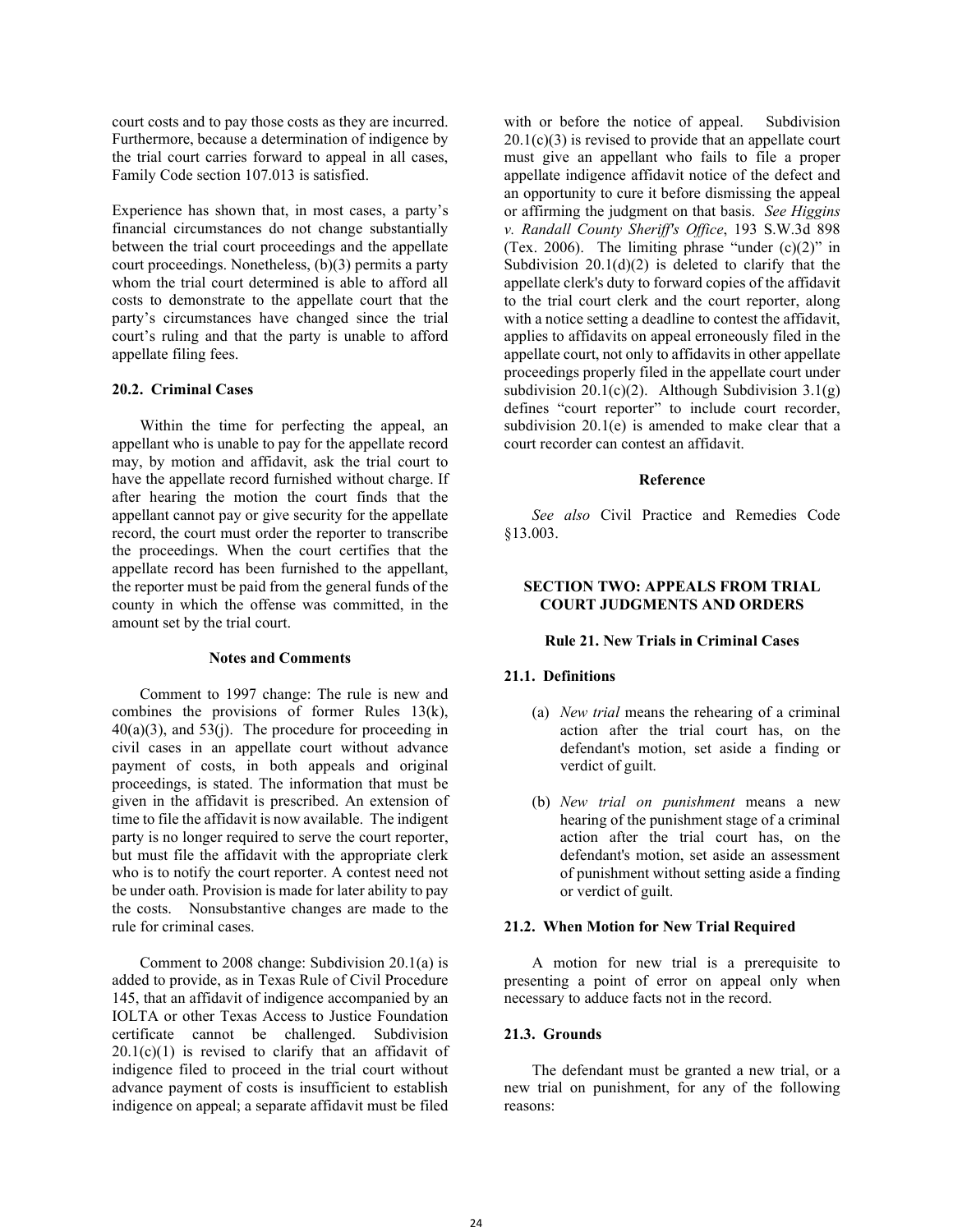- (a) except in a misdemeanor case in which the maximum possible punishment is a fine, when the defendant has been unlawfully tried in absentia or has been denied counsel;
- (b) when the court has misdirected the jury about the law or has committed some other material error likely to injure the defendant's rights;
- (c) when the verdict has been decided by lot or in any manner other than a fair expression of the jurors' opinion;
- (d) when a juror has been bribed to convict or has been guilty of any other corrupt conduct;
- (e) when a material defense witness has been kept from court by force, threats, or fraud, or when evidence tending to establish the defendant's innocence has been intentionally destroyed or withheld, thus preventing its production at trial;
- (f) when, after retiring to deliberate, the jury has received other evidence; when a juror has talked with anyone about the case; or when a juror became so intoxicated that his or her vote was probably influenced as a result;
- (g) when the jury has engaged in such misconduct that the defendant did not receive a fair and impartial trial; or
- (h) when the verdict is contrary to the law and the evidence.

# **21.4. Time to File and Amend Motion**

- (a) *To File*. The defendant may file a motion for new trial before, but no later than 30 days after, the date when the trial court imposes or suspends sentence in open court.
- (b) *To Amend*. Within 30 days after the date when the trial court imposes or suspends sentence in open court but before the court overrules any preceding motion for new trial, a defendant may, without leave of court, file one or more amended motions for new trial.

#### **21.5. State May Controvert; Effect**

The State may oppose in writing any reason the defendant sets forth in the motion for new trial. The State's having opposed a motion for new trial does not affect a defendant's responsibilities under 21.6.

#### **21.6. Time to Present**

The defendant must present the motion for new trial to the trial court within 10 days of filing it, unless the trial court in its discretion permits it to be presented and heard within 75 days from the date when the court imposes or suspends sentence in open court.

# **21.7. Types of Evidence Allowed at Hearing**

The court may receive evidence by affidavit or otherwise.

### **21.8. Court's Ruling**

- (a) *Time to Rule*. The court must rule on a motion for new trial within 75 days after imposing or suspending sentence in open court.
- (b) *Ruling*. In ruling on a motion for new trial, the court may make oral or written findings of fact. The granting of a motion for new trial must be accomplished by written order. A docket entry does not constitute a written order.
- (c) *Failure to Rule*. A motion not timely ruled on by written order will be deemed denied when the period prescribed in (a) expires.

### **21.9. Granting a New Trial**

- (a) A court must grant a new trial when it has found a meritorious ground for new trial, but a court must grant only a new trial on punishment when it has found a ground that affected only the assessment of punishment.
- (b) Granting a new trial restores the case to its position before the former trial, including, at any party's option, arraignment or pretrial proceedings initiated by that party.
- (c) Granting a new trial on punishment restores the case to its position after the defendant was found guilty. Unless the defendant, State, and trial court all agree to a change, punishment in a new trial shall be assessed in accordance with the defendant's original election under article 37.07, § 2(b) of the Code of Criminal Procedure.
- (d) A finding or verdict of guilt in the former trial must not be regarded as a presumption of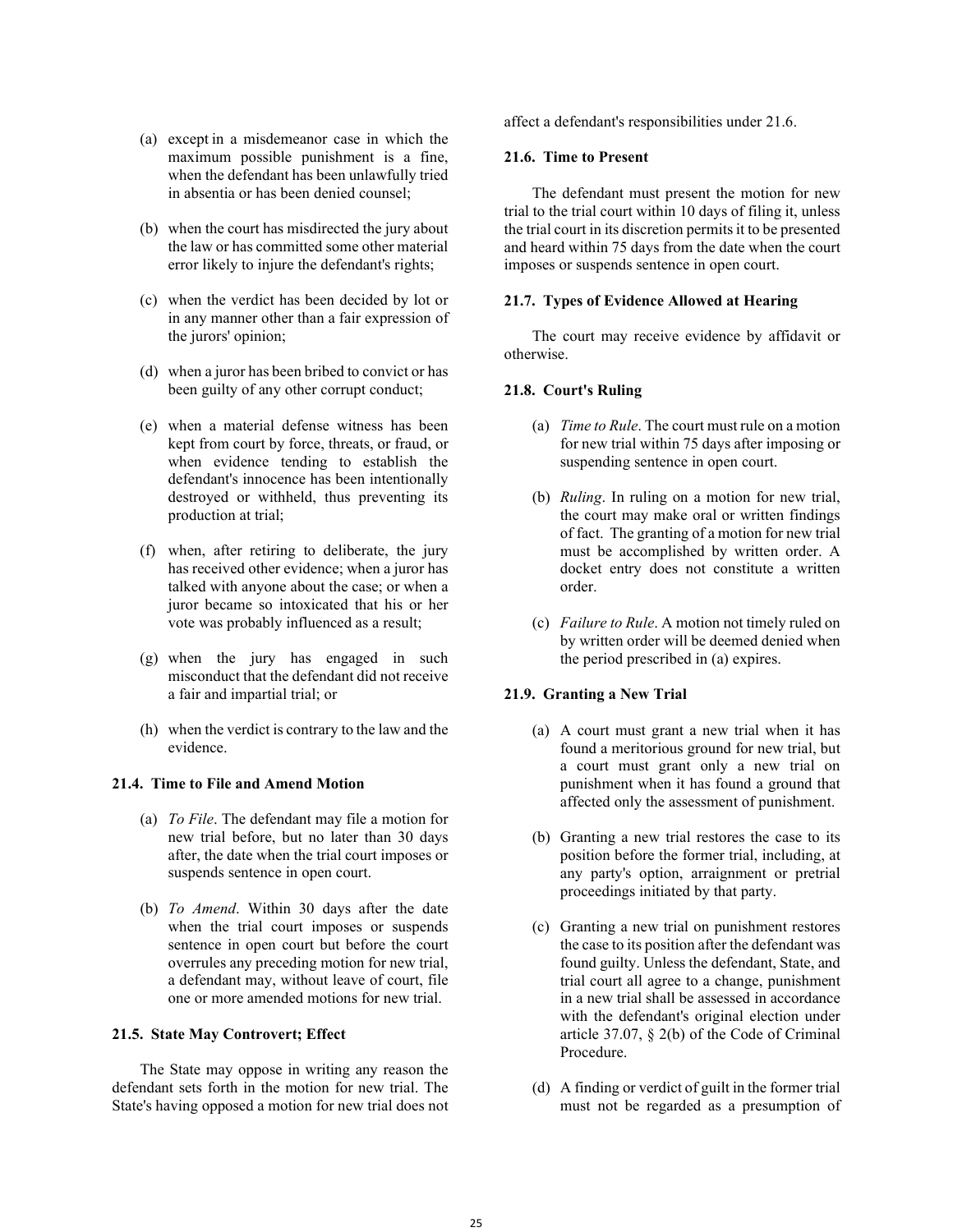guilt, nor may it be alluded to in the presence of the jury that hears the case on retrial of guilt. A finding of fact or an assessment of punishment in the former trial may not be alluded to in the presence of the jury that hears the case on retrial of punishment.

### **Notes and Comments**

Comment to 1997 change: Former Rules 30, 31, and 32 are merged. Paragraph (b)(6) of former Rule 30 is deleted because the rule-making authority of the Court of Criminal Appeals was withdrawn. *See* Code of Criminal Procedure article 40.001. Other nonsubstantive changes are made.

### **Rule 22. Arrest of Judgment in Criminal Cases**

# **22.1. Definition**

*Motion in arrest of judgment* means a defendant's oral or written suggestion that, for reasons stated in the motion, the judgment rendered against the defendant was contrary to law. Such a motion is made in the trial court.

### **22.2. Grounds**

The motion may be based on any of the following grounds:

- (a) that the indictment or information is subject to an exception on substantive grounds;
- (b) that in relation to the indictment or information a verdict is substantively defective; or
- (c) that the judgment is invalid for some other reason.

### **22.3. Time to File Motion**

A defendant may file a motion in arrest of judgment before, but no later than 30 days after, the date when the trial court imposes or suspends sentence in open court.

# **22.4. Court's Ruling**

(a) *Time to Rule; Form of Ruling*. The court must rule on a motion in arrest of judgment within 75 days after imposing or suspending sentence in open court. The ruling may be oral or in writing.

(b) *Failure to Rule*. A motion not timely ruled on will be deemed denied when the period prescribed in (a) expires.

#### **22.5. Effect of Denying**

For purposes of the defendant's giving notice of appeal, an order denying a motion in arrest of judgment will be considered an order denying a motion for new trial.

# **22.6. Effect of Granting**

- (a) *Defendant Restored*. If judgment is arrested, the defendant is restored to the position that he or she had before the indictment or information was presented.
- (b) *Defendant Discharged or Remanded*. If the judgment is arrested, the defendant will be discharged. But the trial court may remand the defendant to custody or fix bail if the court determines, from the evidence adduced at trial, that the defendant may be convicted on a proper indictment or information, or on a proper verdict in relation to the indictment or information.

### **Notes and Comments**

Comment to 1997 change: Former Rules 33, 34, and 35 are merged without substantive change.

### **Rule 23. Nunc Pro Tunc Proceedings in Criminal Cases**

#### **23.1. Judgment and Sentence**

Unless the trial court has granted a new trial or arrested the judgment, or unless the defendant has appealed, a failure to render judgment and pronounce sentence may be corrected at any time by the court's doing so.

#### **23.2. Credit on Sentence**

When sentence is pronounced, the trial court must give the defendant credit on that sentence for:

- (a) all time the defendant has been confined since the time when judgment and sentence should have been entered and pronounced; and
- (b) all time between the defendant's arrest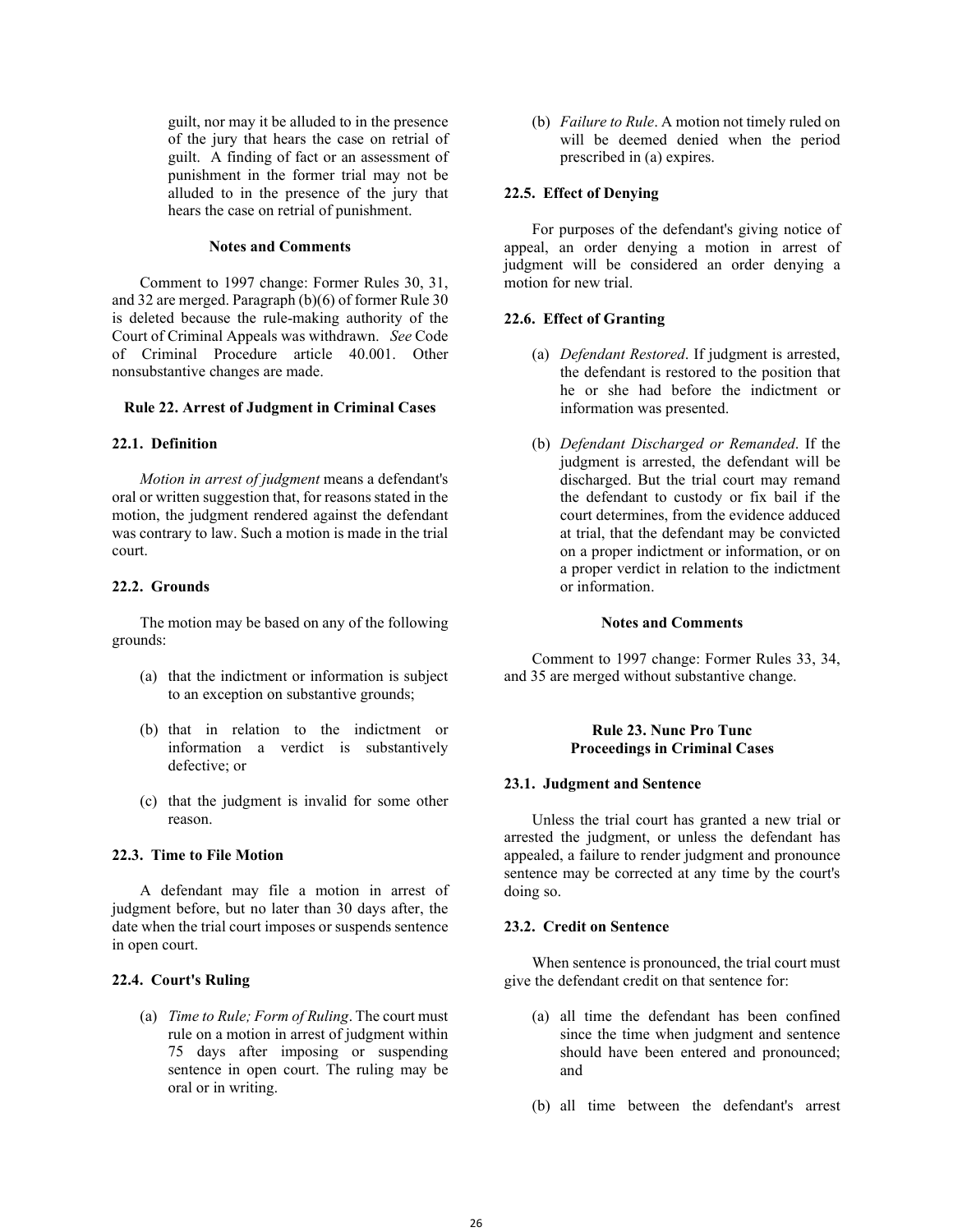and confinement to the time when judgment and sentence should have been entered and pronounced.

#### **Notes and Comments**

Comment to 1997 change: This is former Rule 36. The rule is amended without substantive change.

# **Rule 24. Suspension of Enforcement of Judgment Pending Appeal in Civil Cases**

### **24.1. Suspension of Enforcement**

- (a) *Methods*. Unless the law or these rules provide otherwise, a judgment debtor may supersede the judgment by:
	- (1) filing with the trial court clerk a written agreement with the judgment creditor for suspending enforcement of the judgment;
	- (2) filing with the trial court clerk a good and sufficient bond;
	- (3) making a deposit with the trial court clerk in lieu of a bond; or
	- (4) providing alternate security ordered by the court.
- (b) *Bonds*.
	- (1) A bond must be:
		- (A) in the amount required by 24.2;
		- (B) payable to the judgment creditor;
		- (C) signed by the judgment debtor or the debtor's agent;
		- (D) signed by a sufficient surety or sureties as obligors; and
		- (E) conditioned as required by (d).
	- (2) To be effective a bond must be approved by the trial court clerk. On motion of any party, the trial court will review the bond.
- (c) *Deposit in Lieu of Bond*.
- (1) Types of Deposits. Instead of filing a surety bond, a party may deposit with the trial court clerk:
	- (A) cash;
	- (B) a cashier's check payable to the clerk, drawn on any federally insured and federally or statechartered bank or savings-and-loan association; or
	- (C) with leave of court, a negotiable obligation of the federal government or of any federally insured and federally or statechartered bank or savings-and-loan association.
- (2) Amount of Deposit. The deposit must be in the amount required by 24.2.
- (3) Clerk's Duties; Interest. The clerk must promptly deposit any cash or a cashier's check in accordance with law. The clerk must hold the deposit until the conditions of liability in (d) are extinguished. The clerk must then release any remaining funds in the deposit to the judgment debtor.
- (d) *Conditions of Liability*. The surety or sureties on a bond, any deposit in lieu of a bond, or any alternate security ordered by the court is subject to liability for all damages and costs that may be awarded against the debtor — up to the amount of the bond, deposit, or security — if:
	- (1) the debtor does not perfect an appeal or the debtor's appeal is dismissed, and the debtor does not perform the trial court's judgment;
	- (2) the debtor does not perform an adverse judgment final on appeal; or
	- (3) the judgment is for the recovery of an interest in real or personal property, and the debtor does not pay the creditor the value of the property interest's rent or revenue during the pendency of the appeal.
- (e) *Orders of Trial Court*. The trial court may make any order necessary to adequately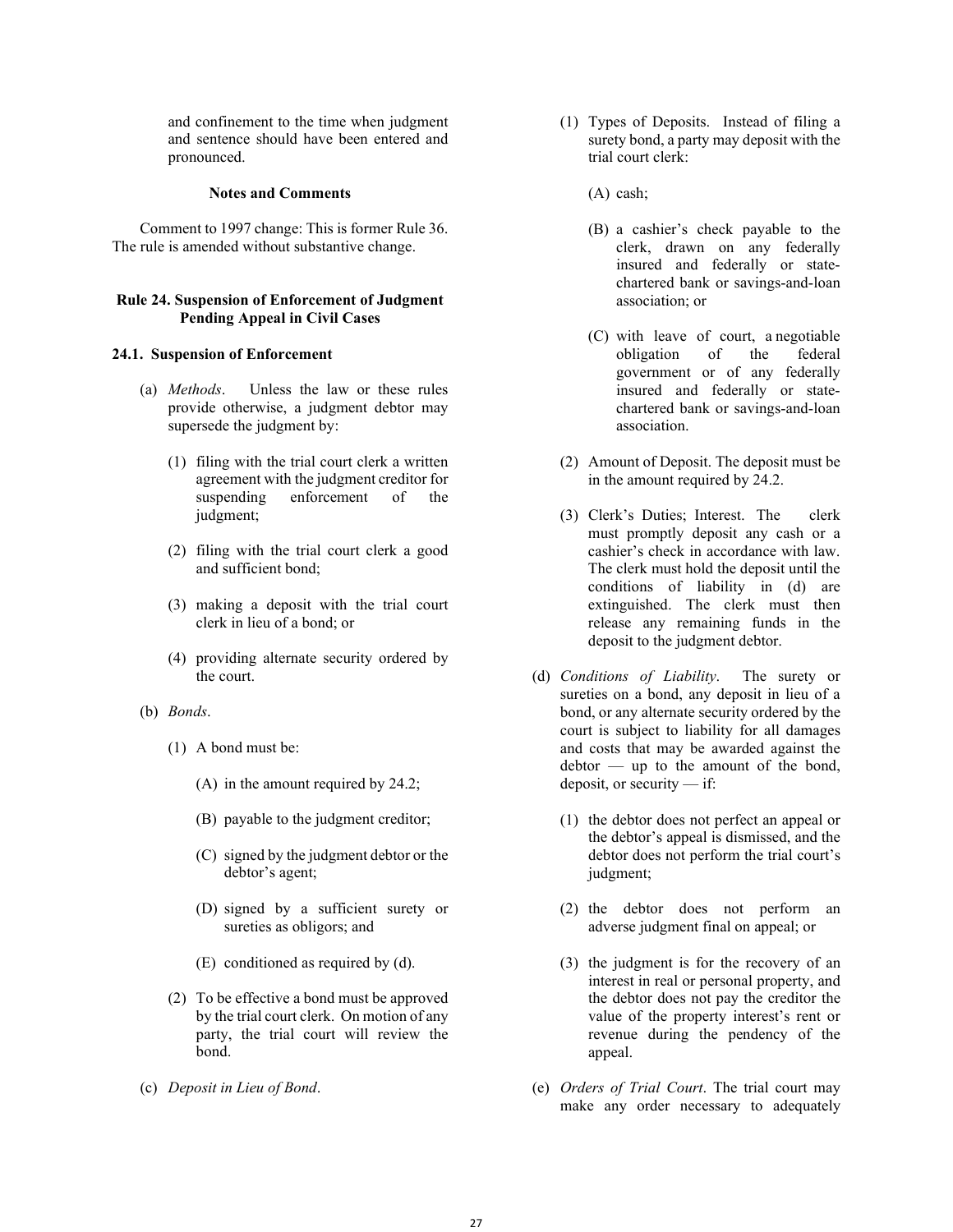protect the judgment creditor against loss or damage that the appeal might cause.

(f) *Effect of Supersedeas*. Enforcement of a judgment must be suspended if the judgment is superseded. Enforcement begun before the judgment is superseded must cease when the judgment is superseded. If execution has been issued, the clerk will promptly issue a writ of supersedeas.

# **24.2. Amount of Bond, Deposit, or Security**

- (a) *Type of Judgment*.
	- (1) For Recovery of Money. When the judgment is for money, the amount of the bond, deposit, or security must equal the sum of compensatory damages awarded in the judgment, interest for the estimated duration of the appeal, and costs awarded in the judgment. But the amount must not exceed the lesser of:
		- (A) 50 percent of the judgment debtor's current net worth; or
		- (B) 25 million dollars.
	- (2) For Recovery of Property. When the judgment is for the recovery of an interest in real or personal property, the trial court will determine the type of security that the judgment debtor must post. The amount of that security must be at least:
		- (A) the value of the property interest's rent or revenue, if the property interest is real; or
		- (B) the value of the property interest on the date when the court rendered judgment, if the property interest is personal.
	- (3) Other Judgment. When the judgment is for something other than money or an interest in property, the trial court must set the amount and type of security that the judgment debtor must post. The security must adequately protect the judgment creditor against loss or damage that the appeal might cause. But the trial court may decline to permit the judgment to be superseded if the judgment creditor

posts security ordered by the trial court in an amount and type that will secure the judgment debtor against any loss or damage caused by the relief granted the judgment creditor if an appellate court determines, on final disposition, that that relief was improper. When the judgment debtor is the state, a department of this state, or the head of a department of this state, the trial court must permit a judgment to be superseded except in a matter arising from a contested case in an administrative enforcement action.

- (4) Conservatorship or Custody. When the judgment involves the conservatorship or custody of a minor or other person under legal disability, enforcement of the judgment will not be suspended, with or without security, unless ordered by the trial court. But upon a proper showing, the appellate court may suspend enforcement of the judgment with or without security.
- (5) For a Governmental Entity. When a judgment in favor of a governmental entity in its governmental capacity is one in which the entity has no pecuniary interest, the trial court must determine whether to suspend enforcement, with or without security, taking into account the harm that is likely to result to the judgment debtor if enforcement is not suspended, and the harm that is likely to result to others if enforcement is suspended. The appellate court may review the trial court's determination and suspend enforcement of the judgment, with or without security, or refuse to suspend the judgment. If security is required, recovery is limited to the governmental entity's actual damages resulting from suspension of the judgment.
- (b) *Lesser Amount*. The trial court must lower the amount of security required by (a) to an amount that will not cause the judgment debtor substantial economic harm if, after notice to all parties and a hearing, the court finds that posting a bond, deposit, or security in the amount required by (a) is likely to cause the judgment debtor substantial economic harm.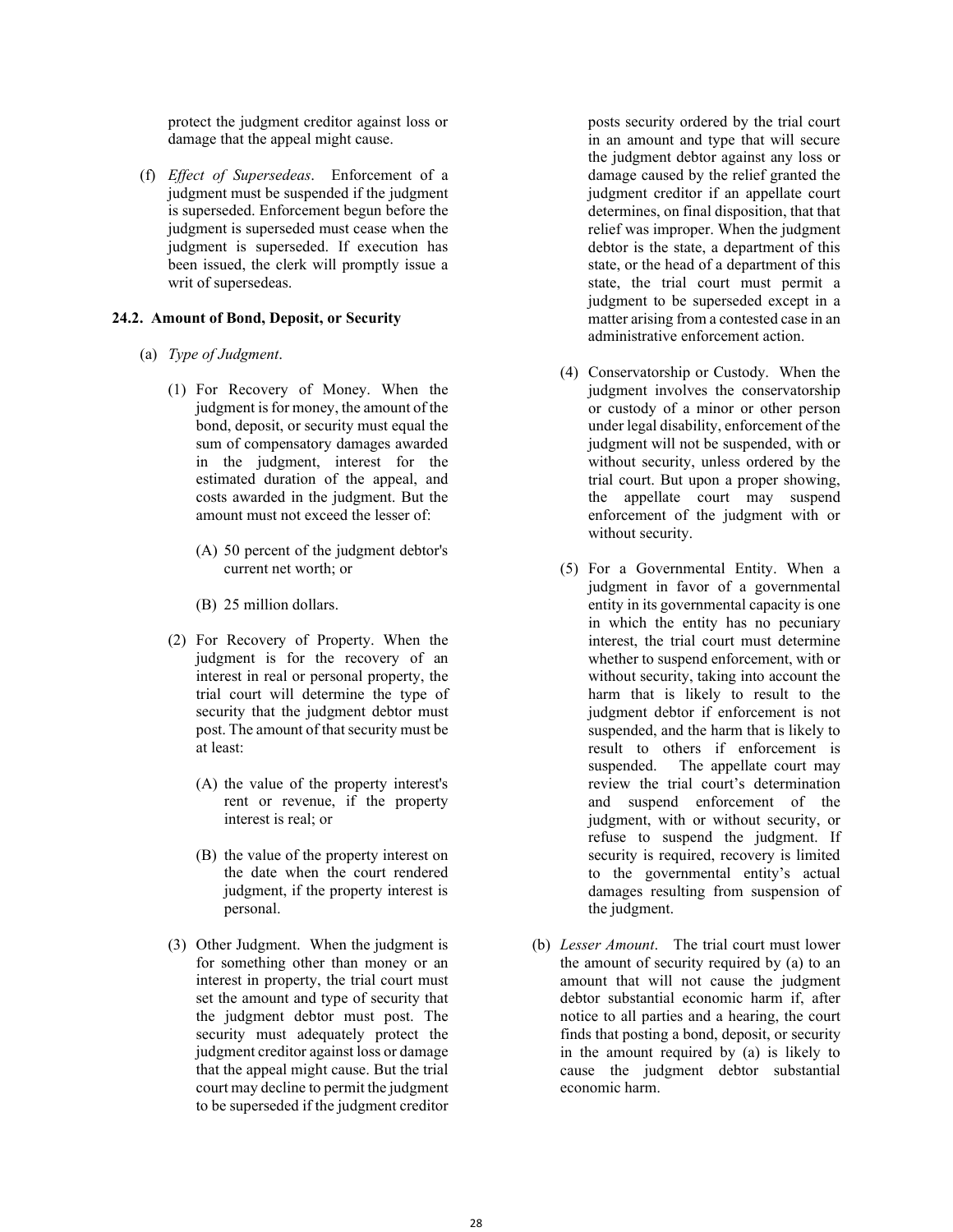- (c) *Determination of Net Worth.*
	- (1) Judgment Debtor's Affidavit Required; Contents; Prima Facie Evidence. A judgment debtor who provides a bond, deposit, or security under  $(a)(1)(A)$  in an amount based on the debtor's net worth must simultaneously file with the trial court clerk an affidavit that states the debtor's net worth and states complete, detailed information concerning the debtor's assets and liabilities from which net worth can be ascertained. An affidavit that meets these requirements is prima facie evidence of the debtor's net worth for the purpose of establishing the amount of the bond, deposit, or security required to suspend enforcement of the judgment. A trial court clerk must receive and file a net-worth affidavit tendered for filing by a judgment debtor.
	- (2) Contest; Discovery. A judgment creditor may file a contest to the debtor's claimed net worth. The contest need not be sworn. The creditor may conduct reasonable discovery concerning the judgment debtor's net worth.
	- (3) Hearing; Burden of Proof; Findings; Additional Security. The trial court must hear a judgment creditor's contest of the judgment debtor's claimed net worth promptly after any discovery has been completed. The judgment debtor has the burden of proving net worth. The trial court must issue an order that states the debtor's net worth and states with particularity the factual basis for that determination. If the trial court orders additional or other security to supersede the judgment, the enforcement of the judgment will be suspended for twenty days after the trial court's order. If the judgment debtor does not comply with the order within that period, the judgment may be enforced against the judgment debtor.
- (d) *Injunction.* The trial court may enjoin the judgment debtor from dissipating or transferring assets to avoid satisfaction of the judgment, but the trial court may not make any order that interferes with the judgment debtor's use, transfer, conveyance, or dissipation of assets in the normal course of

#### business.

## **24.3. Continuing Trial Court Jurisdiction; Duties of Judgment Debtor**

- (a) *Continuing Jurisdiction*. Even after the trial court's plenary power expires, the trial court has continuing jurisdiction to do the following:
	- (1) order the amount and type of security and decide the sufficiency of sureties; and
	- (2) if circumstances change, modify the amount or type of security required to continue the suspension of a judgment's execution.
- (b) *Duties of Judgment Debtor*. If, after jurisdiction attaches in an appellate court, the trial court orders or modifies the security or decides the sufficiency of sureties, the judgment debtor must notify the appellate court of the trial court's action.

### **24.4. Appellate Review**

- (a) *Motions; Review*. A party may seek review of the trial court's ruling by motion filed in the court of appeals with jurisdiction or potential jurisdiction over the appeal from the judgment in the case. A party may seek review of the court of appeals' ruling on the motion by petition for writ of mandamus in the Supreme Court. The appellate court may review:
	- (1) the sufficiency or excessiveness of the amount of security, but when the judgment is for money, the appellate court must not modify the amount of security to exceed the limits imposed by Rule 24.2(a)(1);
	- (2) the sureties on any bond;
	- (3) the type of security;
	- (4) the determination whether to permit suspension of enforcement; and
	- (5) the trial court's exercise of discretion under Rule 24.3(a).
- (b) *Grounds of Review*. Review may be based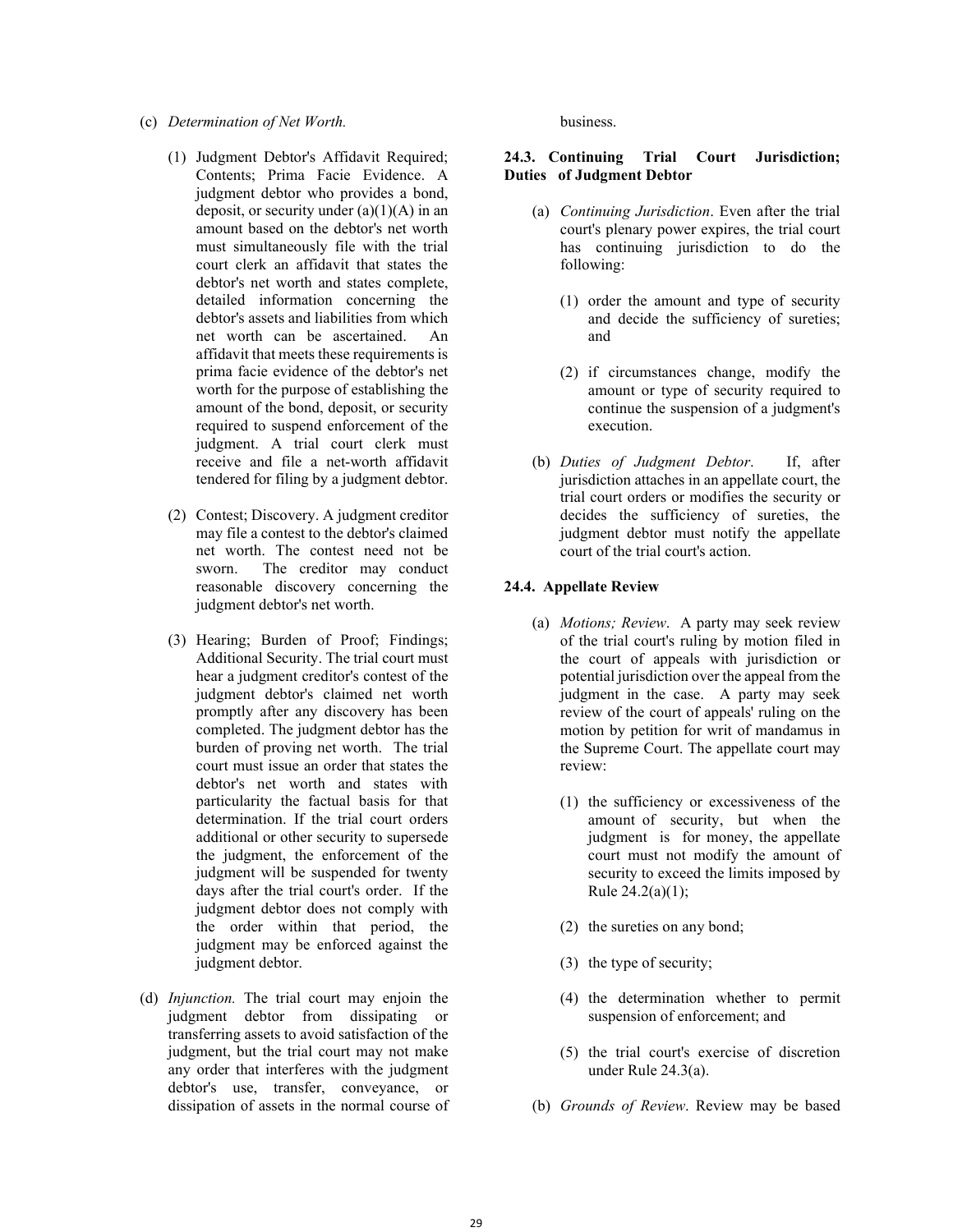both on conditions as they existed at the time the trial court signed an order and on changes in those conditions afterward.

- (c) *Temporary Orders*. The appellate court may issue any temporary orders necessary to preserve the parties' rights.
- (d) *Action by Appellate Court*. The motion must be heard at the earliest practicable time. The appellate court may require that the amount of a bond, deposit, or other security be increased or decreased, and that another bond, deposit, or security be provided and approved by the trial court clerk. The appellate court may require other changes in the trial court order. The appellate court may remand to the trial court for entry of findings of fact or for the taking of evidence.
- (e) *Effect of Ruling*. If the appellate court orders additional or other security to supersede the judgment, enforcement will be suspended for 20 days after the appellate court's order. If the judgment debtor does not comply with the order within that period, the judgment may be enforced. When any additional bond, deposit, or security has been filed, the trial court clerk must notify the appellate court. The posting of additional security will not release the previously posted security or affect any alternative security arrangements that the judgment debtor previously made unless specifically ordered by the appellate court.

#### **Notes and Comments**

Comment to 1997 change: Former Rules 47, 48, and 49 are merged. The rule is substantially revised. Paragraph 24.1(a) now provides for superseding the judgment by agreement. Paragraph 24.1(c) is taken from former Rule 48 and provides for a deposit in lieu of the bond, including specific provisions for the release of the deposit. Paragraph 24.1(d) provides the conditions for the surety to honor the bond and for the deposit to be paid to the judgment creditor. In subdivision 24.2, the provisions for determining the amount of the bond or deposit are simplified. All provisions regarding superseding a judgment for an interest in property are merged into subparagraph  $24.2(a)(2)$ . The procedure for allowing security in a lesser amount is moved to paragraph 24.2(b) and is made applicable to all judgments. Subdivision 24.4 is taken from former Rule 49. The procedure for appellate review is more precisely stated.

Comment to 2008 change: Subdivision 24.2(c) is amended to clarify the procedure in determining net worth. A debtor's affidavit of net worth must be detailed, but the clerk must file what is tendered without determining whether it complies with the rule. If the trial court orders that additional or other security be given, the debtor is afforded time to comply. Subdivision 24.4(a) is revised to clarify that a party seeking relief from a supersedeas ruling should file a motion in the court of appeals that has or presumably will have jurisdiction of the appeal. After the court of appeals has ruled, a party may seek review by filing a petition for writ of mandamus in the Supreme Court. *See In re Smith / In re Main Place Custom Homes, Inc.*, 192 S.W.3d 564, 568 (Tex. 2006) (per curiam).

# **Rule 25. Perfecting Appeal**

# **25.1. Civil Cases**

- (a) *Notice of Appeal*. An appeal is perfected when a written notice of appeal is filed with the trial court clerk. If a notice of appeal is mistakenly filed with the appellate court, the notice is deemed to have been filed the same day with the trial court clerk, and the appellate clerk must immediately send the trial court clerk a copy of the notice.
- (b) *Jurisdiction of Appellate Court*. The filing of a notice of appeal by any party invokes the appellate court's jurisdiction over all parties to the trial court's judgment or order appealed from. Any party's failure to take any other step required by these rules, including the failure of another party to perfect an appeal under (c), does not deprive the appellate court of jurisdiction but is ground only for the appellate court to act appropriately, including dismissing the appeal.
- (c) *Who Must File Notice*. A party who seeks to alter the trial court's judgment or other appealable order must file a notice of appeal. Parties whose interests are aligned may file a joint notice of appeal. The appellate court may not grant a party who does not file a notice of appeal more favorable relief than did the trial court except for just cause.
- (d) *Contents of Notice*. The notice of appeal must:
	- (1) identify the trial court and state the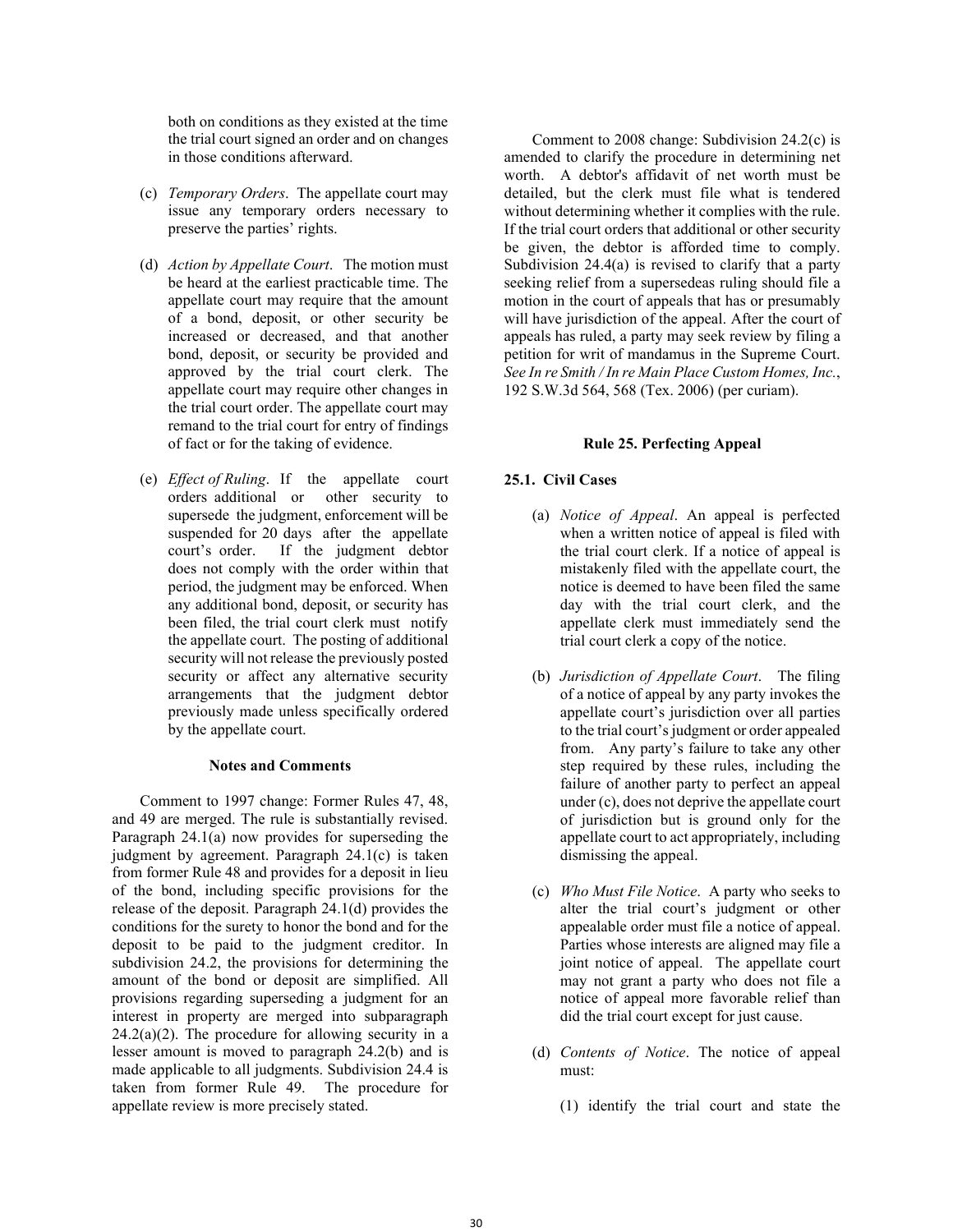case's trial court number and style;

- (2) state the date of the judgment or order appealed from;
- (3) state that the party desires to appeal;
- (4) state the court to which the appeal is taken unless the appeal is to either the First or Fourteenth Court of Appeals, in which case the notice must state that the appeal is to either of those courts;
- (5) state the name of each party filing the notice;
- (6) in an accelerated appeal, state that the appeal is accelerated and state whether it is a parental termination or child protection case, as defined in Rule 28.4;
- (7) in a restricted appeal:
	- (A) state that the appellant is a party affected by the trial court's judgment but did not participate either in person or through counsel—in the hearing that resulted in the judgment complained of;
	- (B) state that the appellant did not timely file either a postjudgment motion, request for findings of fact and conclusions of law, or notice of appeal; and
	- (C) be verified by the appellant if the appellant does not have counsel.
- (8) state, if applicable, that the appellant is presumed indigent and may proceed without paying costs under Rule 20.1.
- (e) *Notice of Notice.* The notice of appeal must be served on all parties to the trial court's final judgment or, in an interlocutory appeal, on all parties to the trial court proceeding. At or before the time of the notice of appeal's filing, the filing party must also deliver a copy of the notice of appeal to each court reporter responsible for preparing the reporter's record.
- (f) *Trial Court Clerk's Duties*. The trial court clerk must immediately deliver a copy of the

notice of appeal to the appellate court clerk, to the trial judge, and to each court reporter responsible for preparing the reporter's record.

- (g) *Amending the Notice*. An amended notice of appeal correcting a defect or omission in an earlier filed notice may be filed in the appellate court at any time before the appellant's brief is filed. The amended notice is subject to being struck for cause on the motion of any party affected by the amended notice. After the appellant's brief is filed, the notice may be amended only on leave of the appellate court and on such terms as the court may prescribe.
- (h) *Enforcement of Judgment Not Suspended by Appeal*. The filing of a notice of appeal does not suspend enforcement of the judgment. Enforcement of the judgment may proceed unless:
	- (1) the judgment is superseded in accordance with Rule 24, or
	- (2) the appellant is entitled to supersede the judgment without security by filing a notice of appeal.

### **Notes and Comments**

Comment to 2019 change: Subdivision 25.1(e) is revised to implement section 51.017 of the Texas Civil Practice and Remedies Code.

# **25.2. Criminal Cases**

- (a) *Rights to Appeal.*
	- (1) Of the State. The State is entitled to appeal a court's order in a criminal case as provided by Code of Criminal Procedure article 44.01.
	- (2) Of the Defendant. A defendant in a criminal case has the right of appeal under Code of Criminal Procedure article 44.02 and these rules. The trial court shall enter a certification of the defendant's right of appeal each time it enters a judgment of guilt or other appealable order. In a plea bargain case – that is, a case in which a defendant's plea was guilty or nolo contendere and the punishment did not exceed the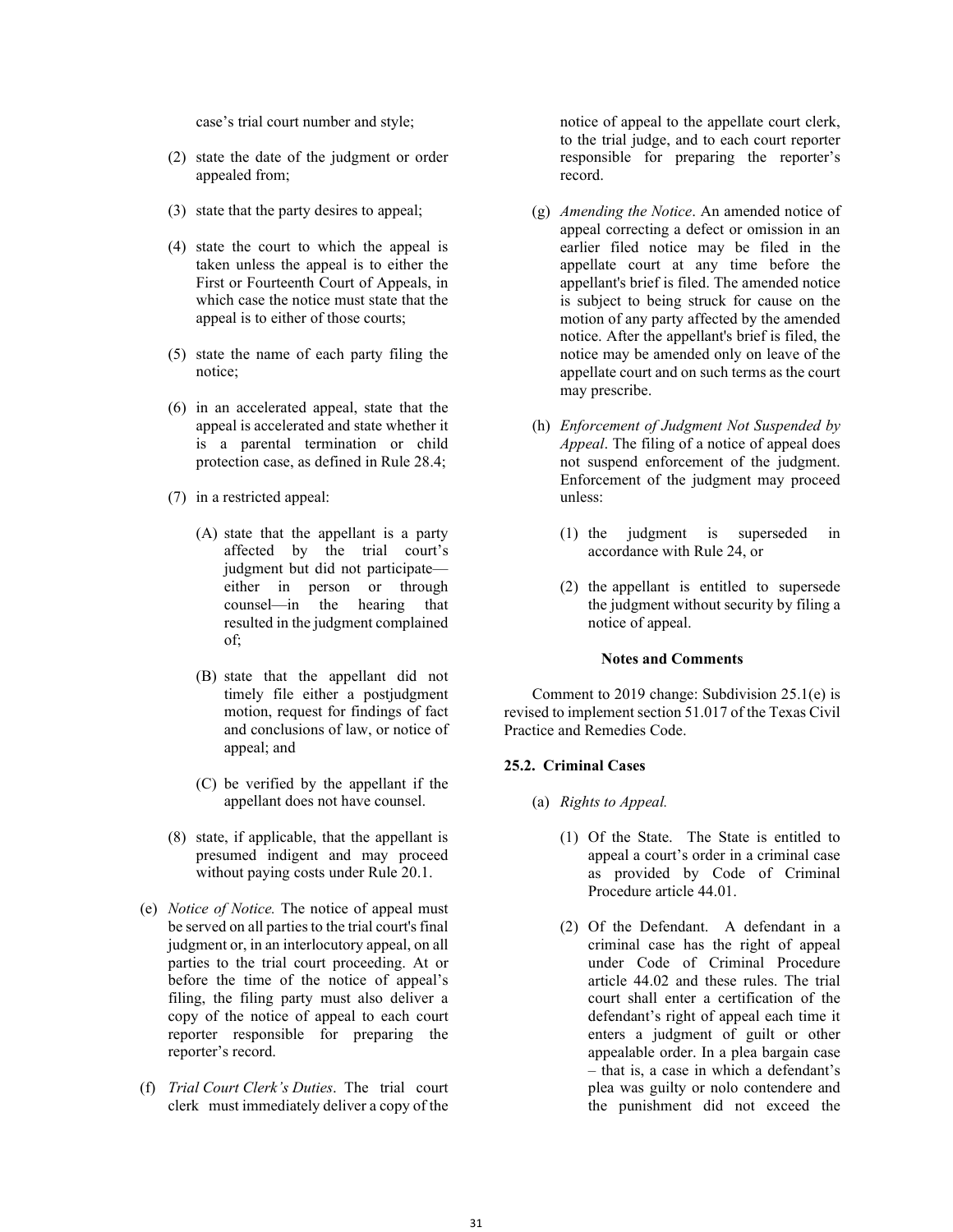punishment recommended by the prosecutor and agreed to by the defendant – a defendant may appeal only:

- (A) those matters that were raised by written motion filed and ruled on before trial,
- (B) after getting the trial court's permission to appeal, or
- (C) where the specific appeal is expressly authorized by statute.
- (b) *Perfection of Appeal*. In a criminal case, appeal is perfected by timely filing a sufficient notice of appeal. In a death-penalty case it is unnecessary to file a notice of appeal, but, in every death-penalty case, the clerk of the trial court shall file a notice of conviction with the Court of Criminal Appeals within thirty days after the defendant is sentenced to death.
- (c) *Form and Sufficiency of Notice*.
	- (1) Notice must be given in writing and filed with the trial court clerk. If the notice of appeal is received in the court of appeals, the clerk of that court shall immediately record on the notice the date that it was received and send the notice to the trial court clerk.
	- (2) Notice is sufficient if it shows the party's desire to appeal from the judgment or other appealable order, and, if the State is the appellant, the notice complies with Code of Criminal Procedure article 44.01.
- (d) *Certification of Defendant's Right of Appeal.*  If the defendant is the appellant, the record must include the trial court's certification of the defendant's right of appeal under Rule  $25.2(a)(2)$ . The certification shall include a notice that the defendant has been informed of his rights concerning an appeal, as well as any right to file a *pro se* petition for discretionary review. This notification shall be signed by the defendant, with a copy given to him. The certification should be part of the record when notice is filed, but may be added by timely amendment or supplementation under this rule or Rule

 $34.5(c)(1)$  or Rule 37.1 or by order of the appellate court under Rule 34.5(c)(2). The appeal must be dismissed if a certification that shows the defendant has the right of appeal has not been made part of the record under these rules.

- (e) *Trial Court Clerk's Duties*. The trial court clerk must note on the copies of the notice of appeal and the trial court's certification of the defendant's right of appeal the case number and the date when each was filed. The clerk must then immediately deliver one copy of each to the clerk of the appropriate court of appeals, to the trial judge, to each court reporter responsible for preparing the reporter's record, and, if the defendant is the appellant, one copy of each to the State's attorney.
- (f) *Amending the Notice or Certification*. An amended notice of appeal or trial court's certification of the defendant's right of appeal correcting a defect or omission in an earlier filed notice or certification, including a defect in the notification of the defendant's appellate rights, may be filed in the appellate court in accordance with Rule 37.1, or at any time before the appealing party's brief is filed if the court of appeals has not used Rule 37.1. The amended notice or certification is subject to being struck for cause on the motion of any party affected by the amended notice or certification. After the appealing party's brief is filed, the notice or certification may be amended only on leave of the appellate court and on such terms as the court may prescribe.
- (g) *Effect of Appeal*. Once the record has been filed in the appellate court, all further proceedings in the trial court – except as provided otherwise by law or by these rules will be suspended until the trial court receives the appellate – court mandate.
- (h) *Advice of Right of Appeal.* When a court enters a judgment or other appealable order and the defendant has a right of appeal, the court (orally or in writing) shall advise the defendant of his right of appeal and of the requirements for timely filing a sufficient notice of appeal.

### **Notes and Comments**

Comment on 1997 change: This is former Rule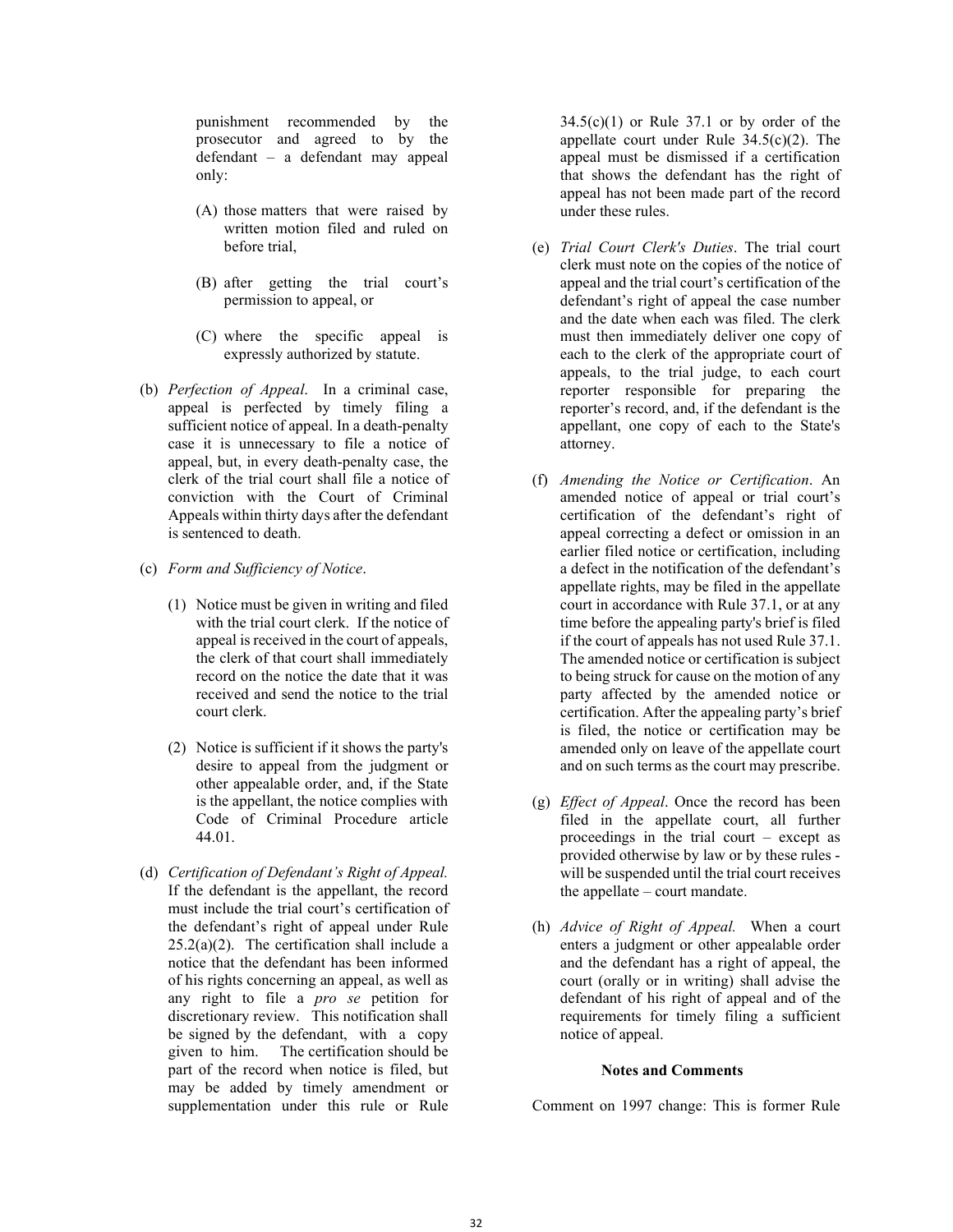40. In civil cases, the requirement of an appeal bond is repealed. Appeal is perfected by filing a notice of appeal. A notice must be filed by any party seeking to alter the trial court's judgment. The restricted appeal — formerly the appeal by writ of error — is perfected by filing a notice of appeal in the trial court as in other appeals. The contents of the notice of appeal is prescribed. The notice of limitation of appeal is repealed. In criminal cases, the rule is amended to apply to notices by the State, and to refer to additional statutory requirements for the State's notice. In felony cases in which the defendant waived trial by jury, pleaded guilty or nolo contendere, and received a punishment that did not exceed what the defendant agreed to in a plea bargain, the rule is amended to make clear that regardless of when the alleged error occurred, an appeal must be based on a jurisdictional defect or a written motion ruled on before trial, or be with the permission of the trial court.

Comment to 2002 change: Rule 25.2, for criminal cases, is amended. Subdivision 25.2(a) states the parties' rights of appeal that are established by Code of Criminal Procedure article 44.01 and by article 44.02, the proviso of which was repealed when rulemaking power was given to the Court of Criminal Appeals. Subdivision 25.2(b) is given the requirement that a notice of appeal be in "sufficient" form, which codifies the decisional law. The requirement in former subdivision 25.2(b)(3) that a plea-bargaining appellant's notice of appeal specify the right of appeal is replaced by a requirement in subdivision 25.2(d) that the trial court certify the defendant's right of appeal in every case in which a judgment or other appealable order is entered. The certificate should be signed at the time the judgment or other appealable order is pronounced. The form of certification of the defendant's right of appeal is provided in an appendix to these rules. If the record does not include the trial court's certification that the defendant has the right of appeal, the appeal must be dismissed. If a sufficient notice of appeal or certification is not filed after the appellate court deals with the defect (see Rules 34.5(c) and 37.1), preparation of an appellate record and representation by an appointed attorney may cease.

### **Rule 26. Time to Perfect Appeal**

#### **26.1. Civil Cases**

The notice of appeal must be filed within 30 days after the judgment is signed, except as follows:

(a) the notice of appeal must be filed within 90 days after the judgment is signed if any party timely files:

- (1) a motion for new trial;
- (2) a motion to modify the judgment;
- (3) a motion to reinstate under Texas Rule of Civil Procedure 165a; or
- (4) a request for findings of fact and conclusions of law if findings and conclusions either are required by the Rules of Civil Procedure or, if not required, could properly be considered by the appellate court;
- (b) in an accelerated appeal, the notice of appeal must be filed within 20 days after the judgment or order is signed;
- (c) in a restricted appeal, the notice of appeal must be filed within six months after the judgment or order is signed; and
- (d) if any party timely files a notice of appeal, another party may file a notice of appeal within the applicable period stated above or 14 days after the first filed notice of appeal, whichever is later.

### **26.2. Criminal Cases**

- (a) *By the Defendant*. The notice of appeal must be filed:
	- (1) within 30 days after the day sentence is imposed or suspended in open court, or after the day the trial court enters an appealable order; or
	- (2) within 90 days after the day sentence is imposed or suspended in open court if the defendant timely files a motion for new trial.
- (b) *By the State*. The notice of appeal must be filed within 20 days after the day the trial court enters the order, ruling, or sentence to be appealed.

### **26.3. Extension of Time**

The appellate court may extend the time to file the notice of appeal if, within 15 days after the deadline for filing the notice of appeal, the party:

(a) files in the trial court the notice of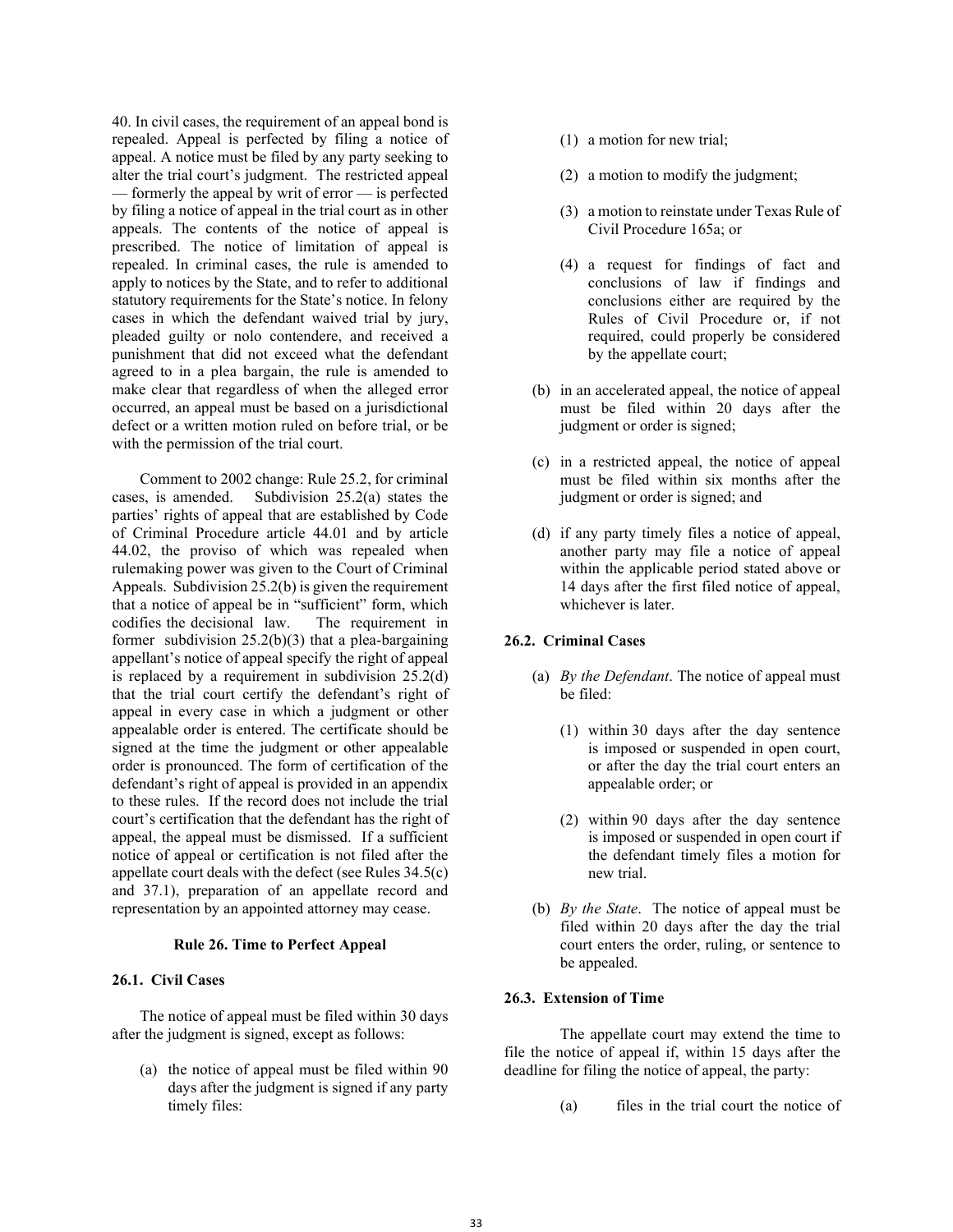appeal; and

(b) files in the appellate court a motion complying with Rule 10.5(b).

#### **Notes and Comments**

Comment to 1997 change: This is former Rule 41. All times for perfecting appeal in civil cases including the time for perfecting a restricted appeal are stated. An extension of time is available for all appeals. The provisions of former Rule 41(c) regarding prematurely filed documents are moved to Rule 27. Nonsubstantive changes are made in the rule for criminal cases.

### **Rule 27. Premature Filings**

# **27.1. Prematurely Filed Notice of Appeal**

- (a) *Civil Cases*. In a civil case, a prematurely filed notice of appeal is effective and deemed filed on the day of, but after, the event that begins the period for perfecting the appeal.
- (b) *Criminal Cases*. In a criminal case, a prematurely filed notice of appeal is effective and deemed filed on the same day, but after, sentence is imposed or suspended in open court, or the appealable order is signed by the trial court. But a notice of appeal is not effective if filed before the trial court makes a finding of guilt or receives a jury verdict.

### **27.2. Other Premature Actions**

The appellate court may treat actions taken before an appealable order is signed as relating to an appeal of that order and give them effect as if they had been taken after the order was signed. The appellate court may allow an appealed order that is not final to be modified so as to be made final and may allow the modified order and all proceedings relating to it to be included in a supplemental record.

### **27.3. If Appealed Order Modified or Vacated**

After an order or judgment in a civil case has been appealed, if the trial court modifies the order or judgment, or if the trial court vacates the order or judgment and replaces it with another appealable order or judgment, the appellate court must treat the appeal as from the subsequent order or judgment and may treat actions relating to the appeal of the first order or judgment as relating to the appeal of the subsequent

order or judgment. The subsequent order or judgment and actions relating to it may be included in the original or supplemental record. Any party may nonetheless appeal from the subsequent order or judgment.

### **Notes and Comments**

Comment to 1997 change: This rule is new and combines the provisions of former Rules 41(c) and 58.

### **Rule 28. Accelerated, Agreed, and Permissive Appeals in Civil Cases**

### **28.1. Accelerated Appeals**

- (a) *Types of Accelerated Appeals*. Appeals from interlocutory orders (when allowed by statute), appeals in quo warranto proceedings, appeals required by statute to be accelerated or expedited, and appeals required by law to be filed or perfected within less than 30 days after the date of the order or judgment being appealed are accelerated appeals.
- (b) *Perfection of Accelerated Appeal*. Unless otherwise provided by statute, an accelerated appeal is perfected by filing a notice of appeal in compliance with Rule 25.1 within the time allowed by Rule 26.1(b) or as extended by Rule 26.3. Filing a motion for new trial, any other post-trial motion, or a request for findings of fact will not extend the time to perfect an accelerated appeal.
- (c) *Appeals of Interlocutory Orders*. The trial court need not file findings of fact and conclusions of law but may do so within 30 days after the order is signed.
- (d) *Quo Warranto Appeals*. The trial court may grant a motion for new trial timely filed under Texas Rule of Civil Procedure 329b(a)–(b) until 50 days after the trial court's final judgment is signed. If not determined by signed written order within that period, the motion will be deemed overruled by operation of law on expiration of that period.
- (e) *Record and Briefs*. In lieu of the clerk's record, the appellate court may hear an accelerated appeal on the original papers forwarded by the trial court or on sworn and uncontroverted copies of those papers. The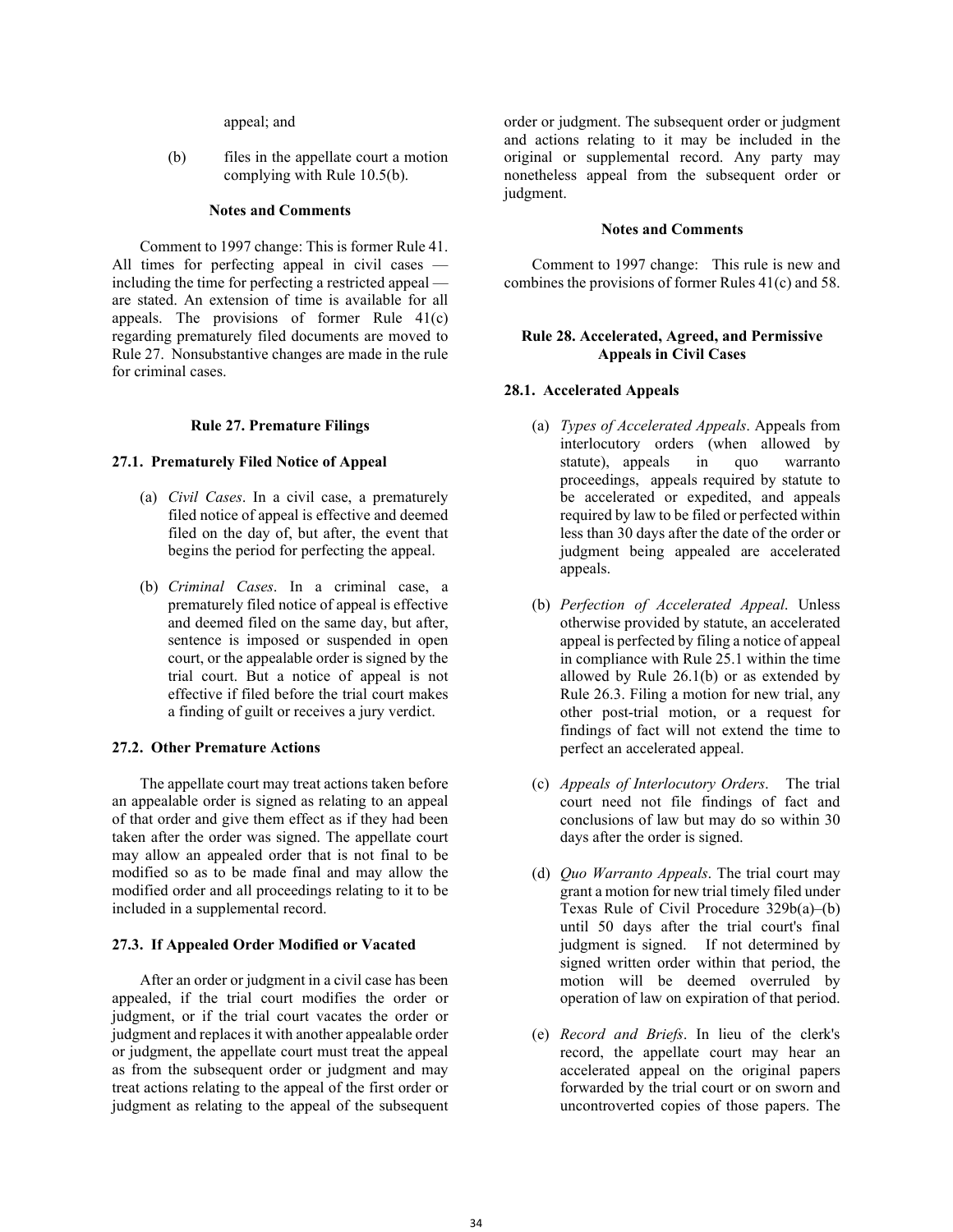appellate court may allow the case to be submitted without briefs. The deadlines and procedures for filing the record and briefs in an accelerated appeal are provided in Rules 35.1 and 38.6.

# **28.2. Agreed Interlocutory Appeals in Civil Cases**

- (a) *Perfecting Appeal*. An agreed appeal of an interlocutory order permitted by statute must be perfected as provided in Rule 25.1. The notice of appeal must be filed no later than the 20th day after the date the trial court signs a written order granting permission to appeal, unless the court of appeals extends the time for filing pursuant to Rule 26.3.
- (b) *Other Requirements*. In addition to perfecting appeal, the appellant must file with the clerk of the appellate court a docketing statement as provided in Rule 32.1 and pay to the clerk of the appellate court all required fees authorized to be collected by the clerk.
- (c) *Contents of Notice*. The notice of accelerated appeal must contain, in addition to the items required by Rule 25.1(d), the following:
	- (1) a list of the names of all parties to the trial court proceeding and the names, addresses, and telefax numbers of all trial and appellate counsel;
	- (2) a copy of the trial court's order granting permission to appeal;
	- (3) a copy of the trial court order appealed from;
	- (4) a statement that all parties to the trial court proceeding agreed to the trial court's order granting permission to appeal;
	- (5) a statement that all parties to the trial court proceeding agreed that the order granting permission to appeal involves a controlling question of law as to which there is a substantial ground for difference of opinion;
	- (6) a brief statement of the issues or points presented; and
- (7) a concise explanation of how an immediate appeal may materially advance the ultimate termination of the litigation.
- (d) *Determination of Jurisdiction*. If the court of appeals determines that a notice of appeal filed under this rule does not demonstrate the court's jurisdiction, it may order the appellant to file an amended notice of appeal. On a party's motion or its own initiative, the court of appeals may also order the appellant or any other party to file briefing addressing whether the appeal meets the statutory requirements, and may direct the parties to file supporting evidence. If, after providing an opportunity to file an amended notice of appeal or briefing addressing potential jurisdictional defects, the court of appeals concludes that a jurisdictional defect exists, it may dismiss the appeal for want of jurisdiction at any stage of the appeal.
- (e) *Record; Briefs*. The rules governing the filing of the appellate record and briefs in accelerated appeals apply. A party may address in its brief any issues related to the court of appeals' jurisdiction, including whether the appeal meets the statutory requirements.
- (f) *No Automatic Stay of Proceedings in Trial Court*. An agreed appeal of an interlocutory order permitted by statute does not stay proceedings in the trial court except as agreed by the parties and ordered by the trial court or the court of appeals.

# **28.3. Permissive Appeals in Civil Cases.**

- (a) *Petition Required*. When a trial court has permitted an appeal from an interlocutory order that would not otherwise be appealable, a party seeking to appeal must petition the court of appeals for permission to appeal.
- (b) *Where Filed*. The petition must be filed with the clerk of the court of appeals having appellate jurisdiction over the action in which the order to be appealed is issued. The First and Fourteenth Courts of Appeals must determine in which of those two courts a petition will be filed.
- (c) *When Filed*. The petition must be filed within 15 days after the order to be appealed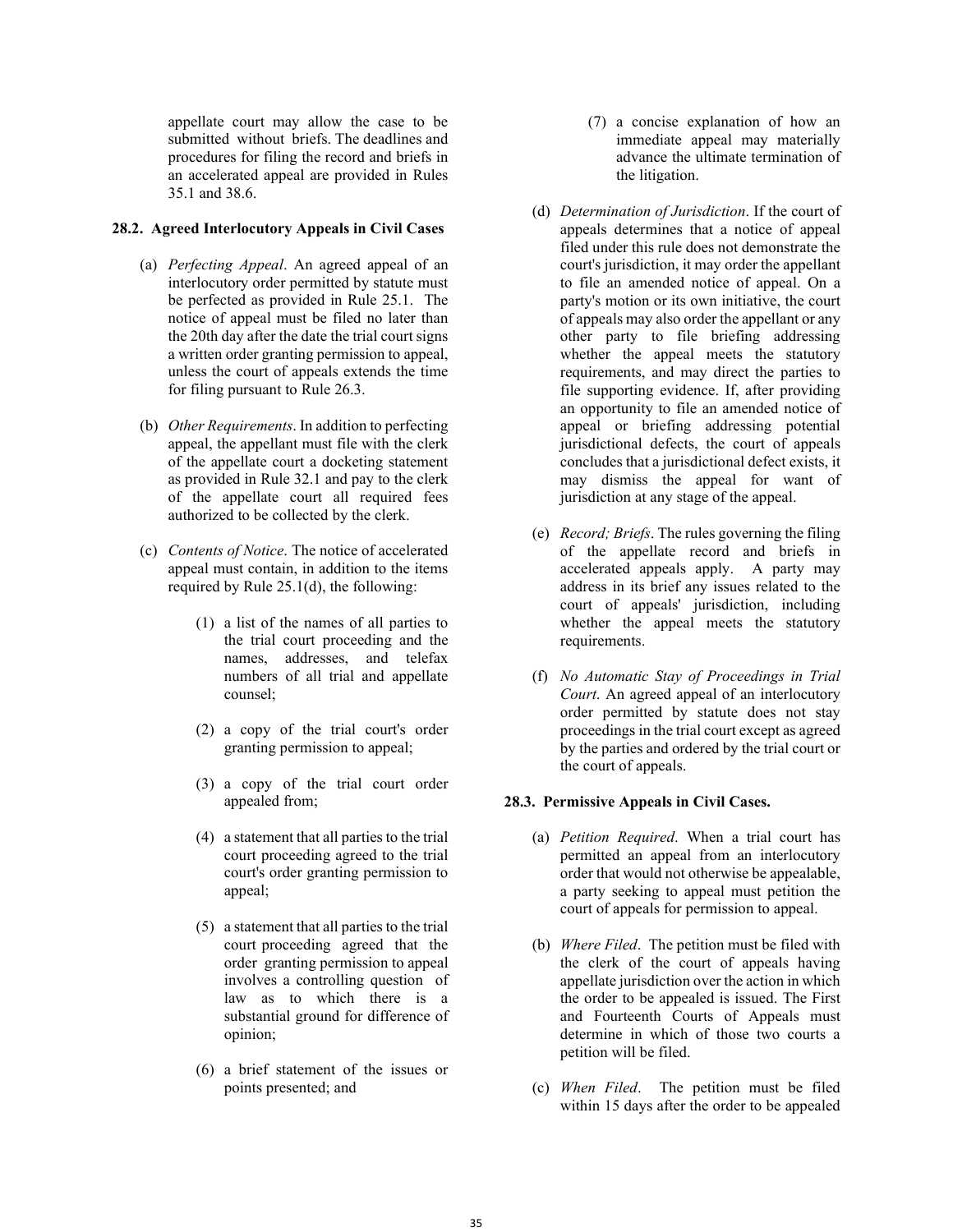is signed. If the order is amended by the trial court, either on its own or in response to a party's motion, to include the court's permission to appeal, the time to petition the court of appeals runs from the date the amended order is signed.

- (d) *Extension of Time to File Petition*. The court of appeals may extend the time to file the petition if the party:
	- (1) files the petition within 15 days after the deadline, and
	- (2) files a motion complying with Rule  $10.5(b)$ .
- (e) *Contents*. The petition must:
	- (1) contain the information required by Rule 25.1(d) to be included in a notice of appeal;
	- (2) attach a copy of the order from which appeal is sought;
	- (3) contain a table of contents, index of authorities, issues presented, and a statement of facts; and
	- (4) argue clearly and concisely why the order to be appealed involves a controlling question of law as to which there is a substantial ground for difference of opinion and how an immediate appeal from the order may materially advance the ultimate termination of the litigation.
- (f) *Response; Reply; Cross-Petition; Time for Filing.* If any party timely files a petition, any other party may file a response or a crosspetition within 10 days. A party may file a response to a cross-petition within 10 days of the date the cross-petition is filed. A petitioner or cross-petitioner may reply to any matter in a response within 7 days of the date the response is filed. The court of appeals may extend the time to file a response, reply, and cross-petition.
- (g) *Length of Petition, Cross-Petition, Response, and Reply.* A petition, cross-petition, response, and reply must comply with the length limitations in Rule  $9.4(i)(2)(D)$ -(E).
- (h) *Service*. A petition, cross-petition, response, and reply must be served on all parties to the trial court proceeding.
- (i) *Docketing Statement.* Upon filing the petition, the petitioner must file the docketing statement required by Rule 32.1.
- (j) *Time for Determination.* Unless the court of appeals orders otherwise, a petition, and any cross-petition, response, and reply, will be determined without oral argument, no earlier than 10 days after the petition is filed.
- (k) *When Petition Granted*. If the petition is granted, a notice of appeal is deemed to have been filed under Rule 26.1(b) on that date, and the appeal is governed by the rules for accelerated appeals. A separate notice of appeal need not be filed. A copy of the order granting the petition must be filed with the trial court clerk.

# **28.4. Accelerated Appeals in Parental Termination and Child Protection Cases**

- (a) *Application and Definitions.*
	- (1) Appeals in parental termination and child protection cases are governed by the rules of appellate procedure for accelerated appeals, except as otherwise provided in Rule 28.4.
	- (2) In Rule 28.4:
		- (A) a "parental termination case" means a suit in which termination of the parent-child relationship is at issue.
		- (B) a "child protection case" means a suit affecting the parent-child relationship filed by a governmental entity for managing conservatorship.
- (b) *Appellate Record.*
	- (1) Responsibility for Preparation of Reporter's Record. In addition to the responsibility imposed on the trial court in Rule 35.3(c), when the reporter's responsibility to prepare, certify and timely file the reporter's record arises under Rule 35.3(b), the trial court must direct the official or deputy reporter to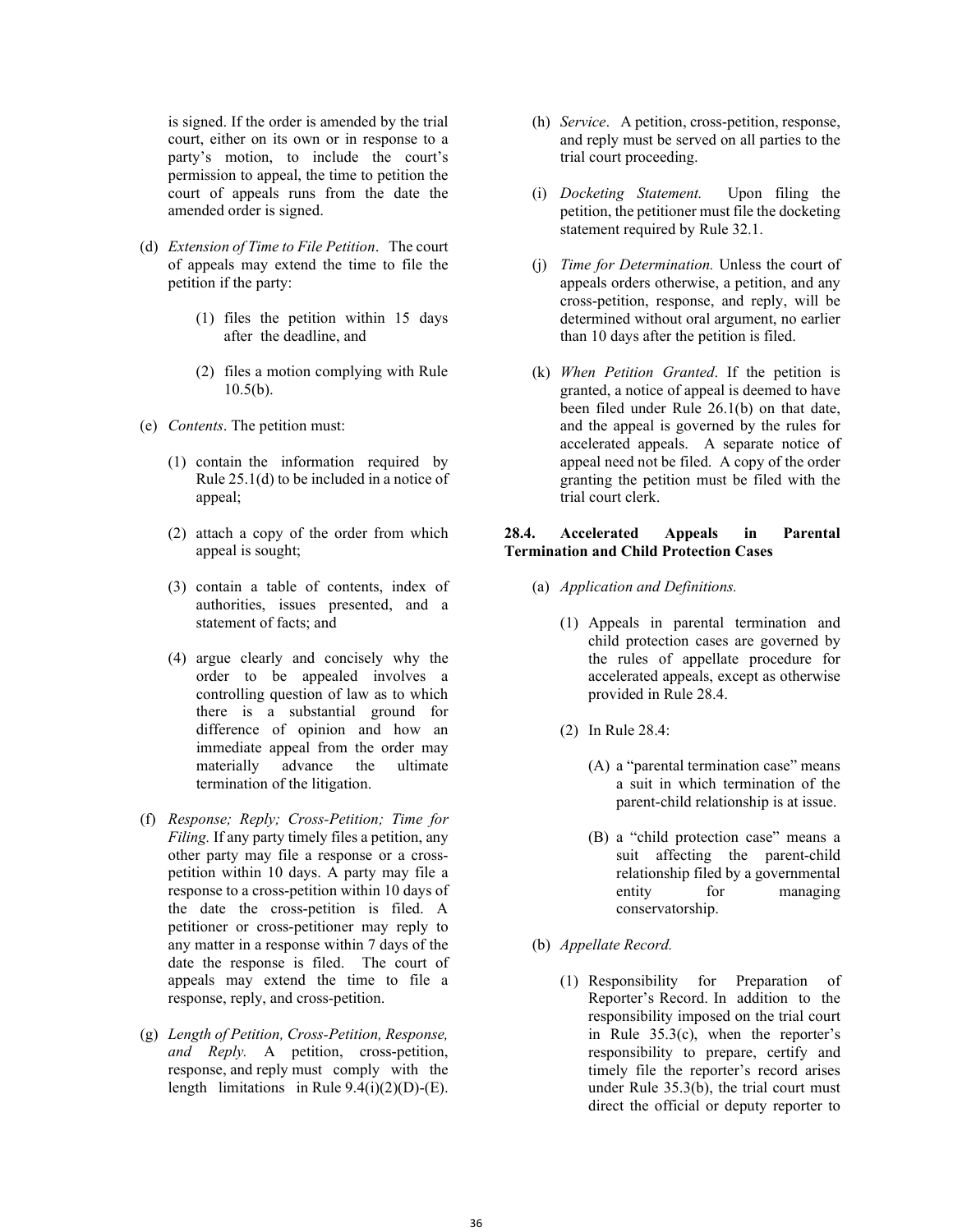immediately commence the preparation of the reporter's record. The trial court must arrange for a substitute reporter, if necessary.

- (2) Extension of Time. The appellate court may grant an extension of time to file a record under Rule 35.3(c); however, the extension or extensions granted must not exceed 30 days cumulatively, absent extraordinary circumstances.
- (3) Restriction on Preparation Inapplicable. Section 13.003 of the Civil Practice & Remedies Code does not apply to an appeal from a parental termination or child protection case.
- (c) *Remand for New Trial.* If the judgment of the appellate court reverses and remands a parental termination or child protection case for a new trial, the judgment must instruct the trial court to commence the new trial no later than 180 days after the mandate is issued by the appellate court.

### **Notes and Comments**

Comment to 2011 Change: Section 51.014(d)-(f) of the Texas Civil Practice and Remedies Code, as amended in 2011, provides for appeals of orders not otherwise appealable when permitted by the trial court. The 2011 amendments, which explicitly apply only to cases commenced on or after September 1, 2011, eliminated the prior requirement that the parties agree to the appeal and reinstated a requirement that the court of appeals also permit the appeal. Act of May 25, 2011, 82nd Leg., R.S., ch. 203, §§ 3.01, 6.01 [HB274], amending Act of May 27, 2005, 79th Leg., R.S., ch. 1051 [HB1294], §§ 1-2, 2005 Tex. Gen. Laws 3512, 3512-3513 and Act of May 17, 2001, 77th Leg., R.S., Ch. 1389 [HB978], § 1.2001 Tex. Gen.<br>Laws 3575. The amendments necessitated the The amendments necessitated the addition of Rule 28.3 and the adoption of Rule of Civil Procedure 168, which governs the procedure for obtaining permission to appeal from the trial court.

New Rule 283 applies only to appeals in cases that were filed in the trial court on or after September 1, 2011. Rule 28.2 applies only to appeals in cases that were filed in the trial court before September 1, 2011.

Rule of Civil Procedure 168 clarifies that the trial court's permission to appeal should be included in the order to be appealed rather than in a separate order. As stated in Rule 28.3(c), if a prior order containing

the trial court's ruling is amended to include such permission, the time for appeal runs from the amended order. Rule 28.3(k) further clarifies that if the petition is granted, appeal is thereby perfected, and the appeal proceeds as an accelerated appeal, with all deadlines including deadlines and obligations for preparing the record - running from the date the petition was granted. A separate notice of appeal need not be filed. The petition procedure in Rule 28.3 is intended to be similar to the Rule 53 procedure governing petitions for review in the Supreme Court.

### **Rule 29. Orders Pending Interlocutory Appeal in Civil Cases**

### **29.1. Effect of Appeal**

Perfecting an appeal from an order granting interlocutory relief does not suspend the order appealed from unless:

- (a) the order is superseded in accordance with 29.2; or
- (b) the appellant is entitled to supersede the order without security by filing a notice of appeal.

### **29.2. Security**

The trial court may permit an order granting interlocutory relief to be superseded pending an appeal from the order, in which event the appellant may supersede the order in accordance with Rule 24. If the trial court refuses to permit the appellant to supersede the order, the appellant may move the appellate court to review that decision for abuse of discretion.

### **29.3. Temporary Orders of Appellate Court**

When an appeal from an interlocutory order is perfected, the appellate court may make any temporary orders necessary to preserve the parties' rights until disposition of the appeal and may require appropriate security. But the appellate court must not suspend the trial court's order if the appellant's rights would be adequately protected by supersedeas or another order made under Rule 24.

### **29.4. Enforcement of Temporary Orders**

While an appeal from an interlocutory order is pending, only the appellate court in which the appeal is pending may enforce the order. But the appellate court may refer any enforcement proceeding to the trial court with instructions to: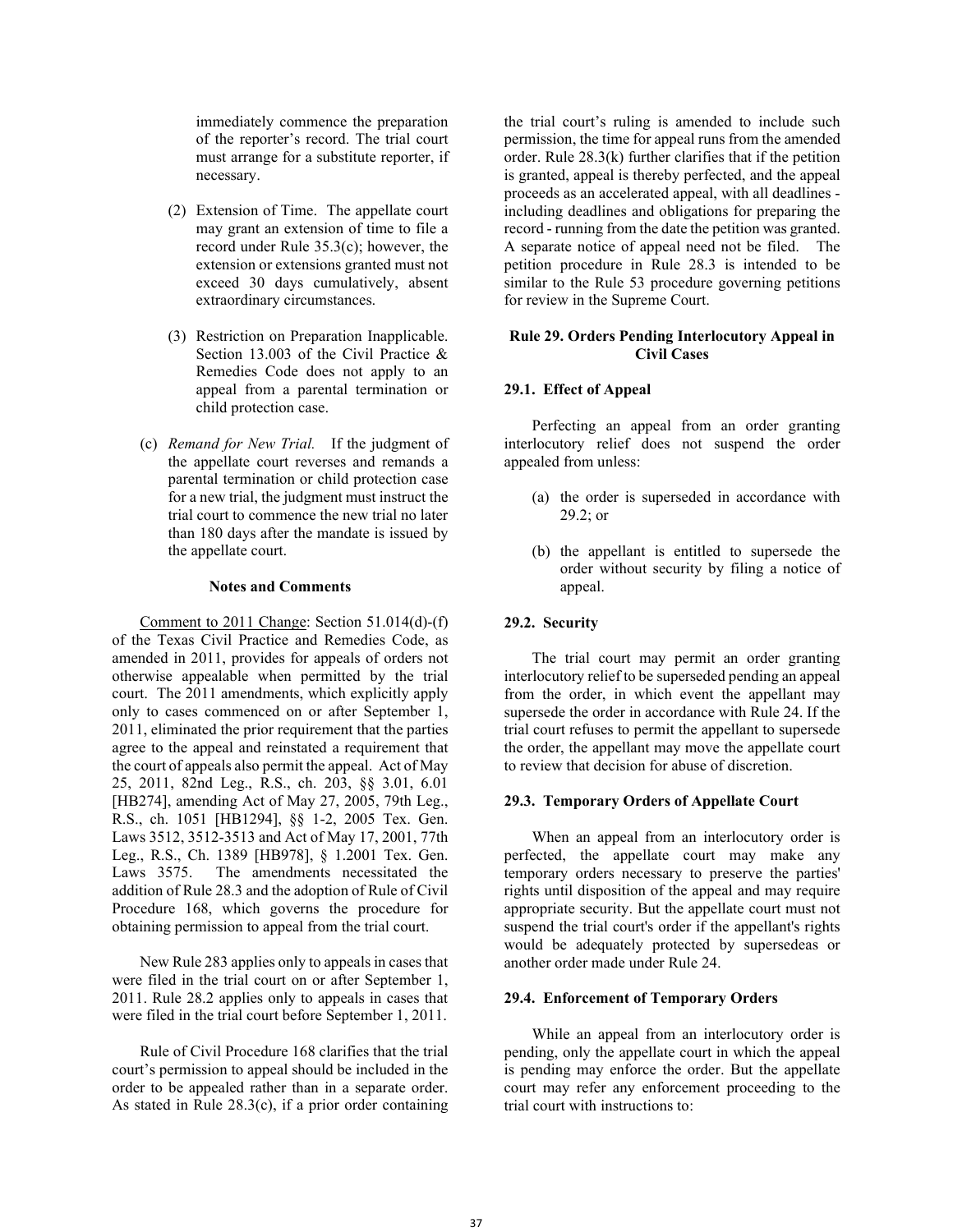- (a) hear evidence and grant appropriate relief; or
- (b) make findings and recommendations and report them to the appellate court.

# **29.5. Further Proceedings in Trial Court**

While an appeal from an interlocutory order is pending, the trial court retains jurisdiction of the case and unless prohibited by statute may make further orders, including one dissolving the order complained of on appeal. If permitted by law, the trial court may proceed with a trial on the merits. But the court must not make an order that:

- (a) is inconsistent with any appellate court temporary order; or
- (b) interferes with or impairs the jurisdiction of the appellate court or effectiveness of any relief sought or that may be granted on appeal.

# **29.6. Review of Further Orders**

- (a) *Motion to Review Further Orders*. While an appeal from an interlocutory order is pending, on a party's motion or on the appellate court's own initiative, the appellate court may review the following:
	- (1) a further appealable interlocutory order concerning the same subject matter; and
	- (2) any interlocutory order that interferes with or impairs the effectiveness of the relief sought or that may be granted on appeal.
- (b) *Record*. The party filing the motion may rely on the original record or may file a supplemental record with the motion.

#### **Notes and Comments**

Comment to 1997 change: This is former Rule 43. The provision in the former rule that an appeal from an order certifying a class suspends the order is repealed. The provision in the former rule that an order denying interlocutory relief cannot be suspended is omitted as unnecessary because the rule provides for superseding only orders granting relief. No substantive change is intended. The provision in former Rule 43(d) prohibiting the trial court from making an order

granting substantially the same relief as the order appealed is repealed as being too broad. The provisions of former Rule  $43(g)$  regarding the mandate are moved to Rule 18.6 and 18.7. The provision of former Rule 43(h) regarding rehearings is moved to  $Rule 49.4.$ 

Comment to 2002 change: Rule 29.5 is amended to acknowledge that a trial court may be prohibited by law from proceeding to trial during the pendency of an interlocutory appeal, as for example by section 51.014(b) of the Texas Civil Practice and Remedies Code.

Comment to 2008 change: Rule 29.5 is amended to be consistent with Section 51.014(b) of the Civil Practice and Remedies Code, as amended in 2003, staying all proceedings in the trial court pending resolution of interlocutory appeals of class certification orders, denials of summary judgments based on assertions of immunity by governmental officers or employees, and orders granting or denying a governmental unit's plea to the jurisdiction.

# **Rule 30. Restricted Appeals to Court of Appeals in Civil Cases**

A party who did not participate—either in person or through counsel—in the hearing that resulted in the judgment complained of and who did not timely file a postjudgment motion or request for findings of fact and conclusions of law, or a notice of appeal within the time permitted by Rule  $26.1(a)$ , may file a notice of appeal within the time permitted by Rule 26.1(c). Restricted appeals replace writ of error appeals to the court of appeals. Statutes pertaining to writ of error appeals to the court of appeals apply equally to restricted appeals.

### **Notes and Comments**

Comment to 1997 change: This is former Rule 45. The appeal by writ of error procedure is repealed. A procedure for an appeal filed within 6 months called a restricted appeal — is substituted. This rule sets out who may take a restricted appeal. Rules 25.1 and 26.1 set out the method of perfection and the time for perfecting the appeal.

## **Rule 31. Appeals in Habeas Corpus, Bail, and Extradition Proceedings in Criminal Cases**

## **31.1. Filing the Record and Briefs**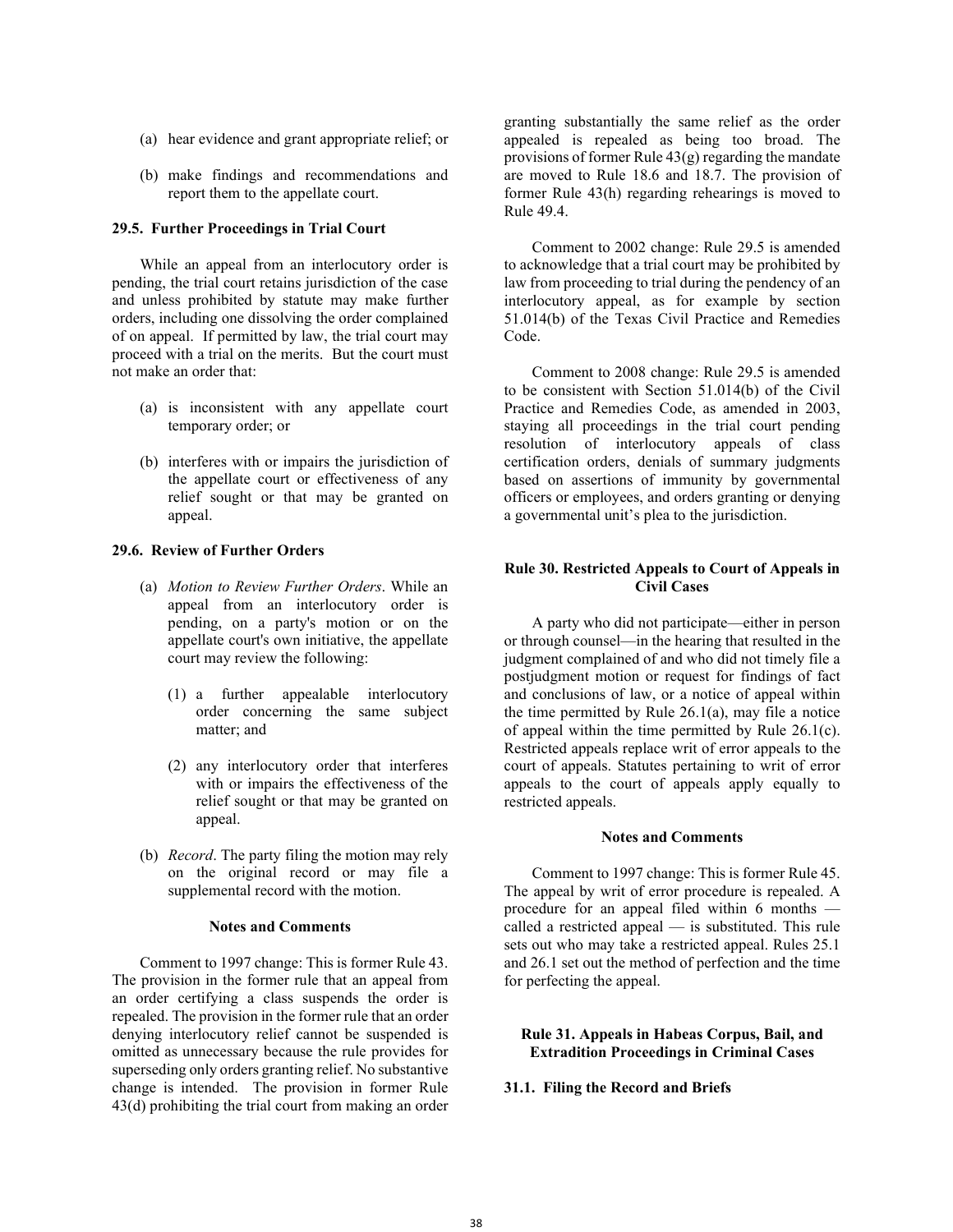When written notice of appeal from a judgment or order in a habeas corpus or bail proceeding is filed, the trial court clerk must prepare and certify the clerk's record and, if the appellant requests, the court reporter must prepare and certify a reporter's record. The clerk must send the clerk's record and the court reporter must send the reporter's record to the appellate court within 15 days after the notice of appeal is filed. On reasonable explanation, the appellate court may shorten or extend the time to file the records.

- (a) For an appeal from a habeas corpus proceeding challenging a conviction or an order placing the defendant on community supervision—but not challenging any particular condition of community supervision—the appellate court should use the same briefing rules, deadlines, and schedule that apply to direct appeals from criminal cases. On motion of any party, or on its own initiative, the appellate court may impose a more expedited timeline or submit the case without briefing, if necessary to do substantial justice to the parties.
- (b) For an appeal from a bail proceeding or any other habeas corpus proceeding, including one that challenges a particular condition of community supervision, the court will—if it desires briefs—set the time for filing briefs.

### **31.2. Submission; Hearing**

The applicant need not personally appear. The appellate court will not review any incidental question that might have arisen on the hearing of the application before the trial court. The sole purpose of the appeal is to do substantial justice to the parties.

- (a) In an appeal from a habeas corpus proceeding challenging a conviction or an order placing the defendant on community supervision but not challenging a particular condition of community supervision—the appellate court should use the same submission and hearing schedules that apply to direct appeals from criminal cases. On motion of any party, or on its own initiative, the appellate court may impose a more expedited timeline or submit the case without briefing, if necessary to do substantial justice to the parties.
- (b) An appeal in any other habeas corpus or bail proceeding, including a challenge to a particular condition of community supervision, shall be submitted and heard at

the earliest practicable time.

# **31.3. Orders on Appeal**

The appellate court will render whatever judgment and make whatever orders the law and the nature of the case require. The court may make an appropriate order relating to costs, whether allowing costs and fixing the amount, or allowing no costs.

# **31.4. Stay of Mandate**

- (a) *When Motion for Stay Required*. Despite Rule 18 or any other of these rules, in the following circumstances a party who in good faith intends to seek discretionary review must — within 15 days after the court of appeals renders judgment — file with the court of appeals clerk a motion for stay of mandate, to which is appended the party's petition for discretionary review showing reasons why the Court of Criminal Appeals should review the appellate court judgment:
	- (1) when a court of appeals affirms the judgment of the trial court in an extradition matter and thereby sanctions a defendant's extradition; or
	- (2) when a court of appeals reverses the trial court's judgment in a bail matter including bail pending appeal under Code of Criminal Procedure article  $44.04(g)$  — and thereby grants or reduces the amount of bail.
- (b) *Determination of the Motion*. The clerk must promptly submit the motion and appendix to the court of appeals, or to one or more judges as the court deems appropriate, for immediate consideration and determination.
	- (1) If the motion for stay is granted, the clerk will immediately forward the petition for discretionary review to the clerk of the Court of Criminal Appeals.
	- (2) If the motion is denied, the clerk will issue a mandate in accordance with the court of appeals' judgment.
- (c) *Denial of Stay*. If the motion for stay is denied under  $31.4(b)(2)$ , the losing party may then present the motion and appendix to the clerk of the Court of Criminal Appeals, who will promptly submit them to the Court, or to one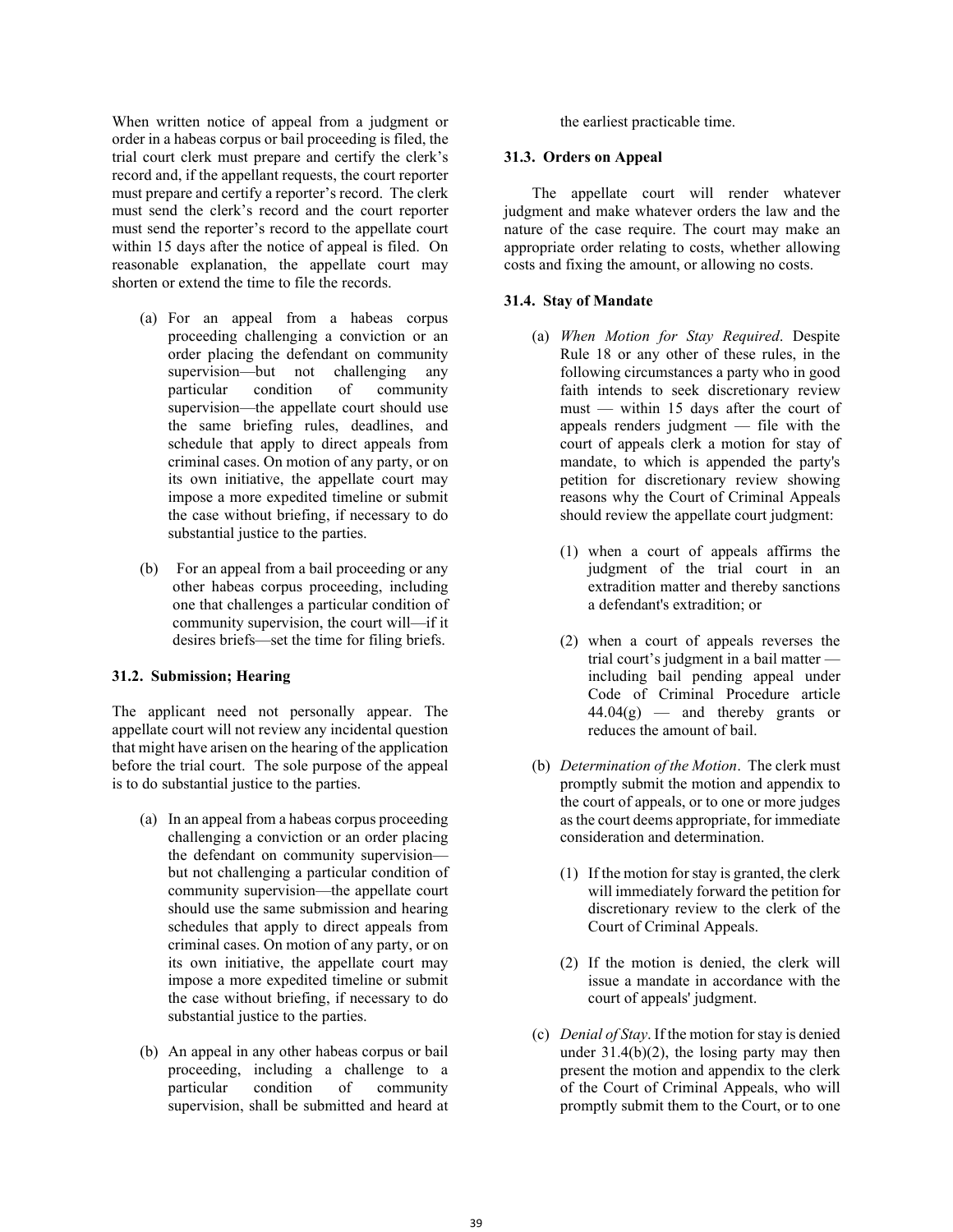or more judges as the Court deems appropriate, for immediate consideration and determination. The Court of Criminal Appeals may deny the motion or stay or recall the mandate. If the mandate is stayed or recalled, the clerk of the Court of Criminal Appeals will file the petition for discretionary review and process the case in accordance with Rule 68.7.

## **31.5. Judgment Conclusive**

The court of appeals' judgment is final and conclusive if the Court of Criminal Appeals does not grant discretionary review. If the Court of Criminal Appeals grants discretionary review, that court's judgment is final and conclusive. In either case, no further application in the same case can be made for the writ unless the law provides otherwise.

### **31.6. Defendant Detained by Other Than Officer**

If the defendant is held by a person other than an officer, the sheriff receiving the appellate court mandate so ordering must immediately cause the defendant to be discharged, for which discharge the mandate is sufficient authority.

# **31.7. Judgment to be Certified**

The appellate court clerk will certify the court's judgment to the officer holding the defendant in custody or, if the defendant is held by a person other than an officer, to the appropriate sheriff.

#### **Notes and Comments**

Comment to 1997 change: This is former Rule 44. Since the purpose of the appeal is to do substantial justice, it is extended to both parties in recognition that both parties now have the right to appeal. Other nonsubstantive changes are made.

### **Rule 32. Docketing Statement**

### **32.1. Civil Cases**

Promptly upon filing the notice of appeal in a civil case, the appellant must file in the appellate court a docketing statement that includes the following information:

(a) (1) if the appellant filing the statement has counsel, the name of that appellant and the name, address, telephone number, fax number, if any, and State Bar of Texas identification number of the appellant's lead counsel; or

- (2) if the appellant filing the statement is not represented by an attorney, that party's name, address, telephone number, and fax number, if any;
- (b) the date the notice of appeal was filed in the trial court and, if mailed to the trial court clerk, the date of mailing;
- (c) the trial court's name and county, the name of the judge who tried the case, and the date the judgment or order appealed from was signed;
- (d) the date of filing of any motion for new trial, motion to modify the judgment, request for findings of fact, motion to reinstate, or other filing that affects the time for perfecting the appeal;
- (e) the names of all other parties to the trial court's judgment or the order appealed from, and:
	- (1) if represented by counsel, their lead counsel's names, addresses, telephone numbers, and fax numbers, if any; or
	- (2) if not represented by counsel, the name, address, and telephone number of the party, or a statement that the appellant diligently inquired but could not discover that information;
- (f) the general nature of the case for example, personal injury, breach of contract, or temporary injunction;
- (g) whether the appeal's submission should be given priority, whether the appeal is an accelerated one under Rule 28 or another rule or statute, and whether it is a parental termination or child protection case, as defined in Rule 28.4;
- (h) whether the appellant has requested or will request a reporter's record, and whether the trial was electronically recorded;
- (i) the name, mailing address, telephone number, fax number, if any, email address, and Certified Shorthand Reporter number of each court reporter responsible for preparing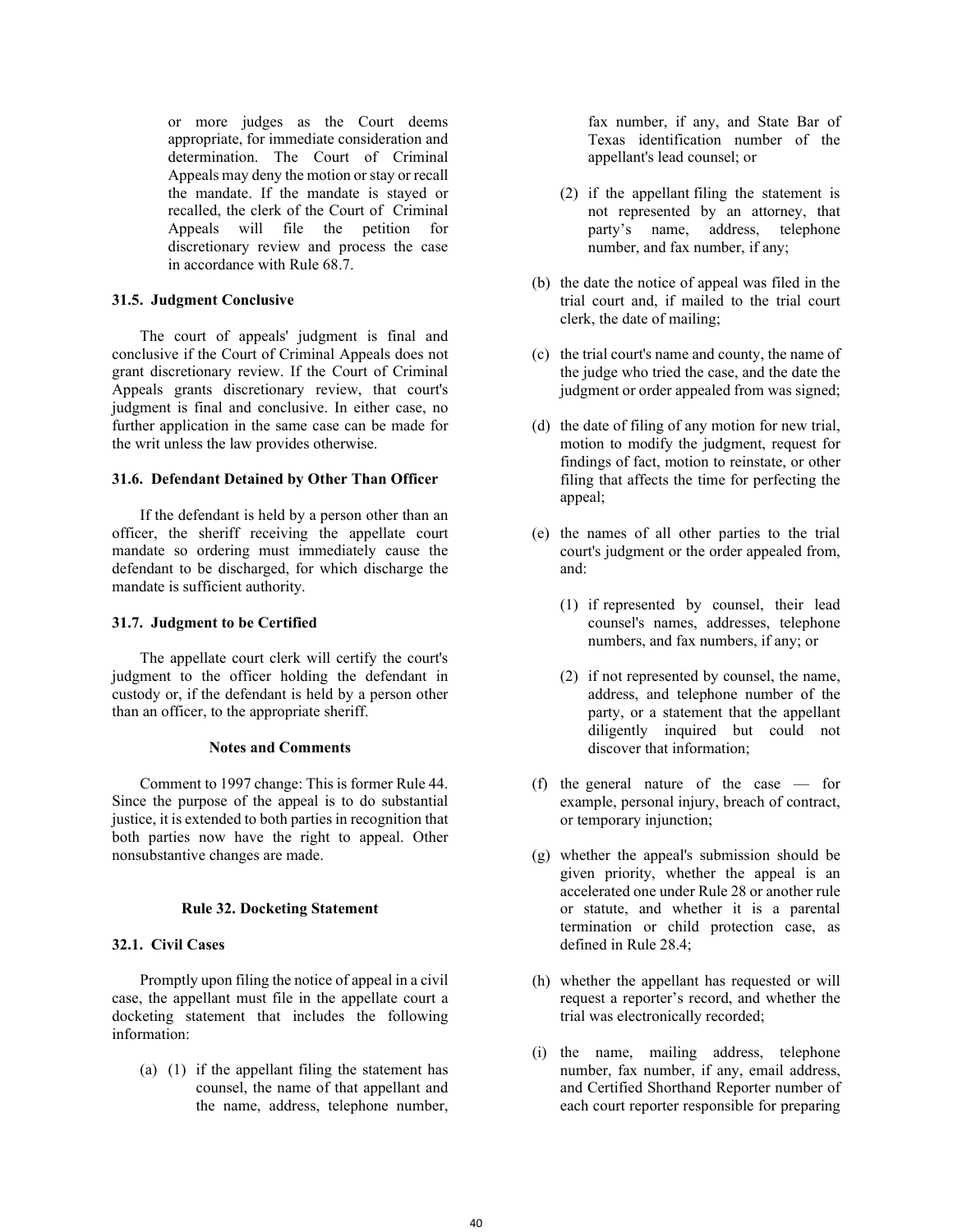the reporter's record;

- (j) whether the appellant intends to seek temporary or ancillary relief while the appeal is pending;
- (k) if the appellant filed a Statement of Inability to Afford Payment of Court Costs in the trial court:
	- (1) the date that the Statement was filed;
	- (2) the date of filing of any motion challenging the Statement;
	- (3) the date of any hearing on the appellant's ability to afford costs; and
	- (4) if the trial court signed an order under Texas Rule of Civil Procedure 145, the court's findings regarding the appellant's ability to afford costs and the date that the order was signed;
- (l) whether the appellant has filed or will file a supersedeas bond; and
- (m) any other information the appellate court requires.

# **32.2. Criminal Cases**

Upon perfecting the appeal in a criminal case, the appellant must file in the appellate court a docketing statement that includes the following information:

- (a) (1) if the appellant has counsel, the name of the appellant and the name, address, telephone number, fax number, if any, and State Bar of Texas identification number of the appellant's counsel, and whether the counsel is appointed or retained; or
	- (2) if the appellant is not represented by an attorney, that party's name, address, telephone number, and fax number, if any;
- (b) the date the notice of appeal was filed in the trial court and, if mailed to the trial court clerk, the date of mailing;
- (c) the trial court's name and county, and the name of the judge who tried the case;
- (d) the date the trial court imposed or suspended sentence in open court, or the date the judgment or order appealed from was signed;
- (e) the date of filing any motion for new trial, motion in arrest of judgment, or any other filing that affects the time for perfecting the appeal;
- (f) the offense charged and the date of the offense;
- (g) the defendant's plea;
- (h) whether the trial was jury or nonjury;
- (i) the punishment assessed;
- (j) whether the appeal is from a pretrial order;
- (k) whether the appeal involves the validity of a statute, ordinance, or rule;
- (l) whether a reporter's record has been or will be requested, and whether the trial was electronically recorded;
- (m) the name, mailing address, telephone number, fax number (if any), email address, and Certified Shorthand Reporter number of each court reporter responsible for preparing the reporter's record;
- (n) (1) the dates of filing of any motion and affidavit of indigence;
	- (2) the date of any hearing;
	- (3) the date of any order; and
	- (4) whether the motion was granted or denied; and
- (o) any other information the appellate court requires.

### **32.3. Supplemental Statements**

Any party may file a statement supplementing or correcting the docketing statement.

## **32.4. Purpose of Statement**

The docketing statement is for administrative purposes and does not affect the appellate court's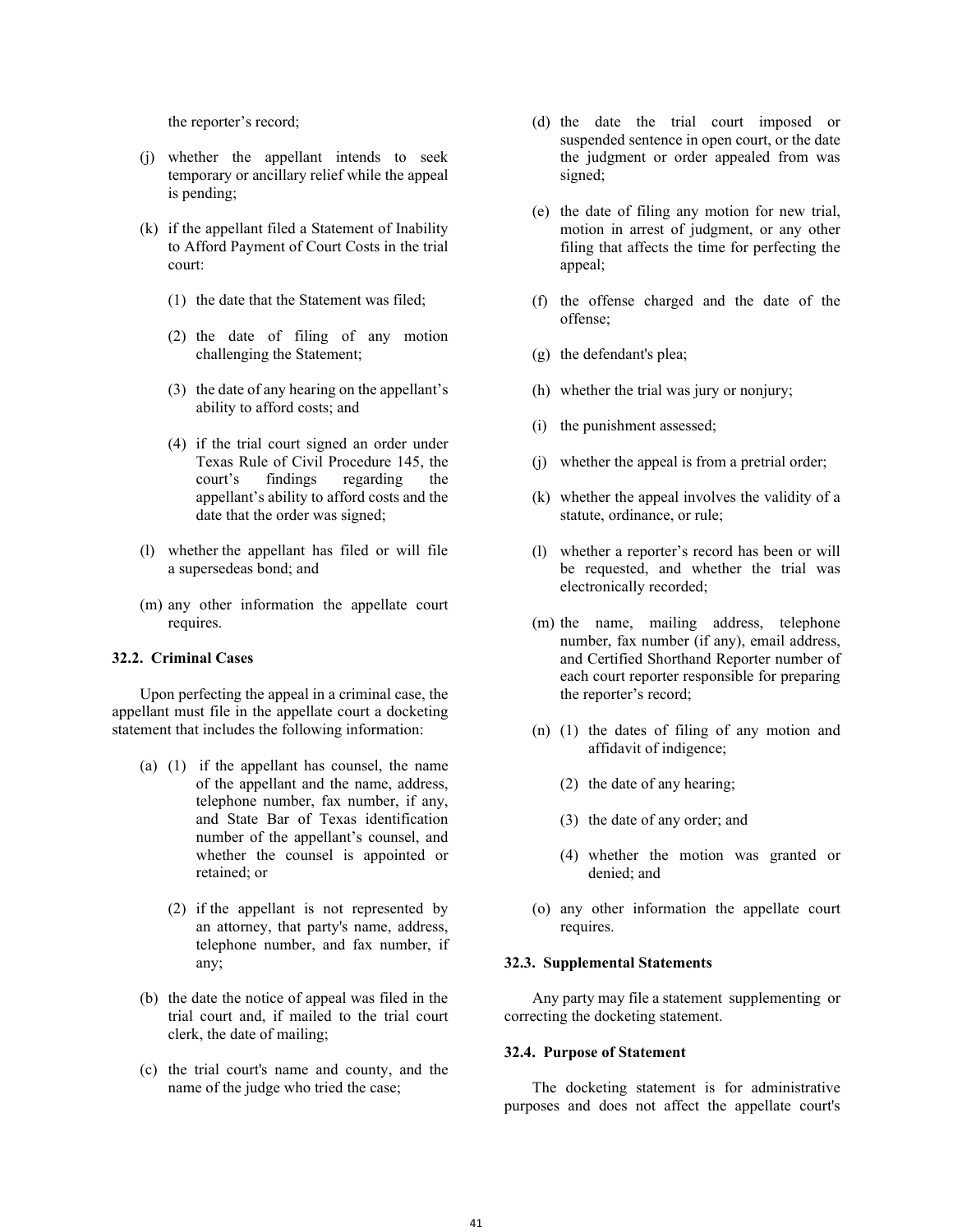jurisdiction.

### **Notes and Comments**

Comment to 1997 change: The rule is new.

# **Rule 33. Preservation of Appellate Complaints**

# **33.1. Preservation; How Shown**

- (a) *In General*. As a prerequisite to presenting a complaint for appellate review, the record must show that:
	- (1) the complaint was made to the trial court by a timely request, objection, or motion that:
		- (A) stated the grounds for the ruling that the complaining party sought from the trial court with sufficient specificity to make the trial court aware of the complaint, unless the specific grounds were apparent from the context; and
		- (B) complied with the requirements of the Texas Rules of Evidence or the Texas Rules of Civil or Appellate Procedure; and
	- (2) the trial court:
		- (A) ruled on the request, objection, or motion, either expressly or implicitly; or
		- (B) refused to rule on the request, objection, or motion, and the complaining party objected to the refusal.
- (b) *Ruling by Operation of Law*. In a civil case, the overruling by operation of law of a motion for new trial or a motion to modify the judgment preserves for appellate review a complaint properly made in the motion, unless taking evidence was necessary to properly present the complaint in the trial court.
- (c) *Formal Exception and Separate Order Not Required*. Neither a formal exception to a trial court ruling or order nor a signed, separate order is required to preserve a

complaint for appeal.

(d) *Sufficiency of Evidence Complaints in Civil Nonjury Cases.* In a civil nonjury case, a complaint regarding the legal or factual insufficiency of the evidence - including a complaint that the damages found by the court are excessive or inadequate, as distinguished from a complaint that the trial court erred in refusing to amend a fact finding or to make an additional finding of fact - may be made for the first time on appeal in the complaining party's brief.

# **33.2. Formal Bills of Exception**

To complain on appeal about a matter that would not otherwise appear in the record, a party must file a formal bill of exception.

- (a) *Form*. No particular form of words is required in a bill of exception. But the objection to the court's ruling or action, and the ruling complained of, must be stated with sufficient specificity to make the trial court aware of the complaint.
- (b) *Evidence*. When the appellate record contains the evidence needed to explain a bill of exception, the bill itself need not repeat the evidence, and a party may attach and incorporate a transcription of the evidence certified by the court reporter.
- (c) *Procedure*.
	- (1) The complaining party must first present a formal bill of exception to the trial court.
	- (2) If the parties agree on the contents of the bill of exception, the judge must sign the bill and file it with the trial court clerk. If the parties do not agree on the contents of the bill, the trial judge must — after notice and hearing — do one of the following things:
		- (A) sign the bill of exception and file it with the trial court clerk if the judge finds that it is correct;
		- (B) suggest to the complaining party those corrections to the bill that the judge believes are necessary to make it accurately reflect the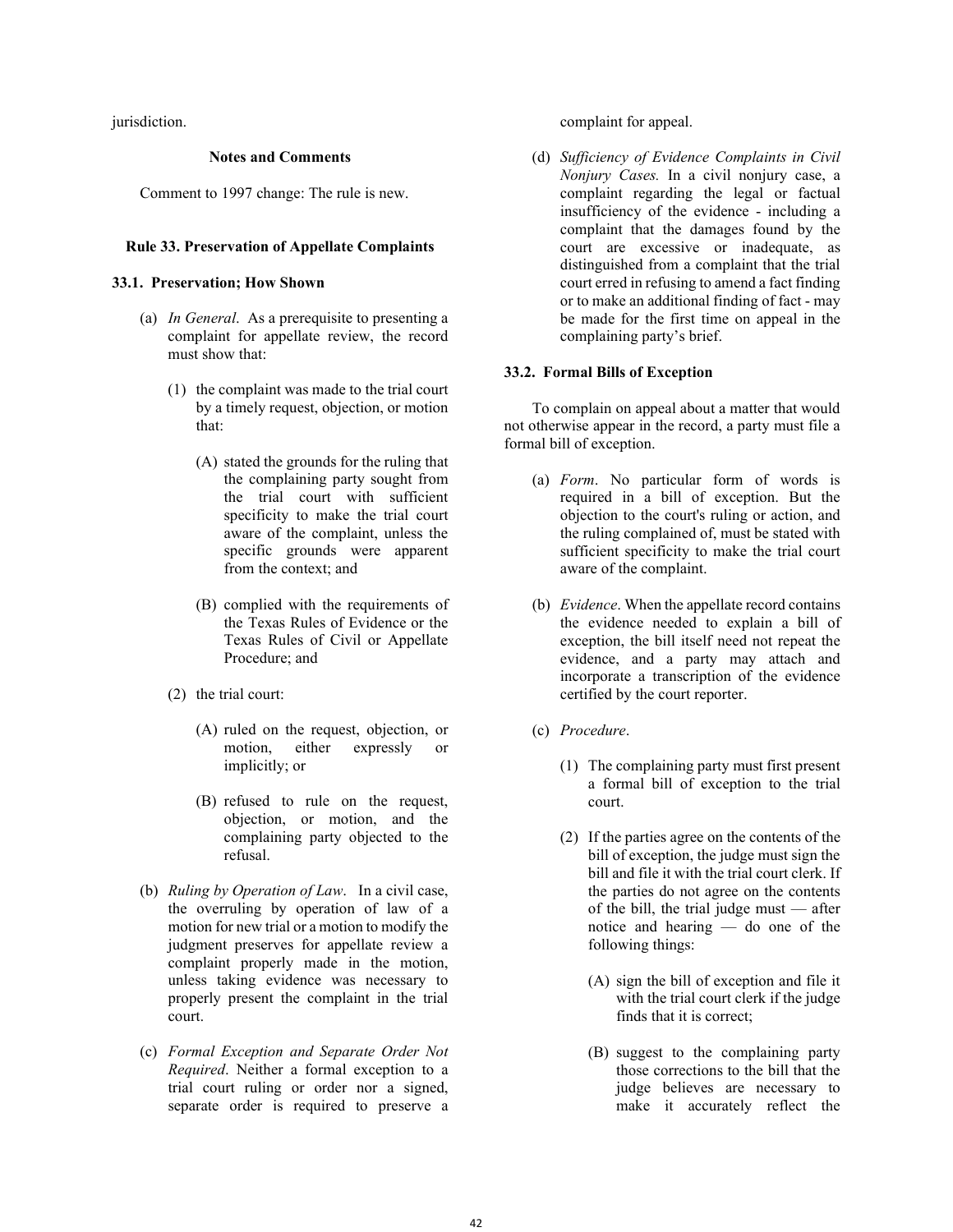proceedings in the trial court, and if the party agrees to the corrections, have the corrections made, sign the bill, and file it with the trial court clerk; or

- (C) if the complaining party will not agree to the corrections suggested by the judge, return the bill to the complaining party with the judge's refusal written on it, and prepare, sign, and file with the trial court clerk such bill as will, in the judge's opinion, accurately reflect the proceedings in the trial court.
- (3) If the complaining party is dissatisfied with the bill of exception filed by the judge under  $(2)(C)$ , the party may file with the trial court clerk the bill that was rejected by the judge. That party must also file the affidavits of at least three people who observed the matter to which the bill of exception is addressed. The affidavits must attest to the correctness of the bill as presented by the party. The matters contained in that bill of exception may be controverted and maintained by additional affidavits filed by any party within ten days after the filing of that bill. The truth of the bill of exception will be determined by the appellate court.
- (d) *Conflict*. If a formal bill of exception conflicts with the reporter's record, the bill controls.
- (e) *Time to file*.
	- (1) Civil Cases. In a civil case, a formal bill of exception must be filed no later than 30 days after the filing party's notice of appeal is filed.
	- (2) Criminal Cases. In a criminal case, a formal bill of exception must be filed:
		- (A) no later than 60 days after the trial court pronounces or suspends sentence in open court; or
		- (B) if a motion for new trial has been timely filed, no later than 90 days after the trial court pronounces or suspends sentence in open court.
- (3) Extension of Time. The appellate court may extend the time to file a formal bill of exception if, within 15 days after the deadline for filing the bill, the party files in the appellate court a motion complying with Rule 10.5(b).
- (f) *Inclusion in Clerk's Record*. When filed, a formal bill of exception should be included in the appellate record.

#### **Notes and Comments**

Comment to 1997 change: This is former Rule 52. Subdivision 33.1 is rewritten. Former Rule 52(b), regarding offers of proof, is omitted as unnecessary. *See* TEX. R. CIV. EVID. 103; TEX. R. CRIM. EVID. 103. Subdivision 33.2 is also rewritten and the procedure is more definitely stated. Former Rule 52(d), regarding motions for new trial, is omitted as unnecessary. *See* TEX. R. CIV. P. 324(a) & (b).

Comment to 2002 change: The last sentence of former Rule 52(d) of the Rules of Appellate Procedure has been reinstated in substance.

#### **Rule 34. Appellate Record**

### **34.1. Contents**

The appellate record consists of the clerk's record and, if necessary to the appeal, the reporter's record. Even if more than one notice of appeal is filed, there should be only one appellate record in a case.

### **34.2. Agreed Record**

By written stipulation filed with the trial court clerk, the parties may agree on the contents of the appellate record. An agreed record will be presumed to contain all evidence and filings relevant to the appeal. To request matter to be included in the agreed record, the parties must comply with the procedures in Rules 34.5 and 34.6.

#### **34.3. Agreed Statement of the Case**

In lieu of a reporter's record, the parties may agree on a brief statement of the case. The statement must be filed with the trial court clerk and included in the appellate record.

### **34.4. Form.**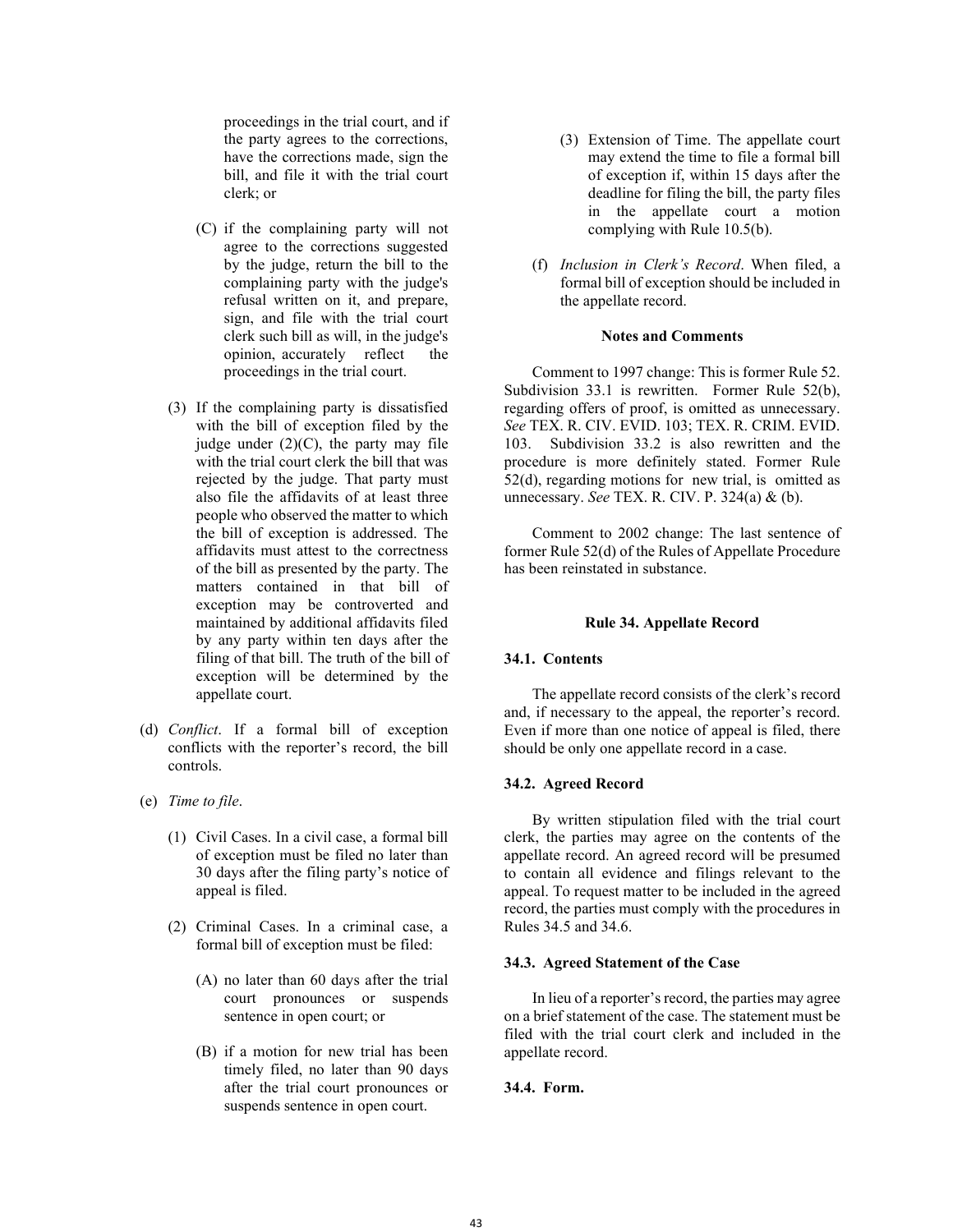The Supreme Court and Court of Criminal Appeals will prescribe the form of the appellate record.

#### **34.5. Clerk's Record**

- (a) *Contents*. Unless the parties designate the filings in the appellate record by agreement under Rule 34.2, the record must include copies of the following:
	- (1) in civil cases, all pleadings on which the trial was held;
	- (2) in criminal cases, the indictment or information, any special plea or defense motion that was presented to the court and overruled, any written waiver, any written stipulation, and, in cases in which a plea of guilty or nolo contendere has been entered, any documents executed for the plea;
	- (3) the court's docket sheet;
	- (4) the court's charge and the jury's verdict, or the court's findings of fact and conclusions of law;
	- (5) the court's judgment or other order that is being appealed;
	- (6) any request for findings of fact and conclusions of law, any post-judgment motion, and the court's order on the motion;
	- (7) the notice of appeal;
	- (8) any formal bill of exception;
	- (9) any request for a reporter's record, including any statement of points or issues under Rule 34.6(c);
	- (10) any request for preparation of the clerk's record;
	- (11)in civil cases, a certified bill of costs, including the cost of preparing the clerk's record, showing credits for payments made;
	- (12)in criminal cases, the trial court's certification of the defendant's right of appeal under Rule 25.2; and
- (13)subject to (b), any filing that a party designates to have included in the record.
- (b) *Request for Additional Items*.
	- (1) Time for Request. At any time before the clerk's record is prepared, any party may file with the trial court clerk a written designation specifying items to be included in the record.
	- (2) Request Must be Specific. A party requesting that an item be included in the clerk's record must specifically describe the item so that the clerk can readily identify it. The clerk will disregard a general designation, such as one for "all papers filed in the case."
	- (3) Requesting Unnecessary Items. In a civil case, if a party requests that more items than necessary be included in the clerk's record or any supplement, the appellate court may — regardless of the appeal's outcome — require that party to pay the costs for the preparation of the unnecessary portion.
	- (4) Failure to Timely Request. An appellate court must not refuse to file the clerk's record or a supplemental clerk's record because of a failure to timely request items to be included in the clerk's record.
- (c) *Supplementation*.
	- (1) If a relevant item has been omitted from the clerk's record, the trial court, the appellate court, or any party may by letter direct the trial court clerk to prepare, certify, and file in the appellate court a supplement containing the omitted item.
	- (2) If the appellate court in a criminal case orders the trial court to prepare and file findings of fact and conclusions of law as required by law, or certification of the defendant's right of appeal as required by these rules, the trial court clerk must prepare, certify, and file in the appellate court a supplemental clerk's record containing those findings and conclusions.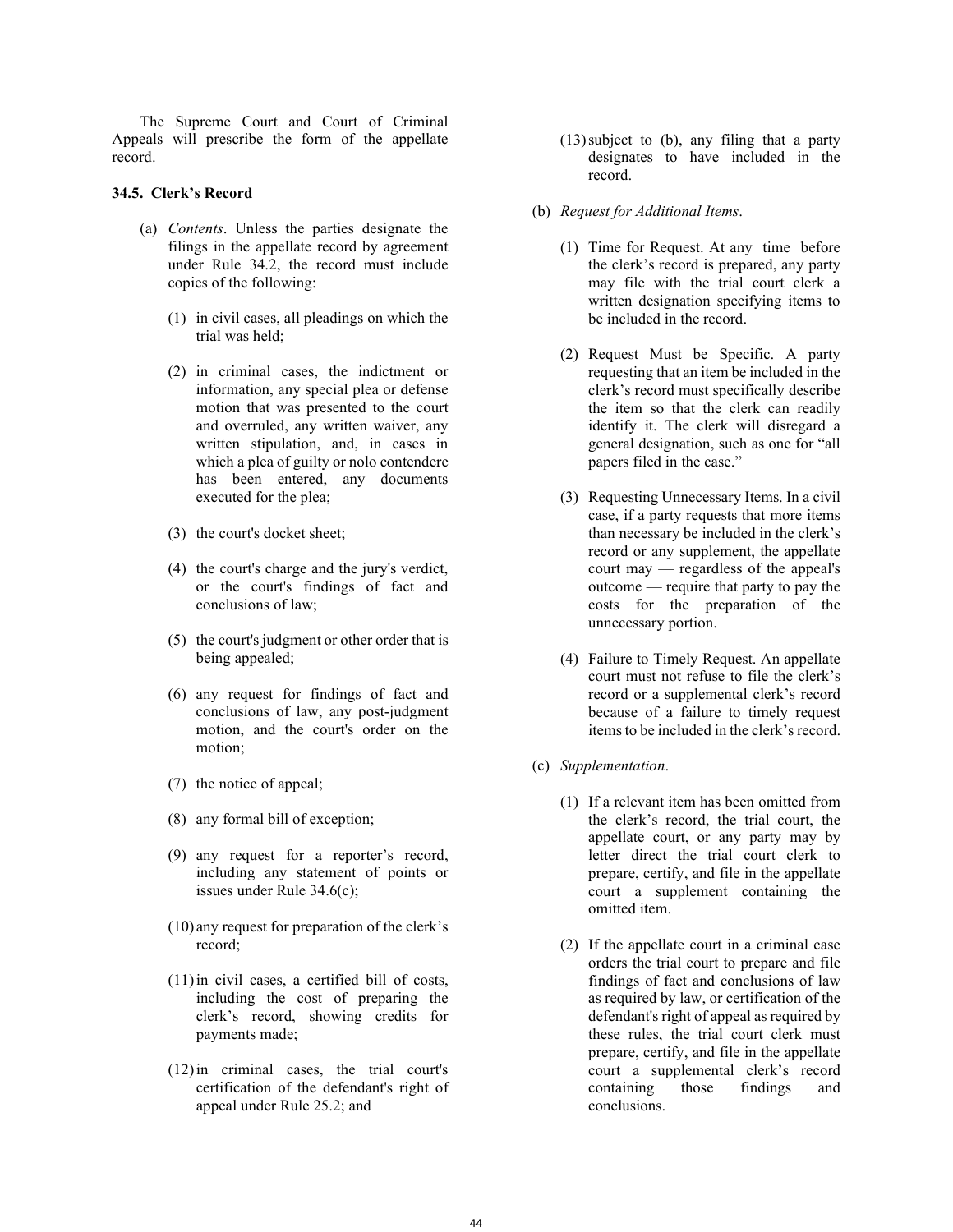- (3) Any supplemental clerk's record will be part of the appellate record.
- (d) *Defects or Inaccuracies*. If the clerk's record is defective or inaccurate, the appellate clerk must inform the trial court clerk of the defect or inaccuracy and instruct the clerk to make the correction.
- (e) *Clerk's Record Lost or Destroyed*. If a filing designated for inclusion in the clerk's record has been lost or destroyed, the parties may, by written stipulation, deliver a copy of that item to the trial court clerk for inclusion in the clerk's record or a supplement. If the parties cannot agree, the trial court must on any party's motion or at the appellate court's request — determine what constitutes an accurate copy of the missing item and order it to be included in the clerk's record or a supplement.
- (f) *Original Documents*. If the trial court determines that original documents filed with the trial court clerk should be inspected by the appellate court or sent to that court in lieu of copies, the trial court must make an order for the safekeeping, transportation, and return of those original documents. The order must list the original documents and briefly describe them. All the documents must be arranged in their listed sequence and bound firmly together. On any party's motion or its own initiative, the appellate court may direct the trial court clerk to send it any original document.
- (g) *Additional Copies of Clerk's Record in Criminal Cases*. In a criminal case, the clerk's record must be made in duplicate, and in a case in which the death penalty was assessed, in triplicate. The trial court clerk must retain the copy or copies for the parties to use with the court's permission.
- (h) *Clerk May Consult With Parties*. The clerk may consult with the parties concerning the contents of the clerk's record.

### **34.6. Reporter's Record**

- (a) *Contents*.
	- (1) Stenographic Recording. If the proceedings were stenographically were stenographically

recorded, the reporter's record consists of the court reporter's transcription of so much of the proceedings, and any of the exhibits, that the parties to the appeal designate.

- (2) Electronic Recording. If the proceedings were electronically recorded, the reporter's record consists of certified copies of all tapes or other audio-storage devices on which the proceedings were recorded, any of the exhibits that the parties to the appeal designate, and certified copies of the logs prepared by the court recorder under Rule 13.2.
- (b) *Request for preparation*.
	- (1) Request to Court Reporter. At or before the time for perfecting the appeal, the appellant must request in writing that the official reporter prepare the reporter's record. The request must designate the exhibits to be included. A request to the court reporter — but not the court recorder — must also designate the portions of the proceedings to be included.
	- (2) Filing. The appellant must file a copy of the request with the trial court clerk.
	- (3) Failure to Timely Request. An appellate court must not refuse to file a reporter's record or a supplemental reporter's record because of a failure to timely request it.
- (c) *Partial Reporter's Record*.
	- (1) Effect on Appellate Points or Issues. If the appellant requests a partial reporter's record, the appellant must include in the request a statement of the points or issues to be presented on appeal and will then be limited to those points or issues.
	- (2) Other Parties May Designate Additions. Any other party may designate additional exhibits and portions of the testimony to be included in the reporter's record.
	- (3) Costs; Requesting Unnecessary Matter. Additions requested by another party must be included in the reporter's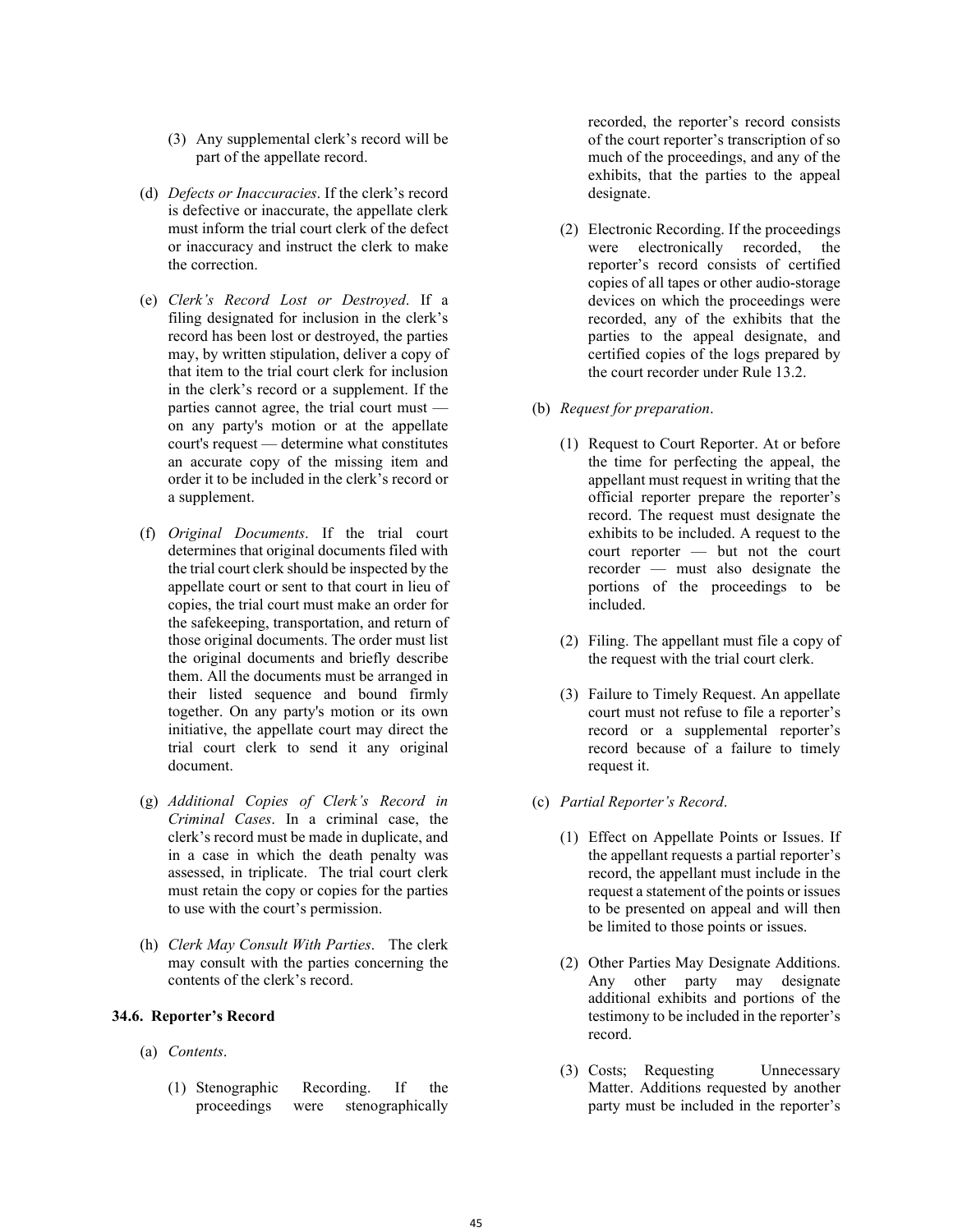record at the appellant's cost. But if the trial court finds that all or part of the designated additions are unnecessary to the appeal, the trial court may order the other party to pay the costs for the preparation of the unnecessary additions. This paragraph does not affect the appellate court's power to tax costs differently.

- (4) Presumptions. The appellate court must presume that the partial reporter's record designated by the parties constitutes the entire record for purposes of reviewing the stated points or issues. This presumption applies even if the statement includes a point or issue complaining of the legal or factual insufficiency of the evidence to support a specific factual finding identified in that point or issue.
- (5) Criminal Cases. In a criminal case, if the statement contains a point complaining that the evidence is insufficient to support a finding of guilt, the record must include all the evidence admitted at the trial on the issue of guilt or innocence and punishment.
- (d) *Supplementation*. If anything relevant is omitted from the reporter's record, the trial court, the appellate court, or any party may by letter direct the official court reporter to prepare, certify, and file in the appellate court a supplemental reporter's record containing the omitted items. Any supplemental reporter's record is part of the appellate record.
- (e) *Inaccuracies in the Reporter's Record*.
	- (1) Correction of Inaccuracies by Agreement. The parties may agree to correct an inaccuracy in the reporter's record, including an exhibit, without the court reporter's recertification.
	- (2) Correction of Inaccuracies by Trial Court. If the parties cannot agree on whether or how to correct the reporter's record so that the text accurately discloses what occurred in the trial court and the exhibits are accurate, the trial court must – after notice and hearing – settle the dispute. If the court finds any

inaccuracy, it must order the court reporter to conform the reporter's record (including text and any exhibits) to what occurred in the trial court, and to file certified corrections in the appellate court.

- (3) Correction After Filing in Appellate Court. If the dispute arises after the reporter's record has been filed in the appellate court, that court may submit the dispute to the trial court for resolution. The trial court must then proceed as under subparagraph (e)(2).
- (f) *Reporter's Record Lost or Destroyed*. An appellant is entitled to a new trial under the following circumstances:
	- (1) if the appellant has timely requested a reporter's record;
	- (2) if, without the appellant's fault, a significant exhibit or a significant portion of the court reporter's notes and records has been lost or destroyed or – if the proceedings were electronically recorded – a significant portion of the recording has been lost or destroyed or is inaudible;
	- (3) if the lost, destroyed, or inaudible portion of the reporter's record, or the lost or destroyed exhibit, is necessary to the appeal's resolution; and
	- (4) if the lost, destroyed or inaudible portion of the reporter's record cannot be replaced by agreement of the parties, or the lost or destroyed exhibit cannot be replaced either by agreement of the parties or with a copy determined by the trial court to accurately duplicate with reasonable certainty the original exhibit.
- (g) *Original Exhibits*.
	- (1) Reporter May Use in Preparing Reporter's Record. At the court reporter's request, the trial court clerk must give all original exhibits to the reporter for use in preparing the reporter's record. Unless ordered to include original exhibits in the reporter's record, the court reporter must return the original exhibits to the clerk after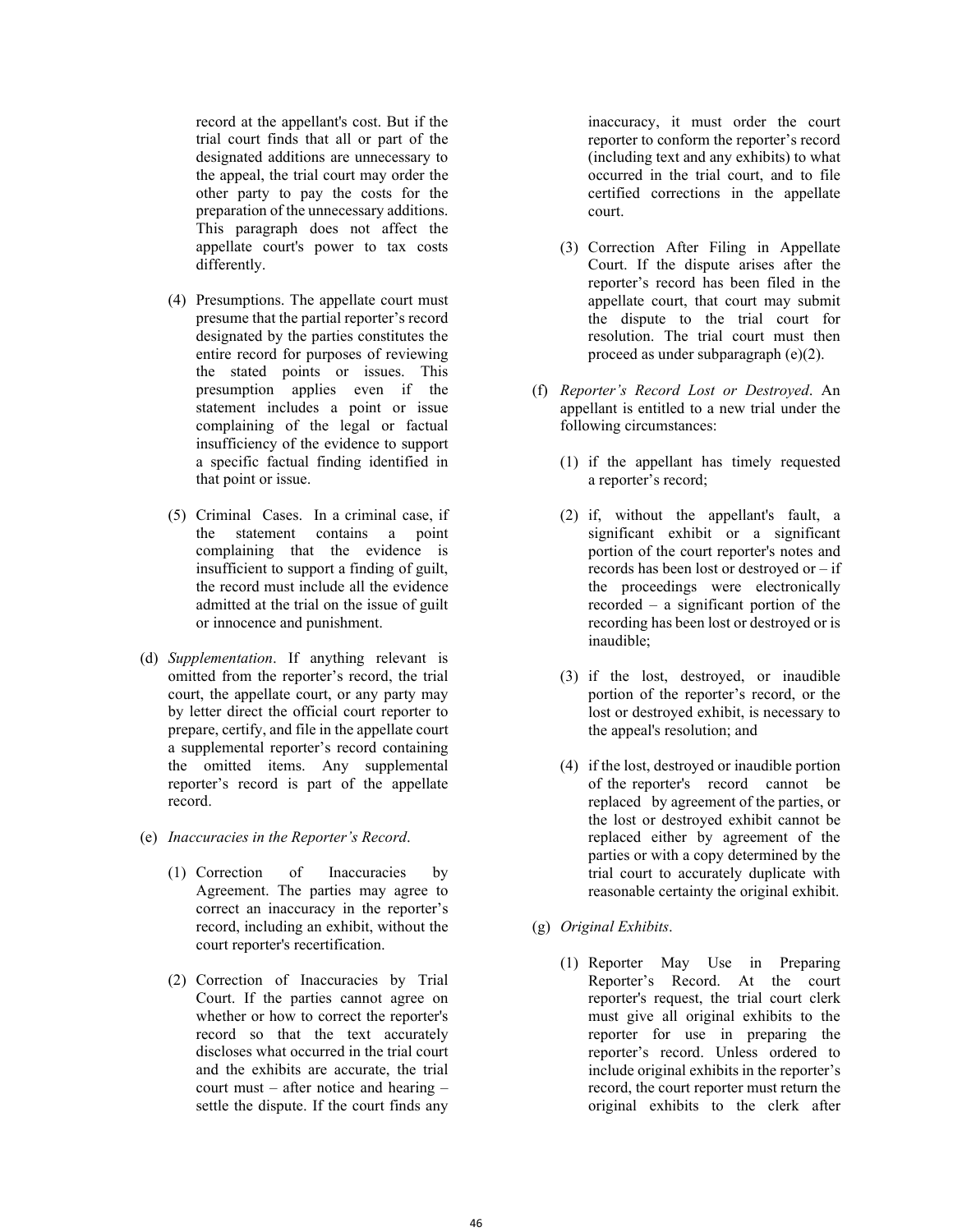copying them for inclusion in the reporter's record. If someone other than the trial court clerk possesses an original exhibit, either the trial court or the appellate court may order that person to deliver the exhibit to the trial court clerk.

- (2) Use of Original Exhibits by Appellate Court. If the trial court determines that original exhibits should be inspected by the appellate court or sent to that court in lieu of copies, the trial court must make an order for the safekeeping, transportation, and return of those exhibits. The order must list the exhibits and briefly describe them. To the extent practicable, all the exhibits must be arranged in their listed order and bound firmly together before being sent to the appellate clerk. On any party's motion or its own initiative, the appellate court may direct the trial court clerk to send it any original exhibit.
- (h) *Additional Copies of Reporter's Record in Criminal Cases*. In a criminal case in which a party requests a reporter's record, the court reporter must prepare a duplicate of the reporter's record and file it with the trial court clerk. In a case where the death penalty was assessed, the court reporter must prepare two duplicates of the reporter's record.
- (i) *Supreme Court and Court of Criminal Appeals May Set Fee*. From time to time, the Supreme Court and the Court of Criminal Appeals may set the fee that the court reporters may charge for preparing the reporter's record.

#### **Notes and Comments**

Comment to 1997 change: Former Rules 50, 51 and 53 are merged. *Clerk's record* is substituted for *transcript*, and *reporter's record* is substituted for *statement of facts* throughout the rules. In subdivision 34.2, the requisites of an agreed record are more clearly stated. Former Rule 50(d), regarding the burden to file a complete record, is repealed. Subdivision 34.4 is from former Rules 51(c) and 53(h). Former Rule 50(f), regarding a violation of the rules, is repealed. Subparagraph 34.5(b)(3) allows the appellate court to tax costs against a party for requiring unnecessary items to be included in the clerk's record. Paragraph 34.5(c) is new and provides for supplementation of the clerk's record. The provisions

of paragraph 34.5(d) are from former Rule 55(b). The provisions of paragraph 34.5(e) are from former Rule 50(e). Paragraph 34.5(h) specifically allows the clerk to consult with the parties to determine the contents of the clerk's record. Paragraph 34.6(a), defining the reporter's record, is new. Former Rules 53(b) (Other Requests), (d) (Partial Statement), and (e) (Unnecessary Portions) are merged into paragraph 34.6(c). Paragraph 34.6(d) is new. Paragraph  $34.6(e)$ is from former Rule 55. Paragraph 34.6(f) is from former Rule<br>50(d). Th

The provisions of former Rules  $53(f)$ (Certification by Court Reporter) and (h) (Form) are moved to the Order of the Supreme Court and the Court of Criminal Appeals on the preparation of the record. Former Rule 53(I) (Narrative Statement) is repealed. The provisions of former Rule 53(j) (Free Statement of Facts) are moved to Rule 20. Former Rule 53(k) (Duty of Appellant to File) is repealed; it is now the duty of the court reporter to file the reporter's record. Paragraph  $34.6(g)$  is from former Rule  $51(d)$ . Former Rule  $53(g)$  is now paragraph 34.6(I). Former Rule  $53(1)$  is now paragraph  $34.6(h)$ . The need for two duplicate records in a death penalty case was created by the habeas corpus provision in Code of Criminal Procedure article 11.071.

Comment to 2002 change: Rule 34.5(a) is amended to require that the record in a criminal case include the certification of defendant's right of appeal; see Rule 25.2(d). Rule 34.5(c) is amended to make clear that an appellate court may order the trial court to make such a certification for inclusion in a supplemental clerk's record. Subparagraphs 34.6(e) and (f) are amended to clarify the application to exhibits. The language in subparagraph (e)(2) referring to the text of the record is simplified without substantive change. Subparagraph (e)(3) incorporates the procedures specified in (e)(2). The language in subparagraph (f) is clarified to require agreement only as to the portion of the text at issue, and to provide that the trial court may determine that a copy of an exhibit should be used even if the parties cannot agree.

# **Rule 35. Time to File Record; Responsibility for Filing Record**

### **35.1. Civil Cases**

The appellate record must be filed in the appellate court within 60 days after the judgment is signed, except as follows:

(a) if Rule 26.1(a) applies, within 120 days after the judgment is signed;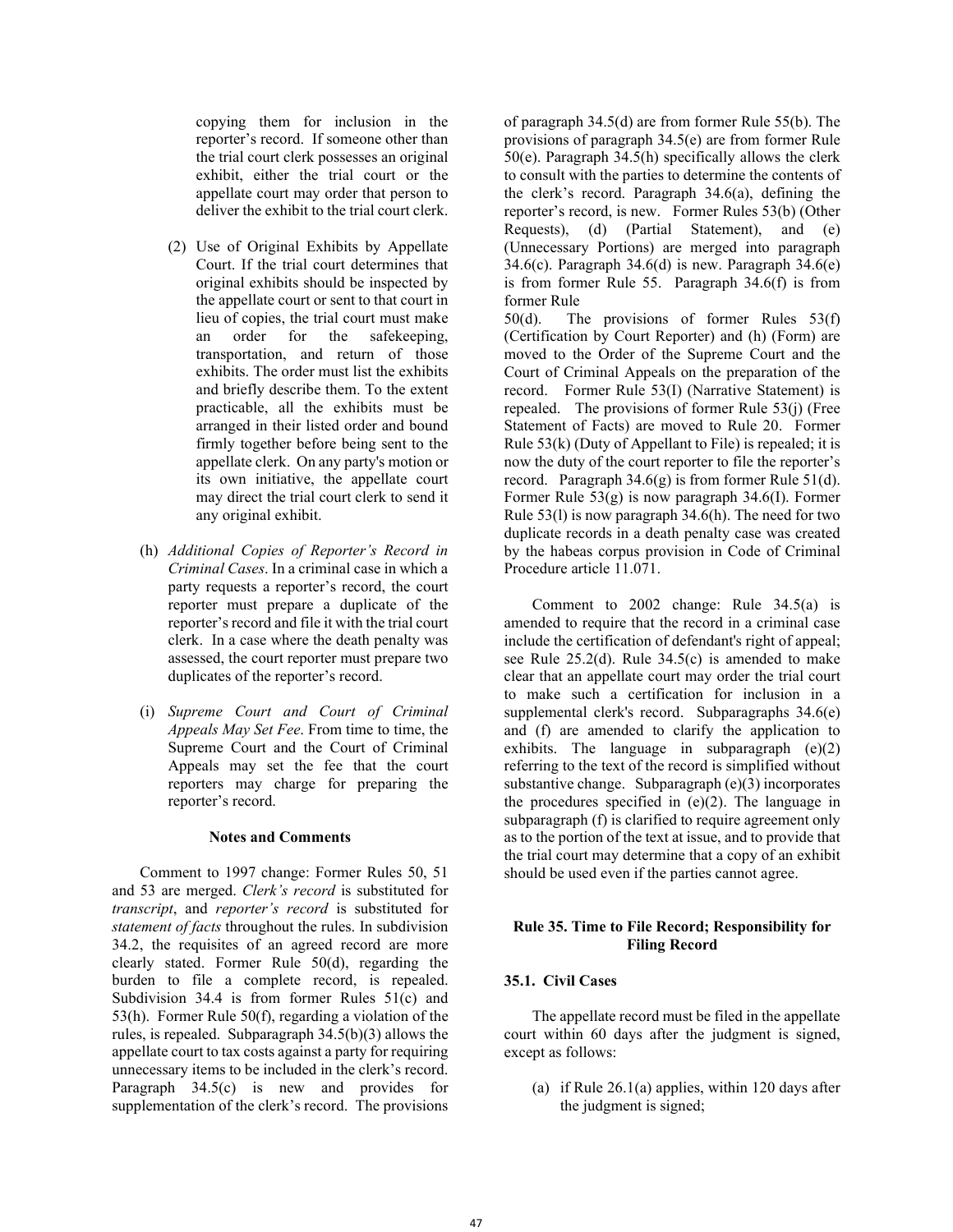- (b) if Rule 26.1(b) applies, within 10 days after the notice of appeal is filed; or
- (c) if Rule 26.1(c) applies, within 30 days after the notice of appeal is filed.

# **35.2. Criminal Cases**

The appellate record must be filed in the appellate court:

- (a) if a motion for new trial is not filed, within 60 days after the date the sentence is imposed or suspended in open court or the order appealed from is signed;
- (b) if a timely motion for new trial is filed and denied, within 120 days after the date the sentence is imposed or suspended in open court; or
- (c) if a motion for new trial is granted, within 60 days after the order granting the motion is signed.

### **35.3. Responsibility for Filing Record**

- (a) *Clerk's Record*. The trial court clerk is responsible for preparing, certifying, and timely filing the clerk's record if:
	- (1) a notice of appeal has been filed, and in criminal proceedings, the trial court has certified the defendant's right of appeal, as required by Rule 25.2(d); and
	- (2) the party responsible for paying for the preparation of the clerk's record has paid the clerk's fee, has made satisfactory arrangements with the clerk to pay the fee, or is entitled to appeal without paying the fee.
- (b) *Reporter's Record*. The official or deputy reporter is responsible for preparing, certifying, and timely filing the reporter's record if:
	- (1) a notice of appeal has been filed;
	- (2) the appellant has requested that the reporter's record be prepared; and
	- (3) the party responsible for paying for the preparation of the reporter's record has

paid the reporter's fee, or has made satisfactory arrangements with the reporter to pay the fee, or is entitled to appeal without paying the fee.

(c) *Courts to Ensure Record Timely Filed*. The trial and appellate courts are jointly responsible for ensuring that the appellate record is timely filed. The appellate court may extend the deadline to file the record if requested by the clerk or reporter. Each extension must not exceed 30 days in an ordinary or restricted appeal, or 10 days in an accelerated appeal. The appellate court must allow the record to be filed late when the delay is not the appellant's fault, and may do so when the delay is the appellant's fault. The appellate court may enter any order necessary to ensure the timely filing of the appellate record.

### **Notes and Comments**

Comment to 1997 change: This is former Rule 54. In subdivision 35.1, the time to file the record in civil cases is based on the date the judgment is signed except in accelerated and restricted appeals, in which the time to file the record is based on the date the notice of appeal is filed. Subdivision 35.3 is new and makes it the responsibility of the trial court clerk and court reporter to file the record. Former Rule 54(c), providing for an extension of time to file the record, is repealed as unnecessary. The trial court clerk and court reporter should make arrangements with the court of appeals if additional time is required to file the record, as suggested in Rule 37.3.

# **Rule 36. Agency Record in Administrative Appeals**

# **36.1. Scope**

This rule applies only to cases involving judicial review of state agency decisions in contested cases under the Administrative Procedure Act.

#### **36.2. Inclusion in Appellate Record**

The record of an agency proceeding filed in the trial court may be included in either the clerk's record or the reporter's record.

### **36.3. Correcting the Record**

(a) *Correction by Agreement*. At any stage of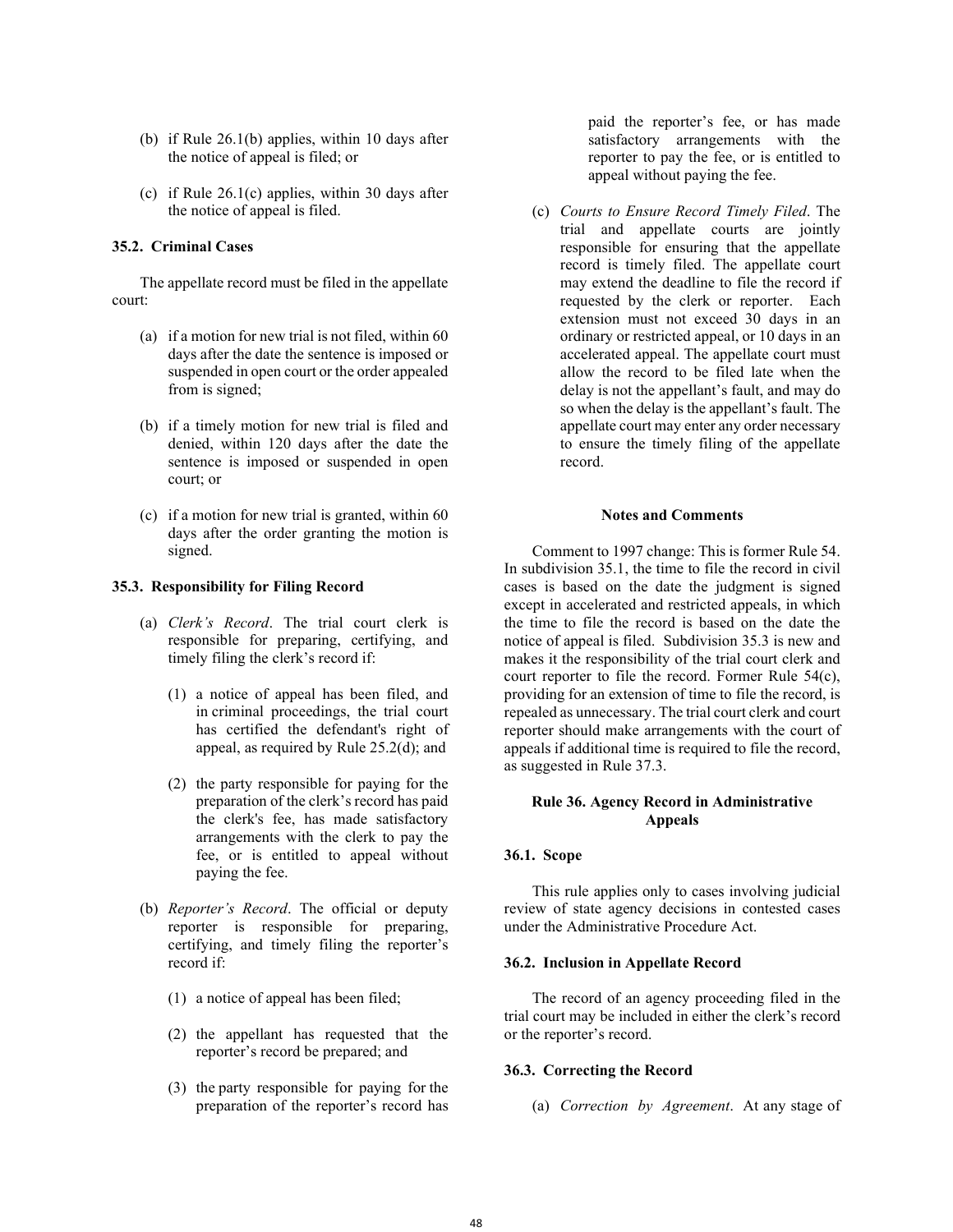the proceeding, the parties may agree to correct an agency record filed under Section 2001.175(b) of the Government Code to ensure that the agency record accurately reflects the contested case proceedings before the agency. The court reporter need not recertify the agency record.

(b) *Correction by Trial Court*. If the parties cannot agree to a correction to the agency record, the appellate court must — on any party's motion or its own incentive — send the question to the trial court. After notice and hearing, the trial court must determine what constitutes an accurate copy of the agency record and order the agency to send an accurate copy to the clerk of the court in which the case is pending.

# **Notes and Comments**

Comment to 1997 change: The rule is new.

# **Rule 37. Duties of the Appellate Clerk on Receiving the Notice of Appeal and Record**

#### **37.1. On Receiving the Notice of Appeal**

If the appellate clerk determines that the notice of appeal or certification of defendant's right of appeal in a criminal case is defective, the clerk must notify the parties of the defect so that it can be remedied, if possible. If a proper notice of appeal or certification of a criminal defendant's right of appeal is not filed in the trial court within 30 days of the date of the clerk's notice, the clerk must refer the matter to the appellate court, which will make an appropriate order under this rule or Rule 34.5(c)(2).

#### **37.2. On Receiving the Record**

On receiving the clerk's record or the reporter's record, the appellate clerk must determine whether each complies with the Supreme Court's and Court of Criminal Appeals' order on preparation of the record. If so, the clerk must endorse on each the date of receipt, file it, and notify the parties of the filing and the date. If not, the clerk must endorse on the clerk's record or reporter's record — whichever is defective — the date of receipt and return it to the official responsible for filing it. The appellate court clerk must specify the defects and instruct the official to correct the defects and return the record to the appellate court by a specified date. In a criminal case, the record must not be posted on the Internet.

### **37.3. If No Record Filed**

## (a) *Notice of Late Record*.

- (1) Civil Cases*.* If the clerk's record or reporter's record has not been timely filed, the appellate clerk must send notice to the official responsible for filing it, stating that the record is late and requesting that the record be filed within 30 days if an ordinary or restricted appeal, or 10 days if an accelerated appeal. The appellate clerk must send a copy of this notice to the parties and the trial court. If the clerk does not receive the record within the stated period, the clerk must refer the matter to the appellate court. The court must make whatever order is appropriate to avoid further delay and to preserve the parties' rights.
- (2) Criminal Cases. If the clerk's record or reporter's record has not been timely filed, the appellate court clerk must refer the matter to the appellate court. The court must make whatever order is appropriate to avoid further delay and to preserve the parties' rights.
- (b) *If No Clerk's Record Filed Due to Appellant's Fault*. If the trial court clerk failed to file the clerk's record because the appellant failed to pay or make arrangements to pay the clerk's fee for preparing the clerk's record, the appellate court may  $-$  on a party's motion or its own initiative — dismiss the appeal for want of prosecution unless the appellant was entitled to proceed without payment of costs. The court must give the appellant a reasonable opportunity to cure before dismissal.
- (c) *If No Reporter's Record Filed Due to Appellant's Fault***.** Under the following circumstances, and if the clerk's record has been filed, the appellate court may — after first giving the appellant notice and a reasonable opportunity to cure — consider and decide those issues or points that do not require a reporter's record for a decision. The court may do this if no reporter's record has been filed because:
	- (1) the appellant failed to request a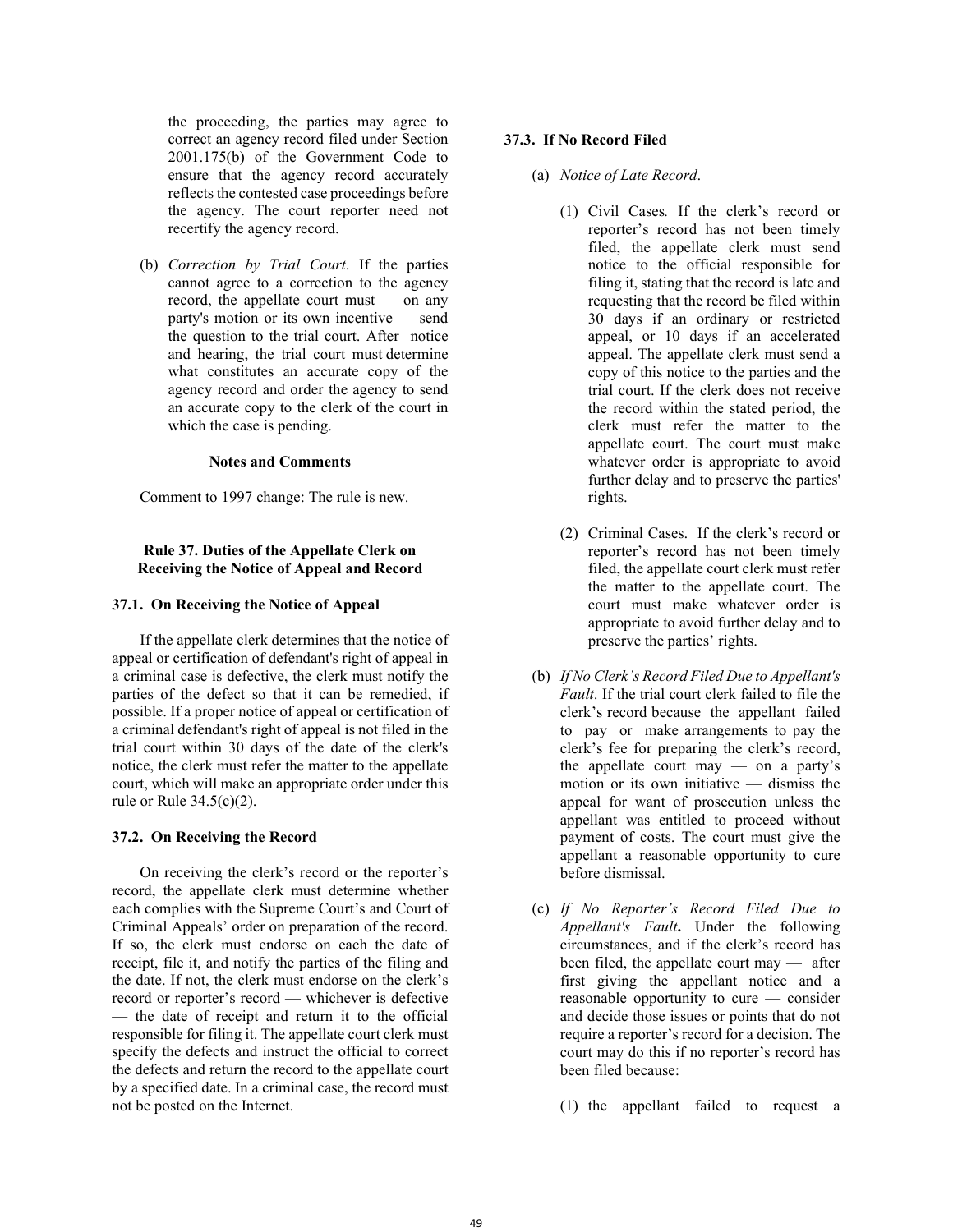reporter's record; or

- (2) (A) appellant failed to pay or make arrangements to pay the reporter's fee to prepare the reporter's record; and
	- (B) the appellant is not entitled to proceed without payment of costs.

# **Notes and Comments**

Comment to 1997 change: Former Rules 56 and 57(a) are merged. Subdivisions 37.2 and 37.3 are new.

#### **Rule 38. Requisites of Briefs**

# **38.1. Appellant's Brief**

The appellant's brief must, under appropriate headings and in the order here indicated, contain the following:

- (a) *Identity of Parties and Counsel*. The brief must give a complete list of all parties to the trial court's judgment or order appealed from, and the names and addresses of all trial and appellate counsel, except as otherwise provided in Rule 9.8.
- (b) *Table of Contents*. The brief must have a table of contents with references to the pages of the brief. The table of contents must indicate the subject matter of each issue or point, or group of issues or points.
- (c) *Index of Authorities*. The brief must have an index of authorities arranged alphabetically and indicating the pages of the brief where the authorities are cited.
- (d) *Statement of the Case*. The brief must state concisely the nature of the case (e.g., whether it is a suit for damages, on a note, or involving a murder prosecution), the course of proceedings, and the trial court's disposition of the case. The statement should be supported by record references, should seldom exceed one-half page, and should not discuss the facts.
- (e) *Any Statement Regarding Oral Argument*. The brief may include a statement explaining why oral argument should or should not be permitted. Any such statement must not

exceed one page and should address how the court's decisional process would, or would not, be aided by oral argument. As required by Rule 39.7, any party requesting oral argument must note that request on the front cover of the party's brief.

- (f) *Issues Presented*. The brief must state concisely all issues or points presented for review. The statement of an issue or point will be treated as covering every subsidiary question that is fairly included.
- (g) *Statement of Facts*. The brief must state concisely and without argument the facts pertinent to the issues or points presented. In a civil case, the court will accept as true the facts stated unless another party contradicts them. The statement must be supported by record references.
- (h) *Summary of the Argument*. The brief must contain a succinct, clear, and accurate statement of the arguments made in the body of the brief. This summary must not merely repeat the issues or points presented for review.
- (i) *Argument*. The brief must contain a clear and concise argument for the contentions made, with appropriate citations to authorities and to the record.
- (j) *Prayer*. The brief must contain a short conclusion that clearly states the nature of the relief sought.
- (k) *Appendix in Civil Cases*.
	- (1) Necessary Contents. Unless voluminous or impracticable, the appendix must contain a copy of:
		- (A) the trial court's judgment or other appealable order from which relief is sought;
		- (B) the jury charge and verdict, if any, or the trial court's findings of fact and conclusions of law, if any; and
		- (C) the text of any rule, regulation, ordinance, statute, constitutional provision, or other law (excluding case law) on which the argument is based, and the text of any contract or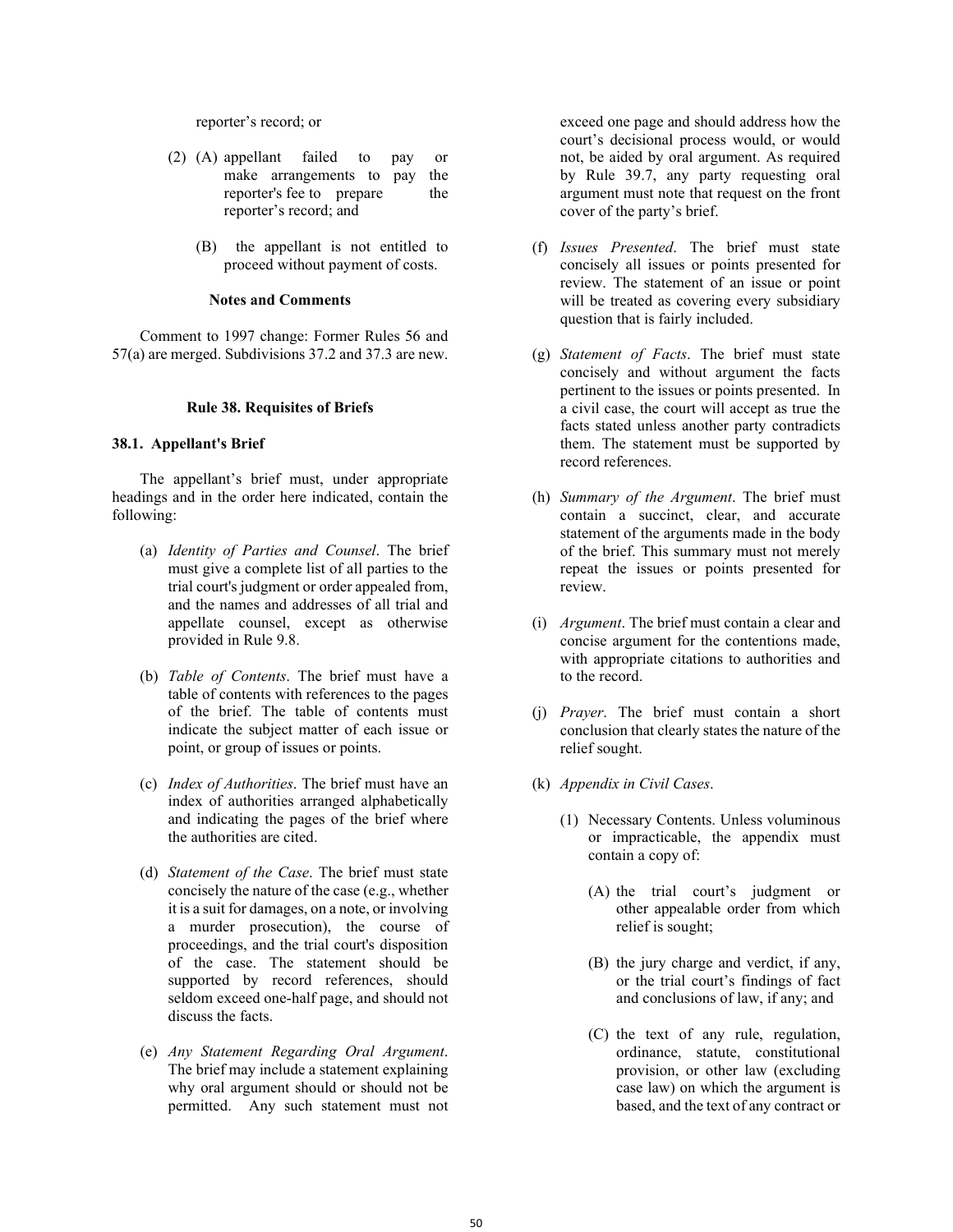other document that is central to the argument.

(2) Optional Contents. The appendix may contain any other item pertinent to the issues or points presented for review, including copies or excerpts of relevant court opinions, laws, documents on which the suit was based, pleadings, excerpts from the reporter's record, and similar material. Items should not be included in the appendix to attempt to avoid the page limits for the brief.

### **38.2. Appellee's Brief**

- (a) *Form of Brief*.
	- (1) An appellee's brief must conform to the requirements of Rule 38.1, except that:
		- (A) the list of parties and counsel is not required unless necessary to supplement or correct the appellant's list;
		- (B) the appellee's brief need not include a statement of the case, a statement of the issues presented, or a statement of facts, unless the appellee is dissatisfied with that portion of the appellant's brief; and
		- (C) the appendix to the appellee's brief need not contain any item already contained in an appendix filed by the appellant.
	- (2) When practicable, the appellee's brief should respond to the appellant's issues or points in the order the appellant presented those issues or points.
- (b) *Cross-Points*.
	- (1) Judgment Notwithstanding the Verdict. When the trial court renders judgment notwithstanding the verdict on one or more questions, the appellee must bring forward by cross-point any issue or point that would have vitiated the verdict or that would have prevented an affirmance of the judgment if the trial court had rendered judgment on the verdict. Failure to bring forward by cross-point an issue or point that would vitiate the

verdict or prevent an affirmance of the judgment waives that complaint. Included in this requirement is a point that:

- (A) the verdict or one or more jury findings have insufficient evidentiary support or are against the overwhelming preponderance of the evidence as a matter of fact; or
- (B) the verdict should be set aside because of improper argument of counsel.
- (2) When Evidentiary Hearing Needed. The appellate court must remand a case to the trial court to take evidence if:
	- (A) the appellate court has sustained a point raised by the appellant; and
	- (B) the appellee raised a cross-point that requires the taking of additional evidence.

# **38.3. Reply Brief**

The appellant may file a reply brief addressing any matter in the appellee's brief. However, the appellate court may consider and decide the case before a reply brief is filed.

### **38.4.** *Deleted*

### **38.5. Appendix for Cases Recorded Electronically**

In cases where the proceedings were electronically recorded, the following rules apply:

- (a) *Appendix*.
	- (1) In General. At or before the time a party's brief is due, the party must file one copy of an appendix containing a transcription of all portions of the recording that the party considers relevant to the appellate issues or points. Unless another party objects, the transcription will be presumed accurate.
	- (2) Repetition Not Required. A party's appendix need not repeat evidence included in any previously filed appendix.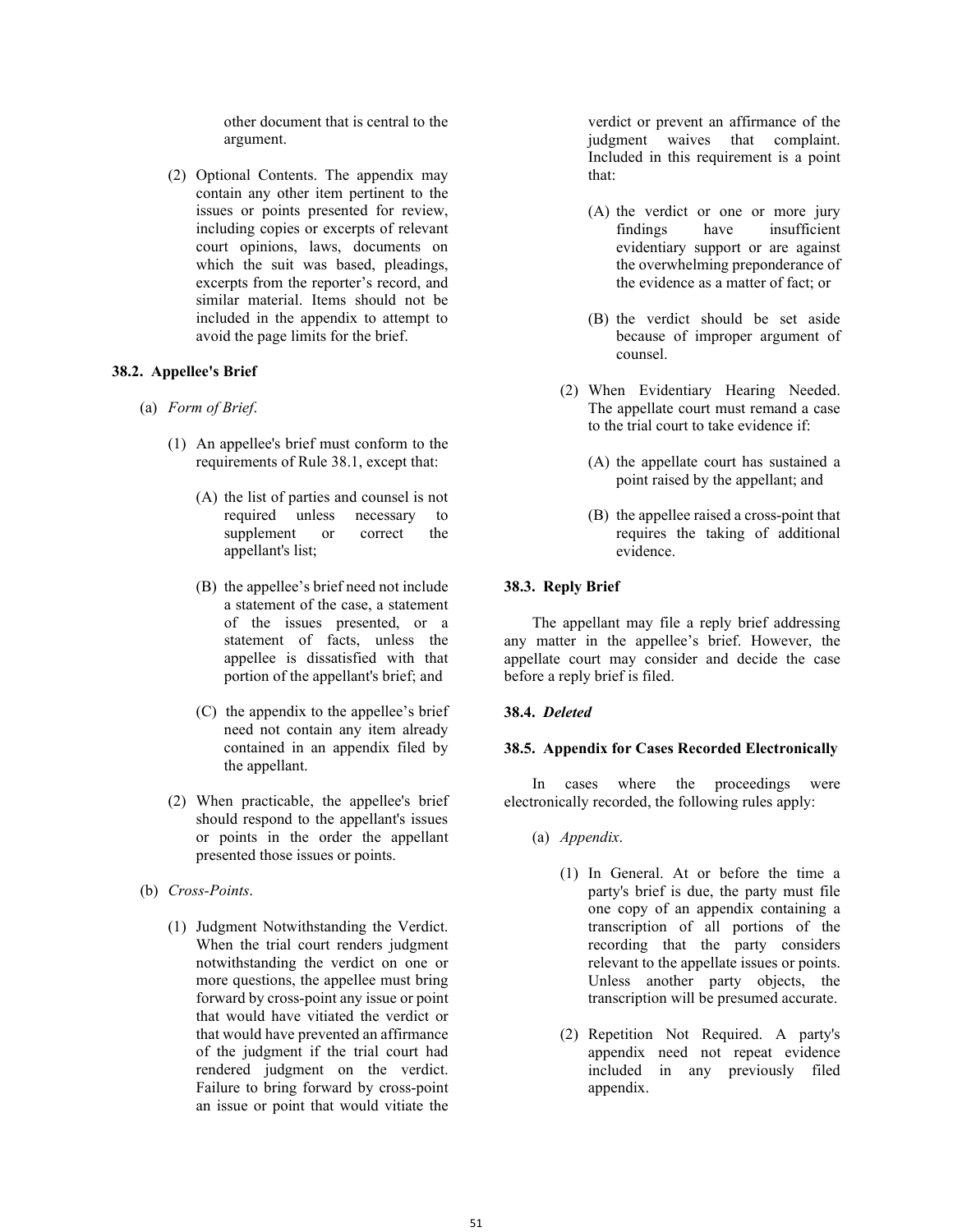- (3) Form. The form of the appendix and transcription must conform to any specifications of the Supreme Court and Court of Criminal Appeals concerning the form of the reporter's record except that it need not have the reporter's certificate.
- (4) Notice. At the time the appendix is filed, the party must give written notice of the filing to all parties to the trial court's judgment or order. The notice must specify, by referring to the index numbers in the court recorder's logs, those parts of the recording that are included in the appendix. The filing party need not serve a copy of the appendix but must make a copy available to all parties for inspection and copying.
- (b) *Presumptions*. The same presumptions that apply to a partial reporter's record under Rule  $34.6(c)(4)$  apply to the parties' appendixes. The appellate court need not review any part of the electronic recording.
- (c) *Supplemental Appendix*. The appellate court may direct or allow a party to file a supplemental appendix containing a transcription of additional portions of the recording.
- (d) *Inability to Pay*. A party who cannot pay the cost of an appendix must file the affidavit provided for by Rule 20. The party must also state in the affidavit or a supplemental affidavit that the party has neither the access to the equipment necessary nor the skill necessary to prepare the appendix. If a contest to the affidavit is not sustained by written order, the court recorder must transcribe or have transcribed those portions of the recording that the party designates and must file the transcription as that party's appendix, along with all exhibits.
- (e) *Inaccuracies*.
	- (1) Correction by Agreement. The parties may agree to correct an inaccuracy in the transcription of the recording.
	- (2) Correction by Appellate or Trial Court. If the parties dispute whether an electronic recording or transcription accurately discloses what occurred in the

trial court but cannot agree on corrections, the appellate court may:

- (A) settle the dispute by reviewing the recording; or
- (B) submit the dispute to the trial court, which must — after notice and hearing — settle the dispute and ensure that the recording or transcription is made to conform to what occurred in the trial court.
- (f) *Costs*. The actual expense of preparing the appendixes or the amount prescribed for official reporters, whichever is less, is taxed as costs. The appellate court may disallow the cost of any portion of the appendixes that it considers surplusage or that does not conform to any specifications prescribed by the Supreme Court or Court of Criminal Appeals.

# **38.6. Time to File Briefs**

- (a) *Appellant's Filing Date*. Except in a habeas corpus or bail appeal, which is governed by Rule 31, an appellant must file a brief within 30 days — 20 days in an accelerated appeal — after the later of:
	- (1) the date the clerk's record was filed; or
	- (2) the date the reporter's record was filed.
- (b) *Appellee's Filing Date*. The appellee's brief must be filed within 30 days — 20 days in an accelerated appeal — after the date the appellant's brief was filed. In a civil case, if the appellant has not filed a brief as provided in this rule, an appellee may file a brief within 30 days — 20 days in an accelerated appeal — after the date the appellant's brief was due.
- (c) *Filing Date for Reply Brief*. A reply brief, if any, must be filed within 20 days after the date the appellee's brief was filed.
- (d) *Modifications of Filing Time*. On motion complying with Rule 10.5(b), the appellate court may extend the time for filing a brief and may postpone submission of the case. A motion to extend the time to file a brief may be filed before or after the date the brief is due. The court may also, in the interests of justice, shorten the time for filing briefs and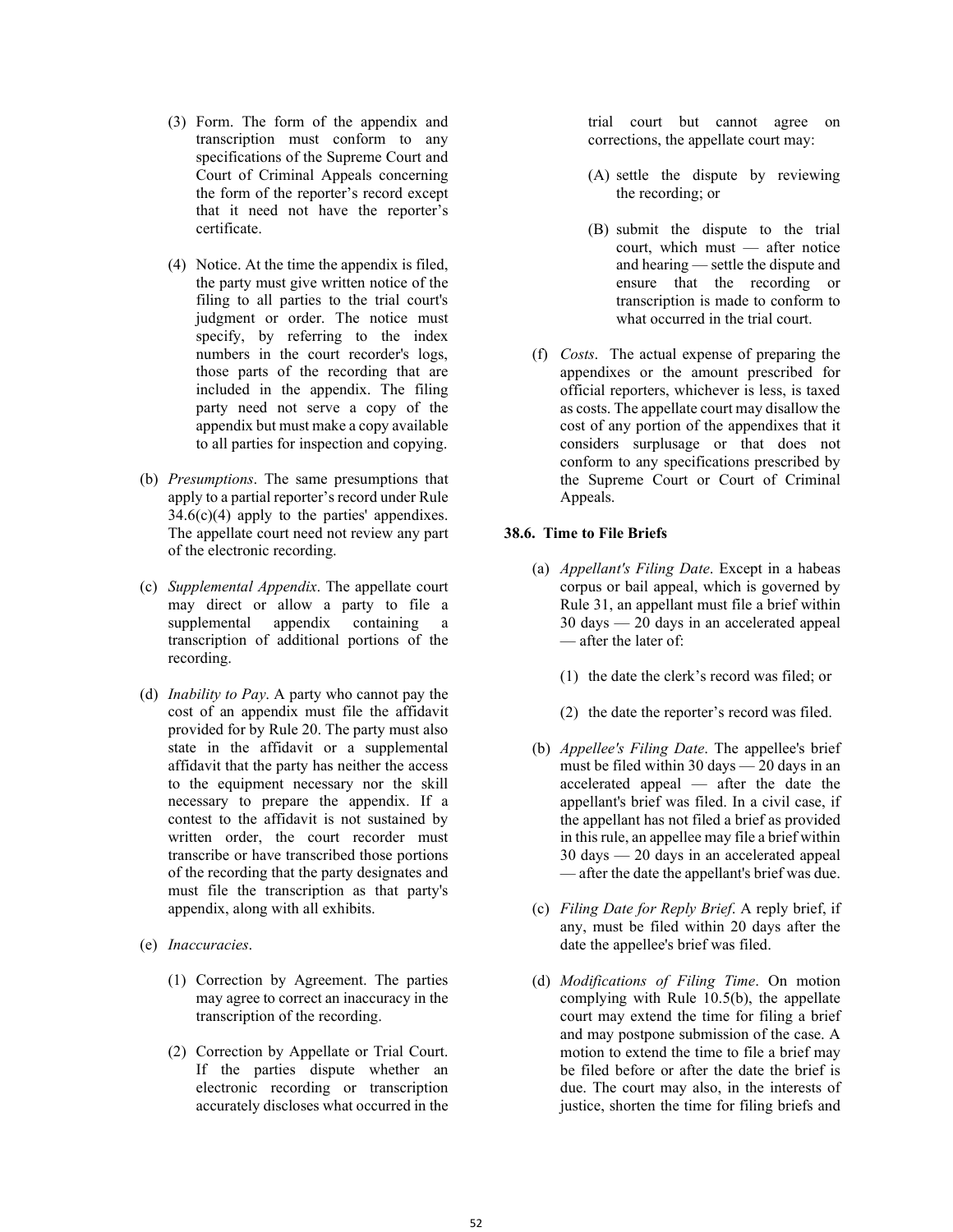for submission of the case.

### **38.7. Amendment or Supplementation**

A brief may be amended or supplemented whenever justice requires, on whatever reasonable terms the court may prescribe.

# **38.8. Failure of Appellant to File Brief**

- (a) *Civil Cases*. If an appellant fails to timely file a brief, the appellate court may:
	- (1) dismiss the appeal for want of prosecution, unless the appellant reasonably explains the failure and the appellee is not significantly injured by the appellant's failure to timely file a brief;
	- (2) decline to dismiss the appeal and give further direction to the case as it considers proper; or
	- (3) if an appellee's brief is filed, the court may regard that brief as correctly presenting the case and may affirm the trial court's judgment upon that brief without examining the record.
- (b) *Criminal Cases*.
	- (1) Effect. An appellant's failure to timely file a brief does not authorize either dismissal of the appeal or, except as provided in (4), consideration of the appeal without briefs.
	- (2) Notice*.* If the appellant's brief is not timely filed, the appellate clerk must notify counsel for the parties and the trial court of that fact. If the appellate court does not receive a satisfactory response within ten days, the court must order the trial court to immediately conduct a hearing to determine whether the appellant desires to prosecute his appeal, whether the appellant is indigent, or, if not indigent, whether retained counsel has abandoned the appeal, and to make appropriate findings and recommendations.
	- (3) Hearing*.* In accordance with (2), the trial court must conduct any necessary hearings, make appropriate findings and

recommendations, and have a record of the proceedings prepared, which record — including any order and findings must be sent to the appellate court.

(4) Appellate Court Action*.* Based on the trial court's record, the appellate court may act appropriately to ensure that the<br>appellant's rights are protected, appellant's including initiating contempt proceedings against appellant's counsel. If the trial court has found that the appellant no longer desires to prosecute the appeal, or that the appellant is not indigent but has not made the necessary arrangements for filing a brief, the appellate court may consider the appeal without briefs, as justice may require.

### **38.9. Briefing Rules to be Construed Liberally**

Because briefs are meant to acquaint the court with the issues in a case and to present argument that will enable the court to decide the case, substantial compliance with this rule is sufficient, subject to the following.

- (a) *Formal Defects*. If the court determines that this rule has been flagrantly violated, it may require a brief to be amended, supplemented, or redrawn. If another brief that does not comply with this rule is filed, the court may strike the brief, prohibit the party from filing another, and proceed as if the party had failed to file a brief.
- (b) *Substantive Defects.* If the court determines, either before or after submission, that the case has not been properly presented in the briefs, or that the law and authorities have not been properly cited in the briefs, the court may postpone submission, require additional briefing, and make any other order necessary for a satisfactory submission of the case.

#### **Notes and Comments**

Comment to 1997 change: This is former Rule 74. The rule is substantially rewritten. Paragraph 38.1(e) now specifically allows a party to either present issues or points of error. Paragraphs 38.1(f) and (g) are new and require a brief to include a statement of facts and summary of the argument. Paragraph 38.2(b) is new and gives specific requirements for cross-points. *See also* TEX. R. CIV. P. 324(c). Subdivision 38.3 is new and provides for a reply brief. Subdivision 38.4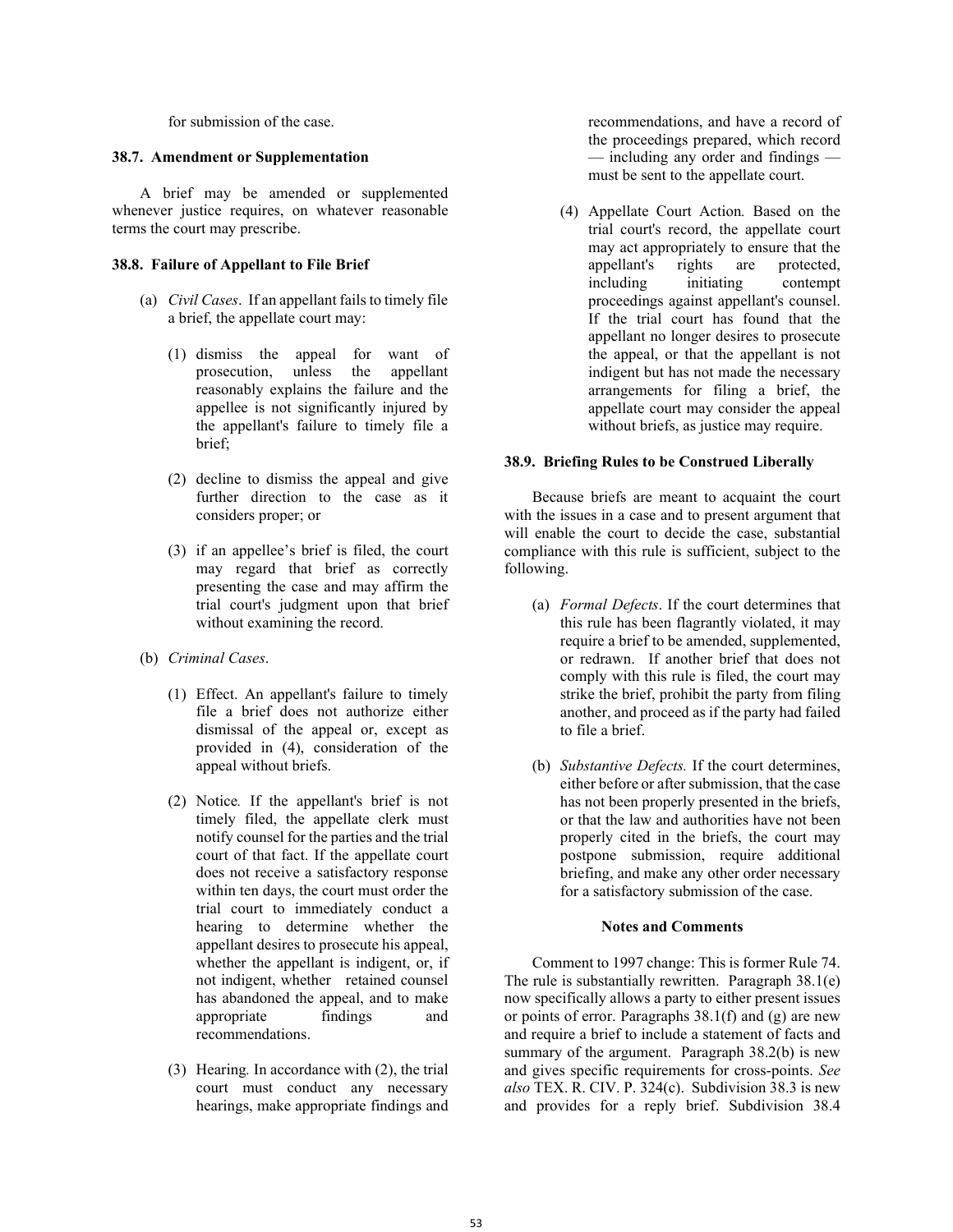imposes a total brief limit of 90 pages on each party. Thus, if more than one party has filed a notice of appeal, there will be multiple appellant's, appellee's, and reply briefs, but each party is limited to a total of 90 pages. Subdivision 38.5 is new and provides for an appendix in cases recorded electronically in the trial court. Paragraph 38.6(b) now provides that the appellee has 30 — rather than 25 — days to file a brief. The provisions of former Rules 74(I) (Number of Copies), (j) (Briefs Typewritten or Printed), and (q) (Service of Briefs) are omitted as unnecessary. *See*  Rule 9.

Comment to 2002 change: Rule 38.6(d) is amended to clarify that an appellate court may postpone the filing of any brief, not just the appellant's brief.

Comment to 2008 change: A party may choose to include a statement in the brief regarding oral argument. The optional statement does not count toward the briefing page limit.

# **Rule 39. Oral Argument; Decision Without Argument**

### **39.1. Right to Oral Argument**

A party who has filed a brief and who has timely requested oral argument may argue the case to the court unless the court, after examining the briefs, decides that oral argument is unnecessary for any of the following reasons:

- (a) the appeal is frivolous;
- (b) the dispositive issue or issues have been authoritatively decided;
- (c) the facts and legal arguments are adequately presented in the briefs and record; or
- (d) the decisional process would not be significantly aided by oral argument.

#### **39.2. Purpose of Argument**

Oral argument should emphasize and clarify the written arguments in the briefs. Counsel should not merely read from prepared text. Counsel should assume that all members of the court have read the briefs before oral argument and counsel should be prepared to respond to questions. A party should not refer to or comment on matters not involved in or pertaining to what is in the record.

#### **39.3. Time Allowed**

The court will set the time that will be allowed for argument. Counsel must complete argument in the time allotted and may continue after the expiration of the allotted time only with permission of the court. Counsel is not required to use all the allotted time. The appellant must be allowed to conclude the argument.

## **39.4. Number of Counsel**

Generally, only one counsel should argue for each side. Except on leave of court, no more than two counsel on each side may argue. Only one counsel may argue in rebuttal.

#### **39.5. Argument by Amicus**

With leave of court obtained before the argument and with a party's consent, an amicus curiae may share allotted time with that party. Otherwise, counsel for amicus may not argue.

### **39.6. When Only One Party Files a Brief**

If counsel for only one party has filed a brief, the court may allow that party to argue.

#### **39.7. Request and Waiver**

A party desiring oral argument must note that request on the front cover of the party's brief. A party's failure to request oral argument waives the party's right to argue. But even if a party has waived oral argument, the court may direct the party to appear and argue.

#### **39.8. Clerk's Notice**

The clerk must send to the parties—at least 21 days before the date the case is set for argument or submission without argument—a notice telling the parties:

- (a) whether the court will allow oral argument or will submit the case without argument;
- (b) the date of argument or submission without argument;
- (c) if argument is allowed, the time allotted for argument; and
- (d) the names of the members of the panel to which the case will be argued or submitted,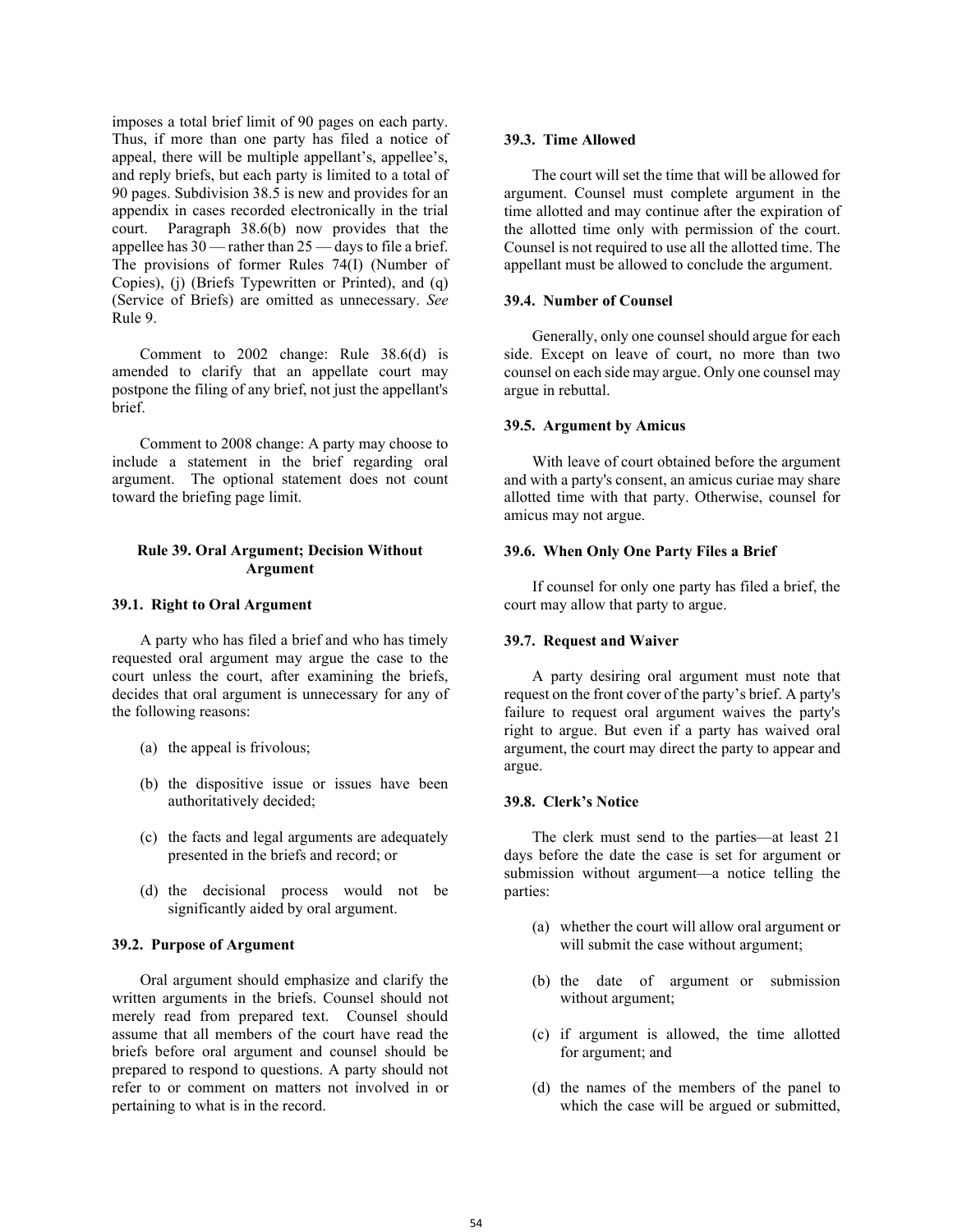subject to change by the court.

A party's failure to receive the notice does not prevent a case's argument or submission on the scheduled date.

#### **Notes and Comments**

Comment to 1997 change: This is former Rule 75. Technical and nonsubstantive changes are made.

Comment to 2008 change: Subdivision 39.1 is amended to provide for oral argument unless the court determines it is unnecessary and to set out the reasons why argument may be unnecessary. The appellate court must evaluate these reasons in view of the traditional importance of oral argument. The court need not agree on, and generally should not announce, a specific reason or reasons for declining oral argument.

# **Rule 40. Order of Decision**

#### **40.1. Civil Cases**

The court of appeals may determine the order in which civil cases will be decided. But the following types of cases have precedence over all others:

- (a) a case given precedence by law;
- (b) an accelerated appeal; and
- (c) a case that the court determines should be given precedence in the interest of justice.

## **40.2. Criminal Cases**

In cases not otherwise given precedence by law, the court of appeals must hear and determine a criminal appeal at the earliest possible time, having due regard for the parties' rights and for the proper administration of justice.

#### **Reference**

*See* Code of Criminal Procedure article 44.01(f).

#### **Notes and Comments**

Comment on 1997 change: The provisions of former Rules 76, 77 and 78 are merged. Civil cases involving the Railroad Commission, the State, and "cases submitted on oral argument for all parties" are no longer given preference unless given preference by law.

#### **Rule 41. Panel and En Banc Decision**

### **41.1. Decision by Panel**

- (a) *Constitution of Panel*. Unless a court of appeals with more than three justices votes to decide a case en banc, a case must be assigned for decision to a panel of the court consisting of three justices, although not every member of the panel must be present for argument. If the case is decided without argument, three justices must participate in the decision. A majority of the panel, which constitutes a quorum, must agree on the judgment. Except as otherwise provided in these rules, a panel's opinion constitutes the court's opinion, and the court must render a judgment in accordance with the panel opinion.
- (b) *When Panel Cannot Agree on Judgment*. After argument, if for any reason a member of the panel cannot participate in deciding a case, the case may be decided by the two remaining justices. If they cannot agree on a judgment, the chief justice of the court of appeals must:
	- (1) designate another justice of the court to sit on the panel to consider the case;
	- (2) request the Chief Justice of the Supreme Court to temporarily assign an eligible justice or judge to sit on the panel to consider the case; or
	- (3) convene the court en banc to consider the case. The reconstituted panel or the en banc court may order the case reargued.
- (c) *When Court Cannot Agree on Judgment*. After argument, if for any reason a member of a court consisting of only three justices cannot participate in deciding a case, the case may be decided by the two remaining justices. If they cannot agree on a judgment, that fact must be certified to the Chief Justice of the Supreme Court. The Chief Justice may then temporarily assign an eligible justice or judge to sit with the court of appeals to consider the case. The reconstituted court may order the case reargued.

# **41.2. Decision by En Banc Court**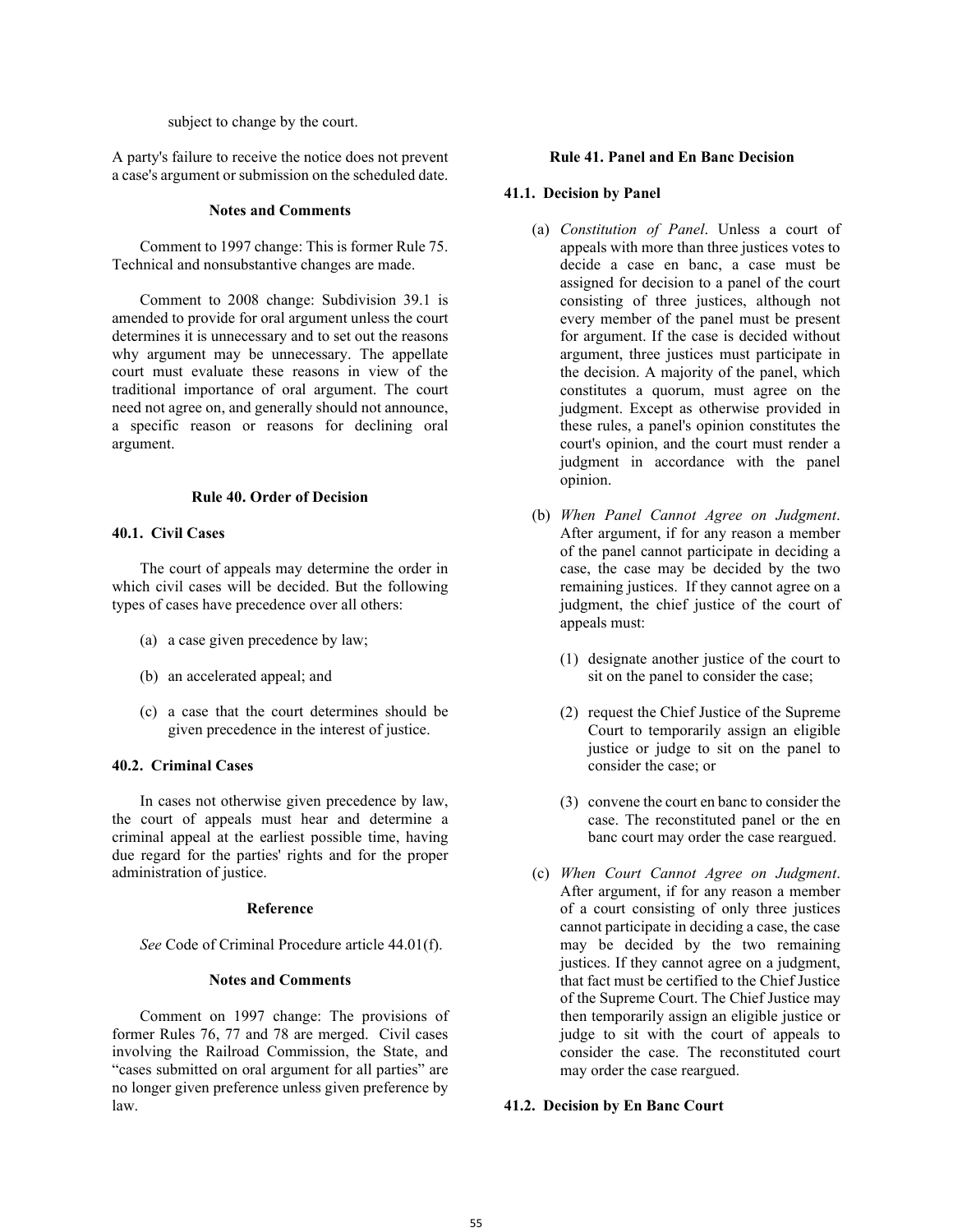- (a) *Constitution of En Banc Court.* An en banc court consists of all members of the court who are not disqualified or recused and — if the case was originally argued before or decided by a panel — any members of the panel who are not members of the court but remain eligible for assignment to the court. A majority of the en banc court constitute a quorum. A majority of the en banc court must agree on a judgment.
- (b) *When En Banc Court Cannot Agree on Judgment*. If a majority of an en banc court cannot agree on a judgment, that fact must be certified to the Chief Justice of the Supreme Court. The Chief Justice may then temporarily assign an eligible justice or judge to sit with the court of appeals to consider the case. The reconstituted court may order the case reargued.
- (c) *En Banc Consideration Disfavored*. En banc consideration of a case is not favored and should not be ordered unless necessary to secure or maintain uniformity of the court's decisions or unless extraordinary circumstances require en banc consideration. A vote to determine whether a case will be considered or reconsidered en banc need not be taken unless a justice of the court requests a vote. If a vote is requested and a majority of the court's members vote to consider or reconsider the case en banc, the en banc court will consider or reconsider the case. Otherwise, a panel of the court will consider the case.

#### **41.3. Precedent in Transferred Cases**

In cases transferred by the Supreme Court from one court of appeals to another, the court of appeals to which the case is transferred must decide the case in accordance with the precedent of the transferor court under principles of stare decisis if the transferee court's decision otherwise would have been inconsistent with the precedent of the transferor court. The court's opinion may state whether the outcome would have been different had the transferee court not been required to decide the case in accordance with the transferor court's precedent.

## **Notes and Comments**

Comment to 1997 change: This is former Rule 79. The rule is reorganized. Paragraphs 41.1(b) and (c) are amended to make clear that a three judge panel must hear the case. Therefore, only if a member of a panel is lost after argument do the provisions for appointment of another justice to break a deadlock come into play. Paragraph 41.2(a) is amended to define an en banc court.

Comment to 2008 change: Subdivisions 41.1 and 41.2 are amended to acknowledge the full authority of the Chief Justice of the Supreme Court to temporarily assign a justice or judge to hear a matter pending in an appellate court. The statutory provisions governing the assignment of judges to appellate courts are located in Chapters 74 and 75 of the Government Code. Other minor changes are made for consistency. Subdivision 41.3 is added to require, in appellate cases transferred by the Supreme Court under Section 73.001 of the Government Code for docket equalization or other purposes, that the transferee court must generally resolve any conflict between the precedent of the transferor court and the precedent of the transferee court — or that of any other intermediate appellate court the transferee court otherwise would have followed — by following the precedent of the transferor court, unless it appears that the transferor court itself would not be bound by that precedent. The rule requires the transferee court to "stand in the shoes" of the transferor court so that an appellate transfer will not produce a different outcome, based on application of substantive law, than would have resulted had the case not been transferred. The transferee court is not expected to follow the transferor court's local rules or otherwise supplant its own local procedures with those of the transferor court.

#### **Rule 42. Dismissal; Settlement**

**42.1. Voluntary Dismissal and Settlement in Civil Cases**

- (a) *On Motion or by Agreement.* The appellate court may dispose of an appeal as follows:
	- (1) On Motion of Appellant*.* In accordance with a motion of appellant, the court may dismiss the appeal or affirm the appealed judgment or order unless such disposition would prevent a party from seeking relief to which it would otherwise be entitled.
	- (2) By Agreement. In accordance with an agreement signed by the parties or their attorneys and filed with the clerk, the court may: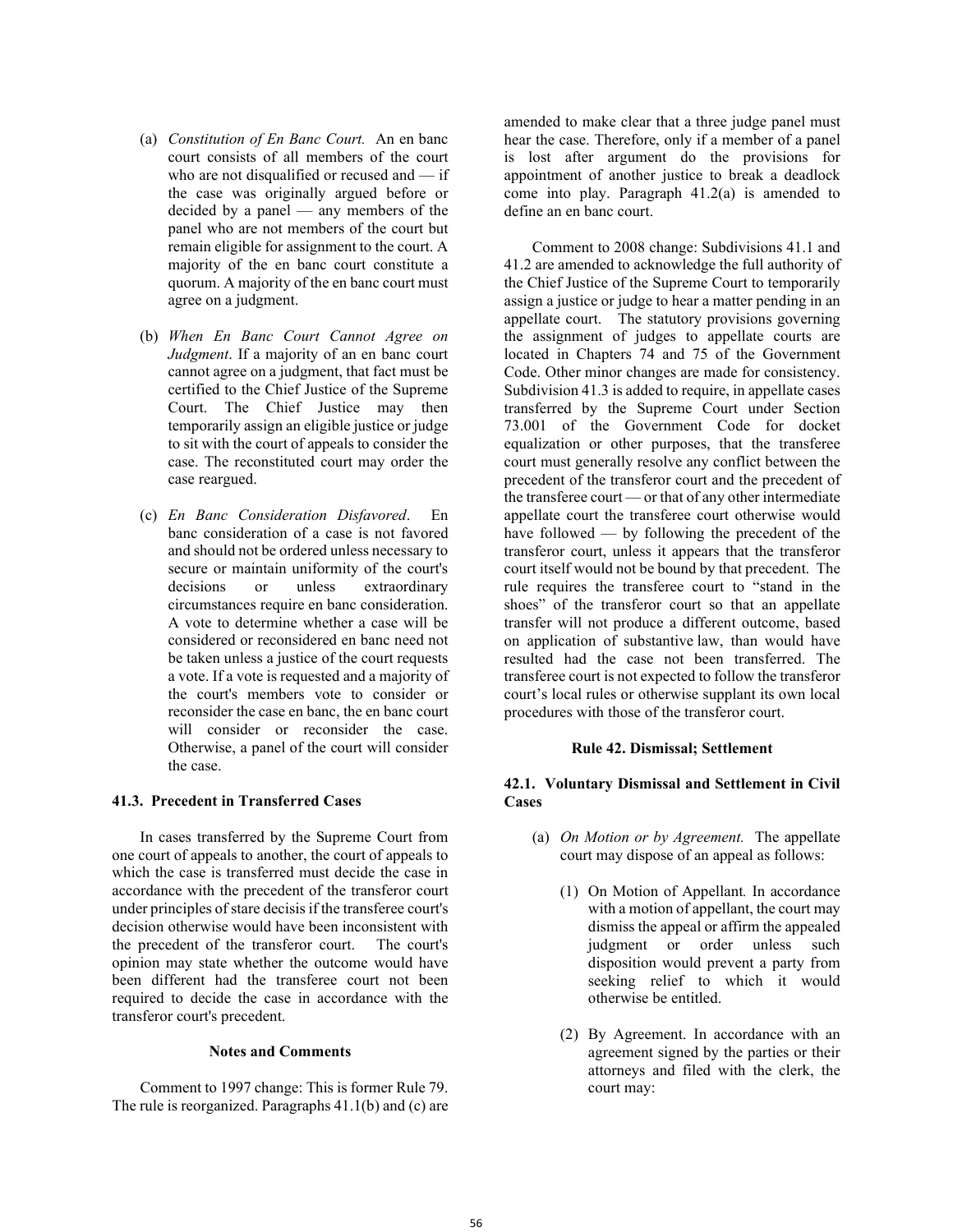- (A) render judgment effectuating the parties' agreement;
- (B) set aside the trial court's judgment without regard to the merits and remand the case to the trial court for rendition of judgment in accordance with the agreement; or
- (C) abate the appeal and permit proceedings in the trial court to effectuate the agreement.
- (b) *Partial Disposition.* A severable portion of the proceeding may be disposed of under (a) if it will not prejudice the remaining parties.
- (c) *Effect on Court's Opinion.* In dismissing a proceeding, the appellate court will determine whether to withdraw any opinion it has already issued. An agreement or motion for dismissal cannot be conditioned on withdrawal of the opinion.
- (d) *Costs.* Absent agreement of the parties, the court will tax costs against the appellant.

### **42.2. Voluntary Dismissal in Criminal Cases**

- (a) At any time before the appellate court's decision, the appellate court may dismiss the appeal upon the appellant's motion. The appellant and his or her attorney must sign the written motion to dismiss and file it in duplicate with the appellate clerk, who must immediately send the duplicate copy to the trial court clerk.
- (b) After the court of appeals hands down its opinion, it may not grant an appellant's motion to dismiss the appeal unless the other parties consent. If the other parties consent and the court of appeals grants the appellant's motion to dismiss the appeal, the appellate opinion must be withdrawn and the appeal dismissed. The appellate clerk must send notice of the dismissal to the trial court clerk.

#### **42.3. Involuntary Dismissal in Civil Cases**

Under the following circumstances, on any party's motion — or on its own initiative after giving ten days' notice to all parties — the appellate court may dismiss the appeal or affirm the appealed judgment or order. Dismissal or affirmance may occur if the appeal is subject to dismissal:

- (a) for want of jurisdiction;
- (b) for want of prosecution; or
- (c) because the appellant has failed to comply with a requirement of these rules, a court order, or a notice from the clerk requiring a response or other action within a specified time.

### **42.4. Involuntary Dismissal in Criminal Cases**

The appellate court must dismiss an appeal on the State's motion, supported by affidavit, showing that the appellant has escaped from custody pending the appeal and that to the affiant's knowledge, the appellant has not, within ten days after escaping, voluntarily returned to lawful custody within the state.

- (a) *Timely Return to Custody; Reinstatement*. The appeal may not be dismissed — or, if dismissed, must be reinstated — if an affidavit of an officer or other credible person is filed showing that the appellant, within ten days after escaping, voluntarily returned to lawful custody within the state.
- (b) *Life Sentence*. The appellate court may overrule the motion to dismiss — or, if the motion was granted, may reinstate the appeal  $-$  if:
	- (1) the appellant received a life sentence; and
	- (2) the appellant is recaptured or voluntarily surrenders within 30 days after escaping.

# **Notes and Comments**

Comment to 1997 change: Former Rules 59 and 60 are merged. Paragraph 42.1(c), allowing a court of appeals to withdraw its opinion, is new. Provision is made in paragraph  $42.3(c)$  for dismissal of an appeal for failure to comply with a notice from the clerk. Other changes are made.

Comment to 2002 change: Rule 42.1 is amended to clarify the procedures for implementing settlements on appeal and to expressly give courts flexibility in effectuating settlements. The rule is also clarified to expressly permit the dismissal of an appeal without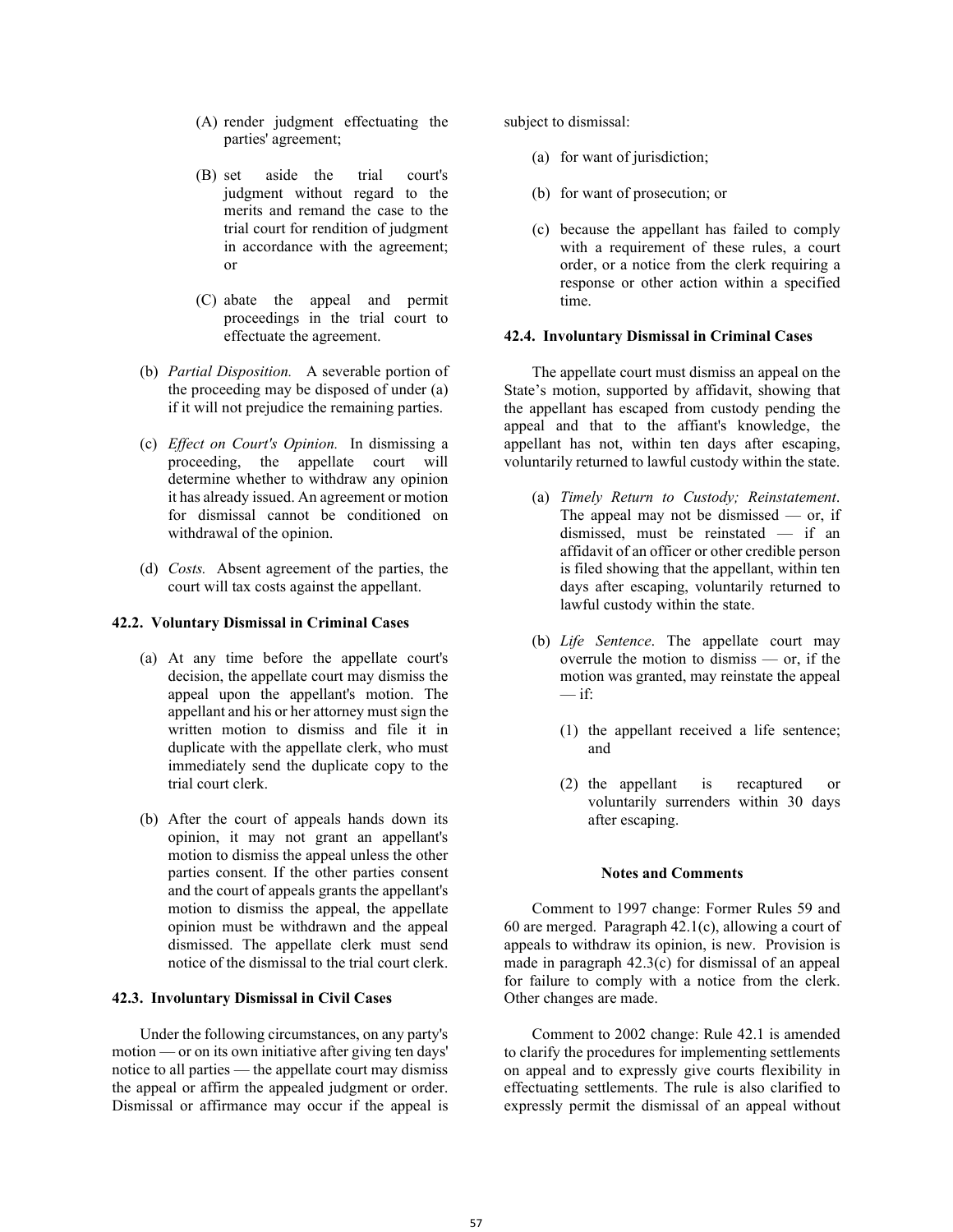dismissal of the action itself. The rule does not permit an appellate court to order a new trial merely on the agreement of the parties absent reversible error, or to vacate a trial court's judgment absent reversible error or a settlement.

#### **Rule 43. Judgment of the Court of Appeals**

## **43.1. Time**

The court of appeals should render its judgment promptly after submission of a case.

#### **43.2. Types of Judgment**

The court of appeals may:

- (a) affirm the trial court's judgment in whole or in part;
- (b) modify the trial court's judgment and affirm it as modified;
- (c) reverse the trial court's judgment in whole or in part and render the judgment that the trial court should have rendered;
- (d) reverse the trial court's judgment and remand the case for further proceedings;
- (e) vacate the trial court's judgment and dismiss the case; or
- (f) dismiss the appeal.

## **43.3. Rendition Appropriate Unless Remand Necessary**

When reversing a trial court's judgment, the court must render the judgment that the trial court should have rendered, except when:

- (a) a remand is necessary for further proceedings; or
- (b) the interests of justice require a remand for another trial.

### **43.4. Judgment for Costs in Civil Cases**

The court of appeals' judgment should award to the prevailing party costs incurred by that party related to the appeal, including filing fees in the court of appeals and costs for preparation of the record. The court of appeals may tax costs otherwise as required

by law or for good cause. But the judgment must not require the payment of costs by a party who was entitled to proceed without payment of costs under Rule 20.1, and a provision in the judgment purporting to do so is void.

## **43.5. Judgment Against Sureties in Civil Cases**

When a court of appeals affirms the trial court judgment, or modifies that judgment and renders judgment against the appellant, the court of appeals must render judgment against the sureties on the appellant's supersedeas bond, if any, for the performance of the judgment and for any costs taxed against the appellant.

#### **43.6. Other Orders**

The court of appeals may make any other appropriate order that the law and the nature of the case require.

### **Notes and Comments**

Comment to 1997 changes: Former Rules 80(a) - (c) and 82 are merged. Paragraph 43.2(e) allows the court of appeals to vacate the trial court's judgment and dismiss the case; paragraph 43.2(f) allows the court of appeals to dismiss the appeal. Both provisions are new but codify current practice. Paragraph 43.3(a) is moved here from former Rule 81(c). Paragraph 43.3(b), allowing a remand in the interest of justice, is new. Subdivisions 43.4 and 43.5 are from former Rule 82.

#### **Rule 44. Reversible Error**

#### **44.1. Reversible Error in Civil Cases**

- (a) *Standard for Reversible Error*. No judgment may be reversed on appeal on the ground that the trial court made an error of law unless the court of appeals concludes that the error complained of:
	- (1) probably caused the rendition of an improper judgment; or
	- (2) probably prevented the appellant from properly presenting the case to the court of appeals.
- (b) *Error Affecting Only Part of Case*. If the error affects part of, but not all, the matter in controversy and that part is separable without unfairness to the parties, the judgment must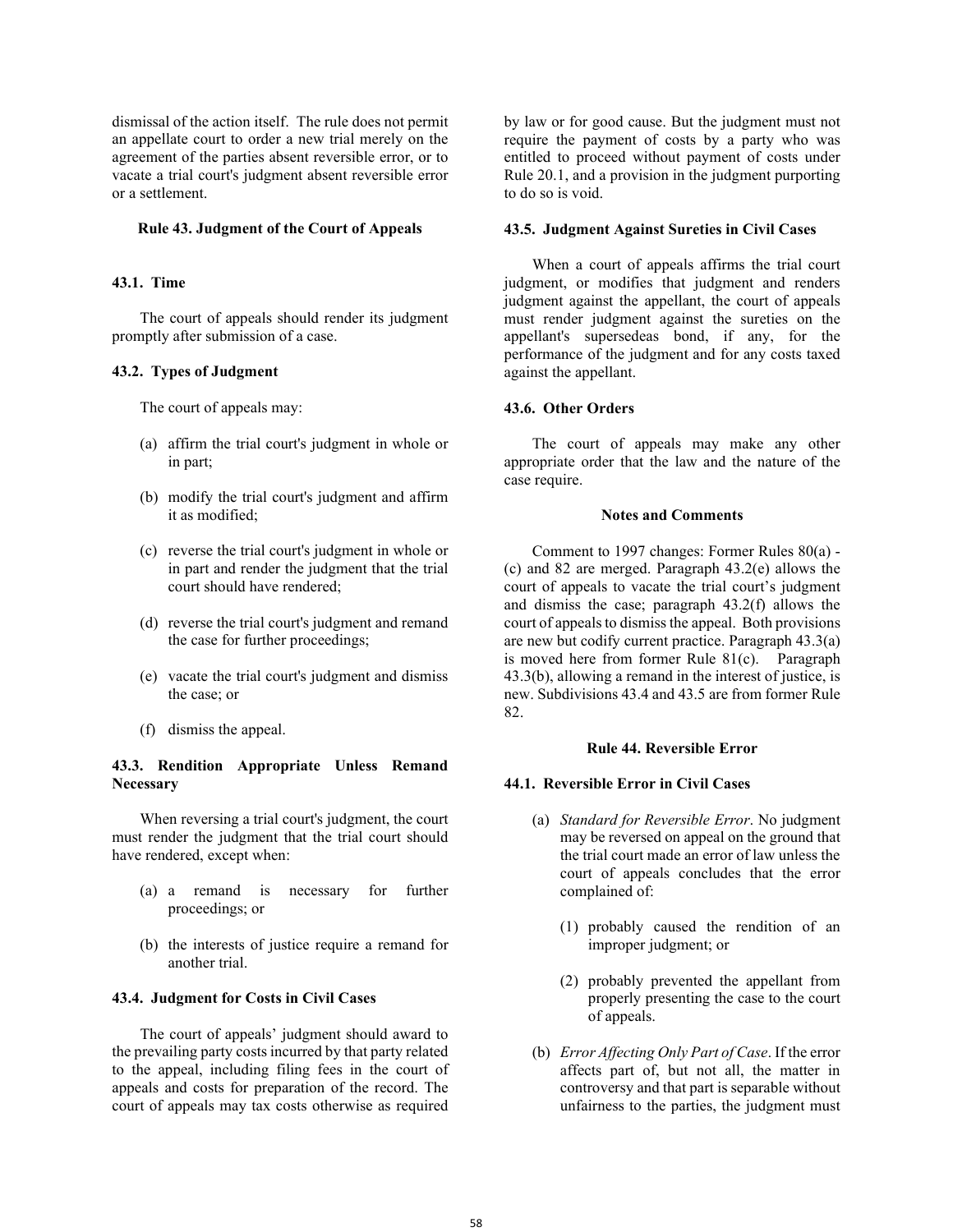be reversed and a new trial ordered only as to the part affected by the error. The court may not order a separate trial solely on unliquidated damages if liability is contested.

### **44.2. Reversible Error in Criminal Cases**

- (a) *Constitutional Error*. If the appellate record in a criminal case reveals constitutional error that is subject to harmless error review, the court of appeals must reverse a judgment of conviction or punishment unless the court determines beyond a reasonable doubt that the error did not contribute to the conviction or punishment.
- (b) *Other Errors*. Any other error, defect, irregularity, or variance that does not affect substantial rights must be disregarded.
- (c) *Presumptions*. Unless the following matters were disputed in the trial court, or unless the record affirmatively shows the contrary, the court of appeals must presume:
	- (1) that venue was proved in the trial court;
	- (2) that the jury was properly impaneled and sworn;
	- (3) that the defendant was arraigned;
	- (4) that the defendant pleaded to the indictment or other charging instrument; and
	- (5) that the court's charge was certified by the trial court and filed by the clerk before it was read to the jury.

## **44.3. Defects in Procedure**

A court of appeals must not affirm or reverse a judgment or dismiss an appeal for formal defects or irregularities in appellate procedure without allowing a reasonable time to correct or amend the defects or irregularities.

### **44.4. Remediable Error of the Trial Court**

- (a) *Generally*. A court of appeals must not affirm or reverse a judgment or dismiss an appeal if:
	- (1) the trial court's erroneous action or failure or refusal to act prevents the proper presentation of a case to the court

#### of appeals; and

- (2) the trial court can correct its action or failure to act.
- (b) *Court of Appeals Direction if Error Remediable*. If the circumstances described in (a) exist, the court of appeals must direct the trial court to correct the error. The court of appeals will then proceed as if the erroneous action or failure to act had not occurred.

# **Notes and Comments**

Comment to 1997 change: Former Rules 80(d), 81 and 83 are merged. The reversible error standard in subdivision 44.1 is amended to omit the reference to an action "reasonably calculated to cause" an improper judgment, but no substantive change is intended. Paragraph 44.2(a) is amended to limit its standard of review to constitutional errors that are subject to harmless error review. Paragraph 44.2(b) is new and is taken from Federal Rule of Criminal Procedure 52(a) without substantive change. Paragraph 44.2(c) is former Rule 80(d) without substantive change. Subdivision 44.3 is amended to delete the reference to defects of "substance" and to delete the provisions regarding the late filing of the record.

# **Rule 45. Damages for Frivolous Appeals in Civil Cases**

If the court of appeals determines that an appeal is frivolous, it may — on motion of any party or on its own initiative, after notice and a reasonable opportunity for response — award each prevailing party just damages. In determining whether to award damages, the court must not consider any matter that does not appear in the record, briefs, or other papers filed in the court of appeals.

#### **Notes and Comments**

Comment to 1997 change: This is former Rule 84. The limit on the amount of the sanction that may be imposed is repealed. A requirement of notice and opportunity to respond is added.

# **Rule 46. Remittitur in Civil Cases**

# **46.1. Remittitur After Appeal Perfected**

If the trial court suggests a remittitur but the case is appealed before the remittitur is filed, the party who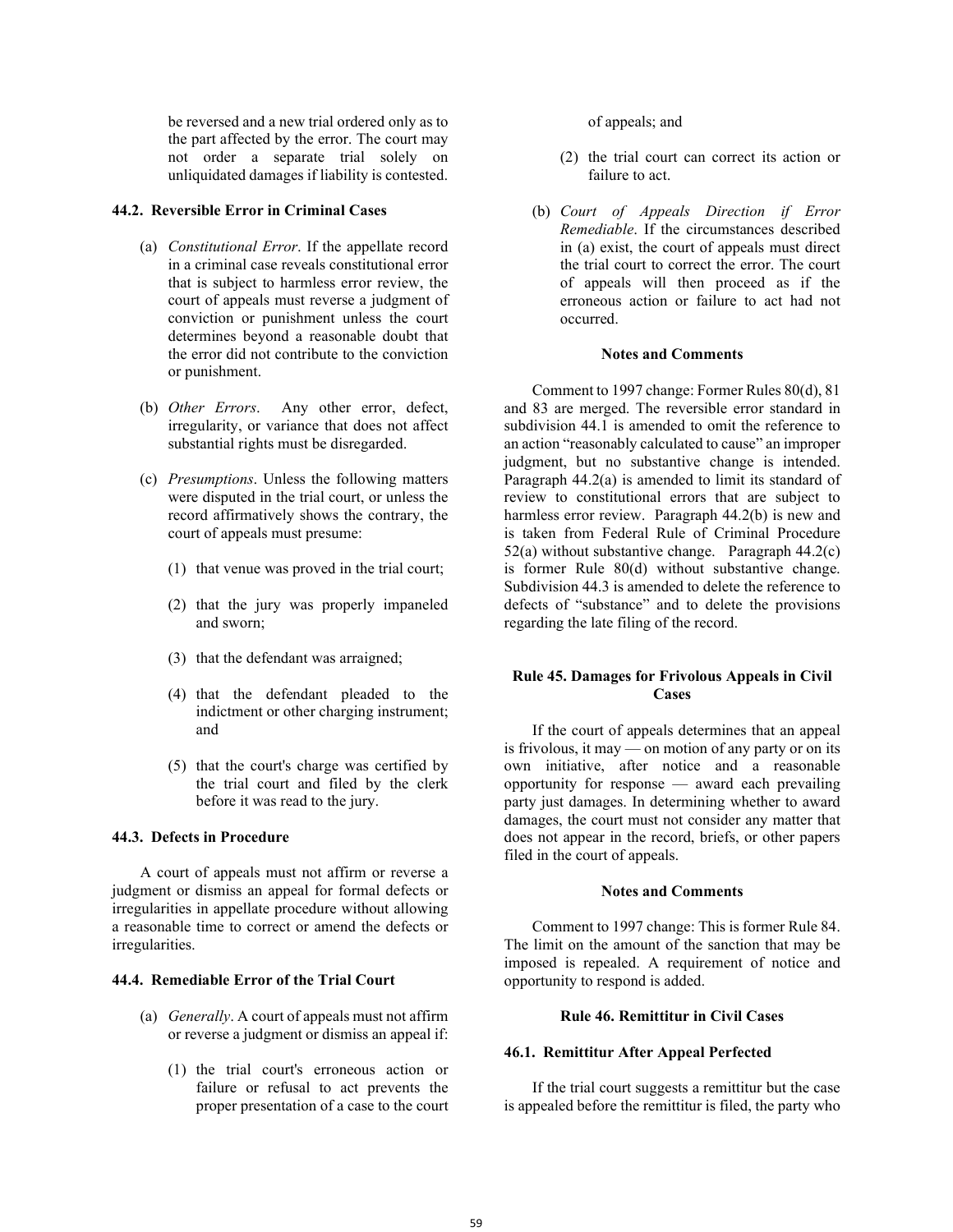would make the remittitur may do so in the court of appeals in the same manner as in the trial court. The court of appeals must then render the judgment that the trial court should have rendered if the remittitur had been made in the trial court.

### **46.2. Appeal on Remittitur**

If a party makes the remittitur at the trial judge's suggestion and the party benefitting from the remittitur appeals, the remitting party is not barred from contending in the court of appeals that all or part of the remittitur should not have been required, but the remitting party must perfect an appeal to raise that point. If the court of appeals sustains the remitting party's contention that remittitur should not have been required, the court must render the judgment that the trial court should have rendered.

# **46.3. Suggestion of Remittitur by Court of Appeals**

The court of appeals may suggest a remittitur. If the remittitur is timely filed, the court must reform and affirm the trial court's judgment in accordance with the remittitur. If the remittitur is not timely filed, the court must reverse the trial court's judgment.

## **46.4. Refusal to Remit Must Not Be Mentioned in Later Trial**

If the court of appeals suggests a remittitur but no remittitur is filed, evidence of the court's determination regarding remittitur is inadmissible in a later trial of the case.

## **46.5. Voluntary Remittitur**

If a court of appeals reverses the trial court's judgment because of a legal error that affects only part of the damages awarded by the judgment, the affected party may - within 15 days after the court of appeals' judgment - voluntarily remit the amount that the affected party believes will cure the reversible error. A party may include in a motion for rehearing without waiving any complaint that the court of appeals erred - a conditional request that the court accept the remittitur and affirm the trial court's judgment as reduced. If the court of appeals determines that the voluntary remittitur is not sufficient to cure the reversible error, but that remittitur is appropriate, the court must suggest a remittitur in accordance with Rule 46.3. If the remittitur is timely filed and the court of appeals determines that the voluntary remittitur cures the reversible error, then the court must accept the

remittitur and reform and affirm the trial court judgment in accordance with the remittitur.

#### **Notes and Comments**

Comment to 1997 change: This is former Rule 85. The rule is revised without substantive change.

Comment to 2002 change: Subdivision 46.5 is amended to clarify the procedure for offering a voluntary remittitur. The offer may be made in a motion for rehearing without waiving any complaint that the court of appeals erred, thereby extending the deadlines for further appeal.

#### **Rule 47. Opinions, Publication, and Citation**

## **47.1. Written Opinions**

The court of appeals must hand down a written opinion that is as brief as practicable but that addresses every issue raised and necessary to final disposition of the appeal.

# **47.2. Designation and Signing of Opinions; Participating Justices**

- (a) *Civil and Criminal Cases.* Each opinion of the court must be designated either an "Opinion" or a "Memorandum Opinion." A majority of the justices who participate in considering the case must determine whether the opinion will be signed by a justice or will be per curiam and whether it will be designated an opinion or memorandum opinion. The names of the participating justices must be noted on all written opinions or orders of the court or a panel of the court.
- (b) *Criminal Cases.* In addition, each opinion and memorandum opinion in a criminal case must bear the notation "publish" or "do not publish" as determined — before the opinion is handed down — by a majority of the justices who participate in considering the case. Any party may move the appellate court to change the notation, but the court of appeals must not change the notation after the Court of Criminal Appeals has acted on any party's petition for discretionary review or other request for relief. The Court of Criminal Appeals may, at any time, order that a "do not publish" notation be changed to "publish."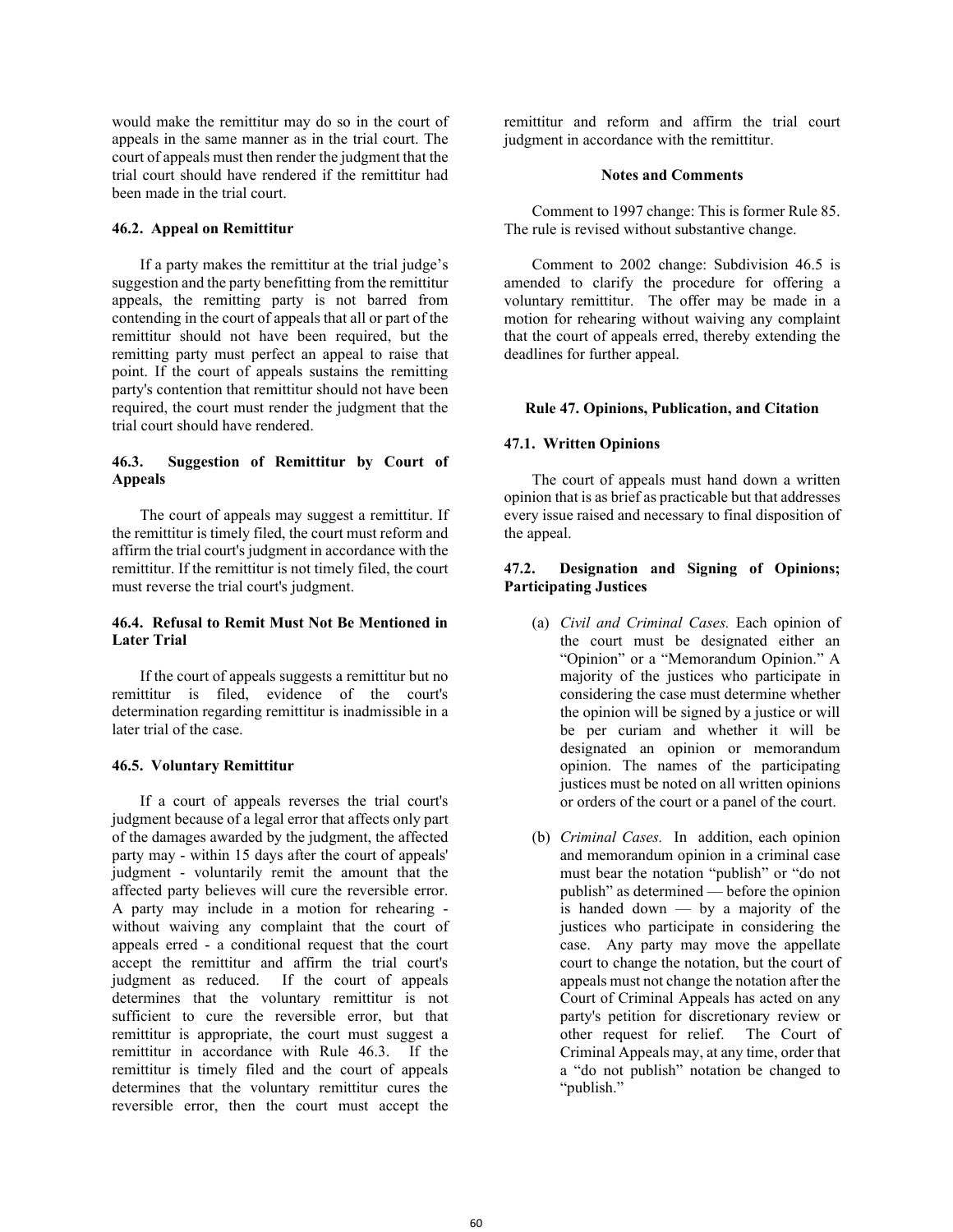(c) *Civil Cases.* Opinions and memorandum opinions in civil cases issued on or after January 1, 2003 shall not be designated "do not publish."

## **47.3. Distribution of Opinions**

All opinions of the courts of appeals are open to the public and must be made available to public reporting services, print or electronic.

### **47.4. Memorandum Opinions**

If the issues are settled, the court should write a brief memorandum opinion no longer than necessary to advise the parties of the court's decision and the basic reasons for it. An opinion may not be designated a memorandum opinion if the author of a concurrence or dissent opposes that designation. An opinion must be designated a memorandum opinion unless it does any of the following:

- (a) establishes a new rule of law, alters or modifies an existing rule, or applies an existing rule to a novel fact situation likely to recur in future cases;
- (b) involves issues of constitutional law or other legal issues important to the jurisprudence of Texas;
- (c) criticizes existing law; or
- (d) resolves an apparent conflict of authority.

## **47.5. Concurring and Dissenting Opinions**

Only a justice who participated in the decision of a case may file or join in an opinion concurring in or dissenting from the judgment of the court of appeals. Any justice on the court may file an opinion in connection with a denial of consideration or reconsideration en banc.

# **47.6. Change in Designation by En Banc Court**

A court en banc may change a panel's designation of an opinion.

## **47.7. Citation of Unpublished Opinions**

(a) *Criminal Cases.* Opinions and memorandum opinions not designated for publication by the court of appeals under these or prior rules have no precedential value but may be cited with the notation, "(not designated for publication)."

(b) *Civil Cases.* Opinions and memorandum opinions designated "do not publish" under these rules by the courts of appeals prior to January 1, 2003 have no precedential value but may be cited with the notation, "(not designated for publication)." If an opinion or memorandum opinion issued on or after that date is erroneously designated "do not publish," the erroneous designation will not affect the precedential value of the decision.

# **Notes and Comments**

Comment to 1997 change: This is former Rule 90. Subdivision 47.1 makes clear that a memorandum opinion should not be any longer than necessary. Subdivision 47.5 is amended to make clear that only justices who participated in the decision may file an opinion in the case. Judges who are not on a panel may file an opinion only in respect to a hearing or rehearing en banc. Former Rule 90(h), regarding publication of opinions after the Supreme Court grants review, is repealed.

Comment to 2002 change: The rule is substantively changed to discontinue the use of the "do not publish" designation in civil cases, to require that all opinions of the court of appeals be made available to public reporting services, and to remove prospectively any prohibition against the citation of opinions as authority in civil cases. The rule favors the use of "memorandum opinions" designated as such except in certain types of cases but does not change other requirements, such as those in *Pool v. Ford Motor Co.,* 715 S.W.2d 629, 635-636 (Tex. 1986). An opinion previously designated "do not publish" has no precedential value but may be cited. The citation must include the notation, "(not designated for publication)." Of course, whenever an opinion not readily available is cited, copies should be furnished to the court and opposing counsel.

Comment to 2008 change: Effective January 1, 2003, Rule 47 was amended to prospectively discontinue designating opinions in civil cases as either "published" or "unpublished." Subdivision 47.7 is revised to clarify that, with respect to civil cases, only opinions issued prior to the 2003 amendment and affirmatively designated "do not publish" should be considered "unpublished" cases lacking precedential value. All opinions and memorandum opinions in civil cases issued after the 2003 amendment have precedential value. The provisions governing citation of unpublished opinions in criminal cases are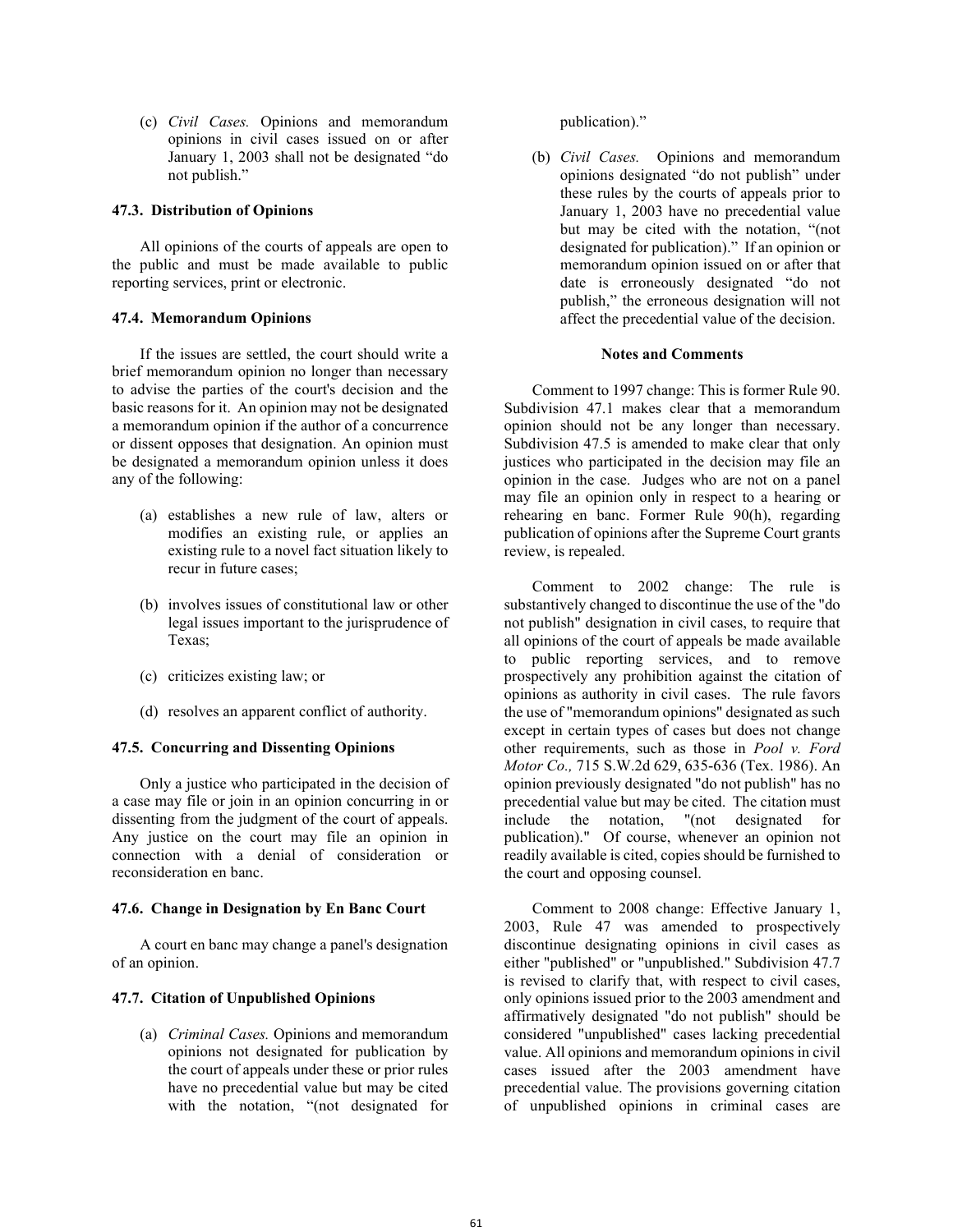substantively unchanged. Subdivisions 47.2 and 47.7 are amended to clarify that memorandum opinions are subject to those rules.

## **Rule 48. Copy of Opinion and Judgment to Interested Parties and Other Courts**

# **48.1. Recipients of Opinion and Judgment in All Cases**

On the date when an appellate court's opinion is handed down, the appellate clerk must send or deliver copies of the opinion and judgment to the following persons:

- (a) the trial judge;
- (b) the trial court clerk;
- (c) the regional administrative judge; and
- (d) all parties to the appeal.

# **48.2. Additional Recipients in Criminal Cases**

In criminal cases, copies of the opinion and judgment will also be mailed or delivered to the State Prosecuting Attorney.

# **48.3. Filing Opinion and Judgment**

The trial court clerk must file a copy of the opinion and judgment among the papers of the case in that court.

### **48.4. Opinion Sent to Criminal Defendant**

In criminal cases, the attorney representing the defendant on appeal shall, within five days after the opinion is handed down, send his client a copy of the opinion and judgment, along with notification of the defendant's right to file a pro se petition for discretionary review under Rule 68. This notification shall be sent certified mail, return receipt requested, to the defendant at his last known address. The attorney shall also send the court of appeals a letter certifying his compliance with this rule and attaching a copy of the return receipt within the time for filing a motion for rehearing. The court of appeals shall file this letter in its record of the appeal.

### **Notes and Comments**

Comment to 1997 change: This is former Rule 91 with changes.

## **Rule 49. Motion for Rehearing and En Banc Reconsideration**

### **49.1. Motion for Rehearing**

A motion for rehearing may be filed within 15 days after the court of appeals' judgment or order is rendered. The motion must clearly state the issues relied on for the rehearing.

#### **49.2. Response to Motion for Rehearing**

No response to a motion for rehearing need be filed unless the court so requests. The motion will not be granted unless a response has been filed or requested by the court.

# **49.3. Decision on Motion for Rehearing**

A motion for rehearing may be granted by a majority of the justices who participated in the decision of the case. Unless two justices who participated in the decision of the case agree on the disposition of the motion for rehearing, the chief justice of the court of appeals must assign a justice to replace any justice who participated in the panel decision but cannot participate in deciding the motion for rehearing. If rehearing is granted, the court may dispose of the case with or without rebriefing and oral argument.

#### **49.4. Further Motion for Rehearing**

After a court decides a motion for rehearing, a further motion for rehearing may be filed within 15 days of the court's action if the court:

- (a) modifies its judgment;
- (b) vacates its judgment and renders a new judgment; or
- (c) issues a different opinion.

#### **49.5. En Banc Reconsideration**

A party may file a motion for en banc reconsideration as a separate motion, with or without filing a motion for rehearing. The motion must be filed within the time prescribed by Rule 49.1 for filing a motion for rehearing. The motion should address the standard for en banc consideration in Rule 41.2(c). No response to a motion for en banc reconsideration need be filed unless the court so requests. While the court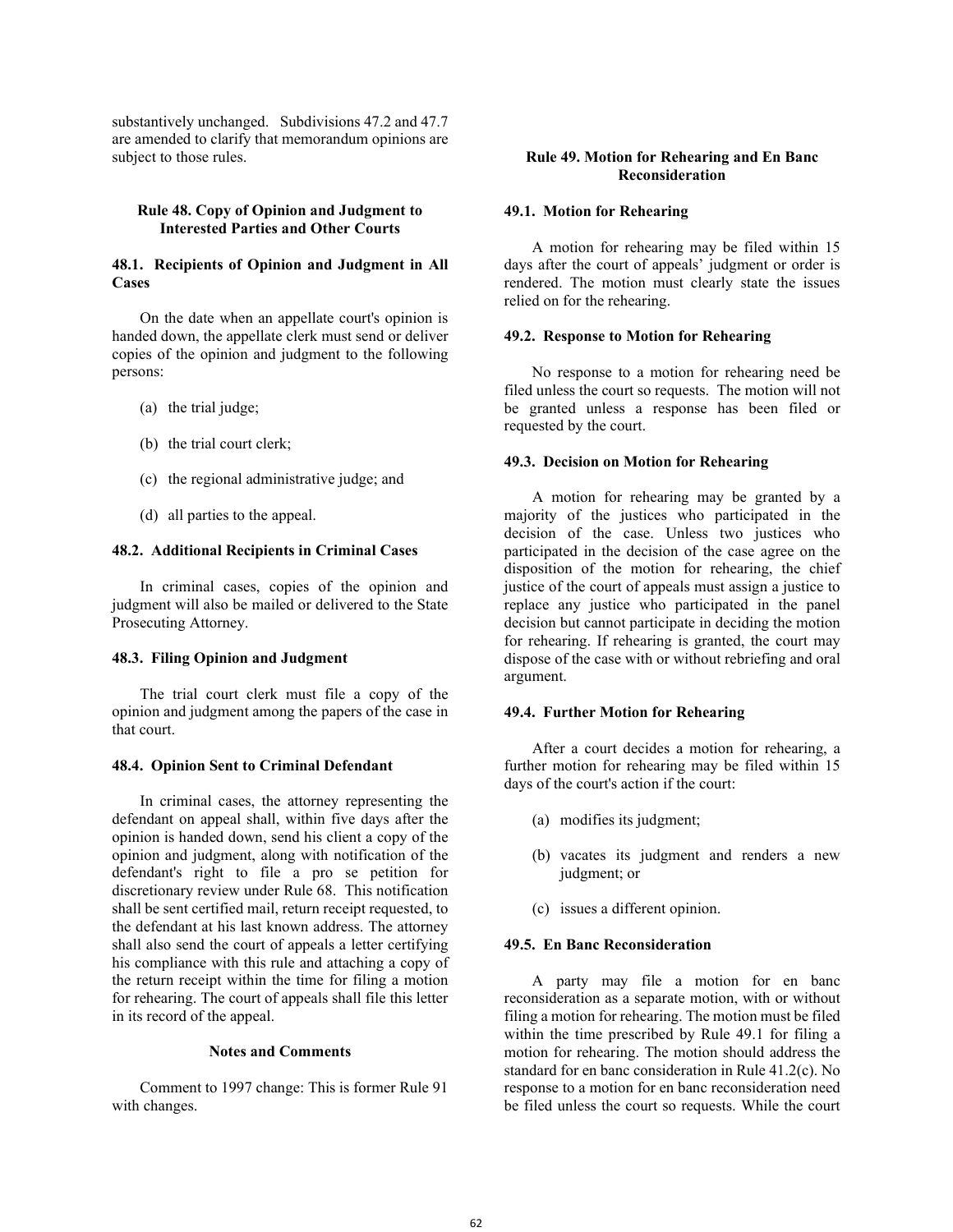has plenary power, a majority of the en banc court may, on its own initiative, order en banc reconsideration of a decision. If a majority orders reconsideration, the judgment or order does not become final, and the case will be resubmitted to the court for en banc review and disposition. The court may dispose of the case with or without rebriefing and oral argument.

### **49.6. Further Motion for En Banc Reconsideration**

After a court decides a motion for en banc reconsideration, a further motion for en banc reconsideration may be filed within 15 days of the court's action if the court:

(a) modifies its judgment;

(b) vacates its judgment and renders a new judgment; or

(c) issues a different opinion.

#### **49.7. Accelerated Appeals**

In an accelerated appeal, the appellate court may deny the right to file a motion for rehearing or en banc reconsideration or shorten the time to file such a motion.

## **49.8. Amendments**

A motion for rehearing or en banc reconsideration may be amended as a matter of right anytime before the 15-day period allowed for filing the motion expires, and with leave of the court, anytime before the court of appeals decides the motion.

#### **49.9. Extension of Time**

A court of appeals may extend the time for filing a motion for rehearing or en banc reconsideration if a party files a motion complying with Rule 10.5(b) no later than 15 days after the last date for filing the motion.

#### **49.10. Not Required for Review**

A motion for rehearing or for en banc reconsideration is not a prerequisite to filing a petition for review in the Supreme Court or a petition for discretionary review in the Court of Criminal Appeals nor is it required to preserve error.

#### **49.11. Relationship to Petition for Review**

A party may not file a motion for rehearing or en banc reconsideration in the court of appeals after that party has filed a petition for review in the Supreme Court unless the court of appeals modifies its opinion or judgment after the petition for review is filed. The filing of a petition for review does not preclude another party from filing a motion for rehearing or en banc reconsideration or preclude the court of appeals from ruling on the motion. If a motion for rehearing or en banc reconsideration is timely filed after a petition for review is filed, the petitioner must immediately notify the Supreme Court clerk of the filing of the motion, and must notify the clerk when the last timely filed motion is overruled by the court of appeals.

#### **49.12. Certificate of Conference Not Required**

A certificate of conference is not required for a motion for rehearing or en banc reconsideration.

## **Notes and Comments**

Comment to 1997 change: This is former Rule 100. Subdivision 49.4 is moved here from former Rule 43(h). Subdivisions 49.9 and 49.10 are added.

Comment to 2008 change: Rule 49 is revised to treat a motion for en banc reconsideration as having the effect of a motion for rehearing and to include procedures governing the filing of a motion for en banc reconsideration. Subdivision 49.5(c) is amended to clarify that a further motion for rehearing may be filed if the court issues a different opinion, irrespective of whether the opinion is issued in connection with the overruling of a prior motion for rehearing. Issuance of a new opinion that is not substantially different should not occasion a further motion for rehearing, but a motion's lack of merit does not affect appellate deadlines. The provisions of former Rule 53.7(b) that address motions for rehearing are moved to new subdivision 49.11 without change, leaving the provisions of Rule 53.7(b) that address petitions for review undisturbed. Subdivision 49.12 mirrors Rule  $10.1(a)(5)$  in excepting motions for rehearing and motions for en banc reconsideration from the certificate-of-conference requirement.

Comment to 2021 change: Rule 49 is revised to clarify when a motion for en banc reconsideration may be filed. A motion for en banc reconsideration must be filed by the deadline for filing an initial motion for rehearing under subdivision 49.1. Some subdivisions have been rearranged. Amended subdivision 49.5 adds a cross-reference to the standard for en banc consideration in Rule 41.2(c).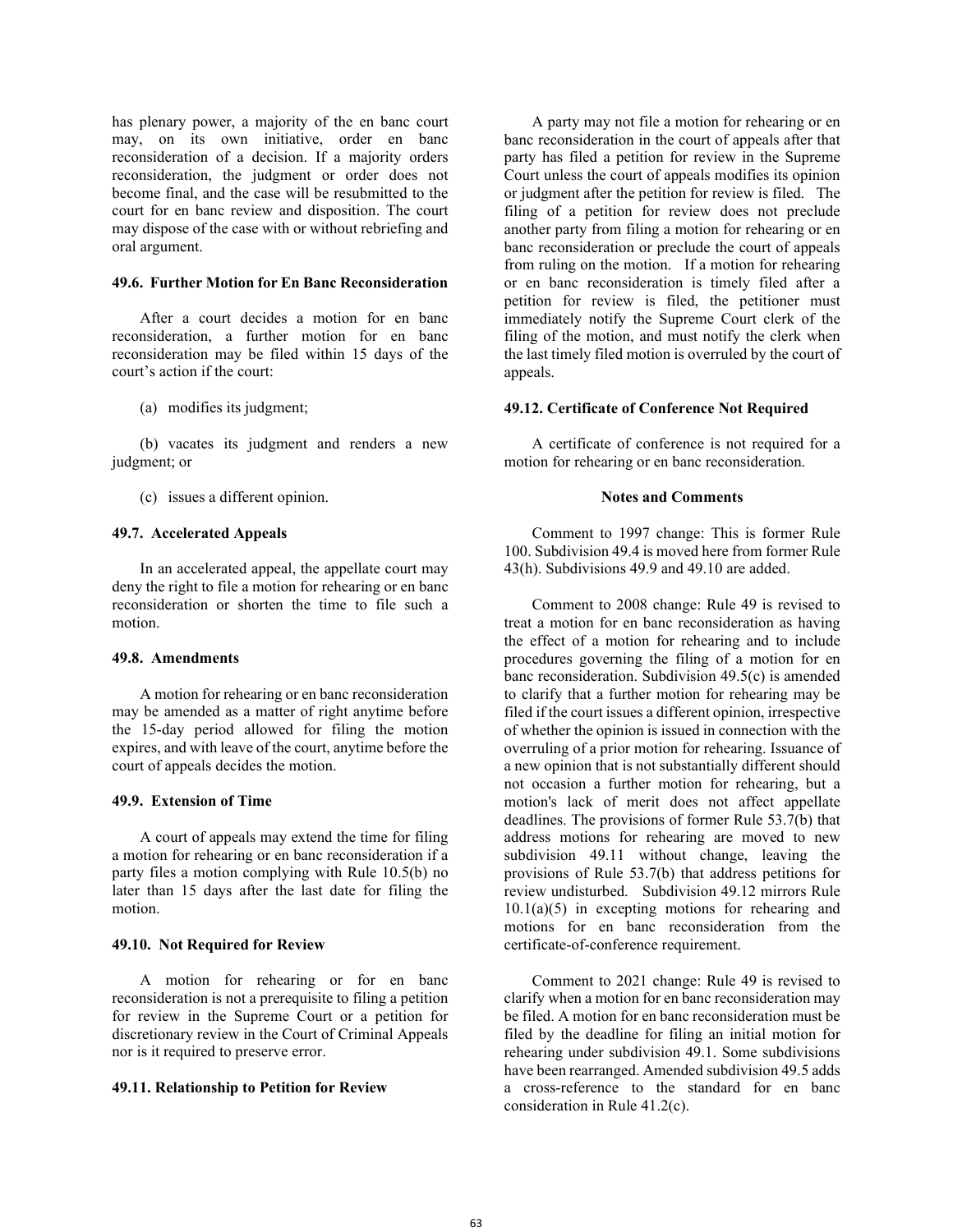# **Rule 50. Abolished by Order of July 12, 2011, eff. September 1, 2011**

#### **Notes and Comments**

Comment to 2011 change: Rule 50 is abolished. Motions for rehearing serve the same purpose.

# **Rule 51. Enforcement of Judgments after Mandate**

# **51.1. Civil Cases**

- (a) *Statement of Costs*. The appellate clerk must prepare, and send to the trial court clerk with the mandate, a statement of costs showing:
	- (1) the preparation costs for the appellate record, and any court of appeals filing fees, with a notation of those items that have been paid and those that are owing; and
	- (2) the party or parties against whom costs have been adjudged.
- (b) *Enforcement of Judgment*. When the trial court clerk receives the mandate, the appellate court's judgment must be enforced. Appellate court costs must be included with the trial court costs in any process to enforce the judgment. If all or part of the costs are collected, the trial court clerk must immediately remit to the appellate court clerk any amount due to that clerk. The trial court need not make any further order in the case, and the appellate court's judgment may be enforced as in other cases, when the appellate judgment:
	- (1) affirms the trial court's judgment;
	- (2) modifies the trial court's judgment and, as so modified, affirms that judgment; or
	- (3) renders the judgment the trial court should have rendered.

## **51.2. Criminal Cases**

When the trial court clerk receives the mandate, the appellate court's judgment must be enforced as follows:

- (a) *Clerk's Duties*. The trial court clerk must:
	- (1) send an acknowledgment to the appellate clerk of the mandate's receipt; and
	- (2) immediately file the mandate.
- (b) *Judgment of Affirmance; Defendant Not in Custody*.
	- (1) Capias to Be Issued. If the judgment contains a sentence of confinement or imprisonment that has not been suspended, the trial court must promptly issue a capias for the defendant's arrest so that the court's sentence can be executed.
	- (2) Contents of Capias. The capias may issue to any county of this state and must be executed and returned as in felony cases, except that no bail may be taken. The capias must:
		- (A) recite the fact of conviction;
		- (B) set forth the offense and the court's judgment and sentence;
		- (C) state that the judgment was appealed from and affirmed, and that the mandate has been filed; and
		- (D) command the sheriff to arrest and take the defendant into his custody, and to place and keep the defendant in custody until delivered to the proper authorities as directed by the sentence.
	- (3) Sheriff's Duties. The sheriff must promptly execute the capias as directed. The sheriff must notify the trial court clerk and the appellate clerk when the mandate has been carried out and executed.
- (c) *Judgment of Reversal*.
	- (1) When New Trial Ordered. When the appellate court reverses the trial court's judgment and grants the defendant a new trial, the procedure is governed by Code of Criminal Procedure article 44.29. If the defendant is in custody and entitled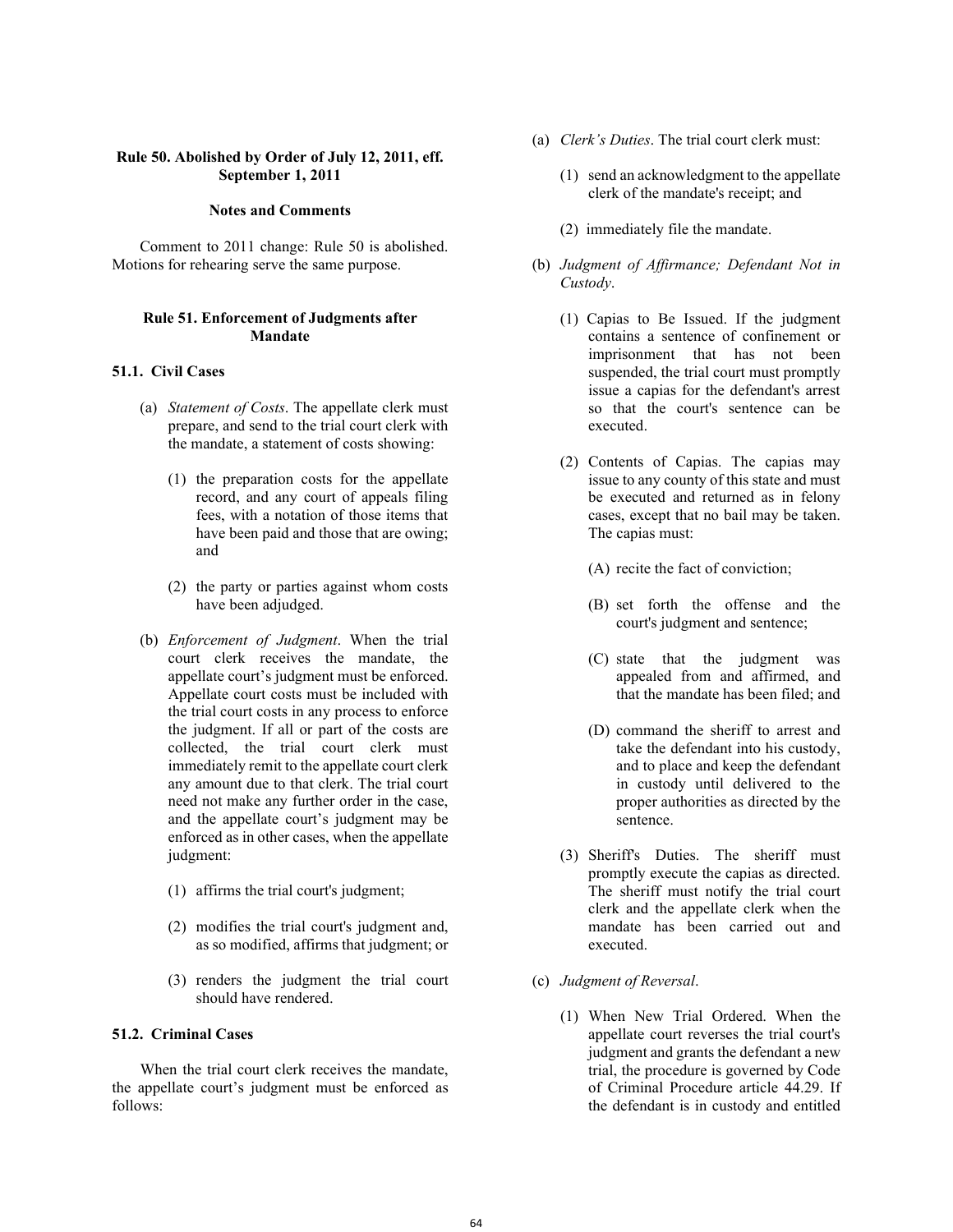to bail, the defendant must be released upon giving bail.

- (2) When Case Dismissed. When the appellate court reverses the trial court's judgment and orders the case to be dismissed, the defendant — if in custody — must be discharged.
- (d) *Judgment of Acquittal*. When the appellate court reverses a judgment and orders the defendant's acquittal, the defendant — if in custody — must be discharged, and no further order or judgment of the trial court is necessary.

## **Notes and Comments**

Comment to 1997 change: Former Rules 87 and 88 are merged. The reference to costs in tax suits is deleted.

# **SECTION THREE: ORIGINAL PROCEEDINGS IN THE SUPREME COURT AND THE COURTS OF APPEALS**

#### **Rule 52. Original Proceedings**

#### **52.1. Commencement**

An original appellate proceeding seeking extraordinary relief — such as a writ of habeas corpus, mandamus, prohibition, injunction, or quo warranto is commenced by filing a petition with the clerk of the appropriate appellate court. The petition must be captioned "*In re* [name of relator]."

### **52.2. Designation of Parties**

The party seeking the relief is the relator. In original proceedings other than habeas corpus, the person against whom relief is sought — whether a judge, court, tribunal, officer, or other person — is the respondent. A person whose interest would be directly affected by the relief sought is a real party in interest and a party to the case.

#### **52.3. Form and Contents of Petition**

The petition must, under appropriate headings and in the order here indicated, contain the following:

(a) *Identity of Parties and Counsel*. The petition must give a complete list of all parties, and the names, and addresses of all counsel.

- (b) *Table of Contents*. The petition must include a table of contents with references to the pages of the petition. The table of contents must indicate the subject matter of each issue or point, or group of issues or points.
- (c) *Index of Authorities.* The petition must include an index of authorities arranged alphabetically and indicating the pages of the petition where the authorities are cited.
- (d) *Statement of the Case*. The petition must contain a statement of the case that should seldom exceed one page and should not discuss the facts. The statement must contain the following:
	- (1) a concise description of the nature of any underlying proceeding (e.g., a suit for damages, a contempt proceeding for failure to pay child support, or the certification of a candidate for inclusion on an election ballot);
	- (2) if the respondent is a judge, the name of the judge, the designation of the court in which the judge was sitting, and the county in which the court is located; and if the respondent is an official other than a judge, the designation and location of the office held by the respondent;
	- (3) a concise description of the respondent's action from which the relator seeks relief;
	- (4) if the relator seeks a writ of habeas corpus, a statement describing how and where the relator is being deprived of liberty;
	- (5) if the petition is filed in the Supreme Court after a petition requesting the same relief was filed in the court of appeals:
		- (A) the date the petition was filed in the court of appeals;
		- (B) the district of the court of appeals and the names of the justices who participated in the decision;
		- (C) the author of any opinion for the court of appeals and the author of any separate opinion;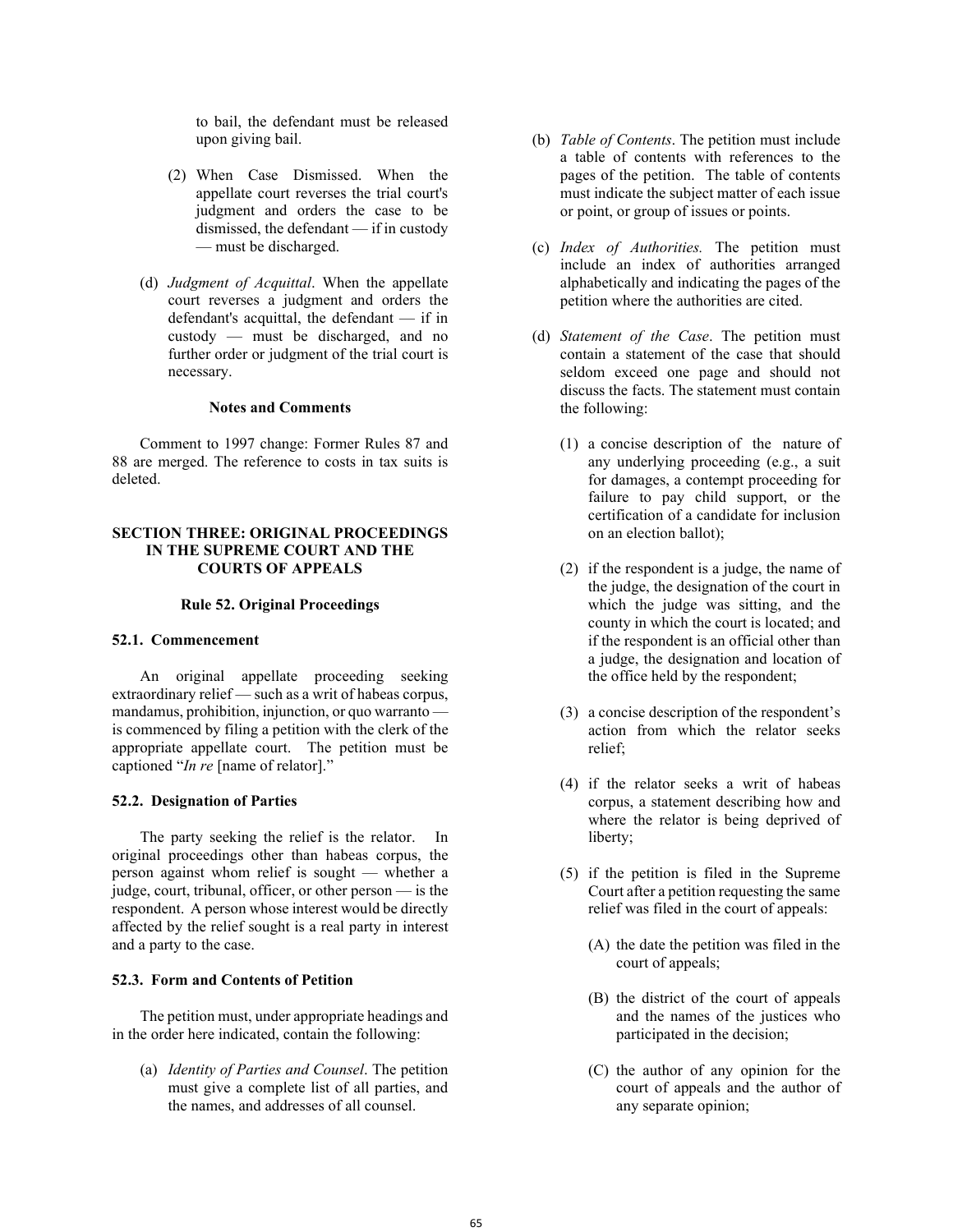- (D) the citation of the court's opinion;
- (E) the disposition of the case by the court of appeals, and the date of the court of appeals' order.
- (e) *Statement of Jurisdiction*. The petition must state, without argument, the basis of the court's jurisdiction. If the Supreme Court and the court of appeals have concurrent jurisdiction, the petition must be presented first to the court of appeals unless there is a compelling reason not to do so. If the petition is filed in the Supreme Court without first being presented to the court of appeals, the petition must state the compelling reason why the petition was not first presented to the court of appeals.
- (f) *Issues Presented*. The petition must state concisely all issues or points presented for relief. The statement of an issue or point will be treated as covering every subsidiary question that is fairly included.
- (g) *Statement of Facts*. The petition must state concisely and without argument the facts pertinent to the issues or points presented. Every statement of fact in the petition must be supported by citation to competent evidence included in the appendix or record.
- (h) *Argument*. The petition must contain a clear and concise argument for the contentions made, with appropriate citations to authorities and to the appendix or record.
- (i) *Prayer*. The petition must contain a short conclusion that clearly states the nature of the relief sought.
- (j) *Certification.* The person filing the petition must certify that he or she has reviewed the petition and concluded that every factual statement in the petition is supported by competent evidence included in the appendix or record.
- (k) *Appendix*.
	- (1) Necessary Contents. The appendix must contain:
		- (A) a certified or sworn copy of any order complained of, or any other

document showing the matter complained of;

- (B) any order or opinion of the court of appeals, if the petition is filed in the Supreme Court;
- (C) unless voluminous or impracticable, the text of any rule, regulation, ordinance, statute, constitutional provision, or other law (excluding case law) on which the argument is based; and
- (D) if a writ of habeas corpus is sought, proof that the relator is being restrained.
- (2) Optional Contents. The appendix may contain any other item pertinent to the issues or points presented for review, including copies or excerpts of relevant court opinions, statutes, constitutional provisions, documents on which the suit was based, pleadings, and similar material. Items should not be included in the appendix to attempt to avoid the page limits for the petition. The appendix should not contain any evidence or other item that is not necessary for a decision.

## **52.4. Response**

Any party may file a response to the petition, but it is not mandatory. The court must not grant relief other than temporary relief — before a response has been filed or requested by the court. The response must conform to the requirements of 52.3, except that:

- (a) the list of parties and counsel is not required unless necessary to supplement or correct the list contained in the petition;
- (b) the response need not include a statement of the case, a statement of the issues presented, or a statement of the facts unless the responding party is dissatisfied with that portion of the petition;
- (c) a statement of jurisdiction should be omitted unless the petition fails to assert valid grounds for jurisdiction, in which case the reasons why the court lacks jurisdiction must be concisely stated;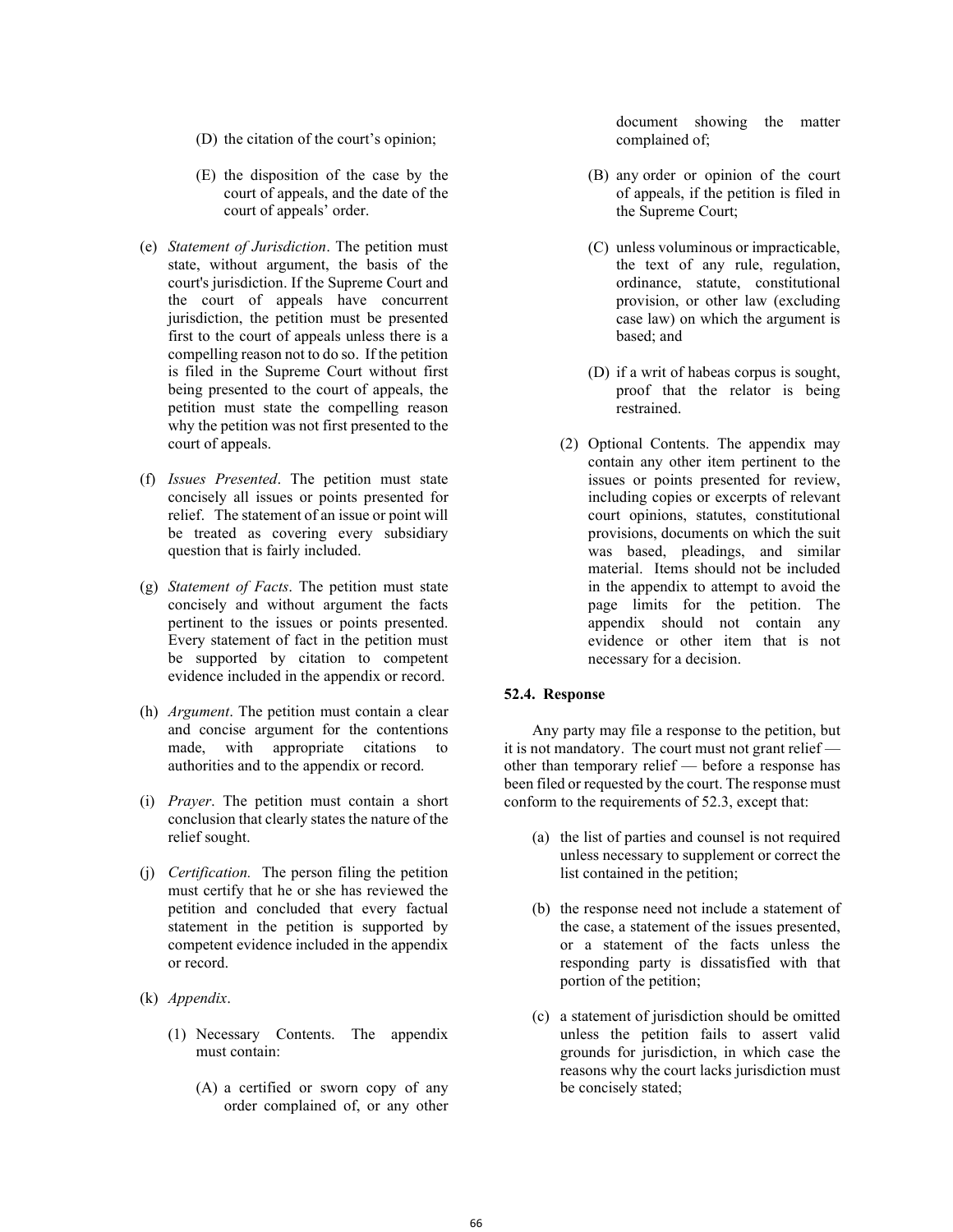- (d) the argument must be confined to the issues or points presented in the petition; and
- (e) the appendix to the response need not contain any item already contained in an appendix filed by the relator.

# **52.5. Relator's Reply to Response**

The relator may file a reply addressing any matter in the response. However, the court may consider and decide the case before a reply brief is filed.

### **52.6.** *Deleted*

## **52.7. Record**

- (a) *Filing by Relator Required*. Relator must file with the petition:
	- (1) a certified or sworn copy of every document that is material to the relator's claim for relief and that was filed in any underlying proceeding; and
	- (2) a properly authenticated transcript of any relevant testimony from any underlying proceeding, including any exhibits offered in evidence, or a statement that no testimony was adduced in connection with the matter complained.
- (b) *Supplementation Permitted*. After the record is filed, relator or any other party to the proceeding may file additional materials for inclusion in the record.
- (c) *Service of Record on All Parties.* Relator and any party who files materials for inclusion in the record must – at the same time – serve on each party:
	- (1) those materials not previously served on that party as part of the record in another original appellate proceeding in the same or another court; and
	- (2) an index listing the materials filed and describing them in sufficient detail to identify them.

# **52.8. Action on Petition**

(a) Relief Denied. If the court determines from the petition and any response and reply that the relator is not entitled to the relief sought, the court must deny the petition. If the relator in a habeas corpus proceeding has been released on bond, the court must remand the relator to custody and issue an order of commitment. If the relator is not returned to custody, the court may declare the bond to be forfeited and render judgment against the surety.

- (b) *Interim Action*. If the court is of the tentative opinion that relator is entitled to the relief sought or that a serious question concerning the relief requires further consideration:
	- (1) the court must request a response if one has not been filed;
	- (2) the Supreme Court may request full briefing under Rule 55;
	- (3) in a habeas corpus proceeding, the court may order that relator be discharged on execution and filing of a bond in an amount set by the court; and
	- (4) the court may set the case for oral argument.
- (c) *Relief Granted*. If the court determines that relator is entitled to relief, it must make an appropriate order. The court may grant relief without hearing oral argument.
- (d) *Opinion*. When denying relief, the court may hand down an opinion but is not required to do so. When granting relief, the court must hand down an opinion as in any other case. Rule 47 is applicable to an order or opinion by a court of appeals except that the court of appeals may not order an unpublished opinion published after the Supreme Court or Court of Criminal Appeals has acted on any party's petition for extraordinary relief addressing the same issues.

### **52.9. Motion for Rehearing**

Any party may file a motion for rehearing within 15 days after the final order is rendered. The motion must clearly state the points relied on for the rehearing. No response to a motion for rehearing need be filed unless the court so requests. The court will not grant a motion for rehearing unless a response has been filed or requested.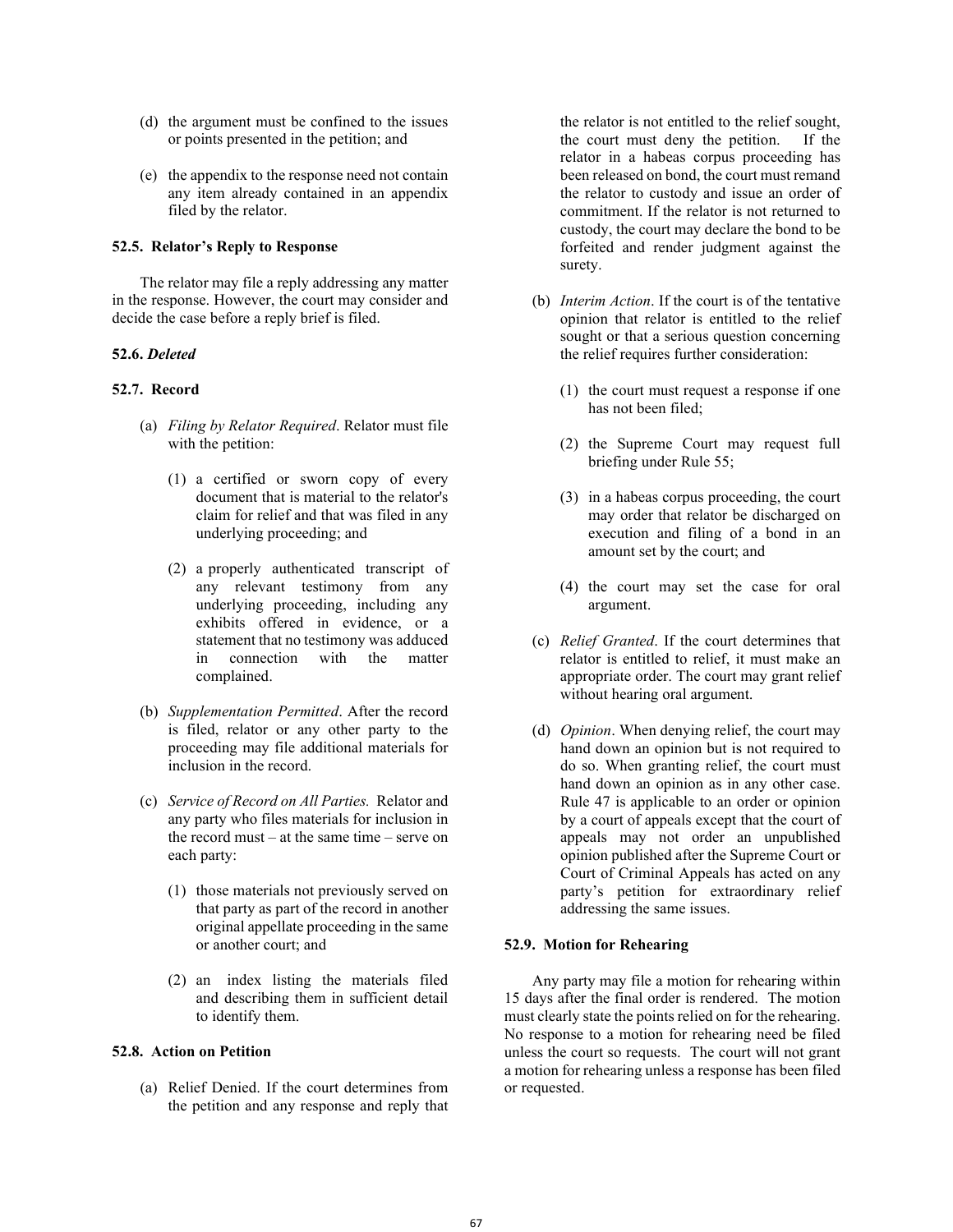### **52.10. Temporary Relief**

- (a) *Motion for Temporary Relief; Certificate of Compliance*. The relator may file a motion to stay any underlying proceedings or for any other temporary relief pending the court's action on the petition. The relator must notify or make a diligent effort to notify all parties by expedited means (such as by telephone or fax) that a motion for temporary relief has been or will be filed and must certify to the court that the relator has complied with this paragraph before temporary relief will be granted.
- (b) *Grant of Temporary Relief*. The court on motion of any party or on its own initiative — may without notice grant any just relief pending the court's action on the petition. As a condition of granting temporary relief, the court may require a bond to protect the parties who will be affected by the relief. Unless vacated or modified, an order granting temporary relief is effective until the case is finally decided.
- (c) *Motion to Reconsider*. Any party may move the court at any time to reconsider a grant of temporary relief.

# **52.11. Groundless Petition or Misleading Statement or Record**

On motion of any party or on its own initiative, the court may — after notice and a reasonable opportunity to respond — impose just sanctions on a party or attorney who is not acting in good faith as indicated by any of the following:

- (a) filing a petition that is clearly groundless;
- (b) bringing the petition solely for delay of an underlying proceeding;
- (c) grossly misstating or omitting an obviously important and material fact in the petition or response; or
- (d) filing an appendix or record that is clearly misleading because of the omission of obviously important and material evidence or documents.

# **Notes and Comments**

Comment to 1997 change: Former Rules 120,

121, and 122 are merged into this rule. The requirement of a motion for leave in original proceedings is repealed. The form of the petition and response, contents of the appendix and record, page limits, and relief that may be granted are specifically stated. Specific provision is now made for a motion for rehearing. A provision for sanctions is added.

Comment to 2002 change: Subdivision 52.7(c) is added to specify how record materials in original proceedings are to be served. Ordinarily, a party must serve record materials and an index of those materials on all other parties. But when materials have already been served in related original proceedings, they need not be served again. Examples are when original proceedings raising the same issues are brought in both the court of appeals and the Supreme Court, or when separate original proceedings are filed arising out of the same underlying lawsuit. The purpose of this procedure is to ensure that all parties have record materials readily available without requiring unnecessary duplication.

Comment to 2008 change: The reference to "unpublished" opinions in Subdivision  $52.3(d)(5)(D)$ is deleted. The filer should provide the best cite available for the court of appeals' opinion, which may be a LEXIS, Westlaw, or other citation to an electronic medium. Subdivision 52.3 is further amended to delete the requirement that all factual statements be verified by affidavit. Instead, the filer — in the usual case of a party with legal representation, the lead counsel — must include a statement certifying that all factual statements are supported by competent evidence in the appendix or record to which the petition has cited. The certification required by subdivision  $52.3(j)$  does not count against the page limitations.

# **SECTION FOUR: PROCEEDINGS IN THE SUPREME COURT**

#### **Rule 53. Petition for Review**

#### **53.1. Method of Review**

The Supreme Court may review a court of appeals' final judgment on a petition for review addressed to "The Supreme Court of Texas." A party who seeks to alter the court of appeals' judgment must file a petition for review. The petition for review procedure replaces the writ of error procedure. Statutes pertaining to the writ of error in the Supreme Court apply equally to the petition for review.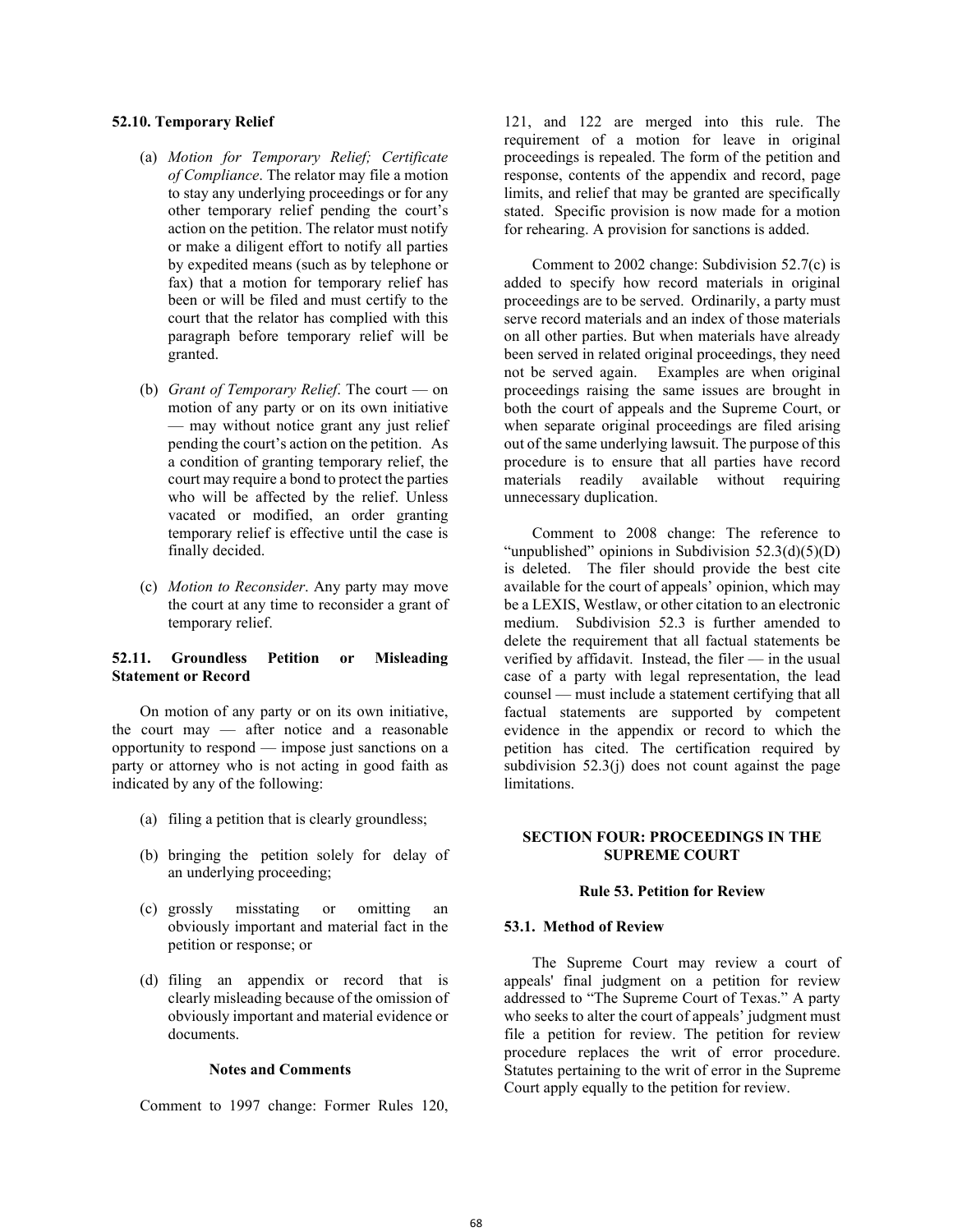# **53.2. Contents of Petition**

The petition for review must, under appropriate headings and in the order here indicated, contain the following items:

- (a) *Identity of Parties and Counsel*. The petition must give a complete list of all parties to the trial court's final judgment, and the names and addresses of all trial and appellate counsel.
- (b) *Table of Contents*. The petition must have a table of contents with references to the pages of the petition. The table of contents must indicate the subject matter of each issue or point, or group of issues or points.
- (c) *Index of Authorities*. The petition must have an index of authorities arranged alphabetically and indicating the pages of the petition where the authorities are cited.
- (d) *Statement of the Case*. The petition must contain a statement of the case that should seldom exceed one page and should not discuss the facts. The statement must contain the following:
	- (1) a concise description of the nature of the case (e.g., whether it is a suit for damages, on a note, or in trespass to try title);
	- (2) the name of the judge who signed the order or judgment appealed from;
	- (3) the designation of the trial court and the county in which it is located;
	- (4) the disposition of the case by the trial court;
	- (5) the parties in the court of appeals;
	- (6) the district of the court of appeals;
	- (7) the names of the justices who participated in the decision in the court of appeals, the author of the opinion for the court, and the author of any separate opinion;
	- (8) the citation for the court of appeals' opinion; and
- (9) the disposition of the case by the court of appeals, including the disposition of any motions for rehearing or en banc reconsideration, and whether any motions for rehearing or en banc reconsideration are pending in the court of appeals at the time the petition for review is filed.
- (e) *Statement of Jurisdiction***.** The petition must state, without argument, the basis of the Court's jurisdiction.
- (f) *Issues Presented*. The petition must state concisely all issues or points presented for review. The statement of an issue or point will be treated as covering every subsidiary question that is fairly included. If the matter complained of originated in the trial court, it should have been preserved for appellate review in the trial court and assigned as error in the court of appeals.
- (g) *Statement of Facts*. The petition must affirm that the court of appeals correctly stated the nature of the case, except in any particulars pointed out. The petition must state concisely and without argument the facts and procedural background pertinent to the issues or points presented. The statement must be supported by record references.
- (h) *Summary of the Argument*. The petition must contain a succinct, clear, and accurate statement of the arguments made in the body of the petition. This summary must not merely repeat the issues or points presented for review.
- (i) *Argument*. The petition must contain a clear and concise argument for the contentions made, with appropriate citations to authorities and to the record. The argument need not address every issue or point included in the statement of issues or points. Any issue or point not addressed may be addressed in the brief on the merits if one is requested by the Court. The argument should state the reasons why the Supreme Court should exercise jurisdiction to hear the case with specific reference to the factors listed in Rule 56.1(a). The petition need not quote at length from a matter included in the appendix; a reference to the appendix is sufficient. The Court will consider the court of appeals' opinion along with the petition, so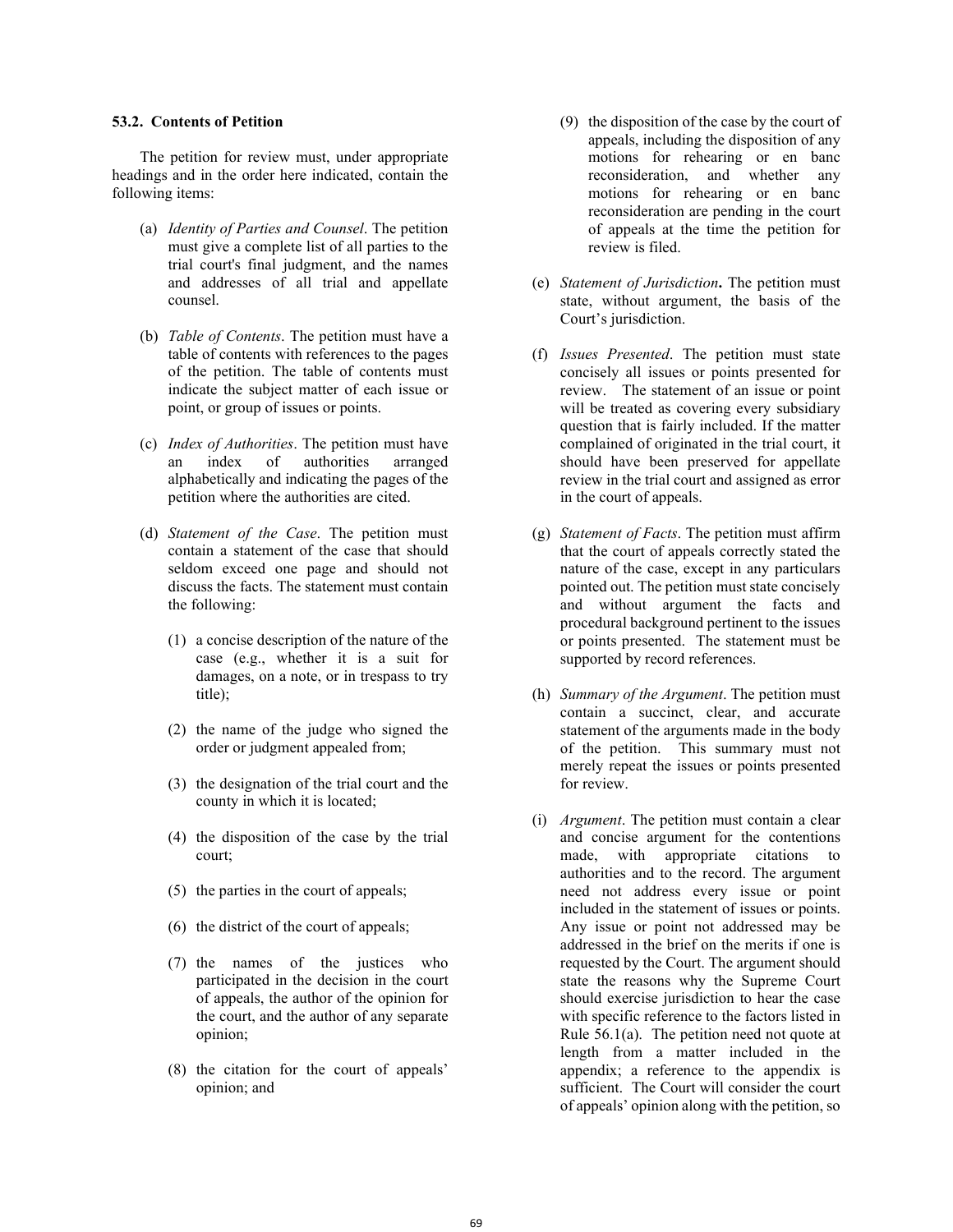statements in that opinion need not be repeated.

- (j) *Prayer*. The petition must contain a short conclusion that clearly states the nature of the relief sought.
- (k) *Appendix*.
	- (1) Necessary Contents. Unless voluminous or impracticable, the appendix must contain a copy of:
		- (A) the judgment or other appealable order of the trial court from which relief in the court of appeals was sought;
		- (B) the jury charge and verdict, if any, or the trial court's findings of fact and conclusions of law, if any;
		- (C) the opinion and judgment of the court of appeals; and
		- (D) the text of any rule, regulation, ordinance, statute, constitutional provision, or other law on which the argument is based (excluding case law), and the text of any contract or other document that is central to the argument.
	- (2) Optional Contents. The appendix may contain any other item pertinent to the issues or points presented for review, including copies or excerpts of relevant court opinions, statutes, constitutional provisions, documents on which the suit was based, pleadings, and similar material. Items should not be included in the appendix to attempt to avoid the page limits for the petition.

# **53.3. Response to Petition for Review**

Any other party to the appeal may file a response to the petition for review, but it is not mandatory. If no response is timely filed, or if a party files a waiver of response, the Court will consider the petition without a response. A petition will not be granted before a response has been filed or requested by the Court. The response must conform to the requirements of 53.2, except that:

(a) the list of parties and counsel is not required

unless necessary to supplement or correct the list contained in the petition;

- (b) a statement of the case and a statement of the facts need not be made unless the respondent is dissatisfied with that portion of the petition;
- (c) a statement of the issues presented need not be made unless:
	- (1) the respondent is dissatisfied with the statement made in the petition;
	- (2) the respondent is asserting independent grounds for affirmance of the court of appeals' judgment; or
	- (3) the respondent is asserting grounds that establish the respondent's right to a judgment that is less favorable to the respondent than the judgment rendered by the court of appeals but more favorable to the respondent than the judgment that might be awarded to the petitioner (e.g., a remand for a new trial rather than a rendition of judgment in favor of the petitioner);
- (d) a statement of jurisdiction should be omitted unless the petition fails to assert valid grounds for jurisdiction, in which case the reasons why the Supreme Court lacks jurisdiction must be concisely stated;
- (e) the respondent's argument must be confined to the issues or points presented in the petition or asserted by the respondent in the respondent's statement of issues; and
- (f) the appendix to the response need not contain any item already contained in an appendix filed by the petitioner.

## **53.4. Points Not Considered in Court of Appeals**

To obtain a remand to the court of appeals for consideration of issues or points briefed in that court but not decided by that court, or to request that the Supreme Court consider such issues or points, a party may raise those issues or points in the petition, the response, the reply, any brief, or a motion for rehearing.

### **53.5. Petitioner's Reply to Response**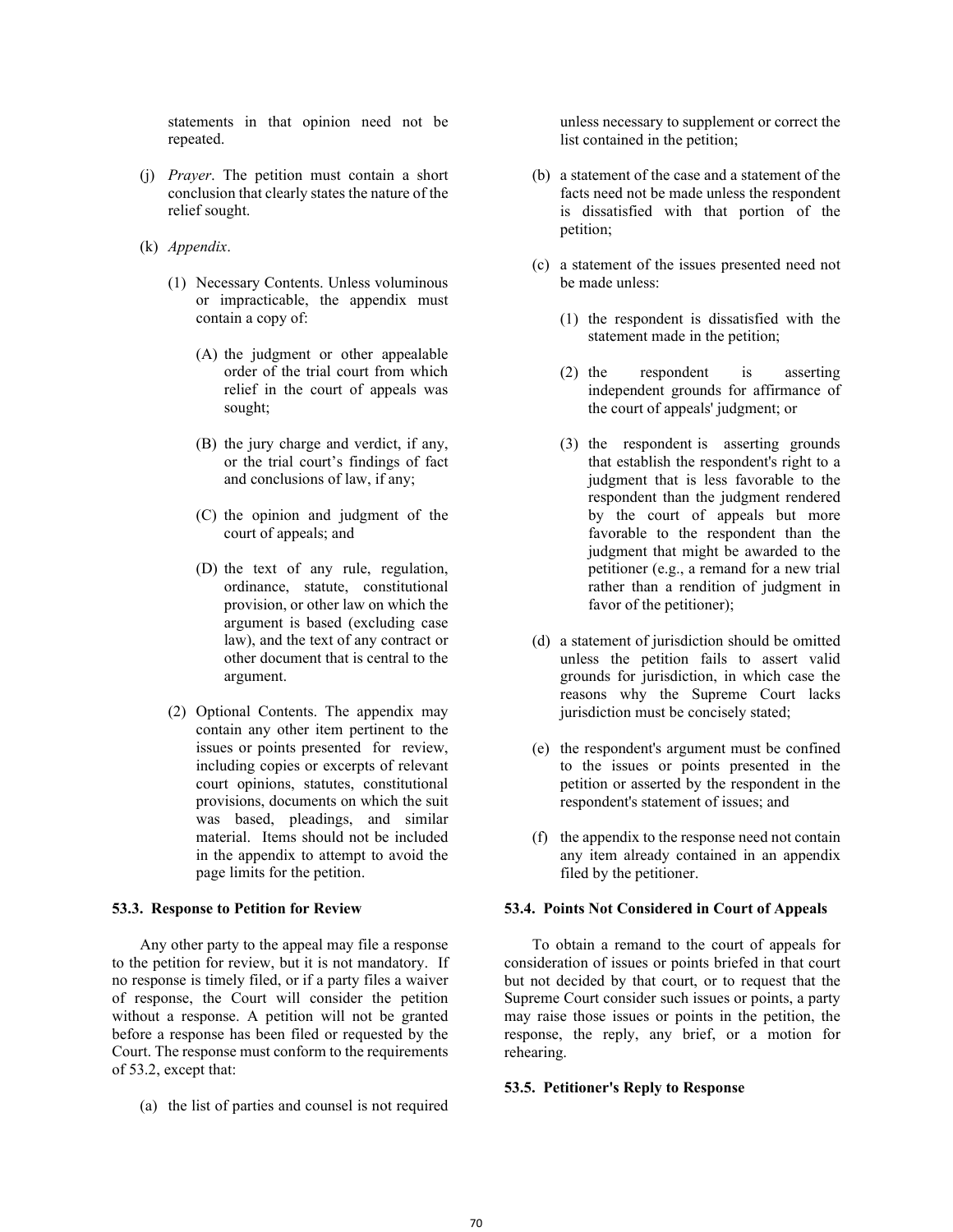The petitioner may file a reply addressing any matter in the response. However, the Court may consider and decide the case before a reply brief is filed.

## **53.6.** *Deleted*

## **53.7. Time and Place of Filing**

- (a) *Petition*. Unless the Supreme Court orders an earlier filing deadline, the petition must be filed with the Supreme Court clerk within 45 days after the following:
	- (1) the date the court of appeals rendered judgment, if no motion for rehearing or en banc reconsideration is timely filed; or
	- (2) the date of the court of appeals' last ruling on all timely filed motions for rehearing or en banc reconsideration.
- (b) *Premature Filing*. A petition filed before the last ruling on all timely filed motions for rehearing and en banc reconsideration is treated as having been filed on the date of, but after, the last ruling on any such motion. If a party files a petition for review while a motion for rehearing or en banc reconsideration is pending in the court of appeals, the party must include that information in its petition for review.
- (c) *Petitions Filed by Other Parties*. If a party files a petition for review within the time specified in  $53.7(a)$  — or within the time specified by the Supreme Court in an order granting an extension of time to file a petition — any other party required to file a petition may do so within 45 days after the last timely motion for rehearing or en banc reconsideration is overruled or within 30 days after any preceding petition is filed, whichever date is later.
- (d) *Response*. Any response must be filed with the Supreme Court clerk within 30 days after the petition is filed.
- (e) *Reply*. Any reply must be filed with the Supreme Court clerk within 15 days after the response is filed.
- (f) *Extension of Time*. The Supreme Court may extend the time to file a petition for review if

a party files a motion complying with Rule 10.5(b) no later than 15 days after the last day for filing the petition. The Supreme Court may extend the time to file a response or reply if a party files a motion complying with Rule 10.5(b) either before or after the response or reply is due.

(g) *Petition Filed in Court of Appeals*. If a petition is mistakenly filed in the court of appeals, the petition is deemed to have been filed the same day with the Supreme Court clerk, and the court of appeals clerk must immediately send the petition to the Supreme Court clerk.

## **53.8. Amendment**

On motion showing good cause, the Court may allow the petition, response, or reply to be amended on such reasonable terms as the Court may prescribe.

### **53.9. Court May Require Revision**

If a petition, response, or reply does not conform with these rules, the Supreme Court may require the document to be revised or may return the document to the party who filed it and consider the case without allowing the document to be revised.

# **Notes and Comments**

Comment to 1997 change: Former Rules 130 and 131 are merged. The 50-page application for writ of error is replaced by a 15-page petition for review, which is filed in the Supreme Court and should concentrate on the reasons the Court should exercise jurisdiction to hear the case. The contents of the petition and response, the length of the documents, the time for filing are all specifically stated.

Comment to 2008 change: Subdivision 53.7(a) is amended to clarify that the Supreme Court may shorten the time for filing a petition for review and that the timely filing of a motion for en banc reconsideration tolls the commencement of the 45-day period for filing a petition for review until the motion is overruled. Subdivision  $53.2(d)(8)$  is amended to delete the reference to unpublished opinions in civil cases. Subdivision  $53.2(d)(9)$  is amended to require a party that prematurely files a petition for review to notify the Supreme Court of any panel rehearing or en banc reconsideration motions still pending in the court of appeals. Subdivision 53.7(b) is revised to reference this new requirement and to relocate to new Rule 49.11 those provisions governing motions for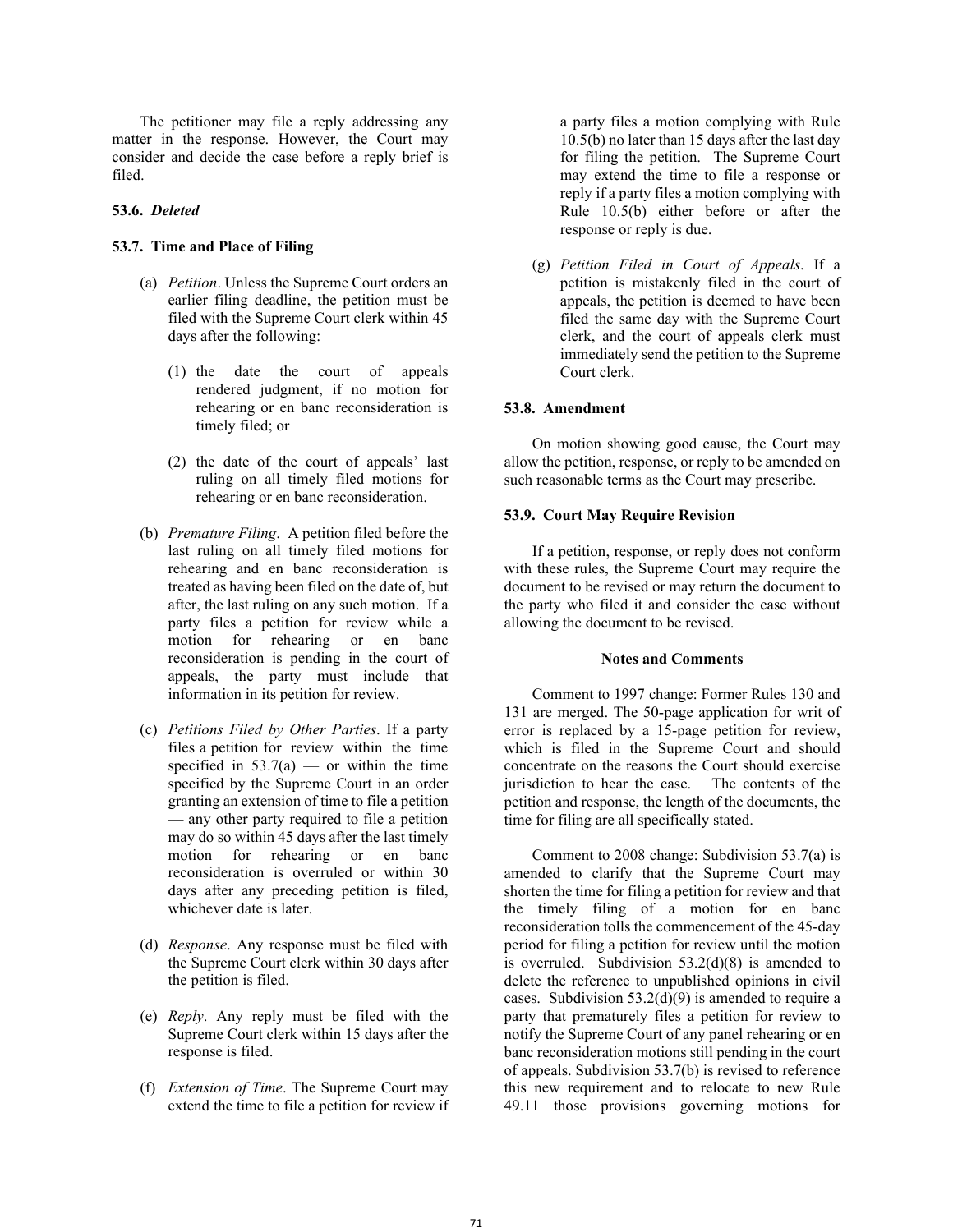rehearing.

### **Rule 54. Filing the Record**

### **54.1. Request for Record**

With or without granting the petition for review, the Supreme Court may request that the record from the court of appeals be filed with the clerk of the Supreme Court.

### **54.2. Duty of Court of Appeals Clerk**

- (a) *Request for Record*. The court of appeals clerk must not send the record to the Supreme Court unless it is requested. Upon receiving the Supreme Court clerk's request for the record, the court of appeals clerk must promptly send to the Supreme Court clerk all of the following:
	- (1) the original record;
	- (2) any motion filed in the court of appeals;
	- (3) copies of all orders of the court of appeals; and
	- (4) copies of all opinions and the judgment of the court of appeals.
- (b) *Nondocumentary Exhibits*. The clerk should not send any nondocumentary exhibits unless the Supreme Court specifically requests.

## **54.3. Expenses**

The petitioner must pay to the court of appeals clerk a sum sufficient to pay the cost of mailing or shipping the record to and from the Supreme Court clerk.

#### **54.4. Duty of Supreme Court Clerk**

Upon receiving the record, the Supreme Court clerk must file it and enter the filing on the docket. The clerk may refuse the record if the charges for mailing or shipping have not been paid.

#### **Notes and Comments**

Comment to 1997 change: This is former Rule 132. Subdivision 54.1 is new and provides for the Supreme Court to request the filing of the record. Other changes are made.

### **Rule 55. Brief on the Merits**

## **55.1. Request by Court**

A brief on the merits must not be filed unless requested by the Court. With or without granting the petition for review, the Court may request the parties to file briefs on the merits. In appropriate cases, the Court may realign parties and direct that parties file consolidated briefs.

# **55.2. Petitioner's Brief on the Merits**

The petitioner's brief on the merits must be confined to the issues or points stated in the petition for review and must, under appropriate headings and in the order here indicated, contain the following items:

- (a) *Identity of Parties and Counsel*. The brief must give a complete list of all parties to the trial court's final judgment, and the names and addresses of all trial and appellate counsel.
- (b) *Table of Contents*. The brief must have a table of contents with references to the pages of the brief. The table of contents must indicate the subject matter of each issue or point, or group of issues or points.
- (c) *Index of Authorities*. The brief must have an index of authorities arranged alphabetically and indicating the pages of the brief where the authorities are cited.
- (d) *Statement of the Case*. The brief must contain a statement of the case that should seldom exceed one page and should not discuss the facts. The statement must contain the following:
	- (1) a concise description of the nature of the case (e.g., whether it is a suit for damages, on a note, or in trespass to try title);
	- (2) the name of the judge who signed the order or judgment appealed from;
	- (3) the designation of the trial court and the county in which it is located;
	- (4) the disposition of the case by the trial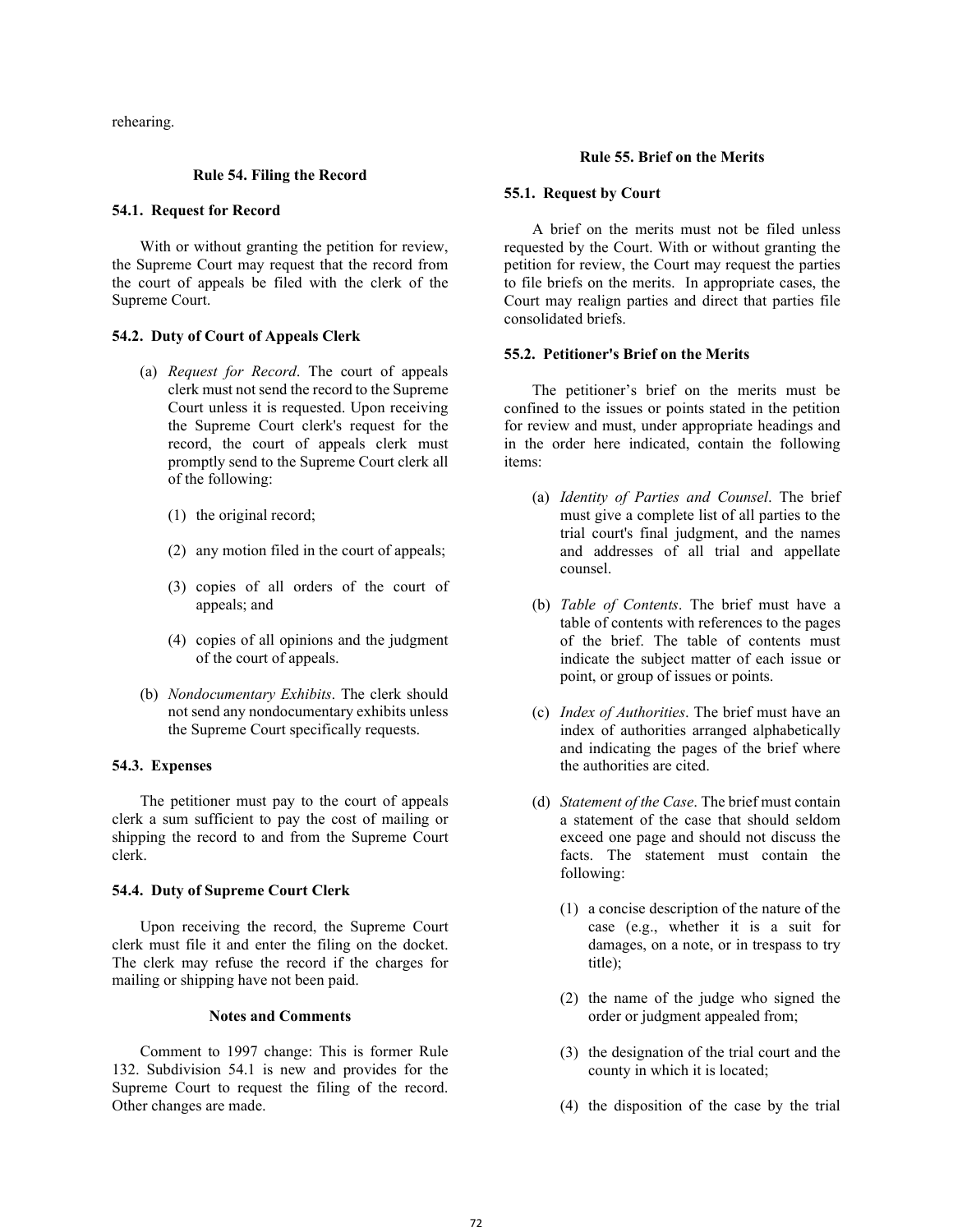court;

- (5) the parties in the court of appeals;
- (6) the district of the court of appeals;
- (7) the names of the justices who participated in the decision in the court of appeals, the author of the opinion for the court, and the author of any separate opinion;
- (8) the citation for the court of appeals' opinion, if available, or a statement that the opinion was unpublished; and
- (9) the disposition of the case by the court of appeals.
- (e) *Statement of Jurisdiction*. The brief must state, without argument, the basis of the Court's jurisdiction.
- (f) *Issues Presented*. The brief must state concisely all issues or points presented for review. The statement of an issue or point will be treated as covering every subsidiary question that is fairly included. The phrasing of the issues or points need not be identical to the statement of issues or points in the petition for review, but the brief may not raise additional issues or points or change the substance of the issues or points presented in the petition.
- (g) *Statement of Facts*. The brief must affirm that the court of appeals correctly stated the nature of the case, except in any particulars pointed out. The brief must state concisely and without argument the facts and procedural background pertinent to the issues or points presented. The statement must be supported by record references.
- (h) *Summary of the Argument*. The brief must contain a succinct, clear, and accurate statement of the arguments made in the body of the brief. This summary must not merely repeat the issues or points presented for review.
- (i) *Argument*. The brief must contain a clear and concise argument for the contentions made, with appropriate citations to authorities and to the record.

(j) *Prayer*. The brief must contain a short conclusion that clearly states the nature of the relief sought.

#### **55.3. Respondent's Brief**

If the petitioner files a brief on the merits, any other party to the appeal may file a brief in response, which must conform to 55.2, except that:

- (a) the list of parties and counsel is not required unless necessary to supplement or correct the list contained in the petitioner's brief;
- (b) a statement of the case and a statement of the facts need not be made unless the respondent is dissatisfied with that portion of the petitioner's brief; and
- (c) a statement of the issues presented need not be made unless:
	- (1) the respondent is dissatisfied with the statement made in the petitioner's brief;
	- (2) the respondent is asserting independent grounds for affirmance of the court of appeals' judgment; or
	- (3) the respondent is asserting grounds that establish the respondent's right to a judgment that is less favorable to the respondent than the judgment rendered by the court of appeals but more favorable to the respondent than the judgment that might be awarded to the petitioner (e.g., a remand for a new trial rather than a rendition of judgment in favor of the petitioner);
- (d) a statement of jurisdiction should be omitted unless the petition fails to assert valid grounds for jurisdiction; and
- (e) the respondent's argument must be confined to the issues or points presented in the petitioner's brief or asserted by the respondent in the respondent's statement of issues.

#### **55.4. Petitioner's Brief in Reply**

The petitioner may file a reply brief addressing any matter in the brief in response. However, the Court may consider and decide the case before a reply brief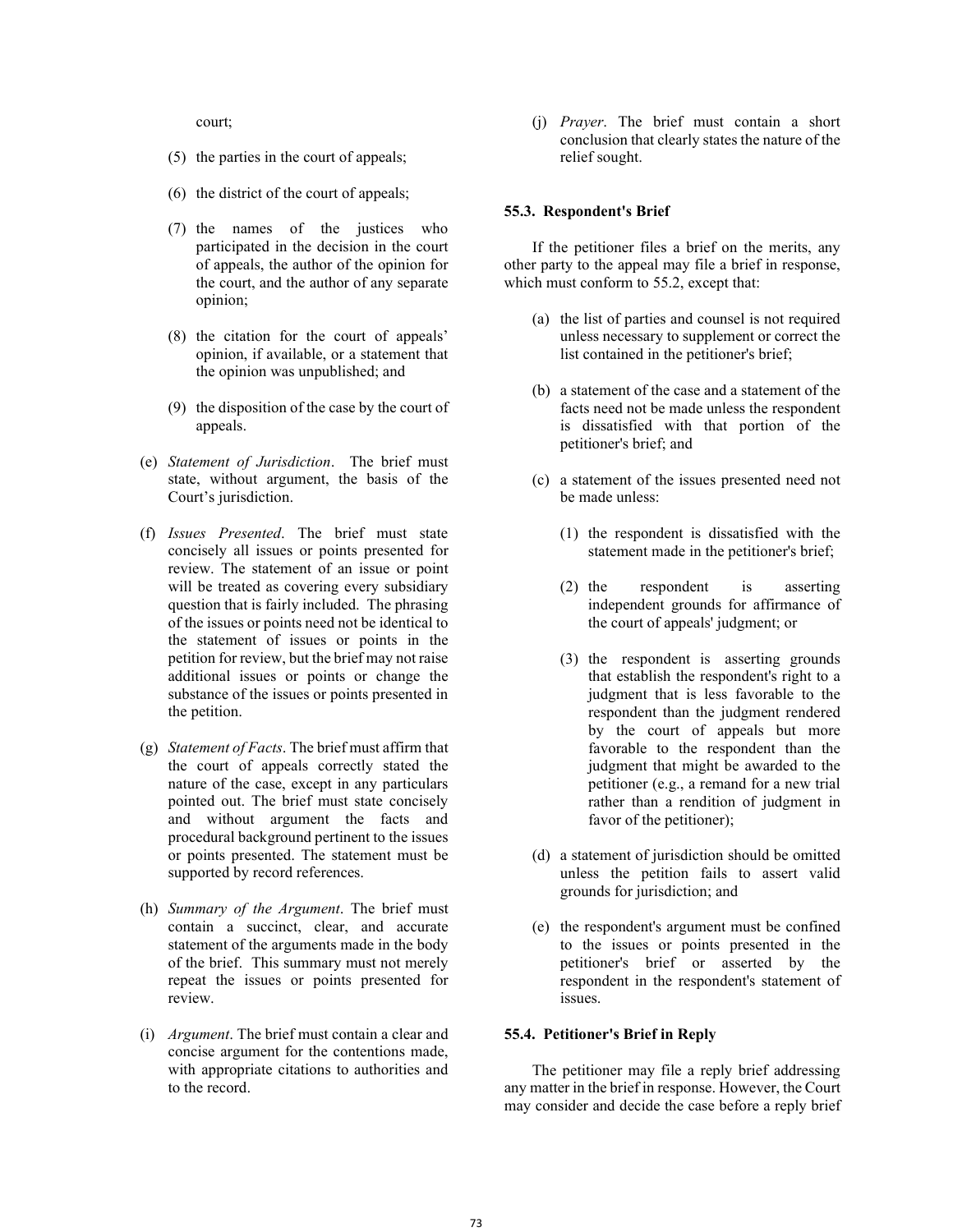is filed.

#### **55.5. Reliance on Prior Brief**

As a brief on the merits or a brief in response, a party may file the brief that the party filed in the court of appeals.

# **55.6.** *Deleted*

### **55.7. Time and Place of Filing; Extension of Time**

Briefs must be filed with the Supreme Court clerk in accordance with the schedule stated in the clerk's notice that the Court has requested briefs on the merits. If no schedule is stated in the notice, petitioner must file a brief on the merits within 30 days after the date of the notice, respondent must file a brief in response within 20 days after receiving petitioner's brief, and petitioner must file any reply brief within 15 days after receiving respondent's brief. On motion complying with Rule 10.5(b) either before or after the brief is due, the Supreme Court may extend the time to file a brief.

## **55.8. Amendment**

On motion showing good cause, the Court may allow a party to amend a brief on such reasonable terms as the Court may prescribe.

# **55.9. Court May Require Revision**

If a brief does not conform with these rules, the Supreme Court may require the brief to be revised or may return it to the party who filed it and consider the case without further briefing by that party.

#### **Notes and Comments**

Comment to 1997 change: The rule is new and provides for a 50 page brief on the merits if requested by the Supreme Court.

Comment to 2002 change: Subdivision 55.1 is clarified to provide that the Court may realign parties to require consolidated briefing for a clearer and more efficient presentation of the case.

## **Rule 56. Orders on Petition for Review**

#### **56.1. Orders on Petition for Review**

(a) *Considerations in Granting Review*. Whether to grant review is a matter of judicial discretion. Among the factors the Supreme Court considers in deciding whether to grant a petition for review are the following:

- (1) whether the justices of the court of appeals disagree on an important point of law;
- (2) whether there is a conflict between the courts of appeals on an important point of law;
- (3) whether a case involves the construction or validity of a statute;
- (4) whether a case involves constitutional issues;
- (5) whether the court of appeals appears to have committed an error of law of such importance to the state's jurisprudence that it should be corrected; and
- (6) whether the court of appeals has decided an important question of state law that should be, but has not been, resolved by the Supreme Court.
- (b) *Petition Denied or Dismissed*. When the petition has been on file in the Supreme Court for 30 days, the Court may deny or dismiss the petition — whether or not a response has been filed — with one of the following notations:
	- (1) "Denied." If the Supreme Court is not satisfied that the opinion of the court of appeals has correctly declared the law in all respects, but determines that the petition presents no error that requires reversal or that is of such importance to the jurisprudence of the state as to require correction, the Court will deny the petition with the notation "Denied."
	- (2) "Dismissed w.o.j." If the Supreme Court lacks jurisdiction, the Court will dismiss the petition with the notation "Dismissed for Want of Jurisdiction."
- (c) *Petition Refused*. If the Supreme Court determines — after a response has been filed or requested — that the court of appeals' judgment is correct and that the legal principles announced in the opinion are likewise correct, the Court will refuse the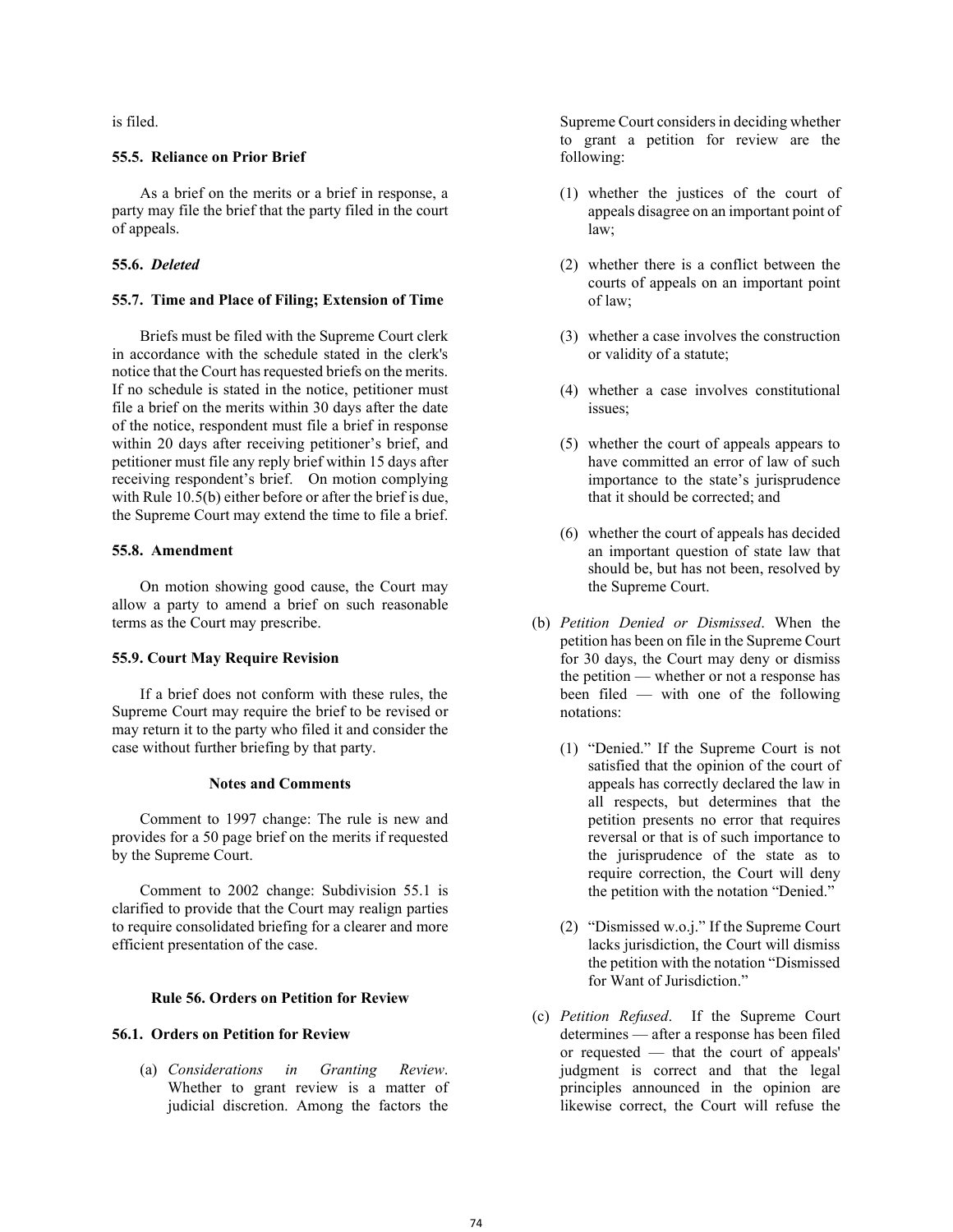petition with the notation "Refused." The court of appeals' opinion in the case has the same precedential value as an opinion of the Supreme Court.

(d) *Improvident Grant*. If the Court has granted review but later decides that review should not have been granted, the Court may, without opinion, set aside the order granting review and dismiss the petition or deny or refuse review as though review had never been granted.

## **56.2. Moot Cases**

If a case is moot, the Supreme Court may, after notice to the parties, grant the petition and, without hearing argument, dismiss the case or the appealable portion of it without addressing the merits of the appeal.

# **56.3. Settled Cases**

If a case is settled by agreement of the parties and the parties so move, the Supreme Court may grant the petition if it has not already been granted and, without hearing argument or considering the merits, render a judgment to effectuate the agreement. The Supreme Court's action may include setting aside the judgment of the court of appeals or the trial court without regard to the merits and remanding the case to the trial court for rendition of a judgment in accordance with the agreement. The Supreme Court may abate the case until the lower court's proceedings to effectuate the agreement are complete. A severable portion of the proceeding may be disposed of if it will not prejudice the remaining parties. In any event, the Supreme Court's order does not vacate the court of appeals' opinion unless the order specifically provides otherwise. An agreement or motion cannot be conditioned on vacating the court of appeals' opinion.

#### **56.4. Notice to Parties**

When the Supreme Court grants, denies, refuses, or dismisses a petition for review, the Supreme Court clerk must send a written notice of the disposition to the court of appeals, the trial court, and all parties to the appeal.

## **56.5. Return of Documents to Court of Appeals**

When the Supreme Court denies, refuses, or dismisses a petition for review, the clerk will retain the petition, together with the record and accompanying papers, for 30 days after the order is rendered. If no

motion for rehearing has been filed by the end of that period or when any motion for rehearing of the order has been overruled, the clerk must send a certified copy of its order to the court of appeals and return the record and all papers (except for documents filed in the Supreme Court) to the court of appeals clerk.

## **Notes and Comments**

Comment to 1997 change: The rule is from former Rule 133. Subdivision 56.3 regarding settled cases is added.

Comment to 2002 change: Subdivision 56.3 is clarified to provide for partial settlements.

#### **Rule 57. Direct Appeals to the Supreme Court**

### **57.1. Application**

Except when inconsistent with a statute, this rule governs direct appeals to the Supreme Court that are authorized by the Constitution and by statute.

### **57.2. Perfecting Direct Appeal**

- (a) *Notice of Direct Appeal.* A direct appeal to the Supreme Court authorized by law is perfected when a written notice of direct appeal is filed with the trial court clerk. The notice of direct appeal must be filed within the time provided by Rule 26.1 or as extended by Rule 26.3. The trial court clerk must immediately send a copy of the notice of direct appeal to the clerk of the Supreme Court. If a notice of direct appeal is mistakenly filed with the Supreme Court or the court of appeals, the notice is deemed filed the same day with the trial court clerk, and the Supreme Court clerk or the court of appeals' clerk must immediately send the trial court clerk a copy of the notice.
- (b) *Contents of Notice.* The notice of direct appeal must:
	- (1) identify the trial court and state the case's trial court number and style;
	- (2) state the date of the judgment or order appealed from;
	- (3) state that the party desires to take a direct appeal to the Supreme Court;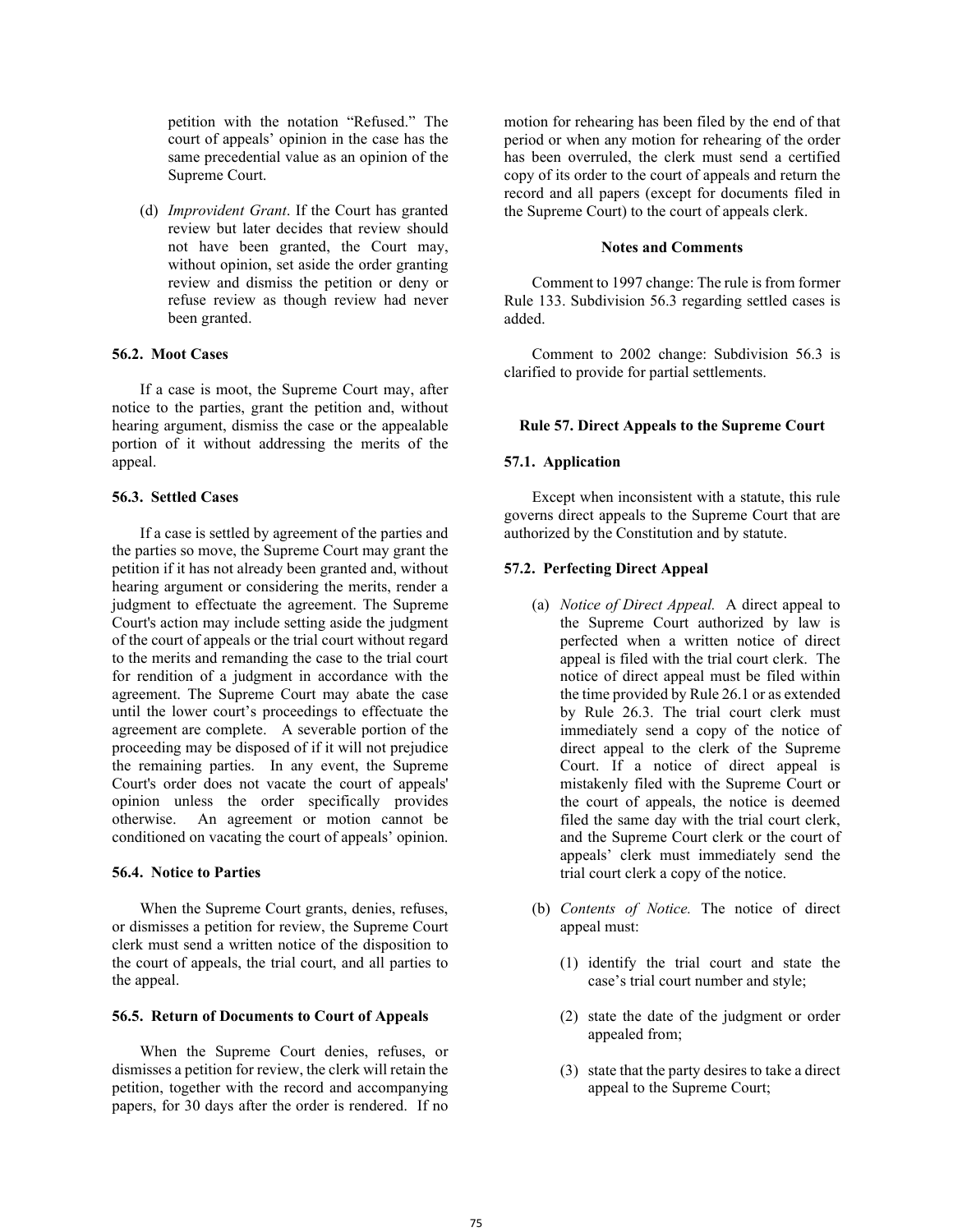- (4) state the name of each party filing the notice;
- (5) specify the law or laws under which the direct appeal is authorized;
- (6) in an accelerated appeal, state that the appeal is accelerated; and
- (7) state, if applicable, that the appellant is presumed indigent and may proceed without advance payment of costs as provided in Rule 20.1.
- (c) *Amending the Notice.* An amended notice of direct appeal correcting a defect or omission in an earlier filed notice may be filed with the Supreme Court at any time before the appellant's brief is filed. The amended notice is subject to being struck for cause on the motion of any party affected by the amended notice. After the appellant's brief is filed, the notice may be amended only on leave of the Supreme Court and on such terms as the Supreme Court may prescribe.
- (d) *Other Requirements.* Promptly upon filing the notice of direct appeal, appellant must file in the Supreme Court a docketing statement as provided in Rule 32.1 and pay all required fees authorized to be collected by the clerk of the Supreme Court.
- (e) *The Appellate Record.* Rules 34 and 35 governing the appellate record apply to direct appeals to the Supreme Court.

## **57.3. Jurisdiction of Supreme Court**

- (a) *Statement of Jurisdiction.* The appellant must file with the Supreme Court a statement of jurisdiction within ten days after the notice of appeal is filed with the trial court clerk.
- (b) *Contents of Statement.* The statement of jurisdiction must plainly state the basis for the exercise of the Supreme Court's direct appeal jurisdiction; insofar as appropriate, follow the form and contents of a petition for review prescribed by Rule 53; and conform to the length requirements prescribed for a petition for review by Rule 9.4.
- (c) *Response to Statement.* An appellee may file a response to the appellant's statement of jurisdiction challenging the exercise of direct

appeal jurisdiction or a waiver of the response within ten days after the statement is filed with the Supreme Court. If filed, the response must, insofar as appropriate, follow the form and contents of a response to a petition for review prescribed by Rule 53 and conform to the length requirements prescribed for a response to a petition to review by Rule 9.4.

# **57.4. Preliminary Ruling on Probable Jurisdiction; Dismissal of Appeal**

The Supreme Court may determine whether the Court has probable jurisdiction based on the statement of jurisdiction and any response. If the Supreme Court determines that it does not have or will not exercise jurisdiction over a direct appeal, the Court will dismiss the appeal.

# **57.5. Direct Appeal Exclusive While Pending**

If a direct appeal to the Supreme Court is filed, the parties to the appeal must not, while that appeal is pending, pursue an appeal to the court of appeals. But if the direct appeal is dismissed, any party may pursue any other appeal available at the time when the direct appeal was filed. The other appeal must be perfected within 15 days after dismissal of the direct appeal or the date of the Supreme Court's ruling on a timely filed motion for rehearing.

# **57.6. Determination of Direct Appeal**

- (a) *Ruling on Merits*. If the Supreme Court determines that it has probable jurisdiction, the Court:
	- (1) may request full briefing under Rule 55;
	- (2) may set the case for submission under Rule 59; and
	- (3) may render judgment or make an appropriate order under Rule 60.
- (b) *Rehearing*. A motion for rehearing may be filed with the Supreme Court clerk within 15 days after the Court renders judgment or makes an order disposing of the direct appeal. The motion must clearly state the issues relied on for rehearing.

## **Notes and Comments**

Comment to 1997 change: This is former Rule 140. The rule is amended without substantive change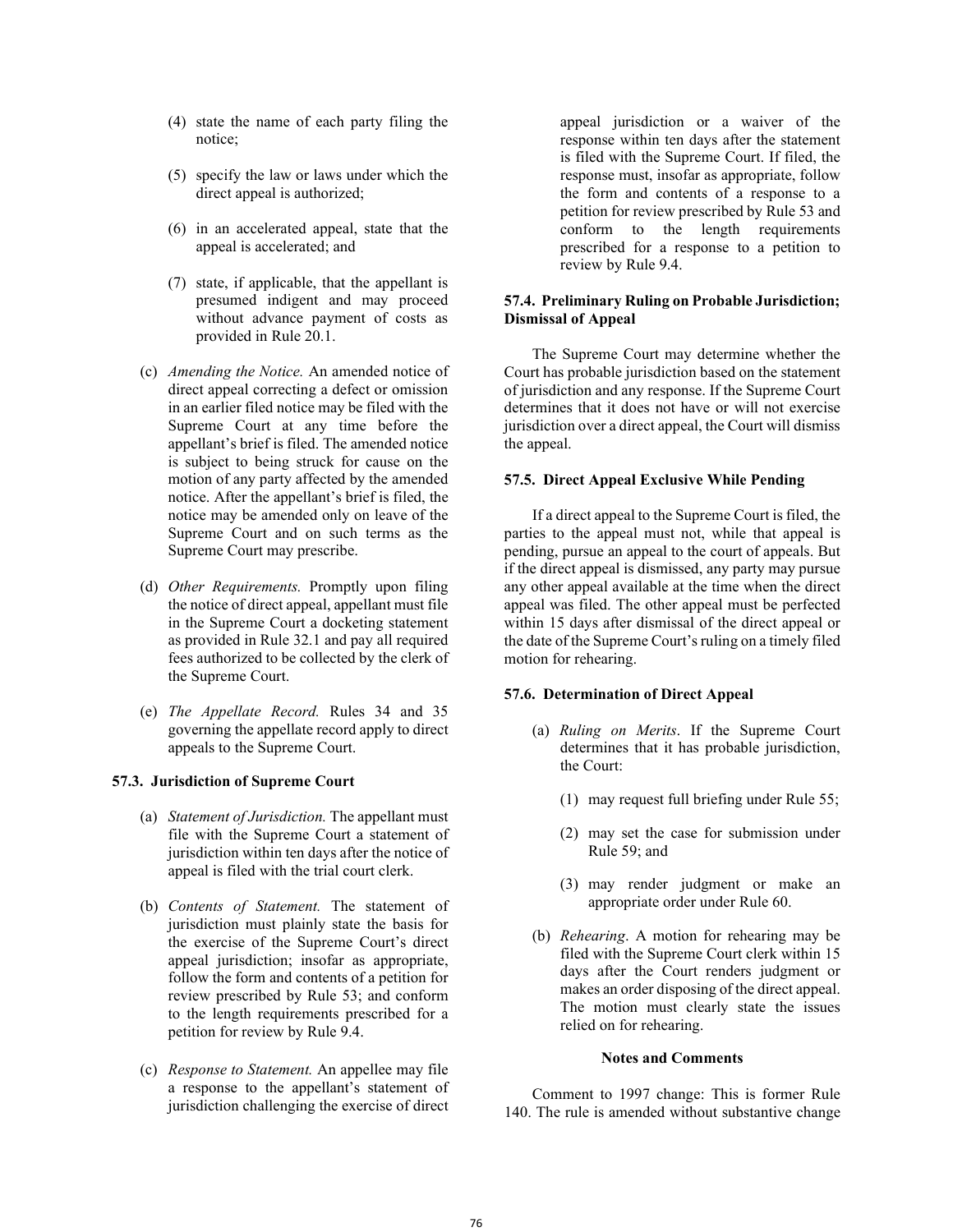except subdivision 57.5 is amended to make clear that no party to the direct appeal may pursue the appeal in the court of appeals while the direct appeal is pending, but allowing 10 days to perfect a subsequent appeal.

# **Rule 58. Certification of Questions of Law by United State Courts**

# **58.1. Certification**

The Supreme Court of Texas may answer questions of law certified to it by any federal appellate court if the certifying court is presented with determinative questions of Texas law having no controlling Supreme Court precedent. The Supreme Court may decline to answer the questions certified to it.

# **58.2. Contents of the Certification Order**

An order from the certifying court must set forth:

- (a) the questions of law to be answered; and
- (b) a stipulated statement of all facts relevant to the questions certified, showing fully the nature of the controversy in which the questions arose.

## **58.3. Transmission of Certification Order**

The clerk of the certifying court must send to the clerk of the Supreme Court of Texas the following:

- (a) the certification order under the certifying court's official seal;
- (b) a list of the names of all parties to the pending case, giving the address and telephone number, if known, of any party not represented by counsel; and
- (c) a list of the names, addresses, and telephone numbers of counsel for each party.

#### **58.4. Transmission of Record**

The certifying court should not send the Supreme Court of Texas the record in the pending case with the certification order. The Supreme Court may later require the original or copies of all or part of the record before the certifying court to be filed with the Supreme Court clerk.

## **58.5. Fees and Costs**

Unless the certifying court orders otherwise in its certification order, the parties must bear equally the fees under Rule 5.

### **58.6. Notice**

If the Supreme Court agrees to answer the questions certified to it, the Court will notify all parties and the certifying court. The Supreme Court clerk must also send a notice to the Attorney General of Texas if:

- (a) the constitutionality of a Texas statute is the subject of a certified question that the Supreme Court has agreed to answer; and
- (b) the State of Texas or an officer, agency, or employee of the state is not a party to the proceeding in the certifying court.

## **58.7. Briefs and Oral Argument**

- (a) *Briefs*. The appealing party in the certifying court must file a brief with the Supreme Court clerk within 30 days after the date of the notice. Opposing parties must file an answering brief within 20 days after receiving the opening brief. Briefs must comply with Rule 55 to the extent its provisions apply. On motion complying with Rule 10.5(b), either before or after the brief is due, the Supreme Court may extend the time to file a brief.
- (b) *Oral Argument*. Oral argument may be granted either on a party's request or on the Court's own initiative. Argument is governed by Rule 59.

#### **58.8. Intervention by the State**

If the constitutionality of a Texas statute is the subject of a certified question that the Supreme Court has agreed to answer the State of Texas may intervene at any reasonable time for briefing and oral argument (if argument is allowed), on the question of constitutionality.

### **58.9. Opinion on Certified Questions**

If the Supreme Court has agreed to answer a certified question, it will hand down an opinion as in any other case.

## **58.10. Answering Certified Questions**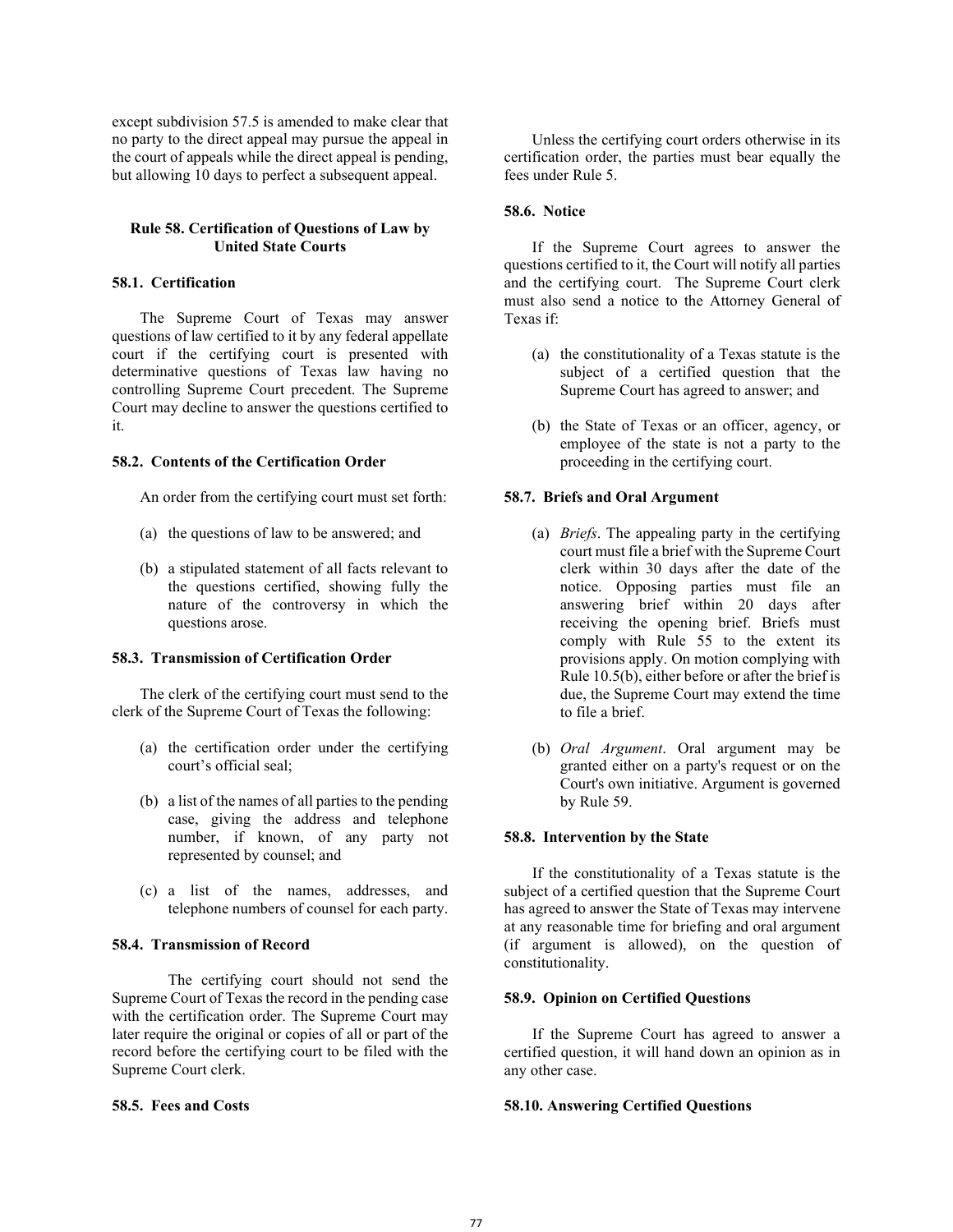After all motions for rehearing have been overruled, the Supreme Court clerk must send to the certifying court the written opinion on the certified questions. The opinion must be under the Supreme Court's seal.

## **Notes and Comments**

Comment to 1997 change: This is former Rule 114. The rule is substantially revised, but no substantive change in procedure is intended, except subdivision 58.10 now allows a motion for rehearing.

#### **Rule 59. Submission and Argument**

#### **59.1. Submission Without Argument**

If at least six members of the Court so vote, a petition may be granted and an opinion handed down without oral argument.

#### **59.2. Submission With Argument**

If the Supreme Court decides that oral argument would aid the Court, the Court will set the case for argument. The clerk will notify all parties of the submission date.

### **59.3. Purpose of Argument**

Oral argument should emphasize and clarify the written arguments in the briefs. Counsel should not merely read from a prepared text. Counsel should assume that all Justices have read the briefs before oral argument and should be prepared to respond to the Justices' questions.

### **59.4. Time for Argument**

Each side is allowed only as much time as the Court orders. Counsel is not required to use all the allotted time. On motion filed before the day of argument, the Court may extend the time for argument. The Court may also align the parties for purposes of presenting argument.

#### **59.5. Number of Counsel**

Generally, only one counsel should argue for each side. Except on leave of court , no more than two counsel on each side may argue. Only one counsel may argue in rebuttal.

### **59.6. Argument by Amicus Curiae**

With leave of court obtained before the argument and with a party's consent, an amicus may share allotted time with that party. Otherwise, counsel for amicus curiae may not argue.

## **Notes and Comments**

Comment to 1997 change: Former Rules 170, 171, and 172 are merged. Subdivisions 59.2 and 59.3 are new. Other changes are made.

#### **Rule 60. Judgments in the Supreme Court**

#### **60.1. Announcement of Judgments**

The Court's judgments will be announced by the clerk.

## **60.2. Types of Judgment**

The Supreme Court may:

- (a) affirm the lower court's judgment in whole or in part;
- (b) modify the lower court's judgment and affirm it as modified;
- (c) reverse the lower court's judgment in whole or in part and render the judgment that the lower court should have rendered;
- (d) reverse the lower court's judgment and remand the case for further proceedings;
- (e) vacate the judgments of the lower courts and dismiss the case; or
- (f) vacate the lower court's judgment and remand the case for further proceedings in light of changes in the law.

# **60.3. Remand in the Interest of Justice**

When reversing the court of appeals' judgment, the Supreme Court may, in the interest of justice, remand the case to the trial court even if a rendition of judgment is otherwise appropriate.

#### **60.4. Judgment for Costs**

The Supreme Court's judgment will award to the prevailing party the costs incurred by that party in the Supreme Court. If appropriate, the judgment may also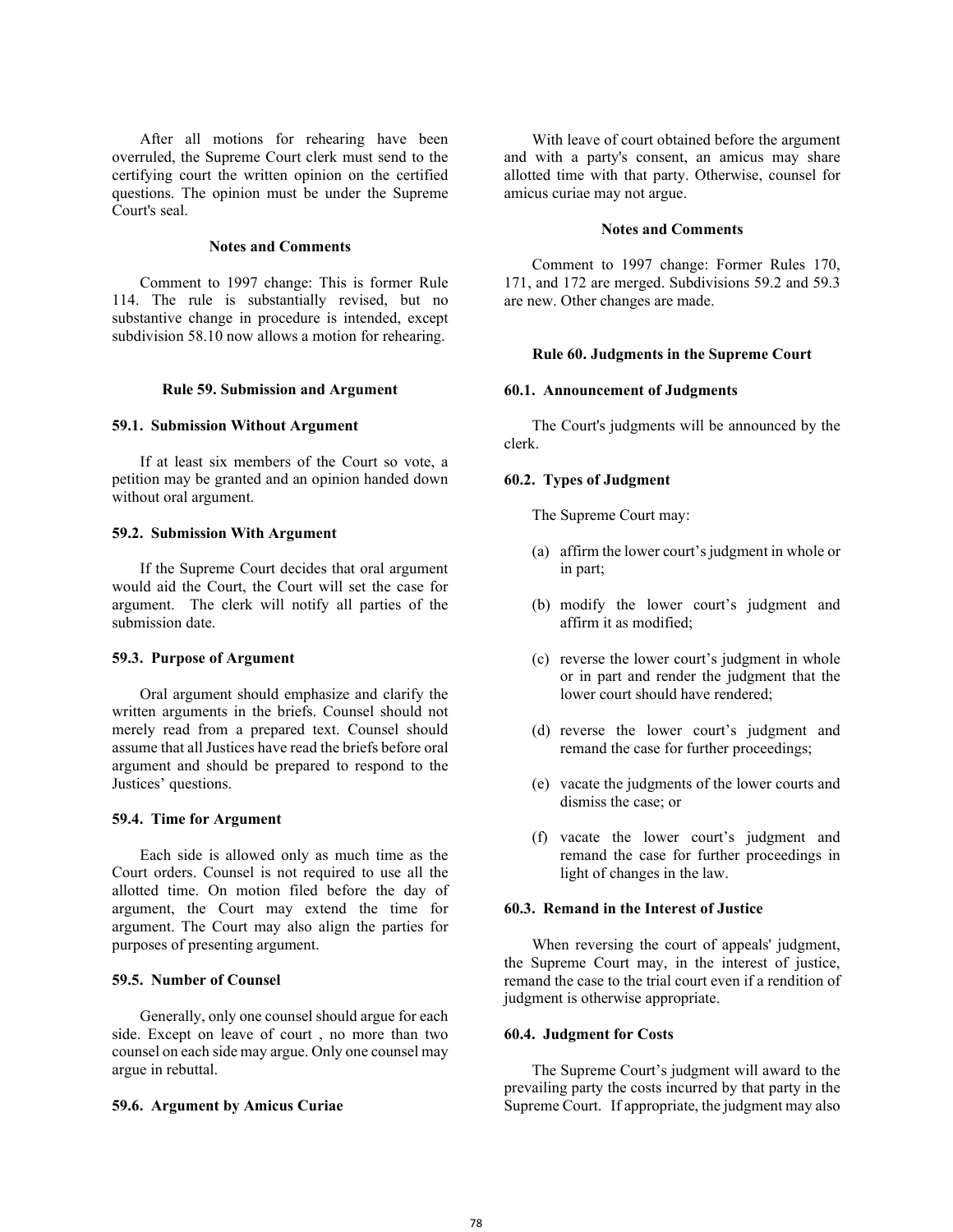award the prevailing party the costs — including preparation costs for the record — incurred by that party in the court of appeals and in the trial court. But the Court may tax costs otherwise as required by law or for good cause.

# **60.5. Judgment Against Sureties**

When affirming, modifying, or rendering a judgment against the party who was the appellant in the court of appeals, the Supreme Court must render judgment against the sureties on that party's supersedeas bond, if any, for the performance of the judgment. If the Supreme Court taxes costs against the party who was the appellant in the court of appeals, the Court must render judgment for those costs against the sureties on that party's supersedeas bond, if any.

# **60.6. Other Orders**

The Supreme Court may make any other appropriate order required by the law and the nature of the case.

#### **Notes and Comments**

Comment to 1997 change: Former Rules 180 and 182(a) are merged. Subdivision 60.1 is from former Rule 181. Paragraphs 60.2(b), (e), and (f) are new but codify current practice. Subdivision 60.6 is new. Other changes are made.

### **Rule 61. Reversible Error**

#### **61.1. Standard for Reversible Error**

No judgment may be reversed on appeal on the ground that the trial court made an error of law unless the Supreme Court concludes that the error complained of:

- (a) probably caused the rendition of an improper judgment; or
- (b) probably prevented the petitioner from properly presenting the case to the appellate courts.

### **61.2. Error Affecting Only Part of the Case**

If the error affects a part, but not all, of the matter in controversy, and that part is separable without unfairness to the parties, the judgment must be reversed and a new trial ordered only as to the part affected by the error. The Court may not order a

separate trial solely on unliquidated damages if liability is contested.

### **61.3. Defects in Procedure**

The Supreme Court will not affirm or reverse a judgment or dismiss a petition for review for formal defects or irregularities in appellate procedure without allowing a reasonable time to correct or amend the defects or irregularities.

# **61.4. Remediable Error of the Trial Court or Court of Appeals**

- (a) *Generally*. The Supreme Court will not affirm or reverse a judgment or dismiss a petition for review if:
	- (1) the trial court's or court of appeals' erroneous action or failure or refusal to act prevents the proper presentation of a case to the Supreme Court; and
	- (2) the trial court or court of appeals can correct its action or failure to act.
- (b) *Supreme Court Direction if Error Remediable*. If the circumstances described in (a) exist, the Supreme Court will direct the trial court or court of appeals to correct the error. The Supreme Court will then proceed as if the error had not occurred.

## **Notes and Comments**

Comment to 1997 change: Former Rules 184 and 185 are merged. The reversible error standard is amended to omit the reference to an action "reasonably calculated to cause" an improper judgment, but no substantive change is intended. Subdivision 61.3 is amended to delete the reference to defects of "substance."

#### **Rule 62. Damages for Frivolous Appeals**

If the Supreme Court determines that a direct appeal or a petition for review is frivolous, it may on motion of any party or on its own initiative, after notice and a reasonable opportunity for response award to each prevailing party just damages. In determining whether to award damages, the Court must not consider any matter that does not appear in the record, briefs, or other papers filed in the court of appeals or the Supreme Court.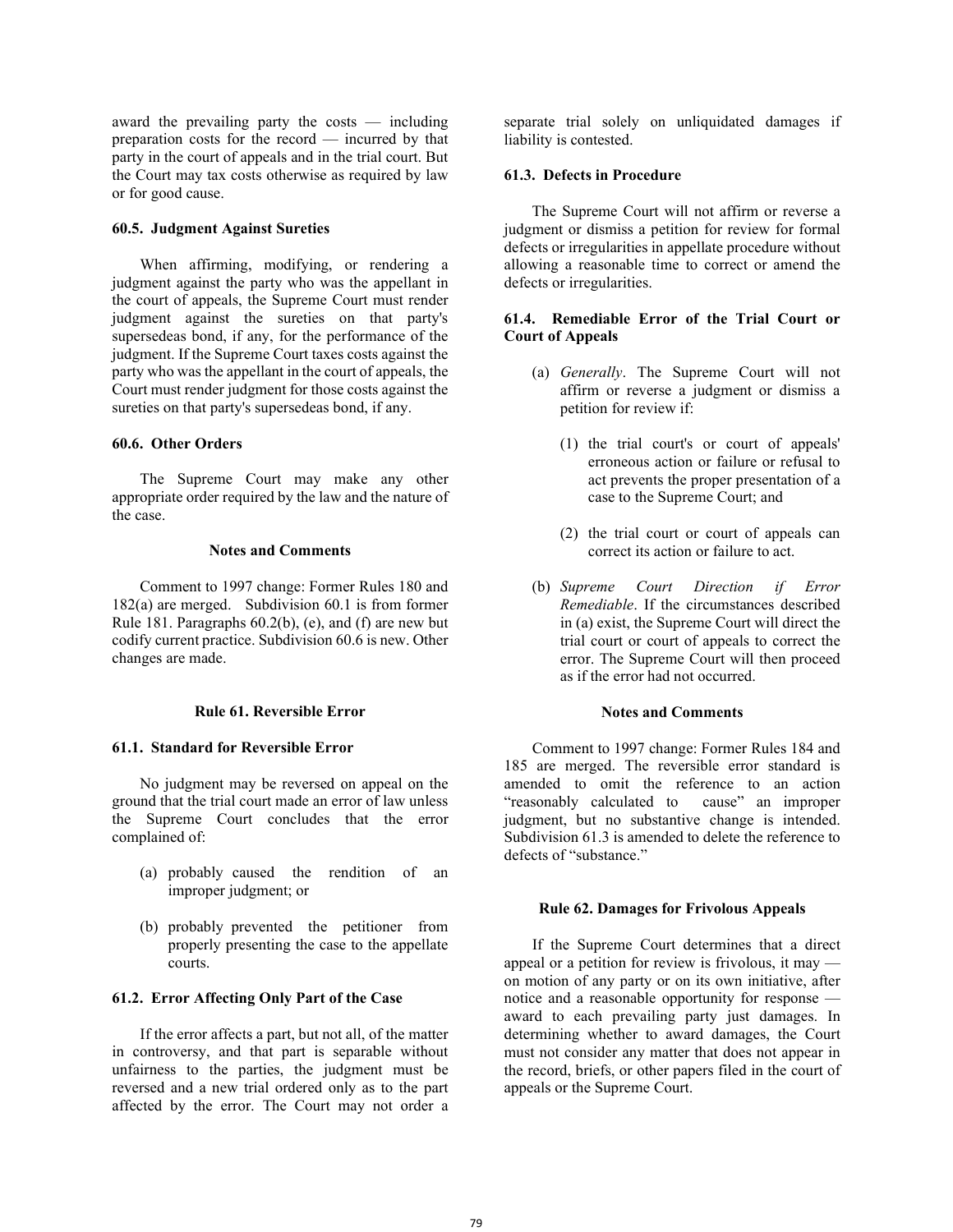# **Notes and Comments**

Comment to 1997 change: This is former Rule 182(b). The rule is changed from allowing a sanction when an appeal "filed for delay and without sufficient cause" to allowing a sanction when the appeal is "frivolous." A requirement for notice and an opportunity to respond is included.

# **Rule 63. Opinions; Copy of Opinion and Judgment to Interested Parties and Other Courts**

The Supreme Court will hand down a written opinion in all cases in which it renders a judgment. The clerk will send a copy of the opinion and judgment to the court of appeals clerk, the trial court clerk, the regional administrative judge, and all parties to the appeal.

## **Notes and Comments**

Comment to 1997 change: This is former Rule 181 with changes.

### **Rule 64. Motion for Rehearing**

### **64.1. Time for Filing**

A motion for rehearing may be filed with the Supreme Court clerk within 15 days from the date when the Court renders judgment or makes an order disposing of a petition for review. In exceptional cases, if justice requires, the Court may shorten the time within which the motion may be filed or even deny the right to file it altogether.

### **64.2. Contents**

The motion must specify the points relied on for the rehearing.

#### **64.3. Response and Decision**

No response to a motion for rehearing need be filed unless the Court so requests. A motion will not be granted unless a response has been filed or requested by the Court. But in exceptional cases, if justice so requires, the Court may deny the right to file a response and act on a motion any time after it is filed.

## **64.4. Second Motion**

The Court will not consider a second motion for rehearing unless the Court modifies its judgment, vacates its judgment and renders a new judgment, or issues a different opinion.

### **64.5. Extensions of Time**

The Court may extend the time to file a motion for rehearing in the Supreme Court, if a motion complying with Rule

10.5(b) is filed with the Court no later than 15 days after the last date for filing a motion for rehearing.

## **64.6.** *Deleted*

### **Notes and Comments**

Comment to 1997 change: This is former Rule 190. The service and notice provisions of former subdivisions (b) and (c) are deleted. *See* Rule 9.5. Other changes are made.

Comment to 2008 change: Subdivision 64.4 is amended to reflect the Court's practice of considering a second motion for rehearing after modifying its judgment or opinion in response to a prior motion for rehearing. When the Court modifies its opinion without modifying its judgment, the Court will ordinarily deny a second motion for rehearing unless the new opinion is substantially different from the original opinion.

### **Rule 65. Enforcement of Judgment after Mandate**

### **65.1. Statement of Costs**

The Supreme Court clerk will prepare, and send to the clerk to whom the mandate is directed, a statement of costs showing:

- (a) the costs that were incurred in the Supreme Court, with a notation of those items that have been paid and those that are owing; and
- (b) the party or parties against whom costs have been adjudged.

#### **65.2. Enforcement of Judgment**

If the Supreme Court renders judgment, the trial court need not make any further order. Upon receiving the Supreme Court's mandate, the trial court clerk must proceed to enforce the judgment of the Supreme Court's as in any other case. Appellate court costs must be included with the trial court costs in any process to enforce the judgment. If all or part of the costs are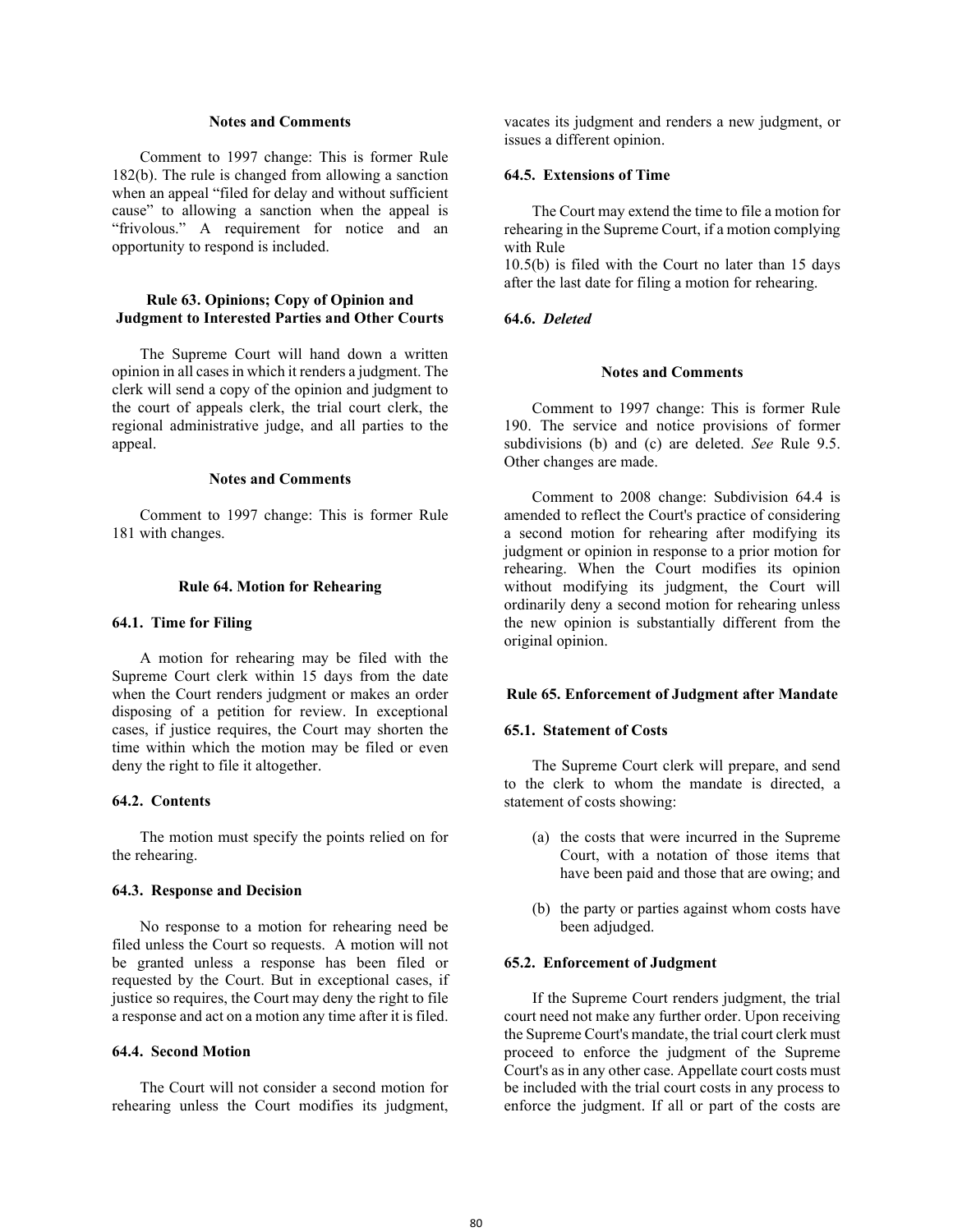collected, the trial court clerk must immediately remit to the appellate court clerk any amount due to that clerk.

#### **Notes and Comments**

Comment to 1997 change: Subdivision 65.1 is new. Subdivision 65.2 is from former Rule 183.

# **SECTION FIVE: PROCEEDINGS IN THE COURT OF CRIMINAL APPEALS**

### **Rule 66. Discretionary Review in General**

### **66.1. With or Without Petition**

The Court of Criminal Appeals may review a court of appeals' decision in a criminal case on its own initiative under Rule 67 or on the petition of a party under Rule 68.

## **66.2. Not a Matter of Right**

Discretionary review by the Court of Criminal Appeals is not a matter of right, but of the Court's discretion.

### **66.3**. **Reasons for Granting Review**

While neither controlling nor fully measuring the Court of Criminal Appeals' discretion, the following will be considered by the Court in deciding whether to grant discretionary review:

- (a) whether a court of appeals' decision conflicts with another court of appeals' decision on the same issue;
- (b) whether a court of appeals has decided an important question of state or federal law that has not been, but should be, settled by the Court of Criminal Appeals;
- (c) whether a court of appeals has decided an important question of state or federal law in a way that conflicts with the applicable decisions of the Court of Criminal Appeals or the Supreme Court of the United States;
- (d) whether a court of appeals has declared a statute, rule, regulation, or ordinance unconstitutional, or appears to have misconstrued a statute, rule, regulation, or ordinance;
- (e) whether the justices of a court of appeals have disagreed on a material question of law necessary to the court's decision; and
- (f) whether a court of appeals has so far departed from the accepted and usual course of judicial proceedings, or so far sanctioned such a departure by a lower court, as to call for an exercise of the Court of Criminal Appeals' power of supervision.

# **66.4**. **Documents to Aid Decision**

- (a) *Acquiring Documents*. The Court of Criminal Appeals — or any judge of the Court — may order the court of appeals clerk to promptly send the following items to the Court in order to aid it in deciding whether to grant discretionary review:
	- (1) the appellate record;
	- (2) a copy of the opinions of the court of appeals;
	- (3) a copy of the motions filed in the court of appeals; and
	- (4) certified copies of any judgment or order of the court of appeals.
- (b) *Return of Documents*. If discretionary review is not granted, the clerk of the Court of Criminal Appeals will return the appellate record to the court of appeals clerk.

### **Notes and Comments**

Comment to 1997 change: This is former Rule 200. The former rule's reference to motions for rehearing now appears in Rule 49.9. The rule is otherwise amended without substantive change.

#### **Rule 67. Discretionary Review Without Petition**

### **67.1. Four Judges' Vote**

By a vote of at least four judges, the Court of Criminal Appeals may grant review of a court of appeals' decision in a criminal case at any time before the mandate of the court of appeals issues. An order granting review will be filed with the clerk of the Court of Criminal Appeals, who must send a copy to the court of appeals clerk.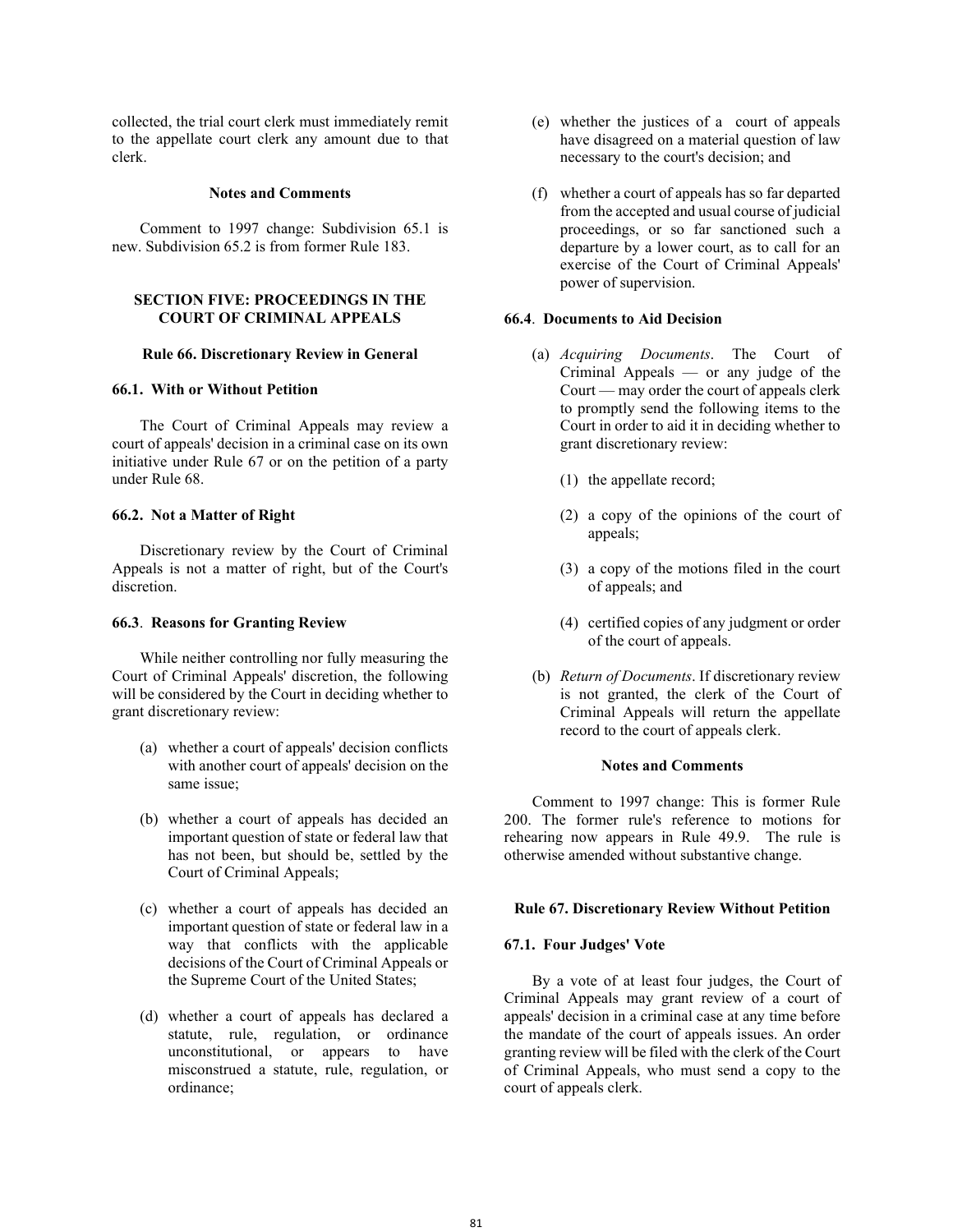### **67.2**. **Order Staying Mandate**

To provide enough time for the Court of Criminal Appeals to decide whether to grant discretionary review under  $67.1$ , the Court — or any judge of the Court — may file with the clerk of the court of appeals an order staying the court of appeals' mandate. The order must be signed by a judge of the Court of Criminal Appeals. The clerk of the Court of Criminal Appeals must immediately send a copy of the order to the court of appeals clerk.

### **67.3**. **Time to Issue Mandate Extended**

Unless otherwise limited in the order itself, an order staying the court of appeals' mandate under 67.2 will extend for an additional 45 days the time before issuance of the court of appeals' mandate. An order granting review prevents the issuance of the court of appeals' mandate pending the further order of the Court of Criminal Appeals. If four judges do not agree to grant review within that time the court of appeals clerk must issue the mandate.

# **Notes and Comments**

Comment to 1997 change: This is former Rule 201. The rule is amended without substantive change.

Comment to 2000 change: Language which was in the catchline of former Rule 201 has been deleted from Rule 67.1, to restore the substance of the rule, and to remove any implication that the court may not grant review on its own motion when a petition for discretionary review has been filed.

## **Rule 68. Discretionary Review With Petition**

#### **68.1**. **Generally**

On petition by any party, the Court of Criminal Appeals may review a court of appeals' decision in a criminal case.

# **68.2. Time to File Petition**

- (a) *First Petition*. The petition must be filed within 30 days after either the day the court of appeals' judgment was rendered or the day the last timely motion for rehearing or timely motion for en banc reconsideration was overruled by the court of appeals.
- (b) *Subsequent Petition.* Even if the time specified in (a) has expired, a party who

otherwise may file a petition may do so within 10 days after the timely filing of another party's petition.

(c) *Extension of Time*. The Court of Criminal Appeals may extend the time to file a petition for discretionary review if a party files a motion complying with Rule 10.5(b) no later than 15 days after the last day for filing the petition. The Court of Criminal Appeals may extend the time to file a response or reply if a party files a motion complying with Rule 10.5(b) either before or after the response or reply is due.

#### **Notes and Comments**

Comment to 2011 change: The amendment to Rule 68.2(a) resolves timely filing questions concerning motions for en banc reconsideration by including those motions in calculating time to file.

## **68.3. Where to File Petition**

- (a) The petition and all copies of the petition must be filed with the clerk of the Court of Criminal Appeals.
- (b) Petition Filed in Court of Appeals. If a petition is mistakenly filed in the court of appeals, the petition is deemed to have been filed the same day with the clerk of the Court of Criminal Appeals, and the court of appeals clerk must immediately send the petition to the clerk of the Court of Criminal Appeals.

#### **Notes and Comments**

Comment to 2011 change: Rule 68.3 is changed to require petitions for discretionary review to be filed in the Court of Criminal Appeals rather than in the court of appeals. With the deletion of Rule 50, there is no reason to file petitions in the court of appeals. Rule 68.3(b) is added to address and prevent the untimely filing of petitions for discretionary review that are incorrectly filed in the court of appeals rather than in the Court of Criminal Appeals.

### **68.4. Contents of Petition**

A petition for discretionary review must be as brief as possible. It must be addressed to the "Court of Criminal Appeals of Texas" and must state the name of the party or parties applying for review. The petition must contain the following items: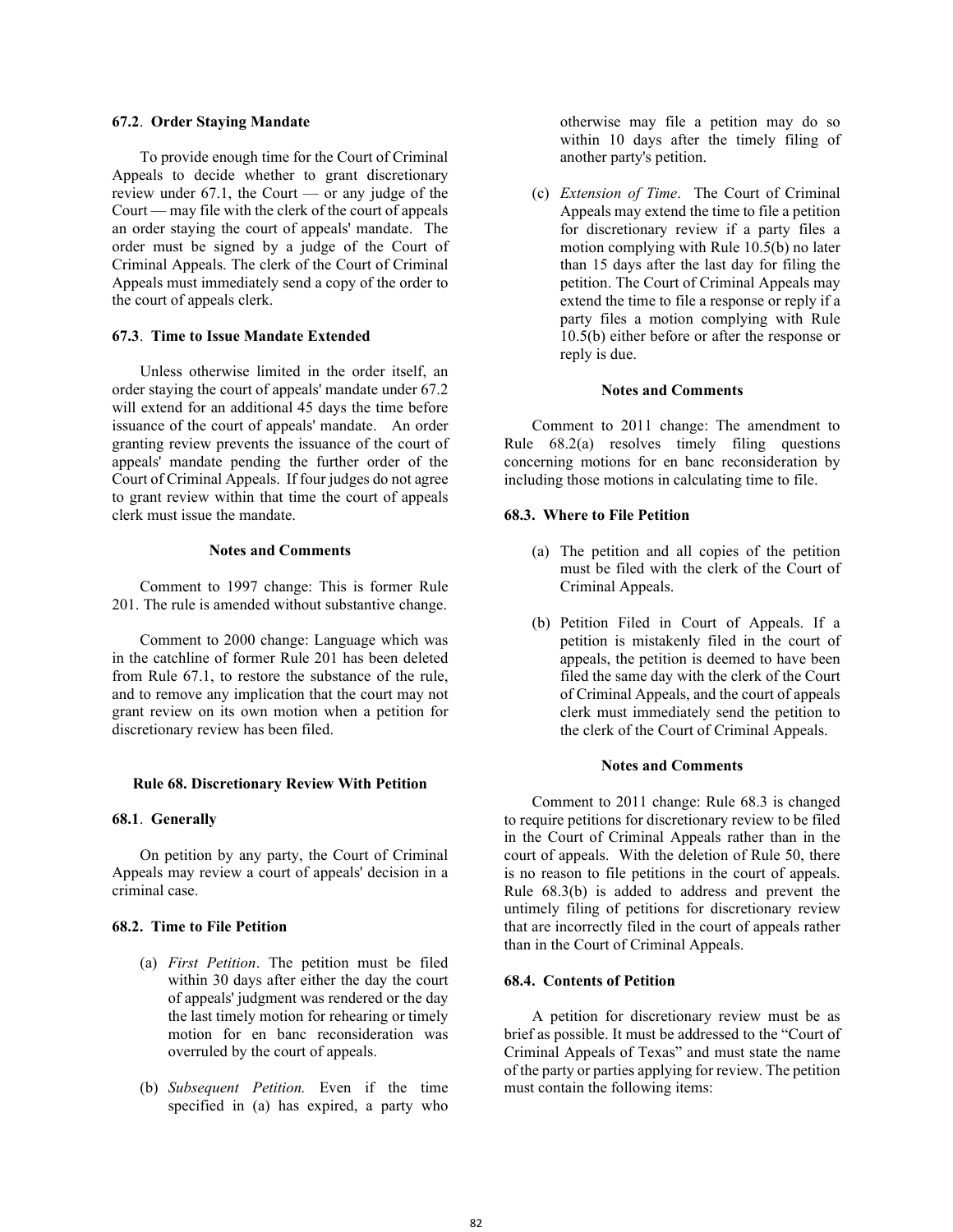- (a) *Identity of Judge, Parties, and Counsel*. The petition must list the trial court judge, all parties to the judgment or order appealed from, and the names and addresses of all trial and appellate counsel.
- (b) *Table of Contents*. The petition must include a table of contents with references to the pages of the petition. The table of contents must indicate the subject matter of each ground or question presented for review.
- (c) *Index of Authorities*. The petition must include an index of authorities arranged alphabetically and indicating the pages of the petition where the authorities are cited.
- (d) *Statement Regarding Oral Argument*. The petition must include a short statement of why oral argument would be helpful, or a statement that oral argument is waived. If a reply or cross-petition is filed, it likewise must include a statement of why oral argument should or should not be heard.
- (e) *Statement of the Case*. The petition must state briefly the nature of the case. This statement should seldom exceed half a page. The details of the case should be reserved and stated with the pertinent grounds or questions.
- (f) *Statement of Procedural History*. The petition must state:
	- (1) the date any opinion of the court of appeals was handed down, or the date of any order of the court of appeals disposing of the case without an opinion;
	- (2) the date any motion for rehearing was filed (or a statement that none was filed); and
	- (3) the date the motion for rehearing was overruled or otherwise disposed of.
- (g) *Grounds for Review*. The petition must state briefly, without argument, the grounds on which the petition is based. The grounds must be separately numbered. If the petitioner has access to the record, the petitioner must (after each ground) refer to the page of the record where the matter complained of is found. Instead of listing grounds for review, the petition may contain the questions presented for review, expressed in the terms and

circumstances of the case but without unnecessary detail. The statement of questions should be short and concise, not argumentative or repetitious.

- (h) *Argument*. The petition must contain a direct and concise argument, with supporting authorities, amplifying the reasons for granting review. *See* Rule 66.3. The court of appeals' opinions will be considered with the petition, and statements in those opinions need not be repeated if counsel accepts them as correct.
- (i) *Prayer for Relief*. The petition must state clearly the nature of the relief sought.
- (j) *Appendix*. The petition must contain a copy of any opinion of the court of appeals.

## **68.5.** *Deleted*

## **68.6**. **Nonconforming Petition**

The Court may strike, order redrawn, or summarily refuse a petition for discretionary review that is unnecessarily lengthy or that does not conform to these rules.

# **68.7. Court of Appeals Clerk's Duties**

Within 15 days of receiving notice of the filing of a petition for discretionary review from the clerk of the Court of Criminal Appeals, the clerk of the court of appeals must send to the clerk of the Court of Criminal Appeals the record, any motions filed in the case, and copies of any judgments, opinions, and orders of the court of appeals. The clerk need not forward any nondocumentary exhibits unless ordered to do so by the Court of Criminal Appeals.

## **Notes and Comments**

Comment to 2011 change: Rule 68.7(a) and (b) are deleted and (c) is amended to reflect changes consistent with filing the petition and reply in the Court of Criminal Appeals rather than in the court of appeals, and to order the record to be sent to the Court of Criminal Appeals. Additionally, Rule 68.7(c) is amended to delete reference to Rule 50, which is abolished.

## **68.8. Court of Criminal Appeals Clerk's Duties**

Upon receipt of the record from the court of appeals, the clerk of the Court of Criminal Appeals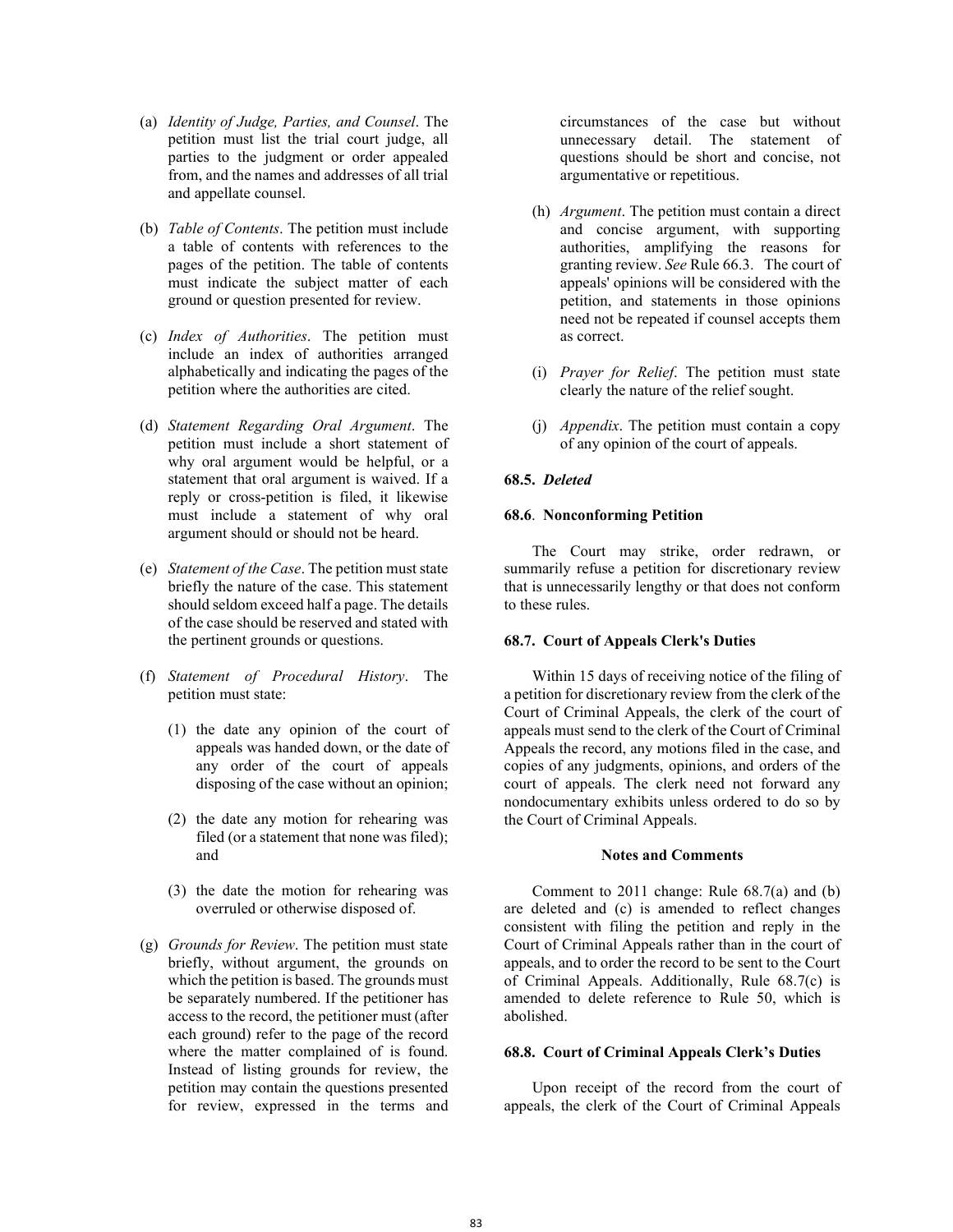will file the record and enter the filing on the docket.

## **Notes and Comments**

Comment to 2011 change: Rule 68.8 is amended to reflect changes consistent with filing the petition in the Court of Criminal Appeals.

# **68.9 Reply.**

The opposing party has 15 days after the timely filing of the petition in the Court of Criminal Appeals to file a reply to the petition with the clerk of the Court of Criminal Appeals.

#### **Notes and Comments**

Comment to 2011 change. This Rule is added so that any reply will be filed in the Court of Criminal Appeals since the petition is also filed in the Court of Criminal Appeals.

## **68.10. Amendment**

Upon motion the petition or a reply may be amended or supplemented at any time justice requires.

#### **Notes and Comments**

Comment to 2011 change: This Rule is changed to reflect the filing of the petition and any reply in the Court of Criminal Appeals. Thus, the rule is also changed to require a motion and to delete a time frame because the petition will be filed in the Court of Criminal Appeals.

## **Rule 69. Action of Court on Petition for Discretionary Review and After Granting Review**

#### **69.1. Granting or Refusal**

If four judges do not vote to grant a petition for discretionary review, the Court will enter a docket notation that the petition is *refused*. If four judges vote to grant a petition, the Court will enter a docket notation that discretionary review is *granted*.

## **69.2. Setting Case for Submission**

If discretionary review is granted, either on the petition of a party or by the Court on its own initiative, the case will be set for submission.

#### **69.3. Improvident Grant of Review**

If, after granting discretionary review, five judges are of the opinion that discretionary review should not have been granted, the case will be dismissed.

### **69.4**. **Clerk's Duties**

- (a) *On Refusal or Dismissal*. When the Court refuses or dismisses a petition, the clerk will send to the parties and the State Prosecuting Attorney a notice informing them that the petition was refused or dismissed. The clerk will retain the petition and all other items filed in the case for at least 15 days from the date of the refusal or dismissal. At the end of that time, if no motion for rehearing has been timely filed, or upon the overruling or dismissal of such a motion, the clerk will send to the court of appeals clerk a certified copy of the order refusing or dismissing the petition (as well as any order overruling a motion for rehearing). The clerk of the Court of Criminal Appeals will return the appellate record to the court of appeals clerk but will retain the petition, and other documents filed in the Court of Criminal Appeals.
- (b) *On Granting Review*. If the Court grants discretionary review, the clerk will send to the parties and the State Prosecuting Attorney a notice informing them that discretionary review was granted.

### **Notes and Comments**

Comment to 1997 change: This is former subdivisions (k) and (l) of Rule 202. Internal procedures of the Court are deleted. Provisions are added in 69.4(a) and (b) for the clerk to send notice of the granting, refusal, or dismissal of a petition for discretionary review. Other nonsubstantive changes are made.

## **Rule 70. Brief on the Merits**

# **70.1. Initial Brief**

If review is granted, the petitioner  $-$  or, if there was no petition, the party who lost in the court of appeals — must file a brief within 30 days after review is granted.

#### **70.2. Respondent's Brief**

The opposing party must file a brief within 30 days after the petitioner's brief is filed.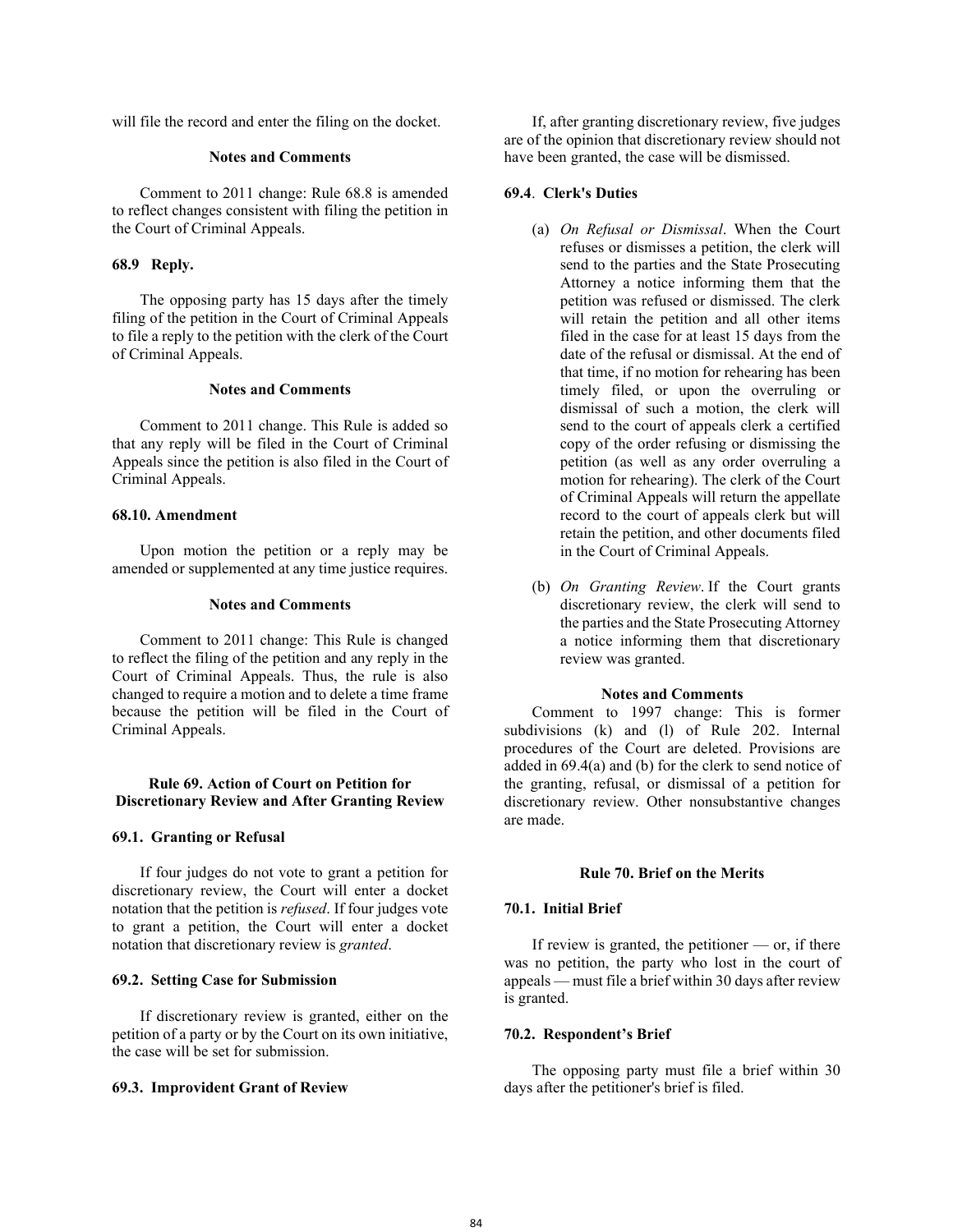# **70.3. Brief Contents and Form**

Briefs must comply with the requirements of Rules 9 and 38, except that they need not contain the appendix (Rule  $38.1(k)$ ).

## **70.4. Other Briefs**

The Court of Criminal Appeals may direct that a party file a brief, or an additional brief, in a particular case. Additionally, upon motion by a party the Court may permit the filing of additional briefs.

## **Notes and Comments**

Comment to 1997 change: This is former Rule 203. The rule is amended without substantive change.

# **Rule 71. Direct Appeals**

### **71.1. Direct Appeal**

Cases in which the death penalty has been assessed under Code of Criminal Procedure article 37.071, and cases in which bail has been denied in non-capital cases under Article I, Section 11a of the Constitution, are appealed directly to the Court of Criminal Appeals.

## **71.2**. **Record**

The appellate record should be prepared and filed in accordance with Rules 31, 32, 34, 35 and 37, except that the record must be filed in the Court of Criminal Appeals. After disposition of the appeal, the Court may discard copies of juror information cards or other portions of the clerk's record that are not relevant to an issue on appeal.

## **71.3**. **Briefs**

Briefs in a direct appeal should be prepared and filed in accordance with Rules 9 and 38, except that the brief need not contain an appendix (Rule 38.1(k)). All briefs must be filed in the Court of Criminal Appeals. The brief must include a short statement of why oral argument would be helpful, or a statement that oral argument is waived.

#### **71.4. Additional Briefs**

Upon motion by a party the Court may permit the filing of additional briefs other than those provided for in Rule 38.

### **Notes and Comments**

Comment to 1997 change: This is former Rule 210. The rule is extended to all direct appeals. A page limit is added for death penalty cases. Other nonsubstantive changes are made.

Comment to 2002 change: A requirement that briefs include a statement regarding oral argument is added.

#### **Rule 72. Extraordinary Matters**

## **72.1**. **Leave to File**

A motion for leave to file must accompany an original petition for writ of habeas corpus, mandamus, procedendo, prohibition, certiorari, or other extraordinary writ, or any other motion not otherwise provided for in these rules.

# **72.2. Disposition**

If five judges tentatively believe that the case should be filed and set for submission, the motion for leave will be granted and the case will then be handled and disposed of in accordance with Rule 52.8. If the motion for leave is denied, no motions for rehearing or reconsideration will be entertained. But the Court may, on its own initiative, reconsider a denial of a motion for leave.

## **Notes and Comments**

Comment to 1997 change: This is former Rule 211. The rule is amended to include all the Court's jurisdiction of extraordinary matters. Internal procedures of the Court are deleted. Other nonsubstantive changes are made.

## **Rule 73. Postconviction Applications for Writs of Habeas Corpus**

## **73.1. Form for Application Filed Under Article 11.07 of the Code of Criminal Procedure**

- (a) *Prescribed Form.* An application filed under Article 11.07 must be on the form prescribed by the Court of Criminal Appeals.
- (b) *Availability of Form.* The district clerk of the county of conviction shall make the form available to applicants on request, without charge.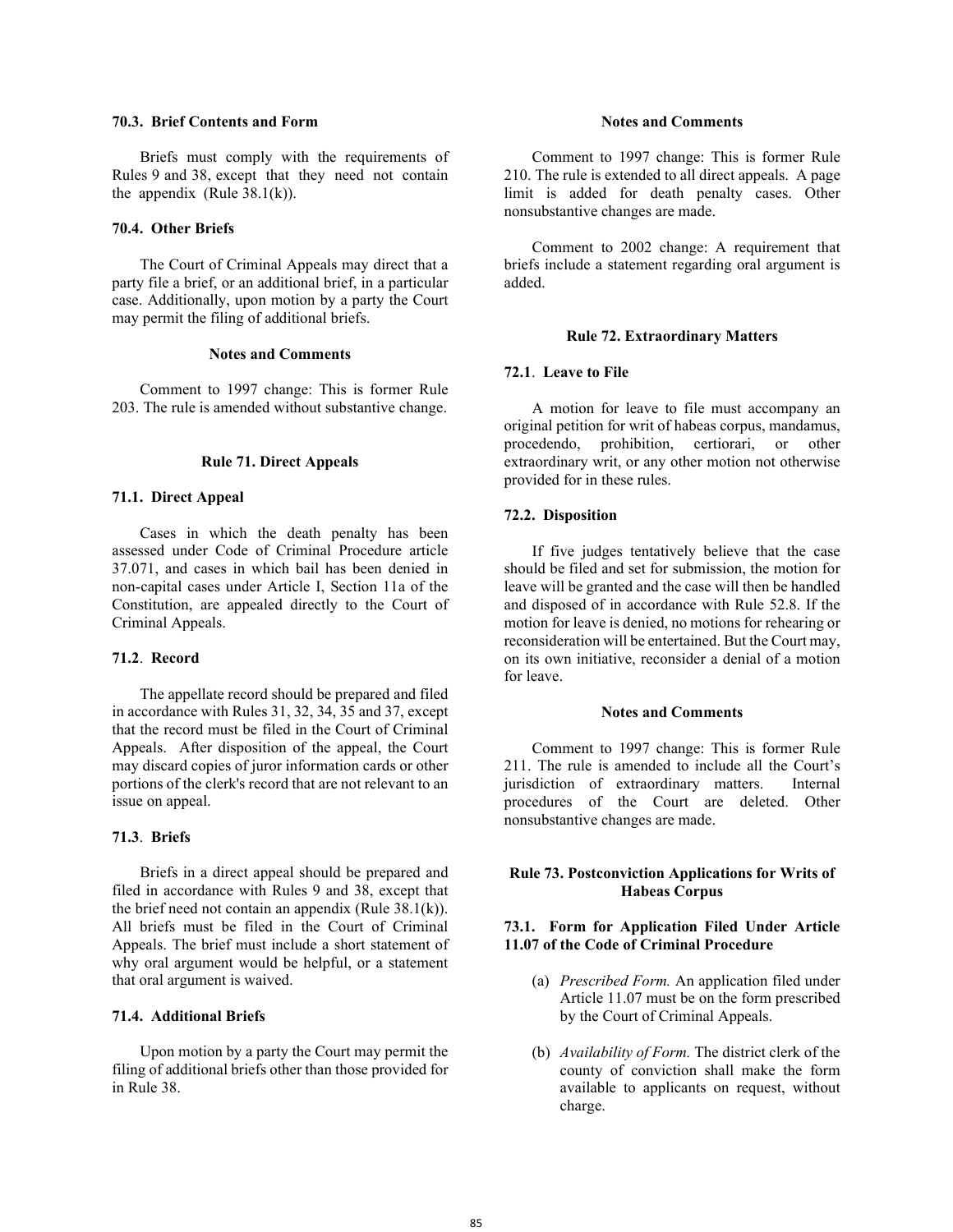- (c) *Contents.* The applicant or petitioner must provide all information required by the form. The form must include all grounds for relief and set forth in summary fashion the facts supporting each ground. Any ground not raised on the form will not be considered. Legal citations and arguments may be made in a separate memorandum. The form must be computer-generated, typewritten, or legibly handwritten.
- (d) *Length*. Each ground for relief and supporting facts raised on the form shall not exceed the two pages provided for each ground in the form. The applicant or petitioner may file a separate memorandum. This memorandum shall comply with these rules and shall not exceed 15,000 words if computer-generated or 50 pages if not. If the total number of pages, including those in the original and any additional memoranda, exceed the word or page limits, an application may be dismissed unless the convicting court for good cause shown grants leave to exceed the prescribed limits. The prescribed limits do not include appendices, exhibits, cover page, table of contents, table of authorities, and certificate of compliance.
- (e) *Typeface*. A computer-generated memorandum must be printed in a conventional typeface no smaller than 14 point except for footnotes, which must be no smaller than 12-point. A typewritten document must be printed in standard 10 character-per-inch (cpi) monospaced typeface.
- (f) *Certificate of compliance*. A computergenerated memorandum, including any additional memoranda, must include a certificate by the applicant or petitioner stating the number of words in the document. The person certifying may rely on the word count of the computer program used to prepare the document.
- (g) *Verification.* The application must be verified by either:
	- (1) oath made before a notary public or other officer authorized to administer oaths; or
	- (2) an unsworn declaration in substantially the form required by Civil Practice and

Remedies Code chapter 132 as set out in the verification section of the application form.

## **73.2. Noncompliant Applications**

The Court of Criminal Appeals may dismiss an application that does not comply with these rules.

### **73.3. State's Response**

Any response by the State must comply with length, typeface, and certificate of compliance requirements set out in rule  $73.1$  (d), (e) and (f).

### **73.4. Filing and Transmission of Habeas Record**

- (a) The district clerk of the county of conviction shall accept and file all Code of Criminal Procedure article 11.07 applications.
- (b) In addition to the duties set out in Article 11.07, the district clerk shall do the following:
	- (1) If the convicting court enters an order designating issues, the clerk shall immediately transmit to the Court of Criminal Appeals a copy of that order and proof of the date the district attorney received the habeas application.
	- (2) When any pleadings, objections, motions, affidavits, exhibits, proposed or entered findings of fact and conclusions of law, or other orders are filed or made a part of the record, the district clerk shall immediately send a copy to all parties in the case. A party has ten days from the date he receives the trial court's findings of fact and conclusions of law to file objections, but the trial court may, nevertheless, order the district clerk to transmit the record to the Court of Criminal Appeals before the expiration of the ten days. Upon transmission of the record, the district clerk shall immediately notify all parties in the case.
	- (3) When a district clerk transmits the record in a postconviction application for a writ of habeas corpus under Code of Criminal Procedure articles 11.07 or 11.071, the district clerk must prepare and transmit a summary sheet that includes the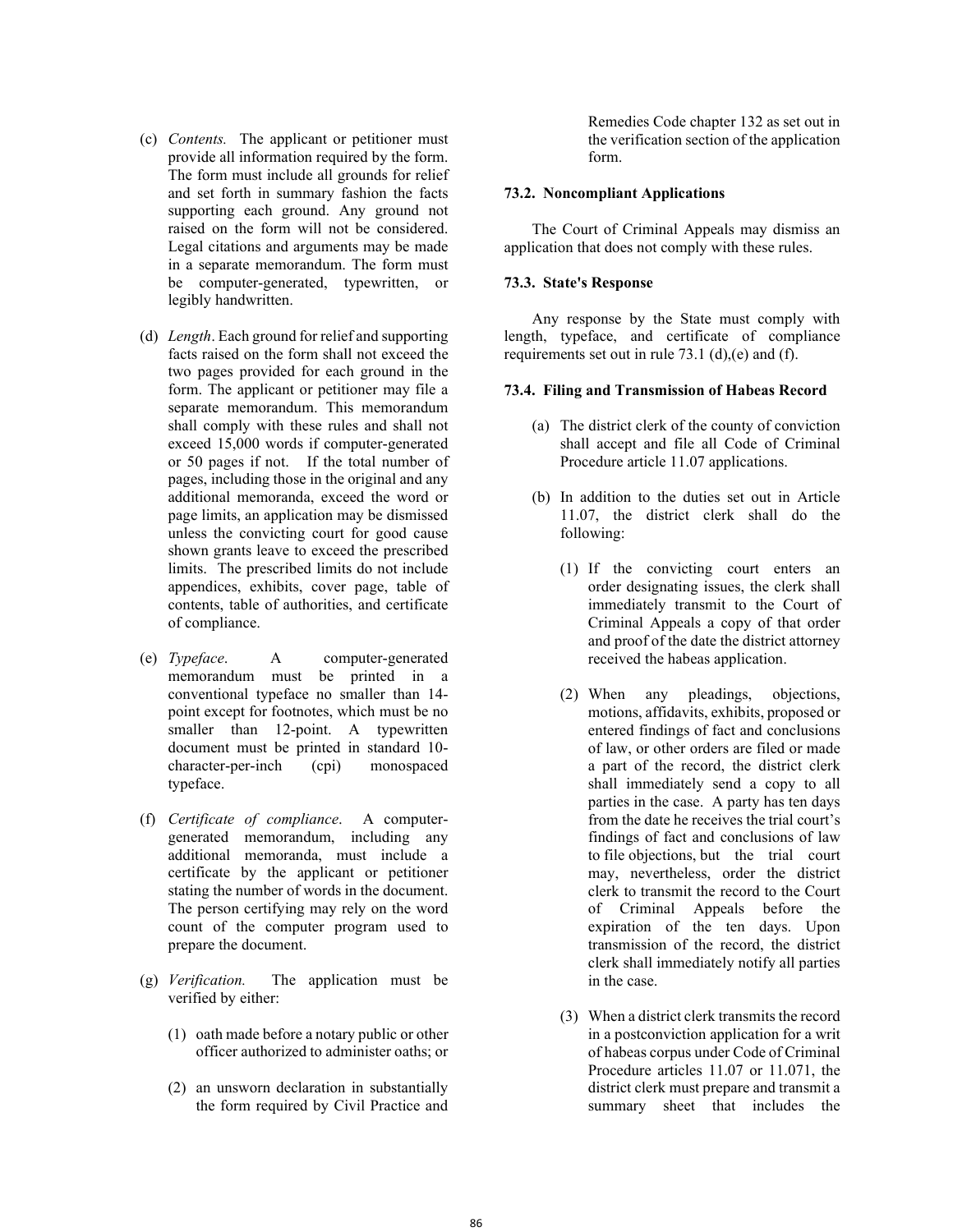following information:

- (A) the convicting court's name and county, and the name of the judge who tried the case;
- (B) the applicant's name, the offense, the plea, the cause number, the sentence, and the date of sentence, as shown in the judgment of conviction;
- (C) the cause number of any appeal from the conviction and the citation to any published report;
- (D) whether a hearing was held on the application, whether findings of fact were made, any recommendation of the convicting court, and the name of the judge who presided over the application;
- (E) the name of counsel if applicant is represented;
- (F) the following certification:

I certify that all applicable requirements of Texas Rule of Appellate Procedure 73.4 have been complied with in this habeas proceeding, including the requirement to serve on all the parties in the case any objections, motions, affidavits, exhibits, proposed findings of fact and conclusions of law, findings of fact and conclusions of law, and any other orders entered or pleadings filed in the habeas case.

 $\mathcal{L}_\mathcal{L}$  , where  $\mathcal{L}_\mathcal{L}$  is the set of the set of the set of the set of the set of the set of the set of the set of the set of the set of the set of the set of the set of the set of the set of the set of the Signature of District Clerk or Clerk's Representative Date Signed

The Court of Criminal Appeals may by order adopt a form of summary sheet that the district clerks must use.

> (4) The district clerk shall also include in the record transmitted to the Court of Criminal Appeals, among any other pertinent papers or supplements, the indictment or information, any plea

papers, the court's docket sheet, the court's charge and the jury's verdict, any proposed findings of fact and conclusions of law, the court's findings of fact and conclusions of law, any objections to the court's findings of fact and conclusions of law filed by either party, and the transcript of any hearings held.

(5) On the  $181<sup>st</sup>$  day from the date of receipt of the application by the State of a postconviction application for writ of habeas corpus under Article 11.07, the district clerk shall forward the writ record to this Court unless the district court has received an extension of time from the Court of Criminal Appeals pursuant to Rule 73.5.

# **73.5. Time Frame for Resolution of Claims Raised in Application**

Within 180 days from the date of receipt of the application by the State, the convicting court shall resolve any issues that the court has timely designated for resolution. Any motion for extension of time must be filed in the Court of Criminal Appeals before the expiration of the 180-day period.

## **73.6. Action on Application**

The Court may deny relief based upon its own review of the application or may issue such other instructions or orders as may be appropriate.

## **73.7. New Evidence After Application Forwarded to Court of Criminal Appeals**

If an Article 11.07 or 11.071 application has been forwarded to this Court, and a party wishes this Court to consider evidence not filed in the trial court, then the party must comply with the following procedures or the evidence will not be considered.

(a) If the Court of Criminal Appeals has received an Article 11.07 or 11.071 application from the district clerk of the county of conviction and has filed and set the application for submission, a party has two options:

(1) The party may file the evidence directly in the Court of Criminal Appeals with a motion for the Court of Criminal Appeals to consider the evidence. In this motion, the party should describe the evidence, explain its evidentiary value, and state why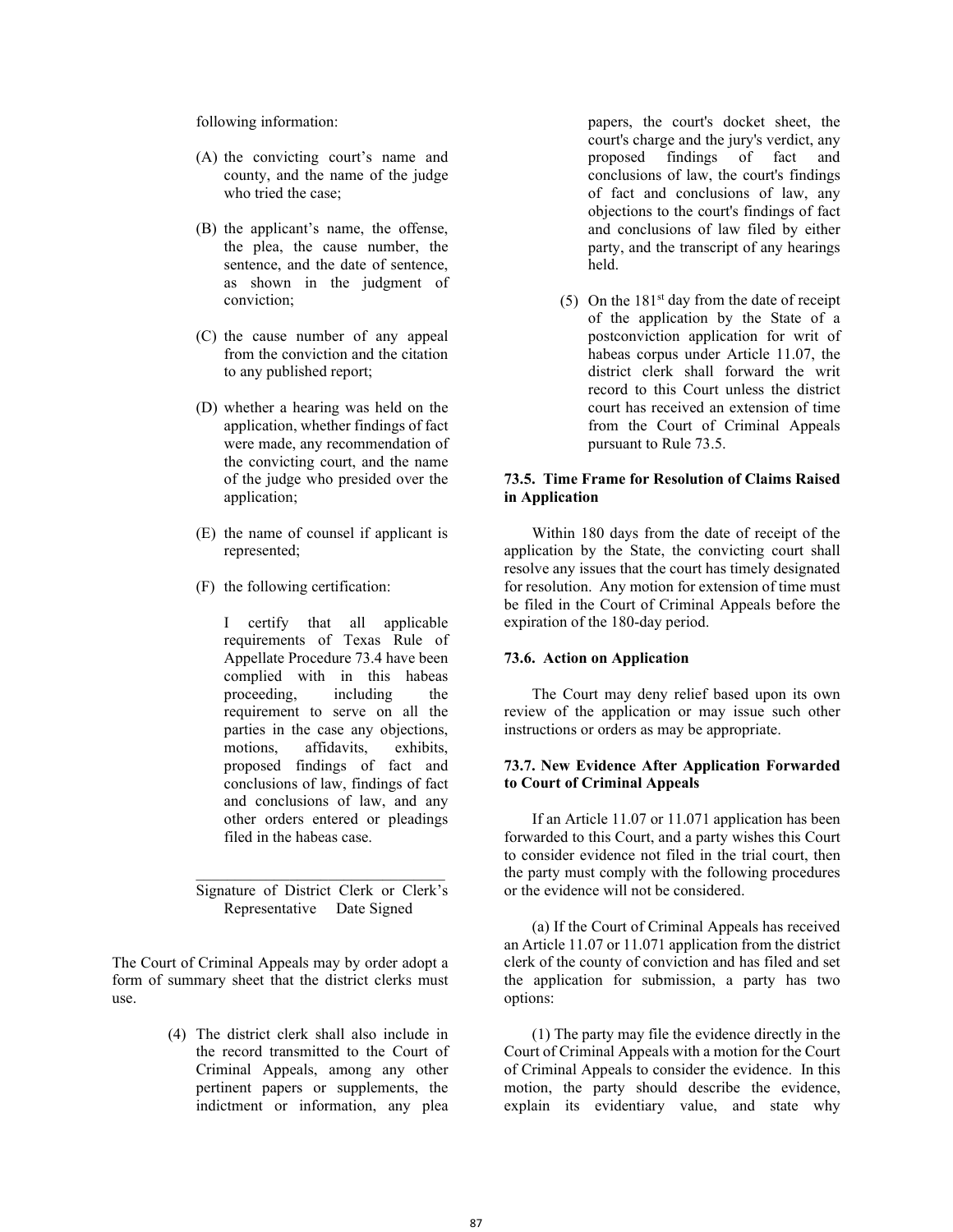compelling and extraordinary circumstances exist for the Court of Criminal Appeals to consider the evidence directly. The moving party must immediately serve copies of the motion and the evidence the party seeks to file on the other party or parties in the case. If the Court of Criminal Appeals grants this motion, the Court will consider the evidence in its review of the application. The Court of Criminal Appeals will grant such a motion only if the Court concludes the circumstances are truly exceptional.

(2) The party may file in the Court of Criminal Appeals a motion to supplement the record in the trial court. In this motion, the party should describe the evidence the party intends to file, explain its evidentiary value, and state why the evidence could not have been filed in the trial court before the Court of Criminal Appeals filed and set the application for submission. The moving party must immediately serve copies of the motion and the evidence the party seeks to file on the other party or parties in the case. If the Court of Criminal Appeals grants the motion, the party may file the evidence with the district clerk of the county of conviction, and should attach a copy of the motion to supplement and the Court of Criminal Appeals' order granting said motion. The district clerk shall immediately send a copy of the filed materials to the trial judge assigned to the habeas case and to the other party or parties in the case, and otherwise comply with the procedures set out in Rule 73.4(b) of these rules.

(b) If the Court of Criminal Appeals has received an Article 11.07 or 11.071 application from the district clerk of the county of conviction, but the Court has not yet filed and set the application for submission, the party must file in the Court of Criminal Appeals a motion to stay the proceedings pending the filing of the evidence in the trial court. In this motion, the party should describe the evidence the party intends to file and explain its evidentiary value. The moving party must immediately serve copies of the motion and the evidence the party seeks to file on the other party or parties in the case. If the Court of Criminal Appeals grants the motion, the Court will specify a designated time frame for the party to file the evidence with the district clerk of the county of conviction. The party should attach a copy of the motion to stay proceedings and the Court of Criminal Appeals' order granting said motion to the evidentiary filing. The district clerk of the county of conviction shall immediately send a copy of the filed materials to the trial judge assigned to the habeas case and to the other party or parties in the case, and otherwise comply with the procedures set out in Rule 73.4(b) of these rules.

### **Notes and Comments**

Comment to 1997 change: This is former Rule 4 of the Appendix for Criminal Cases. The rule is amended without substantive change.

Comment to 2000 change: Rules 73.1 and 73.2 are added, and a form is added in an appendix.

Comment to 2017 change: Rule 73.7 is added. This rule only applies after an Article 11.07 or 11.071 application has been forwarded to the Court of Criminal Appeals. If an Article 11.07 or 11.071 application is pending in the trial court and has not been forwarded to the Court of Criminal Appeals, a party may file additional evidentiary materials with the district clerk of the county of conviction without filing any special motion in the Court of Criminal Appeals or the trial court. But the district clerk of the county of conviction still must immediately send a copy of the filed materials to the trial judge assigned to the habeas case and to the other party or parties in the case, and otherwise comply with the procedures set out in Rule 73.4(b) of these rules.

Comment to 2018 change: Rules 73.1 and 73.4 are amended in conjunction with amendments to the form for applications filed under Article 11.07 of the Code of Criminal Procedure (Appendix E to these rules) and the Clerk's Summary Sheet (Appendix F to these rules). The amendments clarify terminology and procedures for filing Article 11.07 writ applications and update the Article 11.07 writ application form to incorporate current technologies and filing procedures. The application form will be made available on the internet through the Court of Criminal Appeals' website. In addition, the amendments bring the application and filing procedures into conformity with Civil Practice and Remedies Code chapter 132, which permits both inmates and non-inmates to file unsworn declarations in lieu of notarized oaths. Further, the rules amendments and changes to the clerk's summary sheet clarify the information that district clerks must provide to the Court of Criminal Appeals and add a new requirement that clerks certify that they have complied with all the requirements of Rule 73.4, including the requirement to serve on all parties in the case all objections, motions, affidavits, exhibits, proposed findings of fact and conclusions of law, findings of fact and conclusions of law, and any other orders entered or pleadings filed in the habeas case. The phrase "all parties in the case" as used in Rule 73.4 includes: the attorney representing the State; the applicant (including pro se and inmate applicants); and, if the applicant is represented by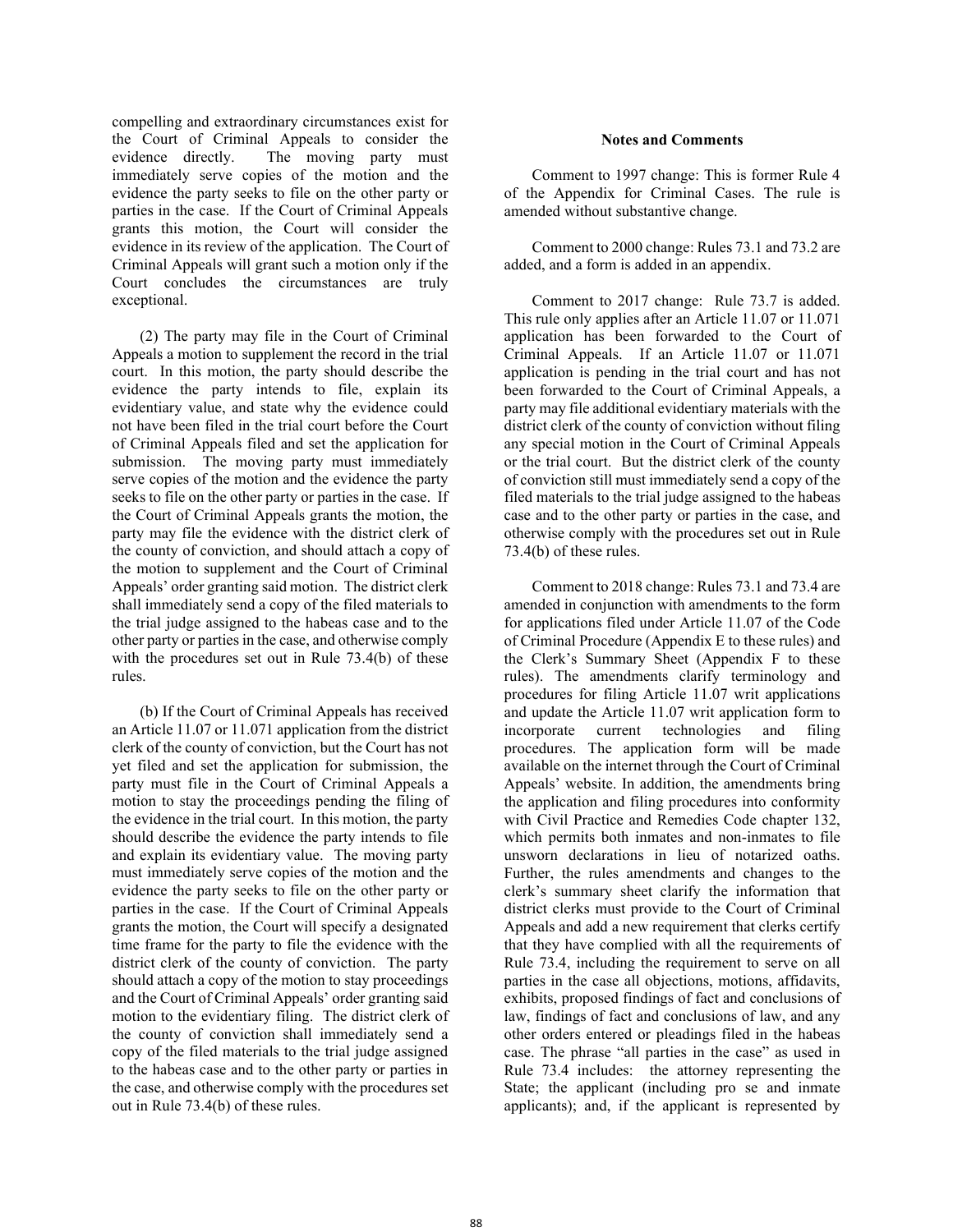counsel, applicant's attorney.

## **73.8. Rules of Evidence**

The Texas Rules of Evidence apply to a hearing held on a postconviction application for a writ of habeas corpus filed under Code of Criminal Procedure Article 11.07 or 11.071.

# **Notes and Comments**

Comment to 2019 change: Rule 73.8 is added to clarify that the Rules of Evidence apply in hearings held in Article 11.07 and 11.071 habeas corpus cases. This rule does not limit the ability of an applicant to attach supporting documents to an application for a writ of habeas corpus.

# **Rule 74. Review of Certified State Criminal-Law Questions**

# **74.1. Certification**

The Court of Criminal Appeals may answer questions of Texas criminal law certified to it by any federal appellate court if the certifying court is presented with determinative questions of Texas criminal law having no controlling Court of Criminal Appeals precedent. The Court may decline to answer the questions certified to it.

## **74.2**. **Contents of the Certification Order**

An order from the certifying court must set forth:

- (a) the questions of law to be answered; and
- (b) a stipulated statement of all facts relevant to the questions certified, showing fully the nature of the controversy in which the questions arose.

## **74.3. Transmission of Certification Order**

The clerk of the certifying court must send to the clerk of the Court of Criminal Appeals the following:

- (a) the certification order under the certifying court's official seal;
- (b) a list of the names of each party to the pending case, giving the address and telephone number, if known, of any party not represented by counsel; and
- (c) a list of the names and addresses of counsel

for each party.

## **74.4. Transmission of Record**

The certifying court should not send to the Court of Criminal Appeals the record in the pending case with the certification order. The Court of Criminal Appeals may later require the original or copies of all or part of the record before the certifying court to be filed with the Court of Criminal Appeals clerk.

# **74.5. Notice**

If the Court of Criminal Appeals agrees to answer the questions certified to it, the Court will notify all parties and the certifying court. The Court of Criminal Appeals clerk must also send a notice to the Attorney General of Texas if:

- (a) the constitutionality of a Texas statute is the subject of a certified question that the Court of Criminal Appeals has agreed to answer; and
- (b) the State of Texas or an officer, agency, or employee of the State is not a party to the proceeding in the certifying court.

## **74.6. Briefs and Oral Argument**

- (a) *Briefs*. The appealing party in the certifying court must file a brief with the clerk of the Court of Criminal Appeals within 30 days after the date of the notice. Opposing parties must file an answering brief within 15 days of receiving the opening brief. Briefs must comply with Rule 38 to the extent that its provisions apply.
- (b) *Oral Argument*. Oral argument may be granted either on a party's request or on the Court's own initiative. Argument is governed by Rule 39.

#### **74.7**. **Intervention by the State**

If the constitutionality of a Texas statute is the subject of a certified question that the Court of Criminal Appeals has agreed to answer, the State of Texas may intervene at any reasonable time for briefing and oral argument (if argument is allowed) on the question of constitutionality.

## **74.8. Opinion on Certified Question**

If the Court of Criminal Appeals has agreed to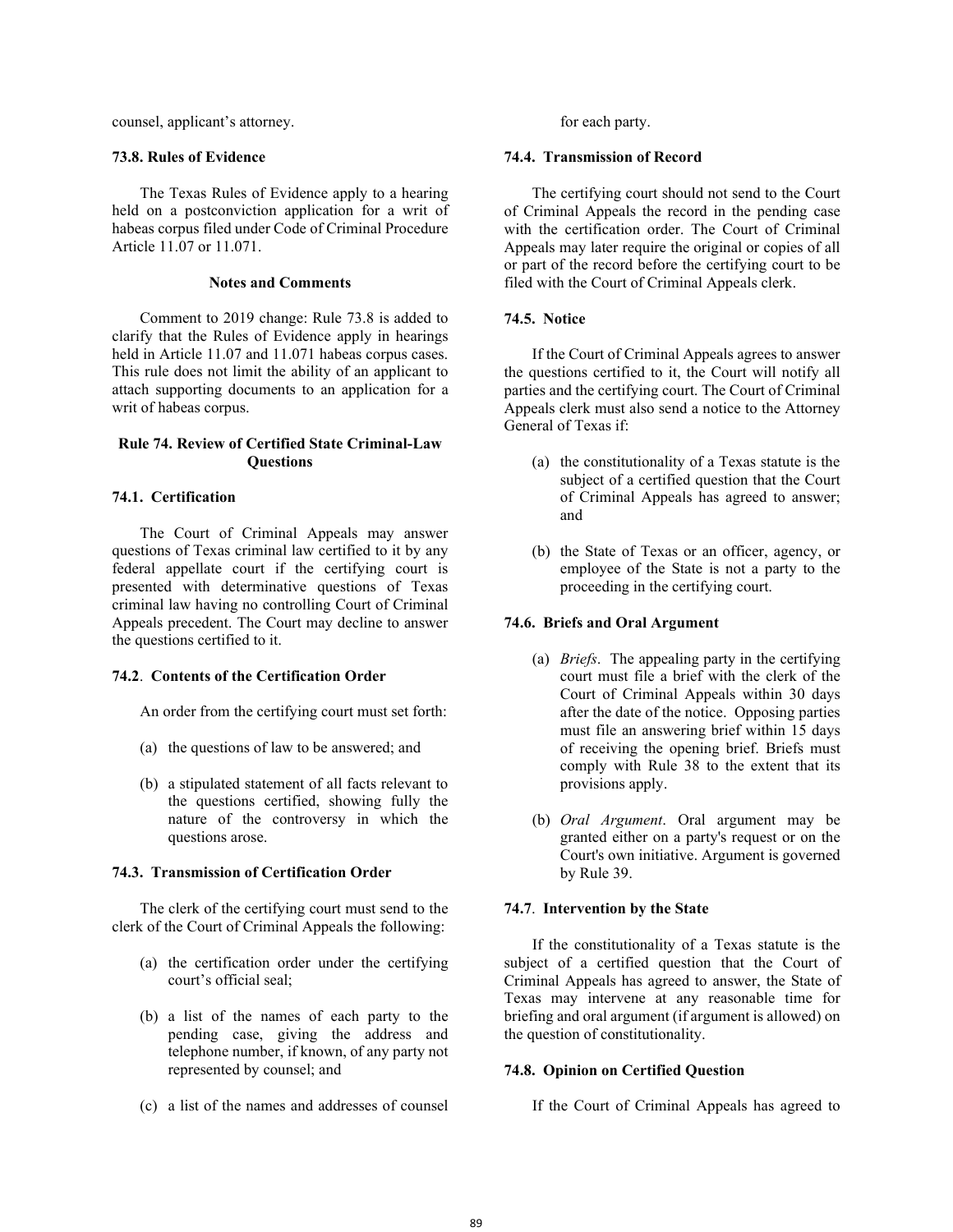answer a certified question, it will hand down an opinion as in any other case.

### **74.9. Motion for Rehearing**

Any party may file a motion for rehearing within 15 days after the opinion is handed down. The motion must clearly state the points relied on for the rehearing. No reply to a motion for rehearing need be filed unless the Court so requests. The Court will not grant a motion for rehearing unless a response has been filed or requested.

# **74.10. Answering Certified Questions**

After all motions for rehearing have been overruled, the clerk of the Court of Criminal Appeals must send to the certifying court the written opinion on the certified questions. The opinion must be under the Court of Criminal Appeals' seal.

## **Notes and Comments**

Comment to 1997 change: This is former Rule 214. The rule is amended without substantive change.

#### **Rule 75. Notification; Oral Argument**

#### **75.1. Notification of Argument or Submission**

Oral argument will be permitted only in cases designated by the Court of Criminal Appeals. If the Court permits argument in a case, the clerk will notify the parties of the date set for argument. If a case will be submitted without argument, the clerk will notify the parties of the date of submission. The clerk must use all reasonable diligence to notify counsel of settings, but counsel's failure to receive notice will not necessarily prevent argument or submission of the case on the day it is set.

# **75.2. Request for Argument**

If a case is not designated for oral argument but counsel desires oral argument, counsel may — within 30 days of the date of the clerk's notice — petition the Court to allow oral argument. This petition must contain specific reasons why oral argument is desired.

# **75.3. Oral Argument**

Unless extended in a special case, the total maximum time for oral argument is 20 minutes per side. Counsel for the appellant or petitioner is entitled to open and conclude the argument. Counsel should not read at length from the briefs, records, or

authorities. Counsel may orally correct a brief, but multiple additional citations should not be given orally; instead, these citations should be filed in writing with the clerk.

#### **Notes and Comments**

Comment to 1997 change: This is former Rule 220. The rule is amended without substantive change.

### **Rule 76. Submissions En Banc**

The Court will sit en banc to consider the following types of cases:

- (a) direct appeals;
- (b) cases of discretionary review;
- (c) cases in which leave to file was granted under Rule 72;
- (d) cases that were docketed under Code of Criminal Procedure articles 11.07 or 11.071;
- (e) certified questions; and
- (f) rehearings under Rule 79.

# **Notes and Comments**

Comment to 1997 change: This is former rule 222. The rule is expanded to include other kinds of cases. Internal procedures of the Court are deleted. Other nonsubstantive changes are made.

#### **Rule 77. Opinions**

#### **77.1**. **Generally**

In each case that is argued or submitted without argument to the Court of Criminal Appeals, the Court will hand down a written opinion setting forth the reasons for its decision and any germane precedent. Any judge may file an opinion dissenting from or concurring in the Court's judgment.

### **77.2. Signing; Publication**

A majority of the judges will determine whether an opinion will be signed by a judge or issued per curiam, and whether the opinion (or a portion of the opinion) will be published.